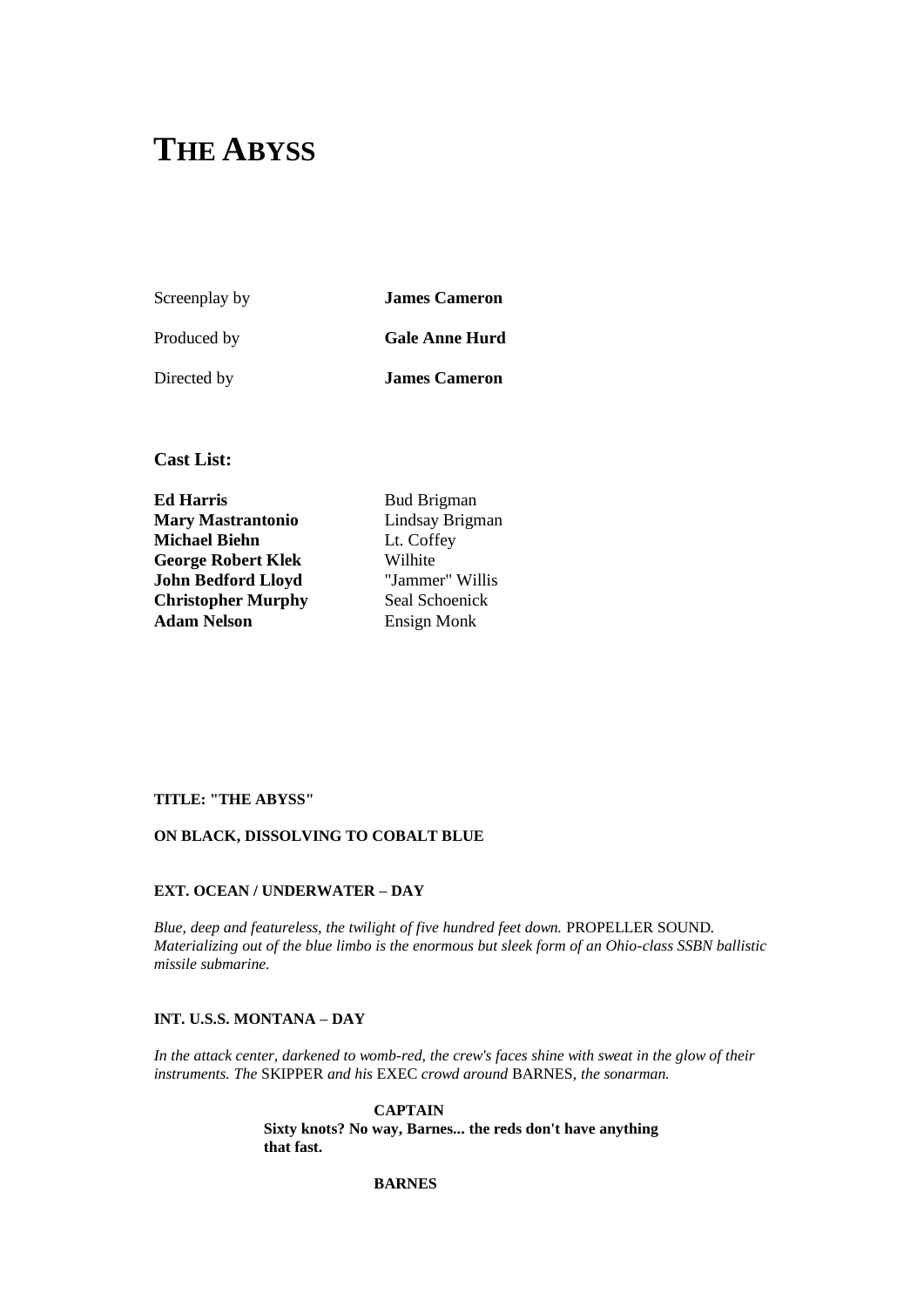### **Checked it twice, skipper. It's a real unique signature. No cavitation, no reactor noise... doesn't even sound like screws.**

*He puts the signal onto a speaker and everyone in the attack room listens to the intruder's acoustic signature, a strange* THRUMMING*. The captain studies the electronic position board, a graphic representation of the contours of the steep-walled canyon, a symbol for the Montana, and converging with it, an amorphous trace, representing the bogey.*

### **CAPTAIN**

**What the hell is it?**

### **EXEC**

**I'll tell you what it's not, it's not one of ours.**

### **BARNES**

**Sir! Contact changing heading to two-one-four, diving. Speed eighty knots! Eighty knots!**

### **EXEC**

**Eighty knots...**

**BARNES Still diving, depth nine hundred feet. Port clearance to cliff wall, one hundred fifty feet.**

### **FRANK**

*(simultaneously)* **Still diving, depth nine hundred feet. Port clearance to cliff wall, one hundred fifty feet.**

*Tension builds in the attack room as the Montana surges to intercept the intruder. The exec tensely watches the vector-graphic readout for the side-scan sonar array. The sub is running uncomfortably close to the cliff walls.*

### **EXEC**

*(low, to Captain)* **It's getting tight in here.**

#### **CAPTAIN**

**We can still give him a haircut. Helm, come right to oh six niner, down five degrees.**

### **HELMSMAN**

**Coming right to oh six niner, sir. Down five degrees.**

#### **NAVIGATOR**

**Port side clearance one hundred twenty feet narrowing to seventy-five. Sir, we have a proximity warning light.**

### **EXEC**

**That's too damn close! We've gotta back off.**

#### **BARNES**

**Range to contact, two hundred. Contact junked to bearing two six oh and accelerated to... one hundred thirty knots, sir!**

> **EXEC** *(really freaked now)*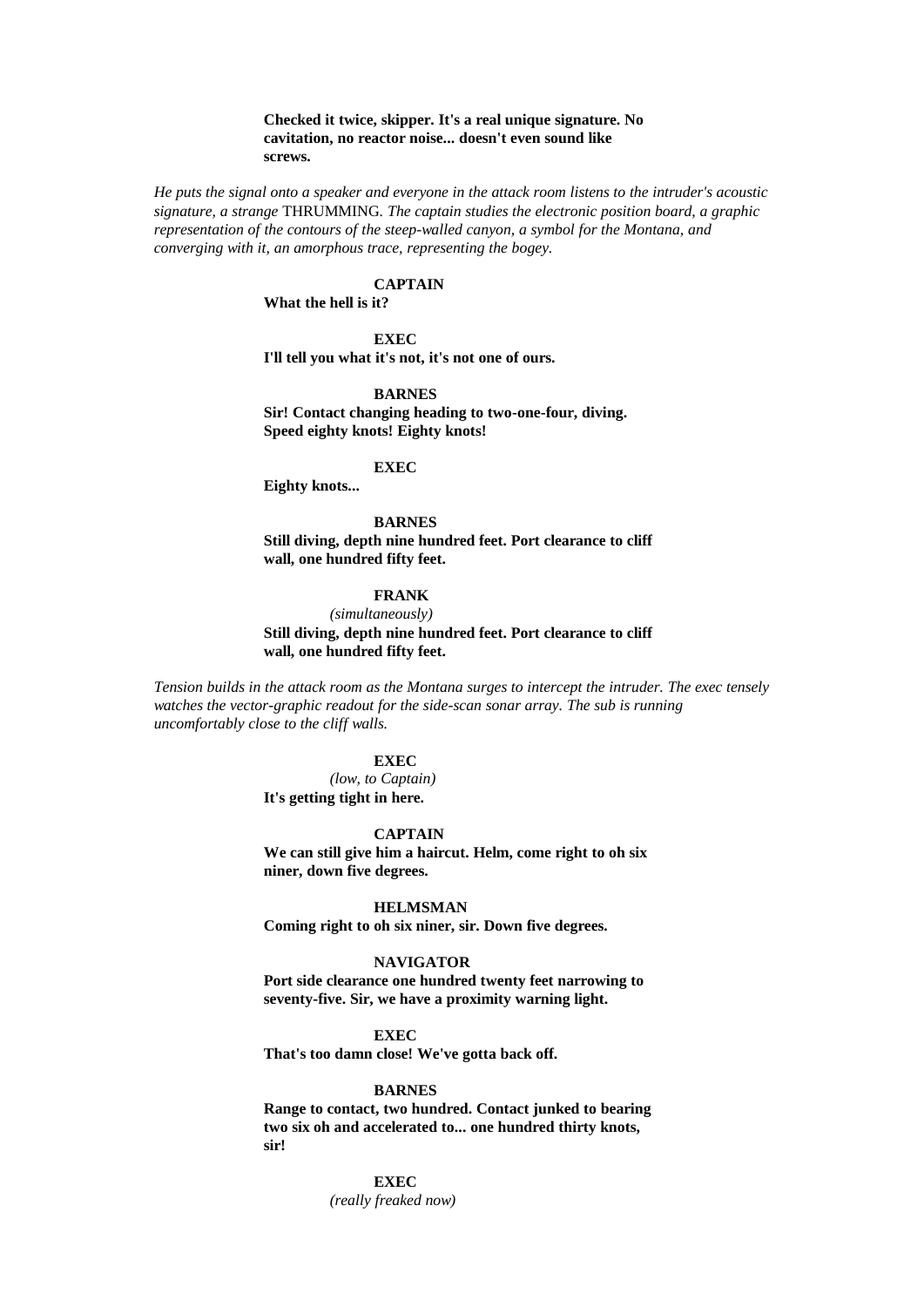### **Nothing goes one thirty!**

*Suddenly the control room lights dim almost to blackness.*

### **EXT. U.S.S. MONTANA**

*We see only the effect, not the source, as a large diffuse light passes rapidly under the sub's hull. Moments later a shockwave, like an underwater sonic boom, impacts the sub, slamming it sideways.*

### **INT. U.S.S. MONTANA**

*The bride crew are knocked off their feet, as the ship is buffeted.*

**EXEC Turbulence! We're in its wake!**

SIRENS*. Everyone shouting at once. The power flickers low.*

### **CAPTAIN**

**Helm, all stop! Full right rudder!**

### **HELMSMAN**

**All stop. Full right rudder. Hydraulic failure. Planes are not responding, sir!**

*Power returns in time for the sonarman to get a glimpse at the side-scan display...* AS THE SHEER CLIFF WALL LOOM BEFORE THEM*.*

#### **HELMSMAN**

**Hydraulics restored, sir.**

### **EXT. U.S.S. MONTANA**

*The cliff wall materializes out of the blue limbo off the port bow with nightmarish slow-motion. The sub slams into it with horrific force, scraping along and bouncing off. One tail stabilizer is sheared off and the big screw prangs the wall with an earsplitting K-K-KWANG!*

#### **INT. PORT TO TORPEDO ROOM**

*With the outer tube-doors torn off, seawater slams in, busting the inner hatches. Two-foot thick columns of water, like fire-hoses of the gods, blast into the room. Everything vanishes instantly in white spray.*

## **INT. CONTROL RM / ATTACK CENTER**

*Everyone is hurled off his feet. The planesman flights to recover control of the yoke.*

**CAPTAIN Collision alarm! Collision alarm! Lighten her up, Charlie!**

**NAVIGATOR The torpedo room is flooded, sir!**

## **CAPTAIN**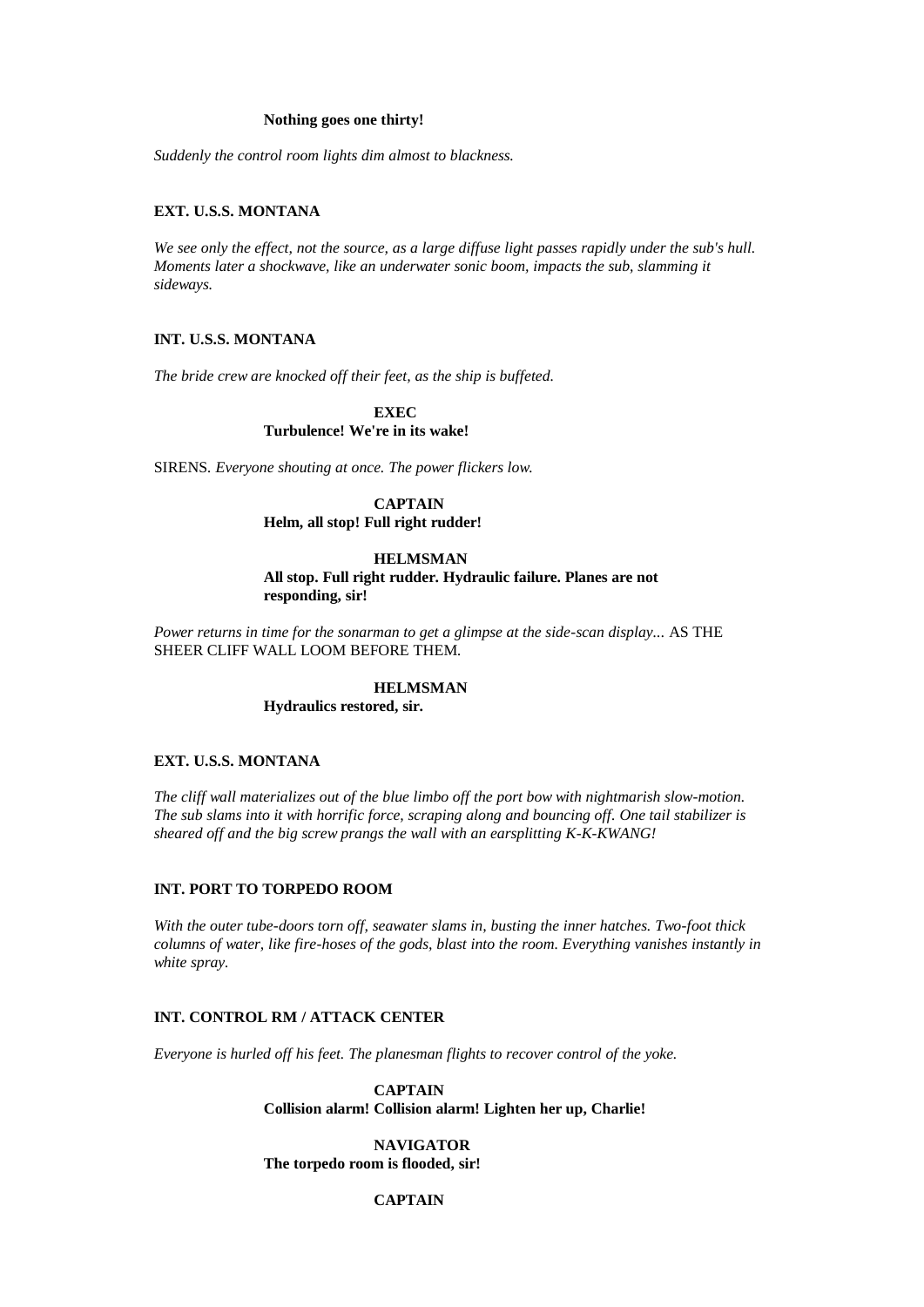**Blow all tanks! Blow everything!**

**HELMSMAN Passing twelve hundred feet...**

**EXEC Blowing main tanks!**

**HELMSMAN Twelve hundred fifty feet...**

## **EXT. MONTANA**

*The great sub is being hauled down by the mass of its flooded bow section, its flanks rushing past us like a freight train headed for Hell.*

## **INT. MONTANA CONTROL ROOM**

*The command crew fights futility for control, everyone shouting and terrified.*

**EXEC Main forward tanks ruptured!**

**HELMSMAN Passing thirteen hundred feet...**

**EXEC Too deep to pump auxiliaries!**

**CAPTAIN All back full! All back full!**

**HELMSMAN Answering all back full. Passing thirteen hundred fifty feet... fourteen hundred... fourteen fifty...**

*The Captain locks eyes with the Exec amid the din...*

**CAPTAIN We're losing her. Launch the buoy!**

*The Exec opens the door to a small box and punches a button. A red light comes on. The Captains takes a deep breath.*

### **EXT. MONTANA**

*A tiny transmitter is ejected from the sub's hell and begins its long ascent to the surface. A second later the sub slams down like a piledriver onto a ledge, tearing open its pressure hull.*

### **INT. MONTANA**

**VARIOUS QUICK CUTS***, just flashes and impressions, as... Seawater blasts down the corridors – explodes across the control room, hurling men like dolls – floods the cavernous missile bay in seconds – bursts through hatches into the reactor room – blasts men* OUT OF FRAME *in a microsecond.*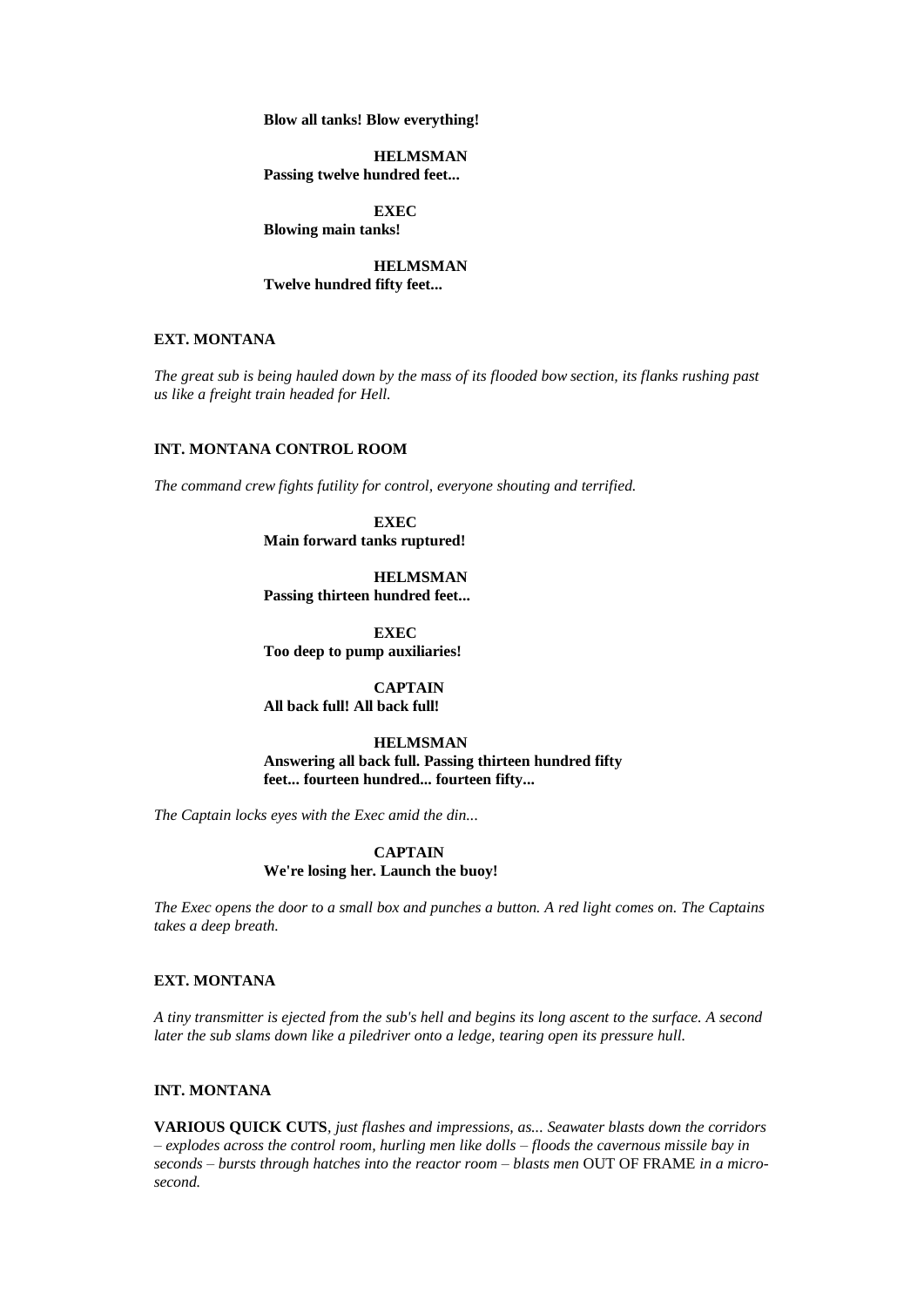### **EXT. OCEAN / UNDERWATER**

In the cobalt twilight we see the Montana slide down the sea cliff, its hull SCREECHING like the *death agonies of some marine dinosaur. Descending in an avalanche of silt, it finally disappears into the blackness below... a blackness which continues almost straight down, 20,000 feet to the bottom of the Cayman Trough. The abyss.*

### **EXT. OCEAN SURFACE – DAY**

*Above, in the world, the Caribbean rolling gray under a stormy sky. The Montana's emergency buoy pops to the surface, transmitting.*

**CUT TO:**

### **EXT. OCEAN / 20 MILES AWAY – DAY**

**LONG LENS SHOT:** *Three massive Navy Sea King helicopters thundering straight at us,*  FILLING FRAME*.*

REVERSE*, as they barrel* OVER CAMERA *toward a lone civilian ship... an ugly but very sophisticated deep-sea drilling support ship, the* BENTHIC EXPLORER*.*

*It is a twin-hulled monstrosity with a central opening in its deck, around which crouch enormous cranes, winches and other arcane equipment.*

*The first Sea King settles onto the helipad, disgorging a contingent of Naval officers, technicians, and a squad of armed seamen. A pantomime in the rotorwash, we see the Benthic Petroleum "company man"* KIRKHILL *greeting* COMMODORE DEMARCO*, the on-scene commander.*

### **INT. BENTHIC EXPLORER / BRIDGE – DAY**

*The bridge is state-of-the-art, with computers and sophisticated navigation and communications gear, looking like mission control with its bank of video monitors. The Drilling Operations Supervisor,* LELAND MCBRIDE*, and* BENDIX*, the crew chief, watch the invaders swarming the deck below.*

### **MCBRIDE Does not look good at all.**

### **TIGHT ON VIDEO SCREEN (MINUTES LATER)**

*Showing divers working in total blackness around some sort of installation on the bottom of the ocean. They move through the harsh floodlights in dreamlike slow motion, looking like spacesuited figures with their helmets and umbilical hoses.*

> **DEMARCO (V.O.) No light from the surface. How deep are they?**

**MCBRIDE (V.O.) Seventeen hundred feet.**

**WIDER**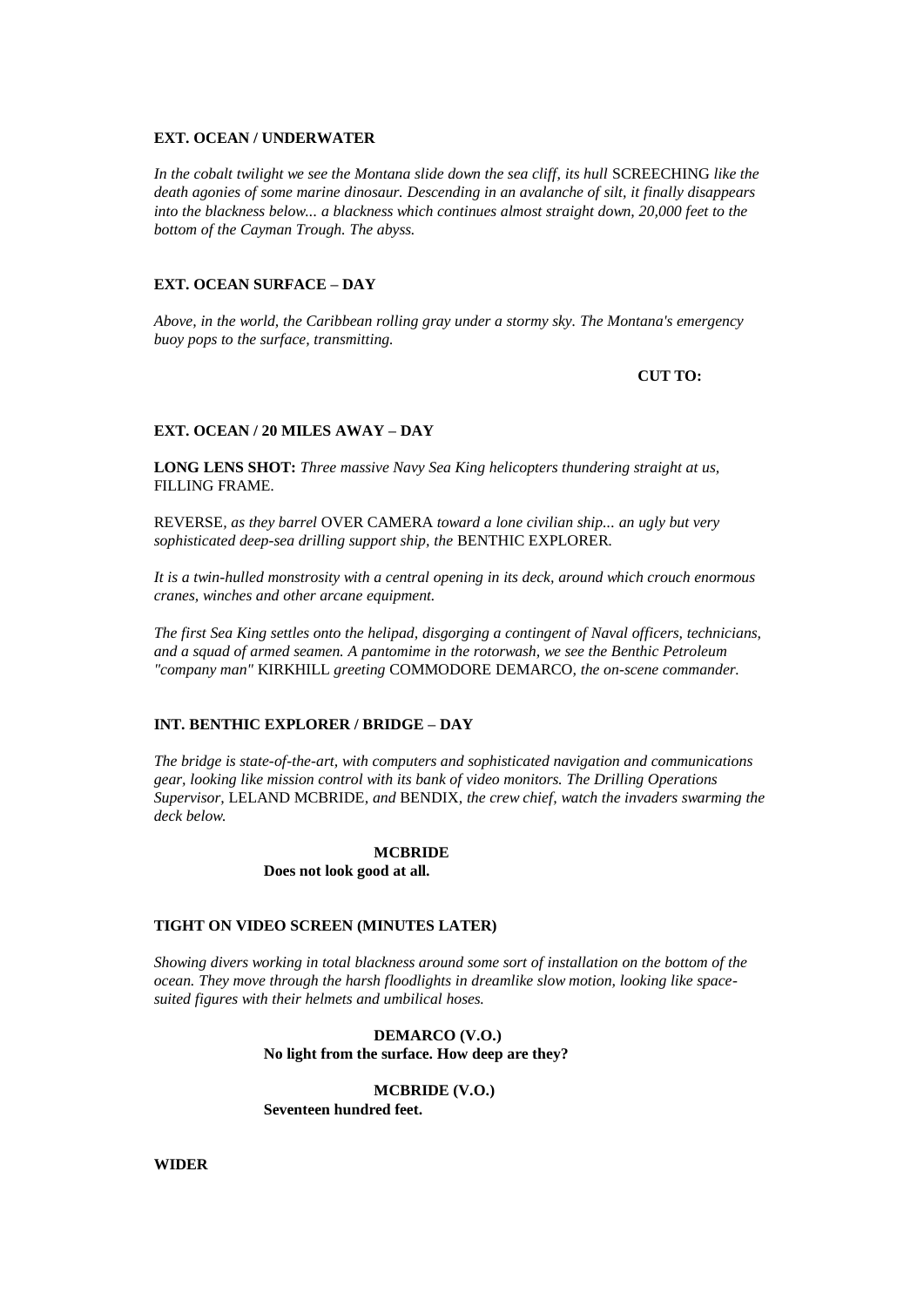*Showing the Navy contingent crowding the control room. DeMarco is hardcore military, brusque and efficient. Kirkhill is a small man with pinched features, wearing a shirt and tie, which on a drill ship means company man and/or dickhead.*

#### **DEMARCO**

**I need them to go to over two thousand.**

#### **KIRKHILL**

**They can do it.** *(to McBride)* **Get Brigman on the line.**

#### **CUT TO:**

#### **EXT. UNDERWATER – DAY (TOTAL DARKNESS)**

1700 FEET BELOW*. A submersible oil-drilling platform,* DEEPCORE II*, an island of light in the vast blackness. Its main framework connects two "tri-modules" consisting of three cylinders each. These contain living and work areas in a pressurized environment. An umbilical cable, thick as a man's thigh, runs up from the oil rig into the darkness, to the Benthic Explorer at the surface. In a bubble-like dome port window we see the rig foreman, or "toolpusher,"* BUD BRIGMAN*. He's talking (via headset) with two divers working outside...* "CATFISH" DE VRIES*, and* LEW "BIRD-DOG" FINLER*.*

> **BUD Hey, you guys are milking that job.**

## **CATFISH**

*(Kentucky drawl)* **That's cause we love freezin' our butts off out here sooo much, boss.**

### **INT. DRILL ROOM**

*Bud turns from the window and crosses the drill floor. The working heart of the rig.*  THUNDEROUS MECHANICAL ROAR*. The drill crew, in hardhats and mud-plastered overalls, tend the massive spinning turn-table in the center of the chamber. The semi-automated system requires only five men to operate. The others are* LUPTON MCWHIRTER*,* DWIGHT PERRY*,*  JAMMER WILLIS*, and* TOMMY RAY DIETZ*. Bud hears his names called above the din by Jammer, a massive roughneck/diver who stands a good head taller than the rest.*

### **JAMMER**

*(yelling)*

**Bud! Hippy's on the bitch-box. It's a call from topside. That new company man.**

### **BUD**

**Kirkhill? That guy doesn't know his butt from a rathole. Hey, Perry!**

*One of the roustabouts, a wiry Texan, turns to him.*

#### **BUD**

**Do me a favor and square away the mud hose and those cable slings. This place is starting to look like my apartment.**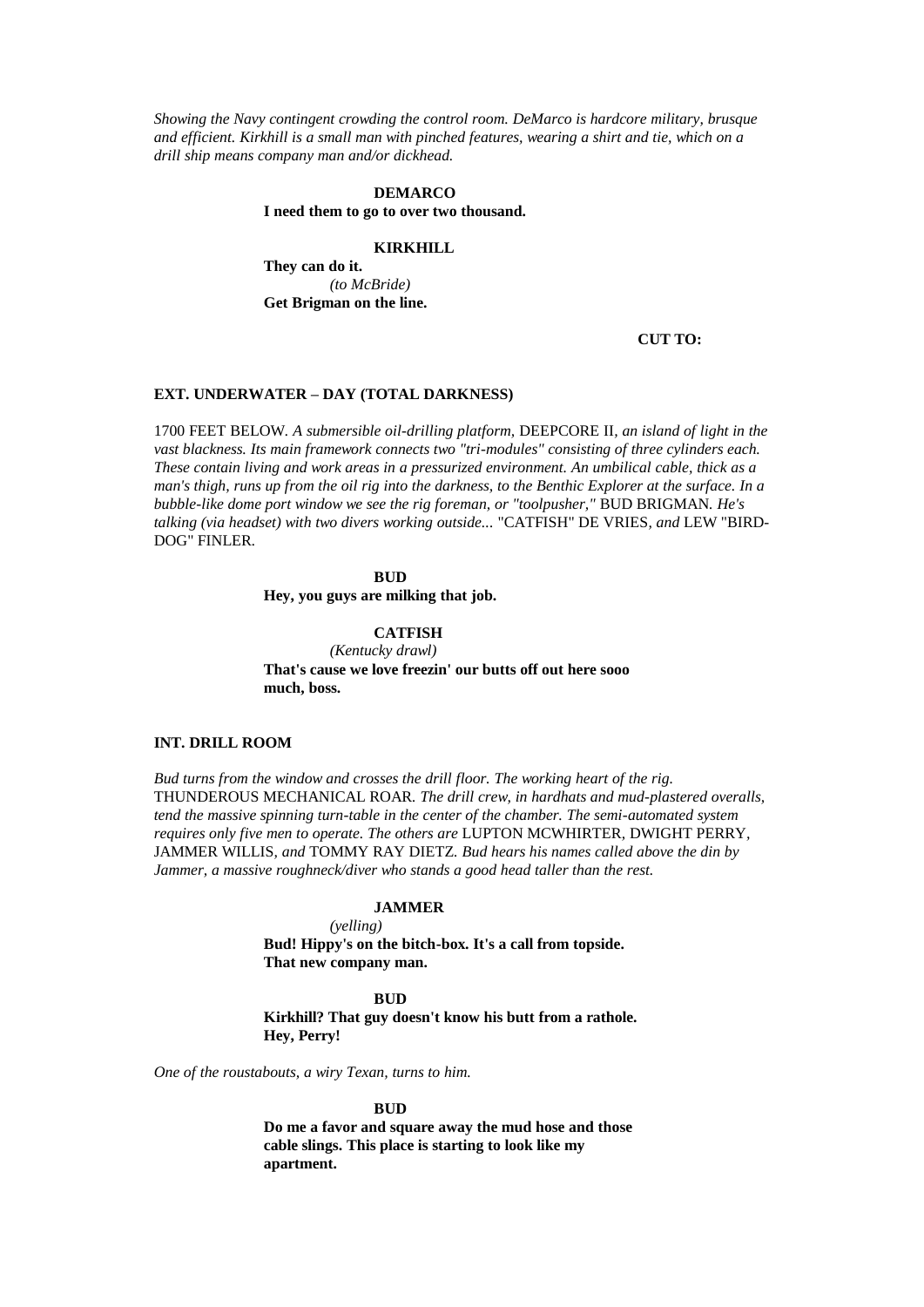*Perry chuckles and sets to the task cheerfully. Bud* EXITS*, ducking his head through a low watertight hatch.*

### **INT. CORRIDOR / TOOLPUSHER'S OFFICE**

*Bud tromps down the narrow corridor, his work boots gonging on steel.*

## **P.A. (HIPPY'S VOICE) BUD, PICK UP THE TOPSIDE LINE URGENT.**

#### **BUD**

### **I'm coming. Keep your pantyhose on.**

*He enters his office, a tiny cubicle with stacks of paperwork, dust-gathering tech manuals and waterstained Penthouse fold-outs. He picks up the phone... punches down a line.*

> **BUD Brigman here. Kirkhill? What's going on?** *(pause)* **I am calm. I'm a calm person. Is there some reason why I shouldn't be calm?**

**HOLD ON** *Bud's expression, darkening, as he listens.*

## **INT. CORRIDOR / CONTROL MODULE**

*The control module is a long narrow cabin like the inside of a Winnebago, packed with instrumentation. At the end is a small bay with multiple viewports. Outside, at a 'Christmas tree' pipe installation, a lone diver can be seen welding. He is accompanied by a large submersible,*  FLATBED*, and by a Remotely Operated Vehicle, or ROV, call* LITTLE GEEK*. Little Geek is an underwater robot which operated on the end of a cable-like control* TETHER*. It has a single video 'eye' in front, by which the operator pilots the little machine. The rig's ROV pilots is ALLEN* 'HIPPY' CARNES*, who stands by the window twiddling his joysticks and drinking coffee. His pet white rat,* BEANY*, crawls contentedly around his shoulders. The door* BANGS OPEN*.*

*Hippy jumps, slops his coffee. Bud strides in. Not calm.*

### **BUD**

### **Son-of-a-bitch.**

*He kicks a chair out of the way and slams his palm down on a switch marked* DIVER RECALL*. A*  SIREN*, blasting through the water from a big hydrophone loudspeaker.*

> **BUD All divers. Drop what you're doing. Everybody out of the pool.**

#### **EXT. DEEPCORE / CHRISTMAS TREE**

*Flatbed's pilot,* LISA 'ONE NIGHT' STANDING*, can be clearly seen behind a bubble canopy. She is a no-nonsense lady who holds her own in the mostly male environment by being one of the best submersible drivers in the business. She controls a hydraulic manipulator arm, assisting the diver,* ARLISS 'SONNY' DAWSON*, in his work. Little Geek hovers around them like a tiny helicopter. One Night moves the Flatbed arm to Sonny and hands him the pipe.*

**ONE NIGHT**

**Here you go, hon'.**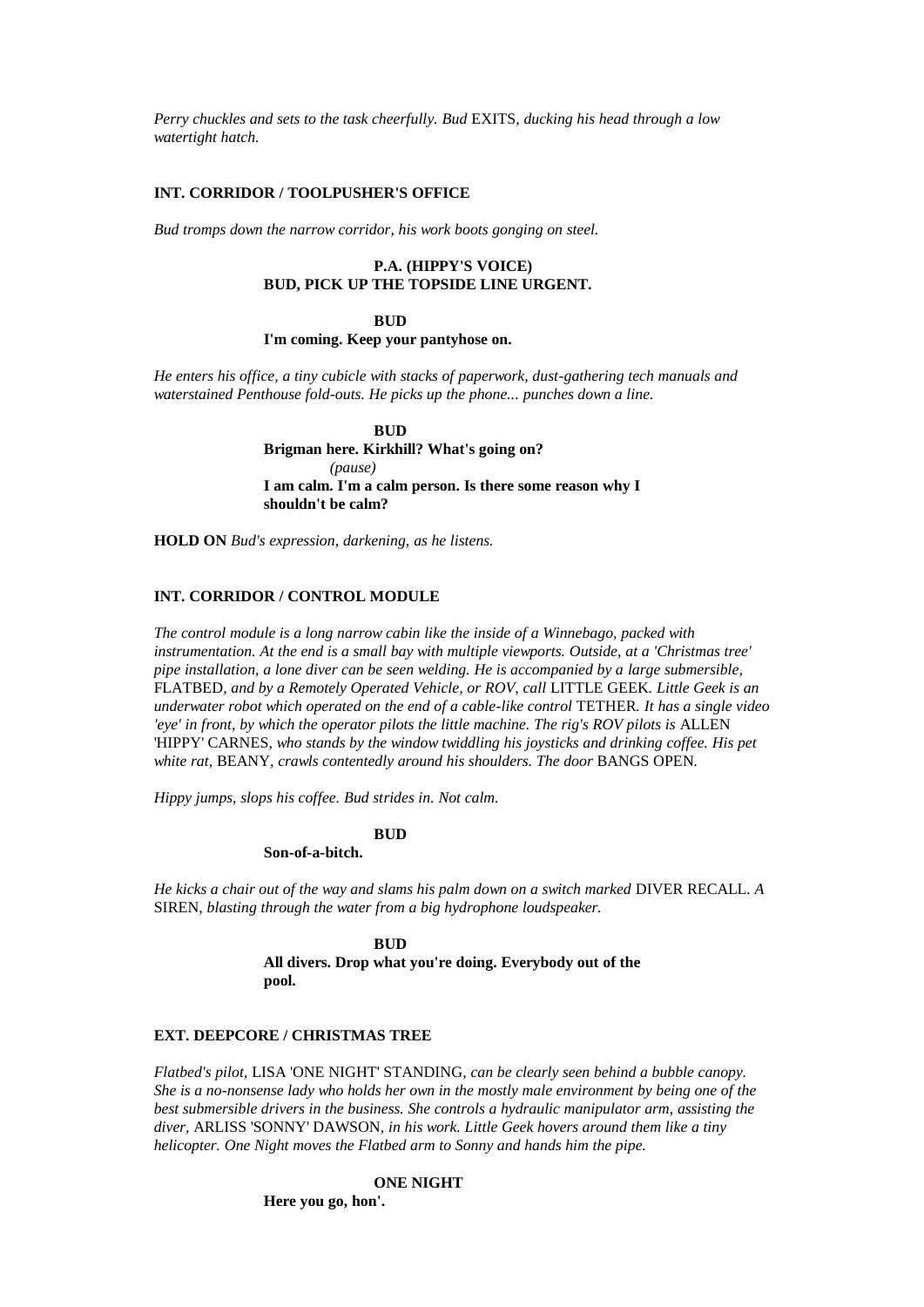#### **SONNY**

**Just in time, sugar.**

*They react to Bud's recall, looking toward him up in the control module.*

**ONE NIGHT Dammit, we just got out here.**

### **SONNY**

### **There was a time when I would have asked why.**

*One Night makes a grab for his butt with the manipulator claw, which he narrowly avoids.*

**CUT TO:**

### **EXT. DEEPCORE / UNDER SUB-BAY**

*Flatbed moves underneath the rig, a few feet above the seafloor, with Sonny riding on its top deck. It passes under a lit opening and rises toward the surface of the water in the chamber above. Little Geek follows like an obedient dog.*

### **INT. SUB-BAY / MOONPOOL**

*The opening is called the moonpool, and Deepcore's submersibles are launched through it. From inside the sub-bay it looks just like a swimming pool. Flatbed surfaces, nearly filling it. The chamber also contains* CAB ONE*, a similar submersible. Jammer, Perry, and some of the other drill-room boys are helping the divers out of the water. The water at this depth is only about six degrees above freezing, and these folks are cold and prune-fingered. Finler pulls off his demandhelmet, revealing a round, boyish face.*

### **FINLER**

**What's goin' on? How come we got recalled?**

### **SONNY**

**Hell is I know.**

*One Night jumps 'ashore' from Flatbed's broad deck and joins them. Catfish is unzipping his bulky dry-suit.*

### **CATFISH**

**Just follow standard procedure, will ya... flog the dog till somebody tells us what's happening.**

### **JAMMER**

**Hey, Catfish, I'll sell you my October Penthouse for twenty bucks.**

**ONE NIGHT Save you money, darlin'... the pages are all stuck together by now.**

*Bud enters, approaching the group.*

**JAMMER**

**What's goin' on, Boss?**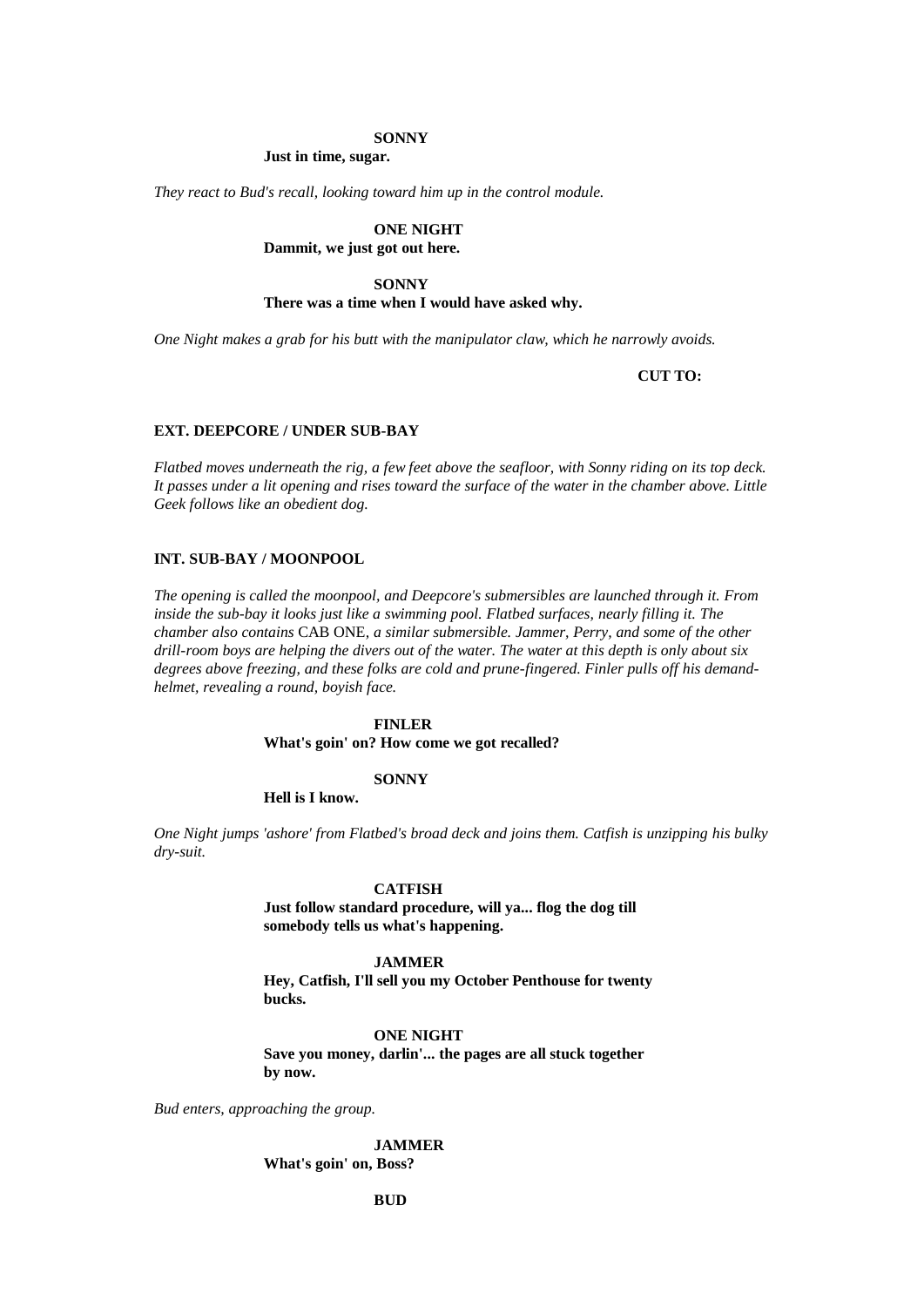**Folks, I've just been told to shut down the hole and prepare to move the rig.**

#### **SONNY**

**She-hit.**

**BUD**

**We're being asked to cooperate in a matter of national security. Now you know exactly as much as I do. So just get your gear off and get up to control. There's some kind of briefing in ten minutes.**

### **CUT TO:**

### **INT. DEEPCORE / COMMAND MODULE**

*The whole rig crew is somehow jammed into the room for the video briefing. DeMarco is on the main monitor, with his aides and Kirkhill visible in the background.*

### **DEMARCO**

**At 09:22 local time this morning, an American nuclear submarine, the USS Montana, with 156 men aboard, went down 22 miles from here. There has been no contact with the sub since then. The cause of the incident is not known.**

**PAN AROUND** *the reactions of the various drill crew members... shocked, hushed, curious.*

#### **DEMARCO**

**Your company has authorized the Navy's use of this facility for a rescue operation. The code name is Operation Salvor.**

### **ONE NIGHT**

**You want us to search for the sub?**

### **DEMARCO**

**No. We know where it is. But she's in 2000 feet of water and we can't reach her. We need divers to enter the sub and search for survivors, if any.**

*Bud's scowl has been deepening since DeMarco started to talk.*

### **BUD**

**Don't you guys have your own stuff for this type of thing?**

#### **DEMARCO**

**By the time we get our rescue submersible here the storm front will be right on us. But you can get your rig in under the storm and be on-site in fifteen hours. That makes you our best option right now.**

*Hippy, born suspicious and recently graduated to paranoid, leans forward...*

#### **HIPPY**

**Why should we risk our butts on a job like this?**

### **KIRKHILL**

**I have been authorized to offer you all special-duty bonuses equivalent to three times normal dive pay.**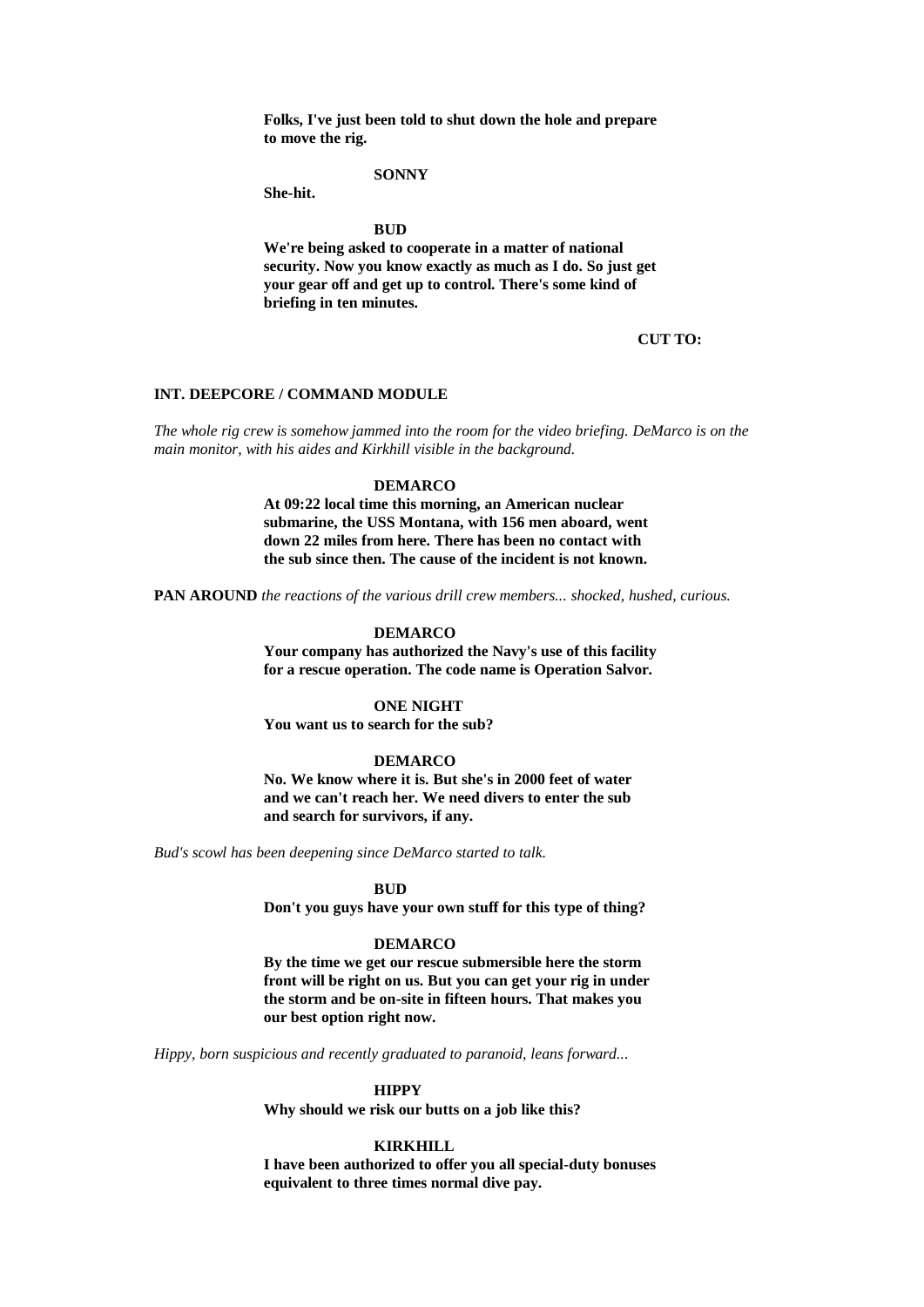### **CATFISH**

**Hell, for triple time I'd crawl through razor blades and shower off with lime juice.**

#### **FINLER**

**I'm here to tell ya', you could set me on fire and call me names.**

### **BUD**

**Look, I don't know what kind of a deal you guys worked out with the company, but my people are not qualified for this... they're oil workers.**

### **DEMARCO**

**A four-man SEAL team will transfer down to you to supervise the operation.**

### **BUD**

**You can send down whoever you like, but I'm the toolpusher on this rig, and when it comes to the safety of these people, there's me... then there's God. Understand? If things get dicey, I'm pulling the plug.**

### **KIRKHILL**

**I think we're all on the same wavelength, Brigman. Now let's get the wellhead uncoupled, shall we?**

#### **CUT TO:**

## **INT. DEEPCORE / COMMAND MODULE AND CORRIDOR**

*Bud stands beside the hatchway as the others file out toward their tasks. They comment gravely as they pass...*

#### **JAMMER**

**When Lindsey finds out about this, it's not gonna be a pretty sight.**

### **ONE NIGHT**

**They're going to have to shoot her with a tranquilizer gun.**

#### **CUT TO:**

### **EXT. OCEAN – DAY**

*A single Navy Sea King churns through the rain under massive thunderheads. The sea below is whipped by the storm.*

### **INT. / EXT. SEA KING**

**PANNING ALONG BOOTED FEET***, four pairs of black military size twelves line up, onto... a pair of Charles Jourdans fives under shapely ankles.*

### **WIDER**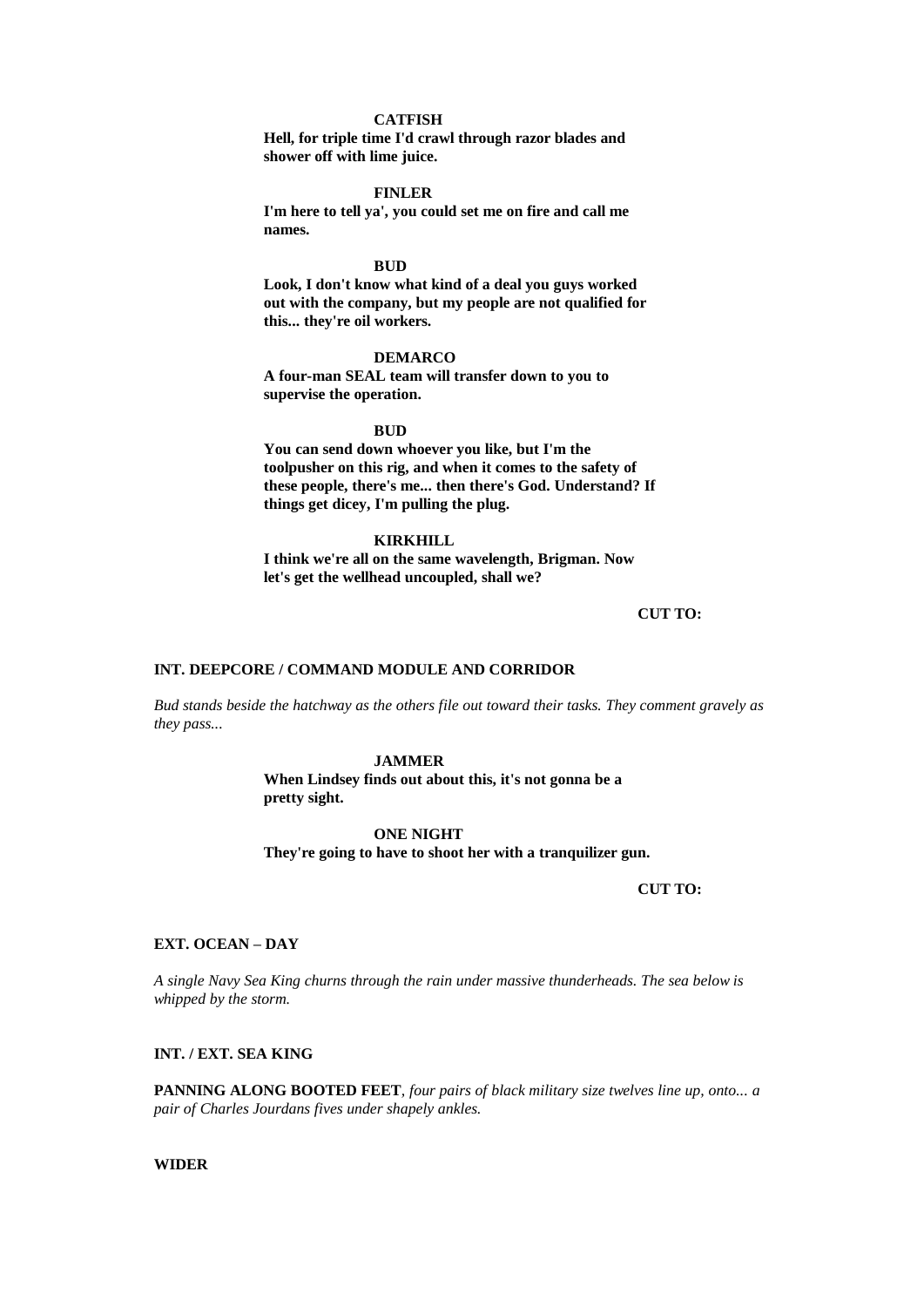*Revealing the four-man team of Navy SEALs. And a slender woman in her early thirties. She's attractive, if a bit hardened, dressed conservatively in a skirt and jacket. Meet* LINDSEY*. Project Engineer for Deepcore. She's a pain in the ass, but you'll like her. Eventually.*

*She's holding on grimly, sitting crammed in with the SEALs and a bunch of gear, getting tossed around by the storm. The SEALs are dressed alike in black fatigues. They are muscular, finely*tuned and extremely dangerous special-forces types. The leader of the SEAL team, LIEUTENANT COFFEY*, makes his way forward to the cockpit.*

*The pilot is white-knuckling his stick, trying to hold the great beast of a helicopter in position. Through the windshield, the deck of the Benthic Explorer can be seen below, pitching in a violent sea.*

### **PILOT No way I'm putting her down. I shouldn't even be flying in this shit.**

## **COFFEY**

*(cool)* **Just hold it over the deck.**

*Coffey goes back to the crew deck, moving easily in the bucking craft. He nods to the others SEALs,* MONK*,* WILHITE*, and* SCHOENICK*. In the open side door, Wilhite clips a 100 foot nylon rope to the airframe and throws out the coil. One by one the shoulder the gear-bags, grab the rope, and step out. Lindsey stands swaying in the chopper door, watching the SEALs fastroping to the deck. One, two, three. Coffey looks at her.*

### **COFFEY**

### **You want to be on that ship, there's only one way it's going to happen.**

*He's sure she won't go for it. It's his certainty that gets her. She sets her jaw. Opening her purse she takes out a small plastic bag, puts her shoes and purse in the bag, and grips the bag in her teeth. Then grabs the rope and slides down.*

### **EXT. BENTHIC EXPLORER / HELIPAD**

*Swinging wildly in the wind like a human pendulum, Lindsey fast-ropes forty feet to the deck. She steps away an instant before Coffey hits behind her. Lindsey crosses the rainswept deck with athletic strides. Her nylons are ruined. An air-crewman in the chopper lowers two additional equipment cases using the rescue sling. The SEALs catch them as they swing radically across the deck. They Navy chopper banks and seems to scurry away before the mounting storm.*

### **CUT TO:**

### **EXT. OCEAN BOTTOM**

BLACKNESS*. Then shafts of light become visible, above a ridge of rock. Flatbed appears, trailing two heavy two cables. Behind it, the mass of Deepcore emerges from the darkness, its forward lighting array blazing. Flatbed is towing it like a tug, aided by Deepcore's own mighty stern thrusters.*

### **INT. DEEPCORE / CONTROL MODULE**

*Bud, his feet propped up, uses joystick controls to 'fly' Deepcore, maneuvering against currents and around seafloor obstacles. He is guided by the side-scan sonar display, with Hippy assisting in the sonar shack. Through the front viewport, Flatbed can be seen out ahead.*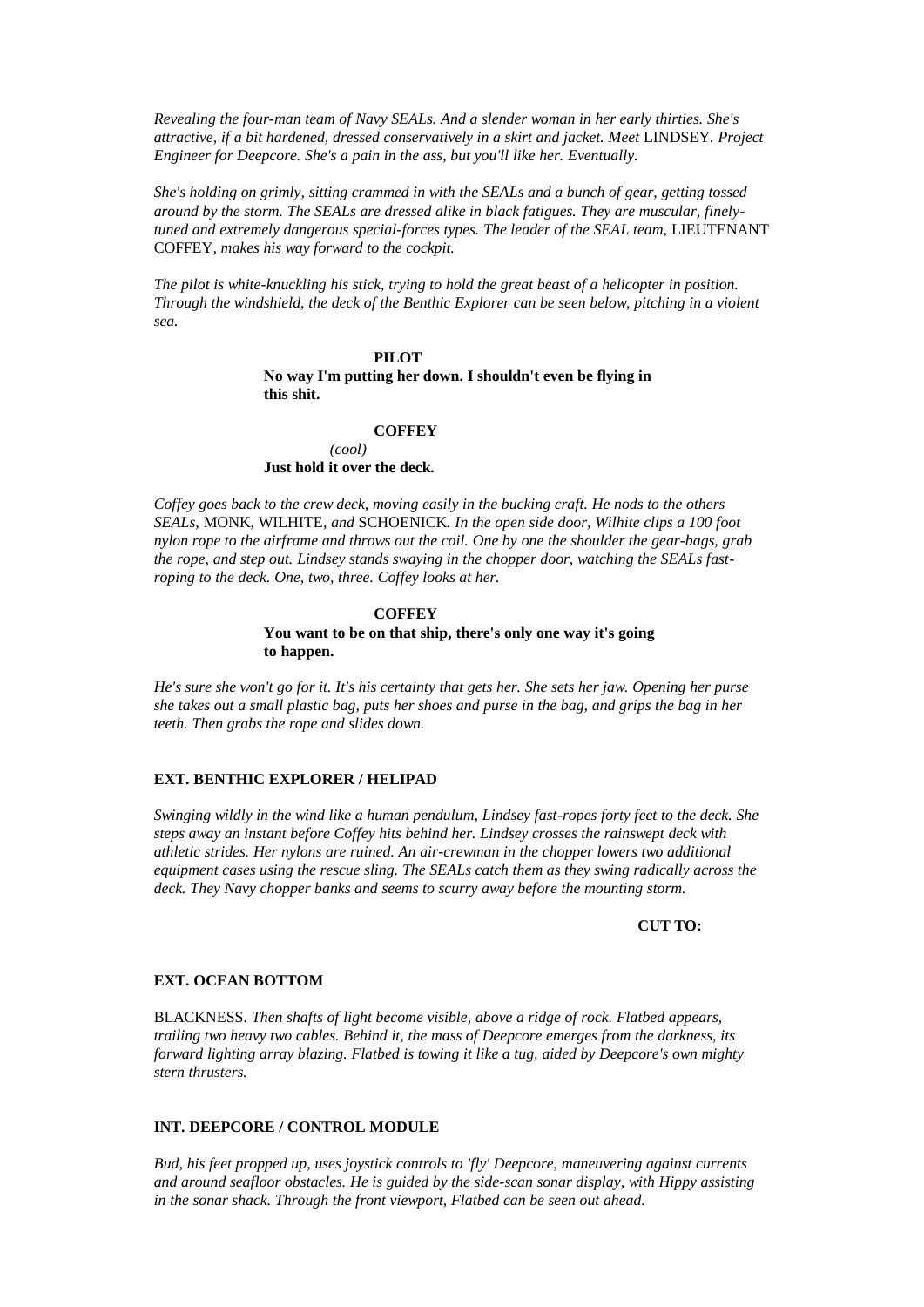*McBride appears on the bridge monitor, holding a sheet of weather-fax.*

### **MCBRIDE**

*(on screen)*

**Well, it's official, sportsfans. They're calling it Hurricane Frederick, and it's going to be making our lives real interesting in a few hours.**

### **INT. EXPLORER BRIDGE – DAY**

*Bud responds via video.*

**BUD Fred, huh? I don't know. Hurricanes should be named after women.**

*McBride looks up as the bridge door opens. Lindsey enters in a blast of wind, wet as a wharf rat and twice as pissed off. Maybe Bud is right.*

### **CUT TO:**

### **INT. DEEPCORE / CONTROL MODULE**

*Bud is surprised to see Lindsey's face appear on the monitor screen.*

### **LINDSEY**

**I can't believe you let them do this!**

### **BUD**

*(unpreturbed, almost cheerful)* **Hi, Lins. I thought you were in Houston.**

### **LINDSEY**

**I was, but I managed to bum a ride on the last flight out here. Only here isn't where I left it, is it, Bud?**

#### **BUD**

**Wasn't up to me.**

#### **LINDSEY**

**We were that close to proving a submersible drilling platform could work. We had over seven thousand feet of hole down for Chrissake. I can't believe you let them grab my rig!**

### **BUD**

**Your rig?**

**LINDSEY**

**My rig. I designed the damn thing.**

#### **BUD**

**Yup, a Benthic Petroleum paid for it. So as long as they're hold the pink slip, I go where they tell me.**

## **LINDSEY**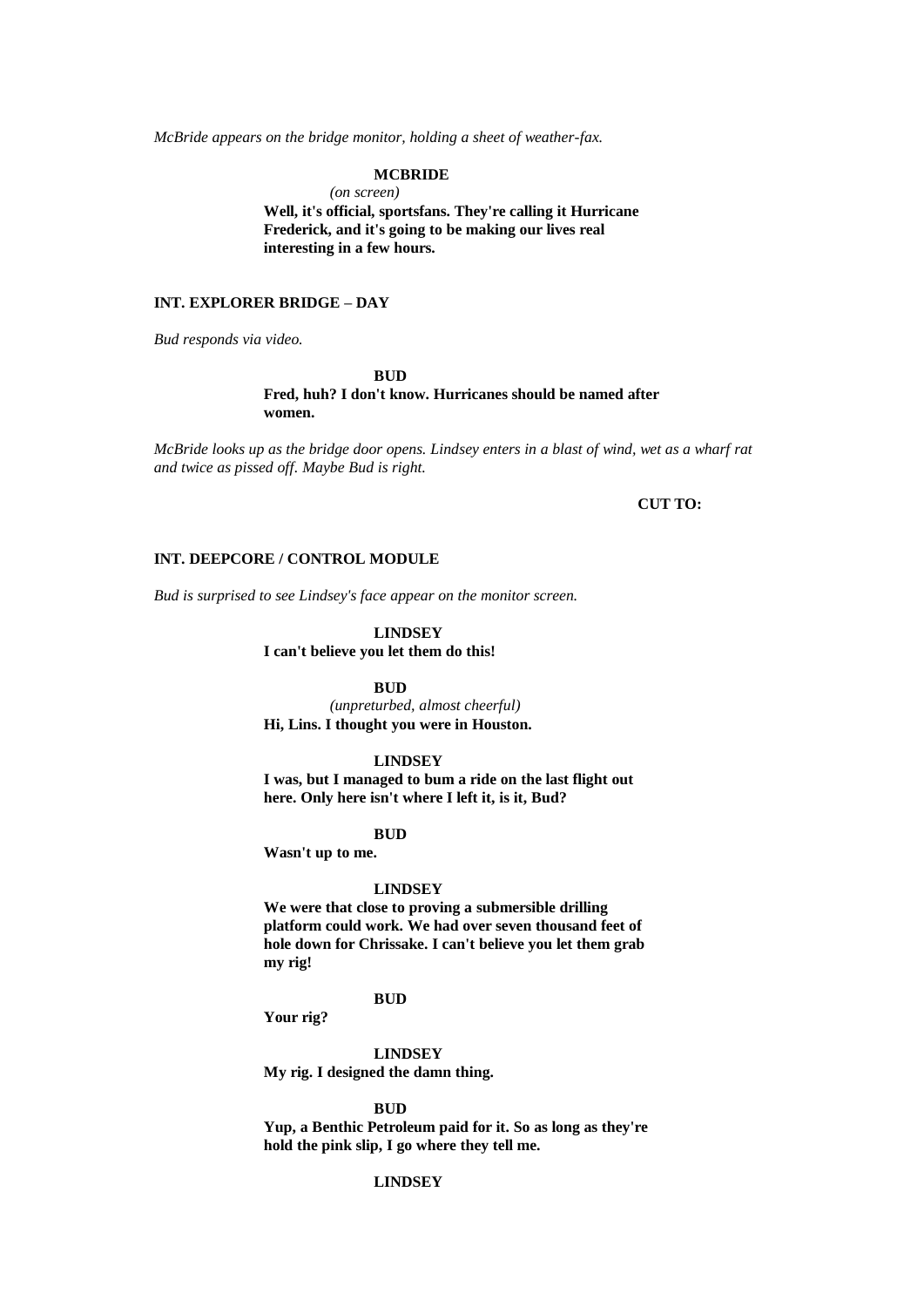**You wimp. I had a lot riding on this. They bought you... more like least rented you cheap –**

### **BUD**

**I'm switching off now.**

### **LINDSEY**

### **Virgil, you wiener! You never could stand up to fight. You**

*Bud hits the switch and the screen goes dead.*

#### **BUD**

**Bye.**

**–**

*Hippy looks over him, trying very hard not to crack up.*

**HIPPY**

**Virgil?**

**BUD God, I hate that bitch.**

**HIPPY Yeah, well you never should have married her then.**

*Bud nods fatalistically.*

### **CUT TO:**

### **EXT. EXPLORER DECK / LAUNCH WELL**

*Ten foot waves crash through the launch-well, sending up geysers of spray. Next to the launchwell, crewman have attached a lifting cable to* CAB THREE*, eighteen feet of ugly yellow submersible. It slams violently in its steel cradle as the drill-ship rolls. Coffey and Schoenick hand the gear bags in to Wilhite and Monk though the hatch under the rear of the submersible.*

*Lindsey approaches, wearing a borrowed roustabout's coverall.*

*She looks down at the larger of the two equipment cases brought by the SEALs, lying on the deck. Stenciled on it are the words: "F.B.S. / DEEP SUIT / MARK IV". Coffey and Schoenick push past her to pick it up.*

#### **LINDSEY**

**Let's go, gentlemen! We either launch now or we don't launch.**

*Coffey looks up in surprise as she nimbly climbs the side of Cab Three and grabs the lifting shackle, circling her raised hand to signal the crane man.*

#### **LINDSEY**

### **Take her up, Byron!**

*Cab Three, with Lindsey riding its back, is pulled up out its cradle and starts to swing violently as Explorer pitches. The submersible is then swung out to the center of the launch well. It sways and gyrates above the furious water below. Lindsey drops into the upper hatch.*

## **INT. EXPLORER BRIDGE / D.O.C.**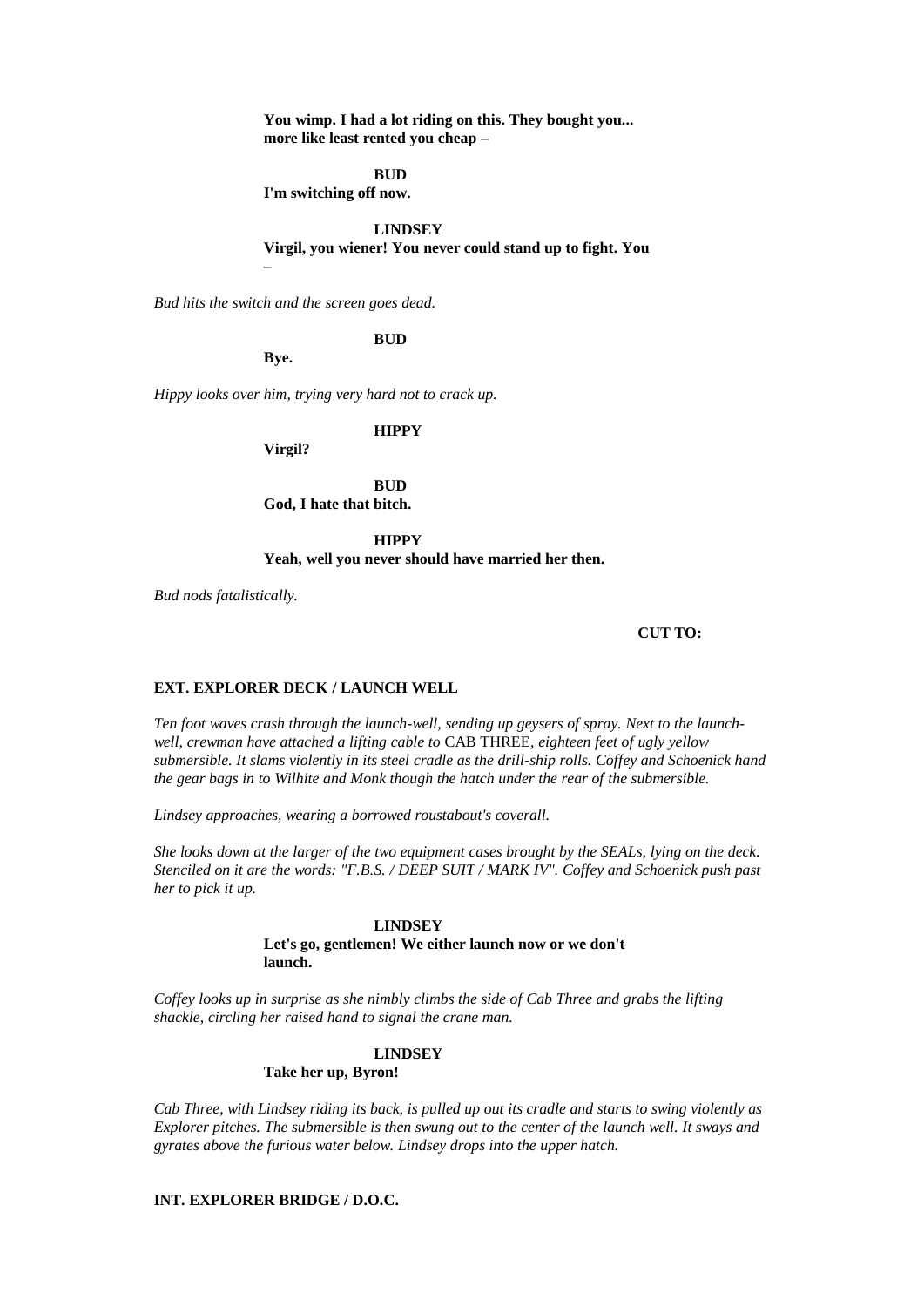*Kirkhill leans suddenly over the console to look out the window.*

**KIRKHILL What the hell is she doing out there? Son-of-a-bitch...** *(into microphone)* **Lindsey... get out of Cab Three. Bates is taking her down.**

## **INT. CAB THREE**

*Lindsey pulls her headset as she dogs down the inside locking levers of the hatch.*

**LINDSEY Bates is sick. Besides I've got more hours in this thing than he does.** *(to Coffey)* **A little change of plan.**

*The little sub is swinging like a pendulum on the cable, and the SEALs, jammed in with their equipment in the tiny space, are getting slammed into the walls. Lindsey is calmly flipping switches as she talks.*

### **COFFEY**

**Lady, we better fish or cut bait.**

**LINDSEY Just hold your water, okay?** *(to Kirkhill)* **So Kirkhill, we gonna do this or we gonna talk about it?**

## **INT. EXPLORER BRIDGE / D.O.C.**

*The plug is pulled on DeMarco's patience.*

### **DEMARCO**

**I don't care who drives the damn thing. Just get my team in the water.**

**KIRKHILL Alright, alright. Christ Almighty!**

*He gestured dismissively to McBride.*

**MCBRIDE Cab Three, you are clear to launch.**

## **INT. / EXT. CAB THREE**

*Lindsey reaches up a grabs a red lever.*

### **LINDSEY**

**Roger.**

*(to Coffey)* **There's only one way it's going to happen...**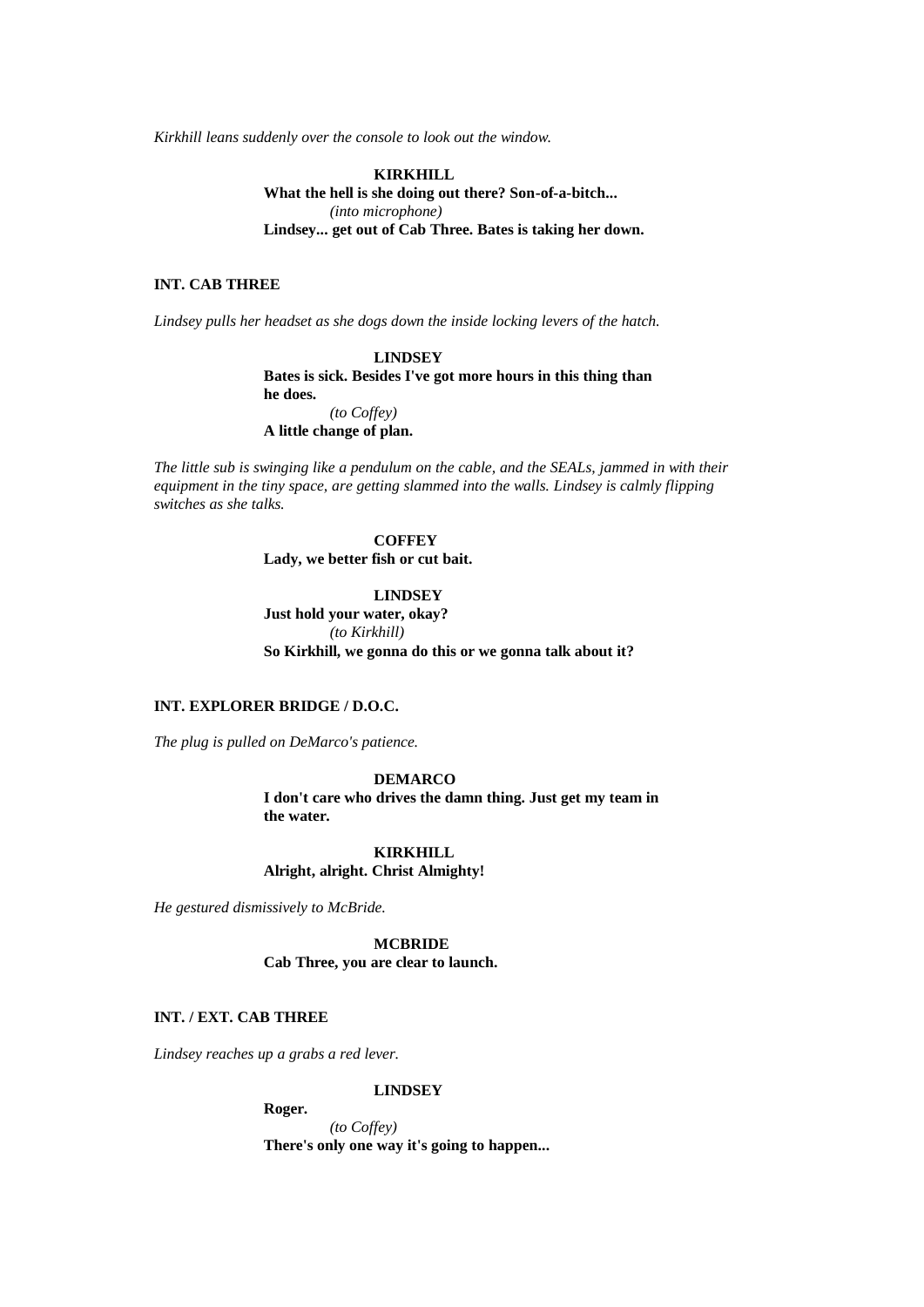*She pulls the lever hard. CLUNK-CLANG! The shackle-release drops the sub. It freefalls ten feet to the water with an enormous splash and keeps right on going after Lindsey floods the trim tanks. Coffey et al have been slammed hard.*

### **LINDSEY**

**Touchdown. The crowd goes wild. Explorer... Cab Three. We are styling.**

#### **MCBRIDE**

*(filtered)* **Roger, Cab Three.**

*Lindsey cuts on the floodlights and maneuvers the descending submersible so that the umbilical cable is a few feet ahead on her front port. Moving up through her lights, it will guide her down to the rig. Cab Three free-falls into increasing darkness. Soon it is a candle below us in the indigo.*

### **EXT. / INT. FLATBED**

*One Night is driving the tug one-handed, pouring coffee from a thermos and rocking out to the great truck-driving song "Willing" on the beat-box she's got propped up on the sonar rig. Fighting white-line fever in the best tradition.*

## **INT. CONTROL MODULE**

*Bud and Hippy come in for a rousing chorus.*

### **BUD / HIPPY ... I've been driving every kinda rig that's ever been maaaaade...**

### **EXT. DEEPCORE**

*Lit up like a proud Peterbilt, the rig crossed the trackless wastes. We hear them singing, carried*  OVER*.*

### **EXT. OCEAN DEPTHS / CAB THREE**

*In total blackness, the submersible descends along the rigorous line of the umbilical cable. Two hundred feet below it, the lights of Deepcore resolve out of the darkness. Now we can see the rig crawling over the ocean bottom like some monster lawnmower.*

### **LINDSEY (V.O.) Deepcore, Deepcore... this is Cab Three on final approach.**

### **HIPPY (V.O.) Gotcha, Cab Three. Who is that? That You, Lindsey?**

### **INT. DEEPCORE / CONTROL MODULE**

*Bud stop singing and snaps around at the mention of her name.*

## **LINDSEY (V.O.)**

**None other.**

*Bud's expression is nothing less than stricken.*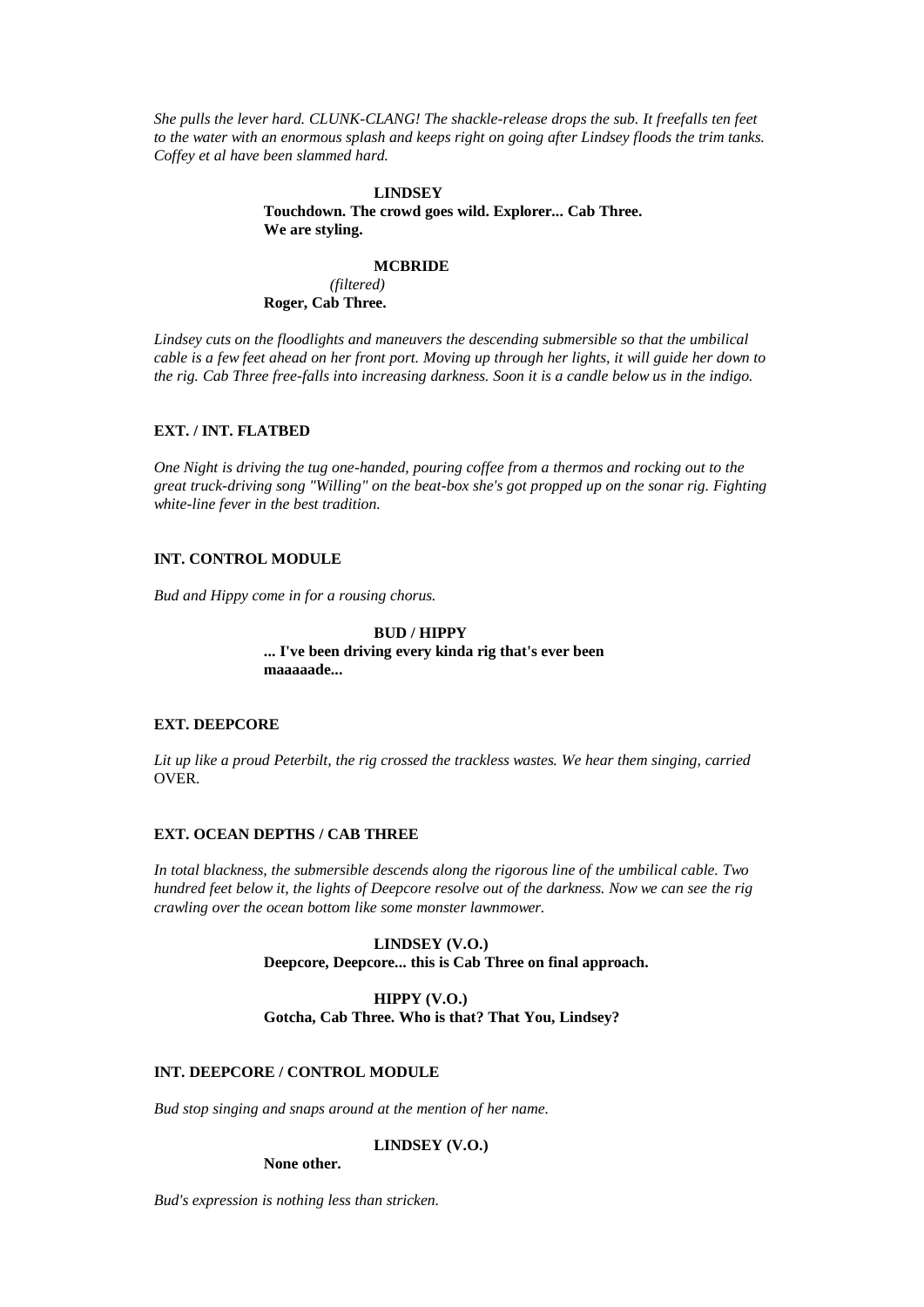#### **BUD**

### **Oh no... you gotta be kidding me.**

### **EXT. / CAB THREE / DEEP CORE**

*Lindsey executes a 180 degree turn and cruises over the control module, back through the A-frame toward the docking hatch. The flange of Cab Three's lockout hatch settles over the pressure collar on the rig's back. There is a CLUNK as it mates up.*

### **INT. DEEPCORE / COMPRESSION CHAMBER / GAS CONTROL STATION45**

*Lindsey drops down from the hatch into the small cylindrical pressure chamber. The SEALs drop down behind her, passing their gear through hand-over-hand. The chamber is spartan, with steel benches, a folding card table, breathing masks, and medical supplies. Catfish greets them through the tiny porthole at one end.*

### **CATFISH**

**Howdy, y'all. Hey, Lindsey! I'll be damned! You shouldn't be down here sweet thing, ya'll might run ya stockings.**

### **LINDSEY**

**Couldn't stay away. You running mixture for us? Good. Couldn't ask for better.**

### **CATFISH**

### **Okay, here we go. Start equalizing, y'all.**

*HISSSS of inrushing compressed gas. The pressure in the chamber rises. The breathing mixture is composed of helium, oxygen and nitrogen. Catfish monitors it carefully from a station outside the chamber, watching the gauges with a practiced eye. Lindsey and the SEALs all grab their noses and start making funny faces... popping their ears with the familiar diver's "equalization" technique. They continue as:*

#### **LINDSEY**

**Get comfortable. The bad news is we got six hours in this can, blowing down. The worse news is it's gonna take us three weeks to decompress back to the surface later.**

#### **COFFEY**

**We've been fully briefed, Mrs. Brigman.**

#### **LINDSEY**

**Don't call me that, okay... I hate that. Alright, from now on we watch each other closely for signs of HPNS...**

### **MONK**

### *(as if by rote)*

**High-Pressure Nervous Syndrome. Muscle tremors, usually in the hands first. Nausea, increased excitability, disorientation.**

#### **LINDSEY**

**Very good. About one person in twenty just can't handle it. They go buggo. They're no way to predict who's susceptible, so stay alert.**

### **COFFEY**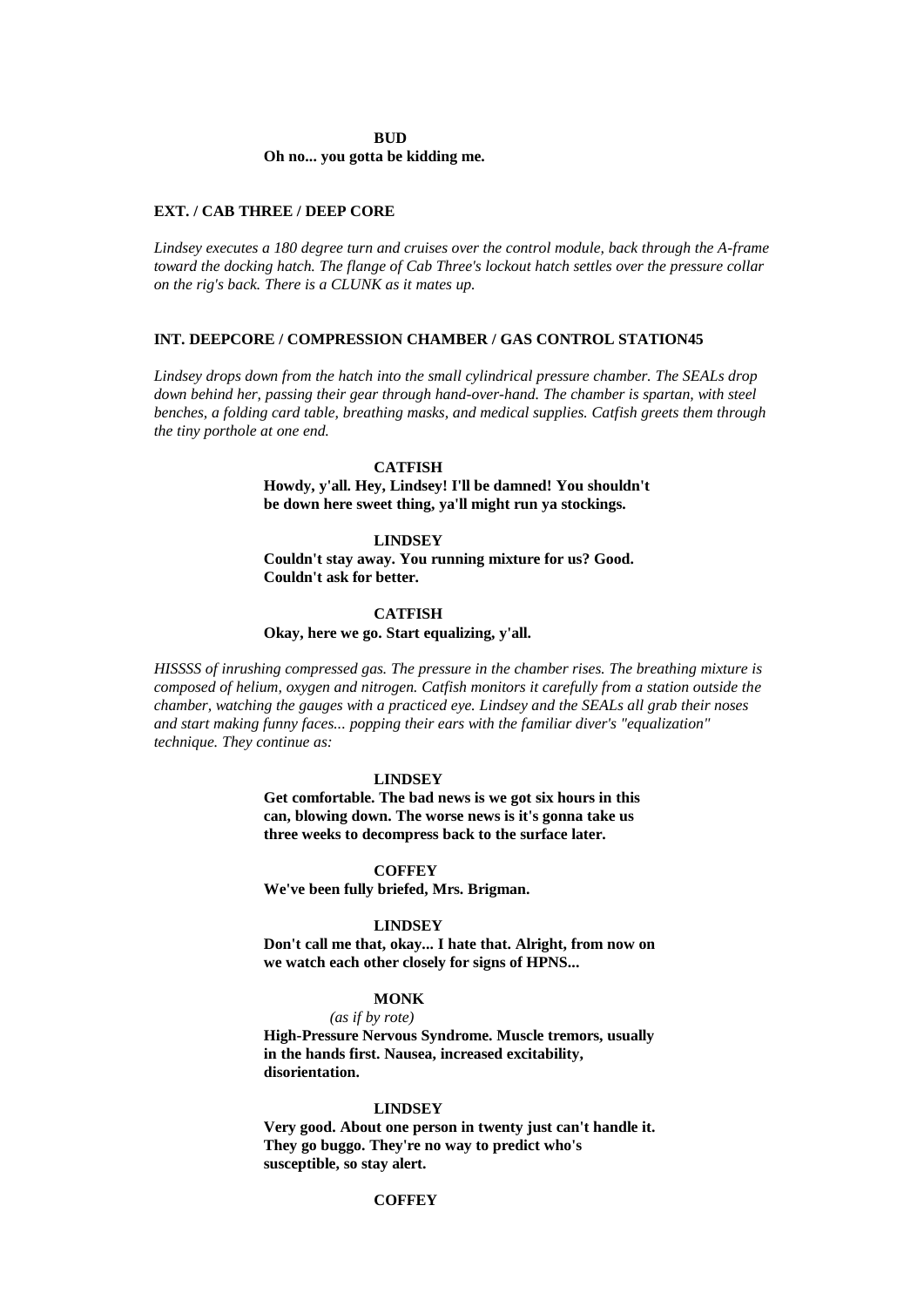**Look, we've all made chamber runs to this depth. We're checked out.**

## **LINDSEY Oh... chamber runs. Uh huh, that's good.** *(Coffey turn away)* **Well, hey... you guys know any songs?**

*They ignore her. Start going over some diagrams of the Montana's interior. It's going to be a long six hours.*

### **INT. GAS CONTROL STATION – HOURS LATER**

*Catfish checks his watch, then reaches over and adjusts a value on the tri-mix manifold, watching the gauges. Satisfied, he leans over to the pressure window in the door, checking out the SEALs. Hippy has come down from the control deck for an advanced look are the interlopers. Jammer is in a chair, reading a Louis L'Amour paperback.*

### **CATFISH**

**Those guys ain't so tough. I fought plenty of guys tougher'n them.**

**HIPPY Now we get to hear about how he used to be a contender.**

*Catfish hold up one calloused fist up in front of Hippy's face.*

**CATFISH You see this? They used to call this the Hammer.**

### **JAMMER**

**Hippy wasn't born then.**

## **INT. PRESSURE CHAMBER**

*It looks like the end of a long bus trip. Everyone silent... leafing through beat-to-hell magazines or just staring. Lindsey has her feet propped up on the smaller of the SEALs' two equipment cases. She casually toes open one of the latches, then the other. Glances at Coffey. He's reading. She begins to lift the lid with her toe. Gets a* GLIMPSE INSIDE*, of packing foam, and what looks like a* SMALL BLACK METAL BOX*. Then... WHAM! Coffey's foot comes down on the lid, slamming it shut. Startled, she looks up into his cool gaze.*

> **COFFEY Curiosity killed the cat.**

> > **CUT TO:**

### **INT. GAS CONTROL STATION / CHAMBER DOOR – LATER**

**TIGHT ON CATFISH'S HANDS***... closing values... spinning the wheel on the chamber hatch.*

**CUT WIDER** *as it cracks open with a virgin's sigh and swings aside.*

**CATFISH Y'all'er done to a turn and ready to serve. Everybody okay?**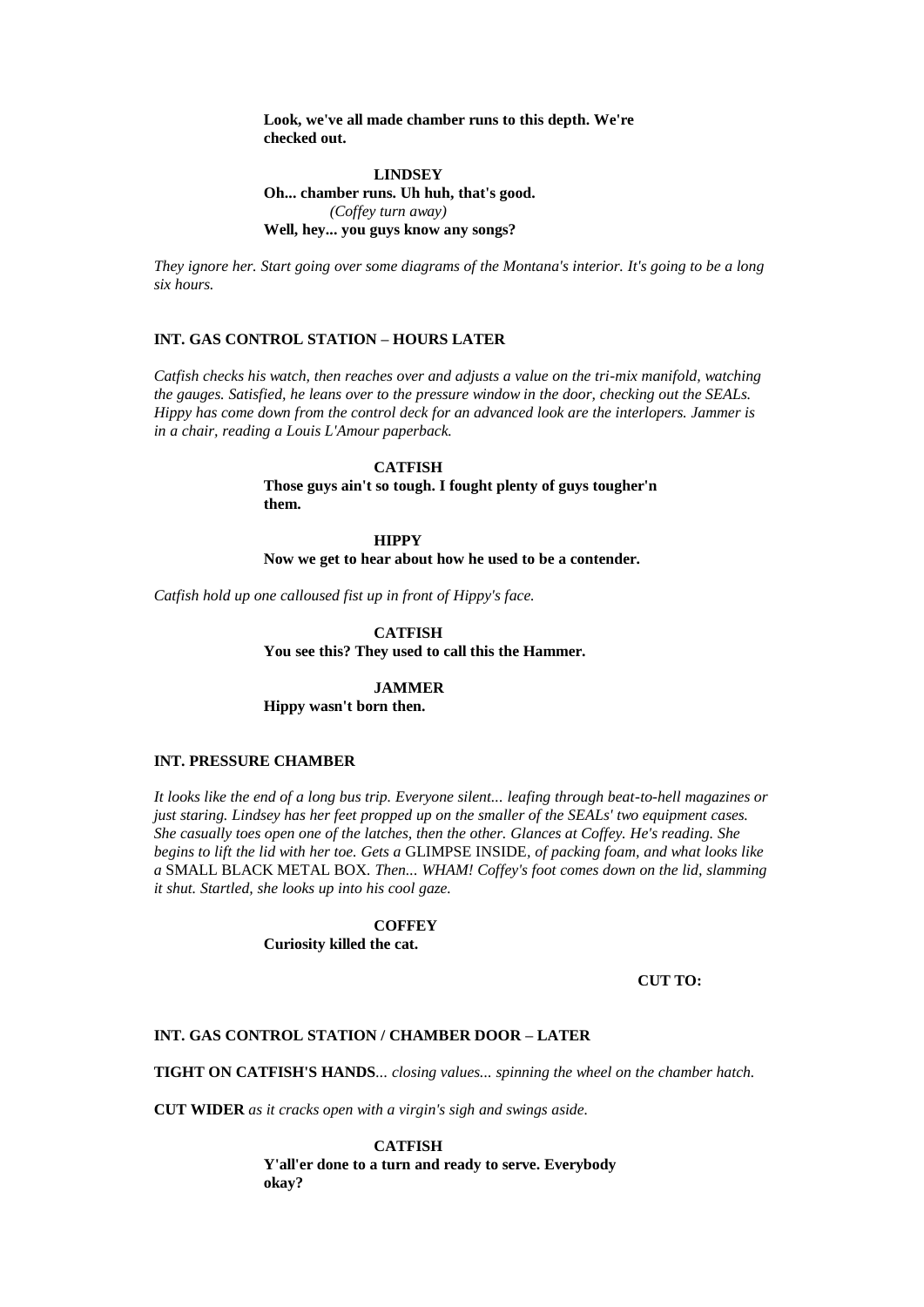*The SEALs nod peremptorily and shoulder their gear. Lindsey exists first, followed by Monk, Wilhite, and Schoenick. Coffey bends to relatch the small equipment case. He is alone for one moment in the chamber. He raises his hand and stares at it. The fingertips are trembling the slightest bit. He clenches them into a fist and walks out.*

### **INT. CORRIDOR**

*As Lindsey emerges into the main corridor of the rig, she bumps into a large, dark mass.*

**LINDSEY Hey, was there a wall here before? I don't remember a wall here. Oh, Jammer! Hi.**

*The 'wall' grins down to her.*

## **JAMMER**

**Howdy, there, little lady.**

*Coffey emerges behind them and, ignoring Lindsey, faces Jammer.*

### **COFFEY**

*(to Jammer)* **Show us the dive prep area. We need to check out your gear.**

*Jammer scowls, turns and leads the SEALs in the sub-bay. Catfish and Lindsey exchange a look.*

**LINDSEY Those guys are about a much fun as a tax audit.**

### **CUT TO:**

### **INT. COMMAND MODULE**

**TIGHT ON HIPPY***, bathed in the light of the sonar display. He is making kissing sounds at Beany, who has his inquisitive nose right up to Hippy's lips.*

> **LINDSEY Hippy, you're going to give that rat a disease.**

### **WIDER**

*As Hippy and Bud to see Lindsey leaning in the doorway. She and Bud size each other up. He opts for a jovial approach, his eyes wary.*

**BUD**

**Well, well. Mrs. Brigman.**

#### **LINDSEY**

### **Not for long.**

*Lindsey crossed past him, her eyes scanning the banks of equipment, almost unconsciously checking, checking... getting the pulse of her big iron baby.*

> **BUD You never did like being called that, did you?**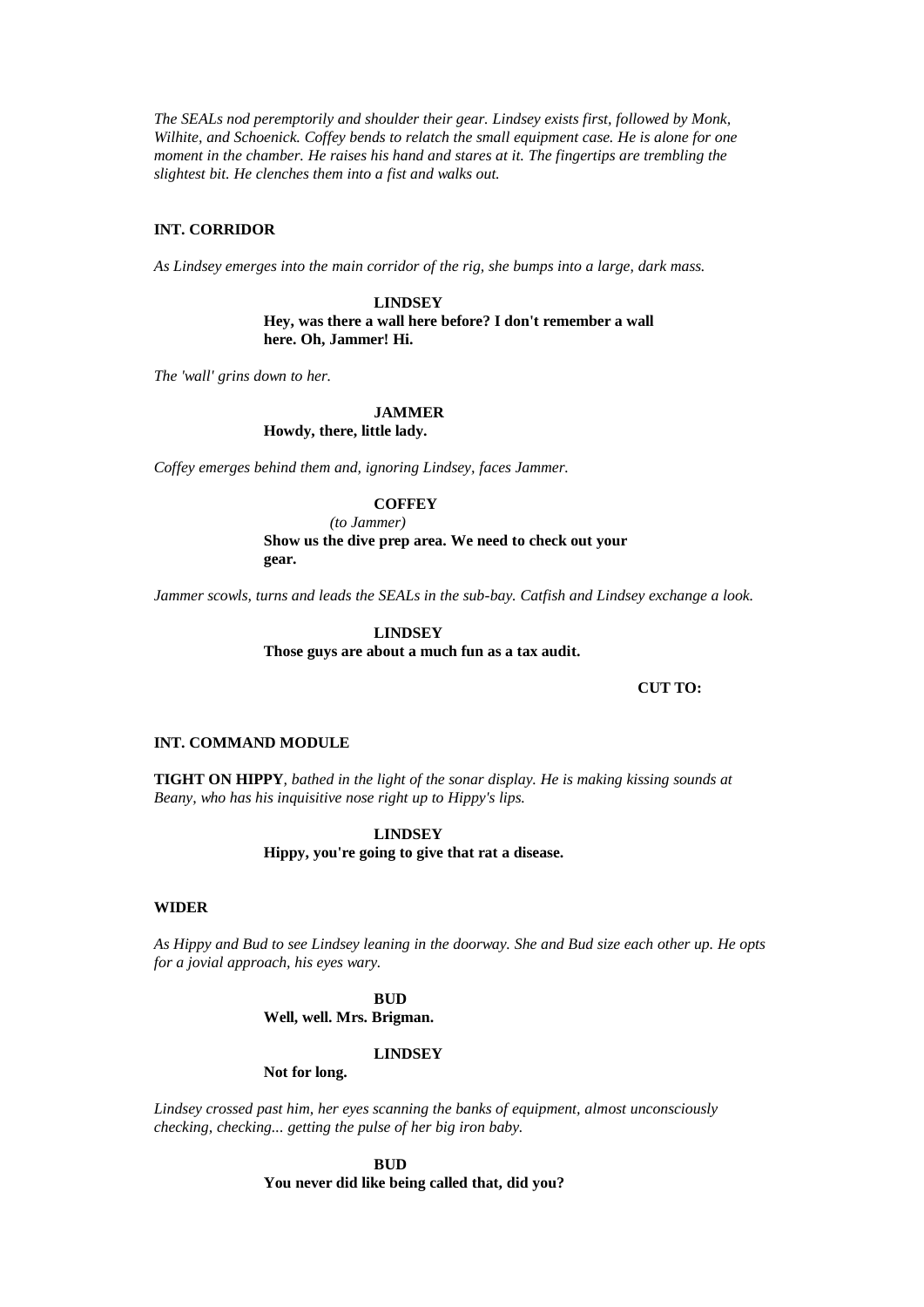### **LINDSEY**

**Not even when it meant something.** *(looking through the front port)* **Is that One Night up in Flatbed?**

### **BUD**

**Who else?**

*Lindsey leans past Bud to the gooseneck mike on the console.*

**LINSEY Hi, One Night, it's Lindsey.**

### **INT. FLATBED**

*One Night mimes a puking motion, finger down her throat. Then she replies with sickening sweetness...*

### **ONE NIGHT**

**Oh, hi, Lindsey.**

### **INT. COMMAND MODULE**

*Lindsey fives the sonar shack the once-over. She tweaks some knobs.*

**BUD**

**I can't believe you were dumb enough to come down. Now you're stuck here for the storm... dumb, hot-rod... dumb.**

#### **LINDSEY**

**Look, I didn't come down here to fight.**

*She crosses past Bud and exits into the corridor. Bud bolts out of the chair to follow her and Hippy scrambles in to take over.*

### **INT. CORRIDOR / LADDER-WELL / LEVEL ONE LANDING**

*Bud catches up with Lindsey in the corridor, and through the following keeps pace with here as she make here inspection.*

#### **BUD**

### **Then why'd you come down?**

*She stops abruptly to look at a leaky pipe. He almost slams into her. She moves on, climbing down the ladder to the lower level.*

### **LINDSEY**

**You need me. Nobody knows the systems on this rig better than I do. What is something was to go wrong after the Explorer clears off? What would have you done?**

**BUD**

**Wow, you're right! Us poor dumb ol' boys might've had to think for ourselves. Coulda been a disaster.**

*On the lower level landing, Lindsey opens a hatch into one of the machine rooms.* ROAR OF PUMPS AND COMPRESSORS*.*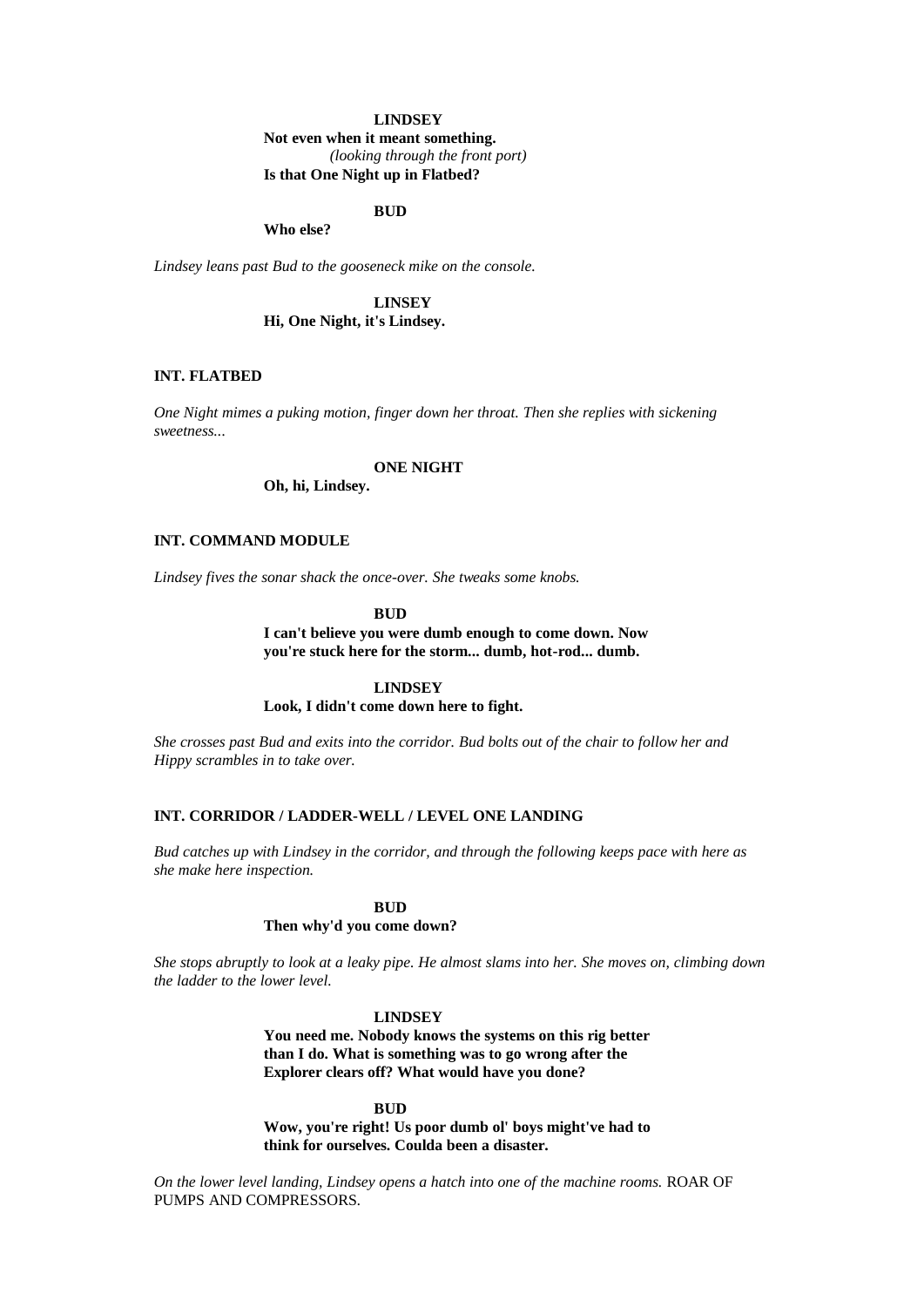### **INT. MACHINE ROOM**

*Lindsey enters and moves expertly through the dark labyrinth of pipes and roaring machinery. Her eyes rove constantly over fittings, gauges, circuit panels.*

**BUD**

*(yelling)* **You wanna know what I think?**

### **LINDSEY**

**Not particularly. Jeez, look where this is set! Morons.**

*She scowls at a pressure gauge and turn a valve minutely.*

**BUD**

**I think you were worried about me.**

### **LINDSEY**

**That must be it.**

*Lindsey's on the move again, and Bud scrambles through the pipes to keep up.*

**BUD**

**No, I think you were. Come on, admit it.**

**LINDSEY**

**I was worried about the rig. I've got over four years invested in this project.**

**BUD**

**Oh, yeah, right... and you only had three years with me.**

*She looks up at him.*

**LINDSEY You've got to have priorities.**

**CUT TO:**

### **INT. BUD'S ROOM**

*Darkness. The door opens and Bud snaps on the light.*

**BUD**

**My bunk's the only one I can guarantee won't be occupied. You can grab a couple hours before we get there.**

*Lindsey slips past him into his tiny state-room, the only private bunk on the rig. Rank had its privileges. His hand on the door is just level with her eyes. She notices his wedding ring, a massive band of pure titanium (something your fiancée might have picked out if she had a degree from M.I.T.).*

> **LINDSEY What are you still wearing that for?**

**BUD I don't know. Divorce ain't final. Forgot to take it off.**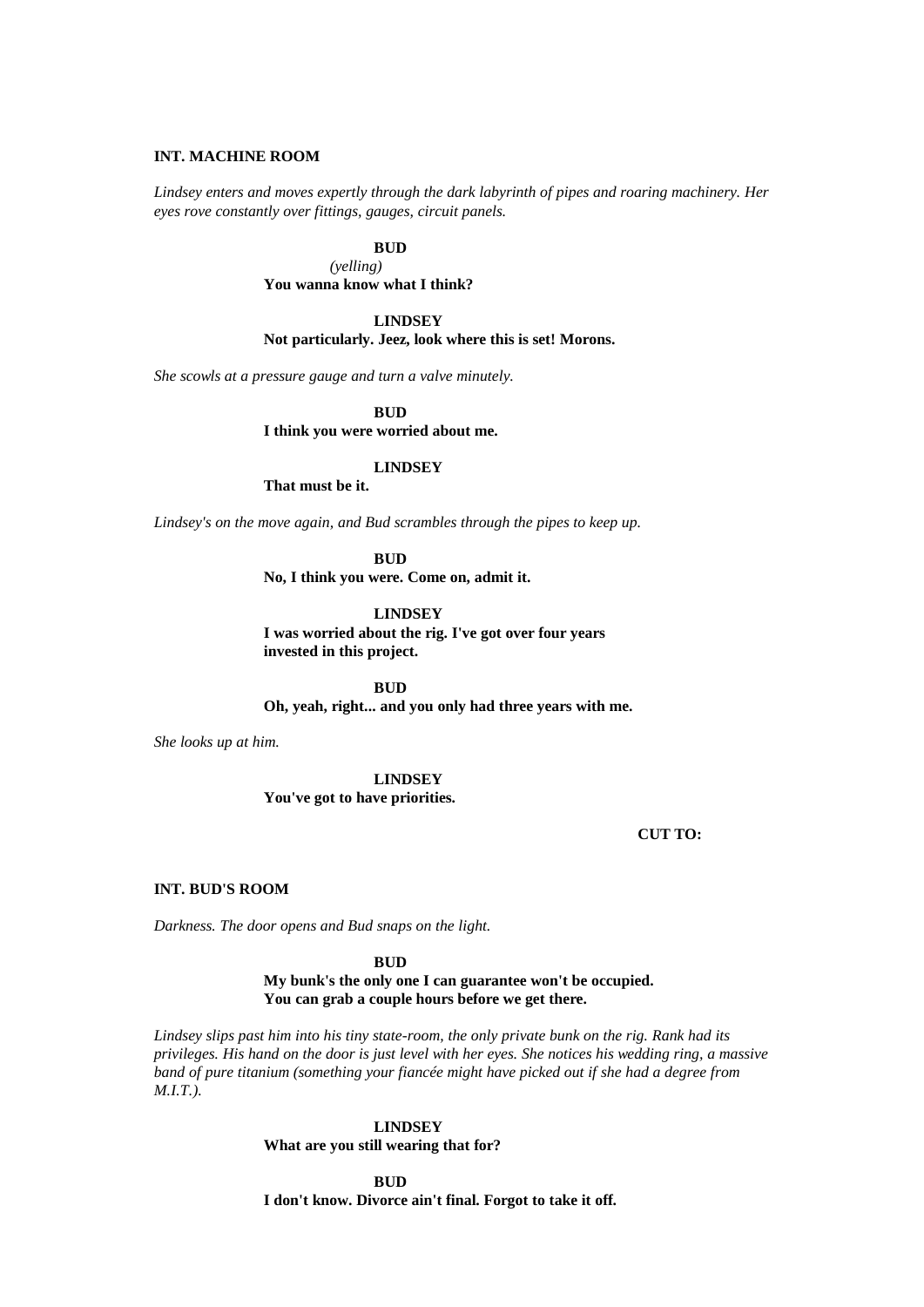*Bud stays in the doorway. Lindsey takes a heaps of Bud's cloths off the narrow bunk. Start unconsciously straightening the room.*

#### **LINDSEY**

**I haven't worn mine in months.**

**BUD**

**Yeah, what's-his-name wouldn't like it. The Suit.**

**LINDSEY Do you always have to call him that? The Suit? It makes you sound like such a hick. His name is Michael.**

*Lindsey takes off her borrowed tennies and socks.*

*Bud eyes her, sounding too causal.*

**BUD**

**So what about "Michael" then... Mr. Brooks Brothers... Mr. BMW. You still seeing him?**

**LINDSEY No, I haven't seen him in a few weeks.**

**BUD**

**What happened?**

**LINDSEY**

**Bud, why are you doing this? It's not part of you life any more.**

**BUD**

**I'll tell you what happened... you woke up one day and realized the guy never made you laugh.**

#### **LINDSEY**

**You're right, Bud. It was just that simple. Aren't you clever? You should get your own show... Ask Dr. Bud, advice to the lovelorn from three hundred fathoms.**

*She closes the watertight door, forcing him out. Locks it. She turns and throws her shoe hard against the far wall.*

#### **LINDSEY**

### **AAAARRRGGH!**

*She flops down on the bed, sitting... staring at the wall. Her armor is gone. She looks small and vulnerable. A long beat. She reaches over to the tiny sink. Amid the clutter is a bottle of Bud's aftershave. She unscrews it and takes a sniff. Catches herself. Tosses it.*

#### **LINDSEY**

**Shit.**

### **INT. QUARTERS / HEAD**

*Bud barges into the tiny head and puts some soap on his ring finger. He pulls the ring off roughly and throws it into the toilet. He reaches forward to flush. Can't do it. Now really pissed off at himself, he reaches into the toilet bowl, wrist deep in the chemical-blue water, and salvages the*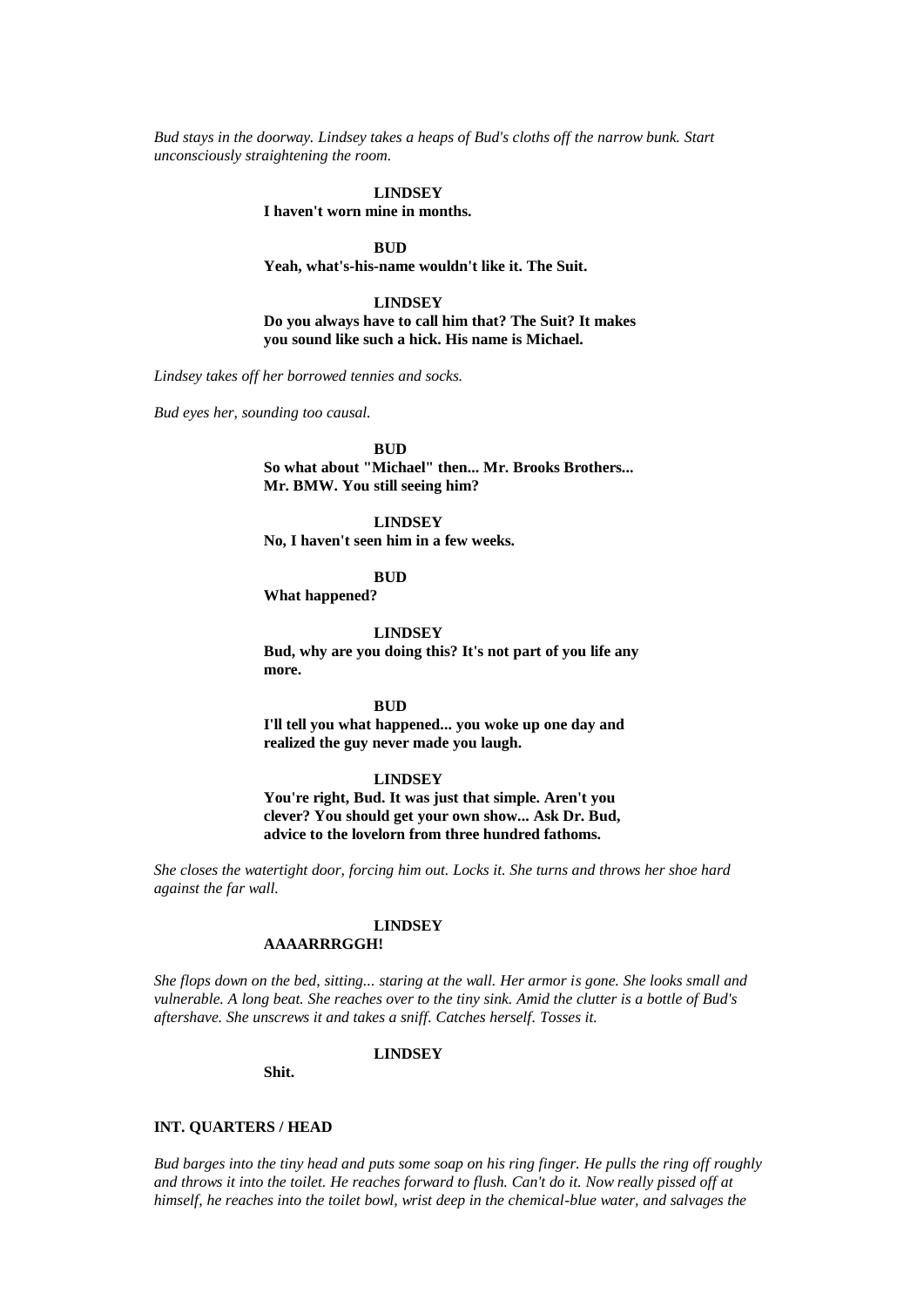*ring. He puts it on and washes his hands. The right hand stays faintly blue no matter how hard he scrubs.*

**BUD**

**Shit.**

#### **CUT TO:**

### **EXT. DEEPCORE**

*The platform is stopped, hovering in place. Like a great spacecraft setting down on a barren planet, the rig settles into the bottom ooze. Flatbed releases its tow lines and heads back to its berth inside.*

**CUT TO:**

### **INT. SUB-BAY**

**CLOSE ON A PHOTOGRAPH***, actually a computer-composited down-looking scan from a towed* LIDAR *(laser imaging sonar) rig. It shows a faint, blurry outline of the Montana lying on her side on a ledge part-way down the canyon wall. There is no detail. A finger points to a flat ledge nearby. An "X" has been put on with a grease pencil.*

### **COFFEY (V.O.)**

**This is us. We're just on the edge of the Cayman Trough. The Montana is here, on its side, 300 meters away and 70 meters below us. We think she slid down the wall, and lodged against this outcropping.**

### **CUT WIDE**

*Showing the rig crew gathered around a worktable in the sub-bay. The divers, Bud, Catfish, Sonny, Finler, Jammer, and the four SEALs have their dry-suits on. The pre-dive briefing. Lindsey, One Night, and Hippy will crew the submersibles. Wilhite is going around clipping*  DOSIMETER BADGES *on everybody.*

#### **SONNY**

**This tells us how much radiation we get?**

### **HIPPY**

**Hey, whoah... I can't handle no radiation, man. Forget it! Include me out.**

### **CATFISH**

**Hippy, you pussy.**

**HIPPY**

**What good's the money if your dick drops off in six months?**

#### **COFFEY**

**We'll take reading as we go. If the reactor's breached or the warheads have released radioactive debris, we'll back away. Simple.**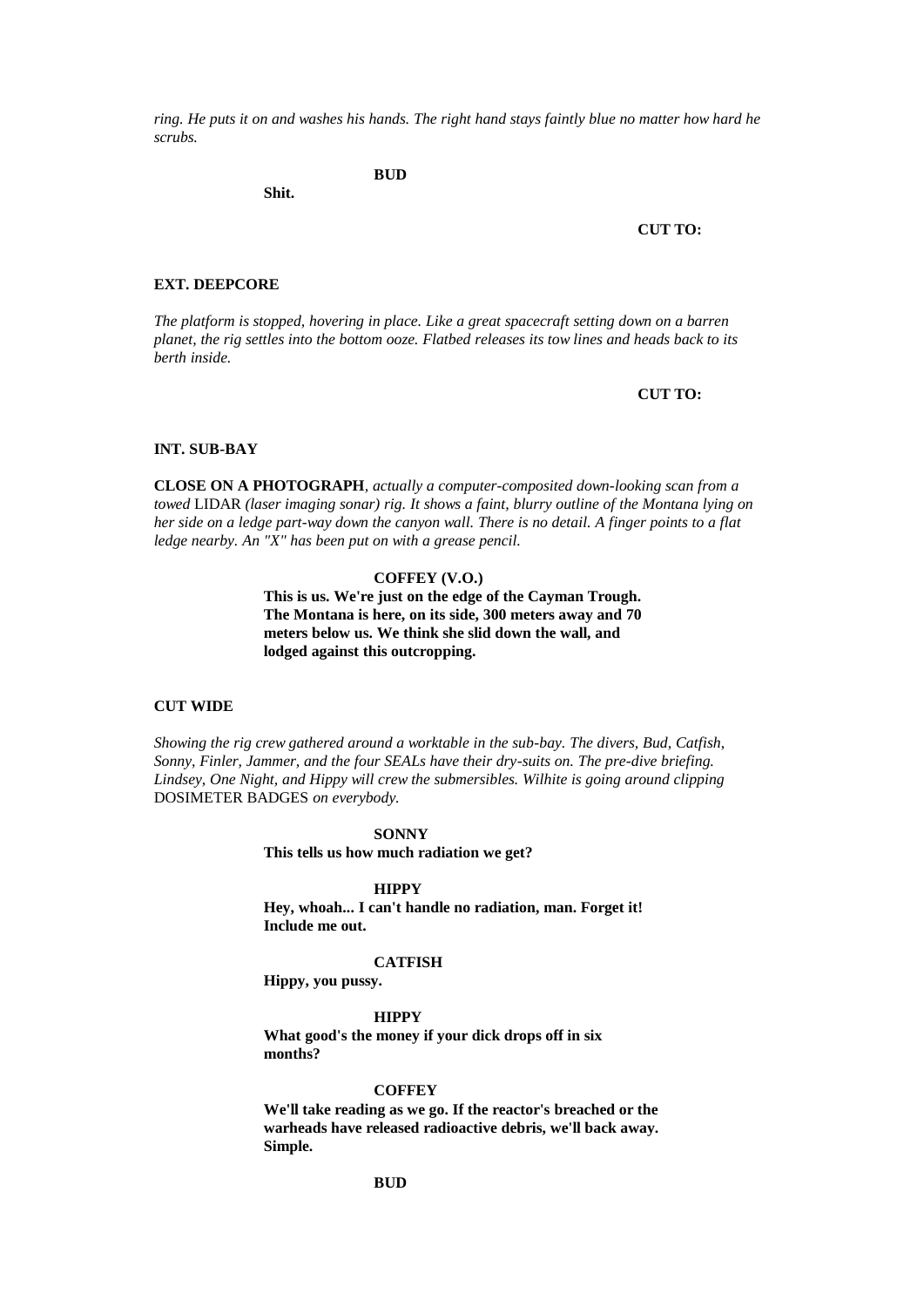### **Okay... Hippy's not going... McWhirter, you can run Little Geek.**

*Bud pats the top of a small ROV, sitting next to its larger brother, Big Geek.*

### **HIPPY**

**No way! No way! He can't fly an ROV worth shit. I'll go. Shit!**

### **COFFEY**

*(to all)*

**On the dive, you will do absolutely nothing without direct orders from me, and you will follow my instructions without discussion. Is this clear? Alright, I want everyone finished prep and ready to get wet in fifteen minutes.**

*The rig crew disperses, picking up helmets and diving gear. Some are studying the diagrams of the Montana's interior layout. Bud takes Coffey aside as the others prepare.*

### **BUD**

**Look, it's three AM. These guys are running on bad coffee and four hours sleep. You better start cutting them some slack.**

### **COFFEY**

**I can't afford slack, Brigman.**

**BUD**

**Hey, you come on my rig, you don't talk to me, you start ordering my guys around. It won't work. You gotta know how to handle these people... we have a certain way of doing things here.**

### **COFFEY**

**I'm not interested in your way of doing things. Just get your team ready to dive.**

*End of discussion. Coffey is walking away. Burning, Bud crosses to his gear locker. Picks up his helmet. Finler is suiting out next to him.*

#### **FINLER**

**Hey, you know your hand is blue?**

### **BUD**

### **Shut up and get your gear on.**

NEARBY*, Monk comes over to pick his helmet up off the worktable. Hippy points to the heavy equipment case that says "F.B.S. DEEP SUIT / MARK IV".*

#### **HIPPY**

**I've been meaning to ask you what this thing is.**

*Mink opens the case and shows them an unfamiliar diving suit, what looks like a space helmet, and a large backpack.*

#### **MONK**

**Fluid breathing system. We just got them. We use it if we need to go really deep.**

### **HIPPY**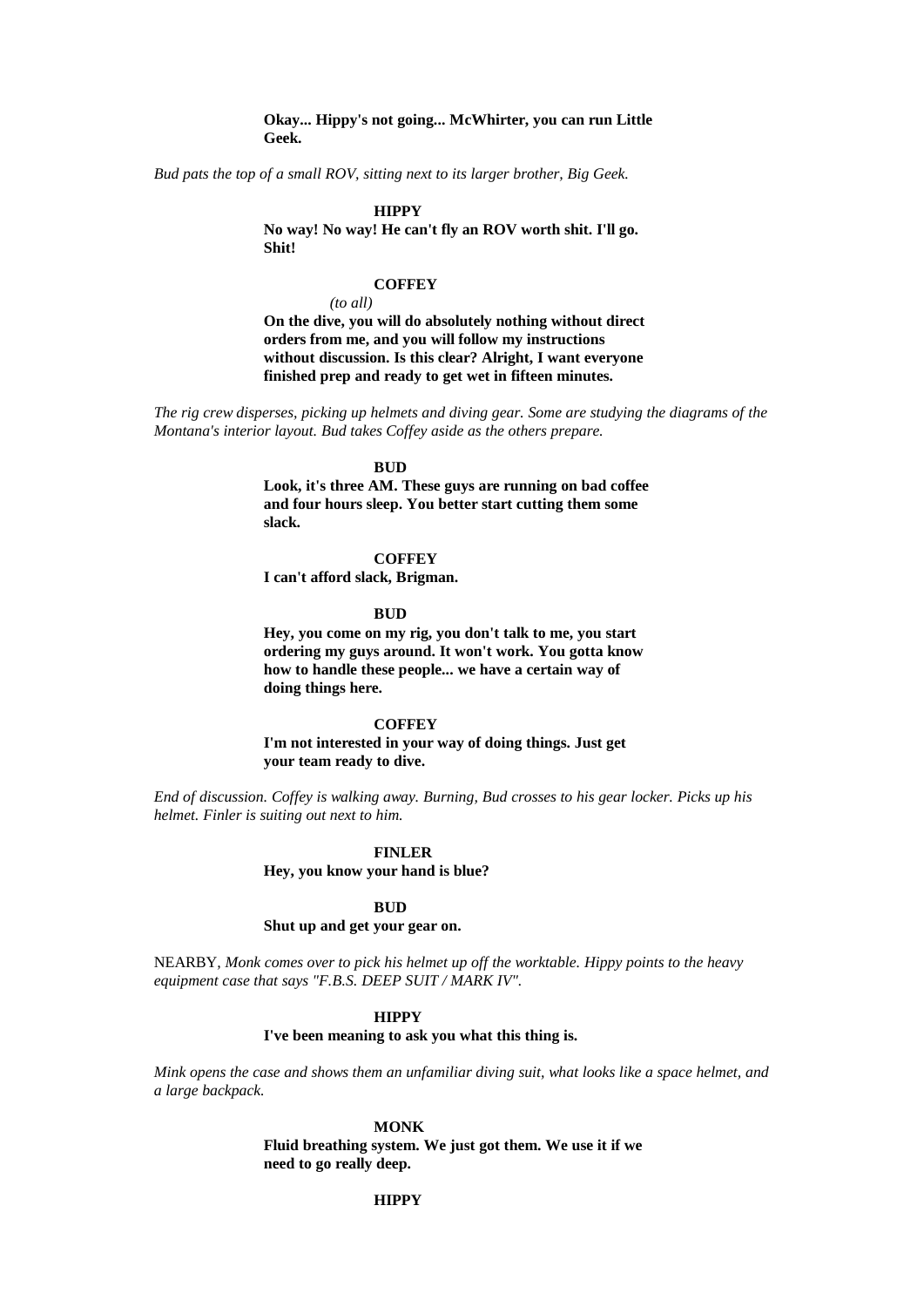**How deep?**

**MONK**

**Deep.**

*(shrugs)* **It's classified... you know. Anyway, you breathe liquid, so you can't be compressed. Pressure doesn't get to you.**

*Catfish is grappling with the concept.*

**CATFISH You're saying you get liquid in your lungs?**

### **MONK Oxygenated fluorocarbon emulsion.**

*Monk take a clear plastic box full of O-rings off the shelf and dumps them out. He opens a valve on the backpack and allows some of the fluid inside it to drain into the box. Then he take Beany by the tail off Hippy's shoulder.*

### **HIPPY**

**Hey!**

#### **MONK**

**Check this out.**

*He drops Beany in the box and, before Hippy can protest, closes the lid. Beany is forced under the surface. He struggled for a second, and bubbles come out of his mouth. Then he casually swims around in there, completely submerged... breathing liquid. Catfish and the others stare into the box, amazed.*

### **MONK**

**See? He's diggin' it.**

*Monk takes Beany out and hold him by the tail for a few seconds to drain his lungs. Then hands him back to Hippy. The rat is annoyed, but otherwise alright.*

> **CATFISH This is no bullshit hands down the goddamnedest thing I ever saw.**

> > **CUT TO:**

## **EXT. DEEPCORE / DROPOFF**

*Three sets of moving lights move outward from Deepcore. Cab One and Three, with Lindsey and Hippy at the controls respectively, and One Night in the Flatbed. Lindsey is in the lead. She approaches the cliff-like drop-off and starts to descend.*

## **LINDSEY**

**Com-check, everybody. Flatbed, you on line?**

**ONE NIGHT Ten-four, Lindsey, read you loud and clear.**

**LINDSEY**

**Cab Three?**

**HIPPY**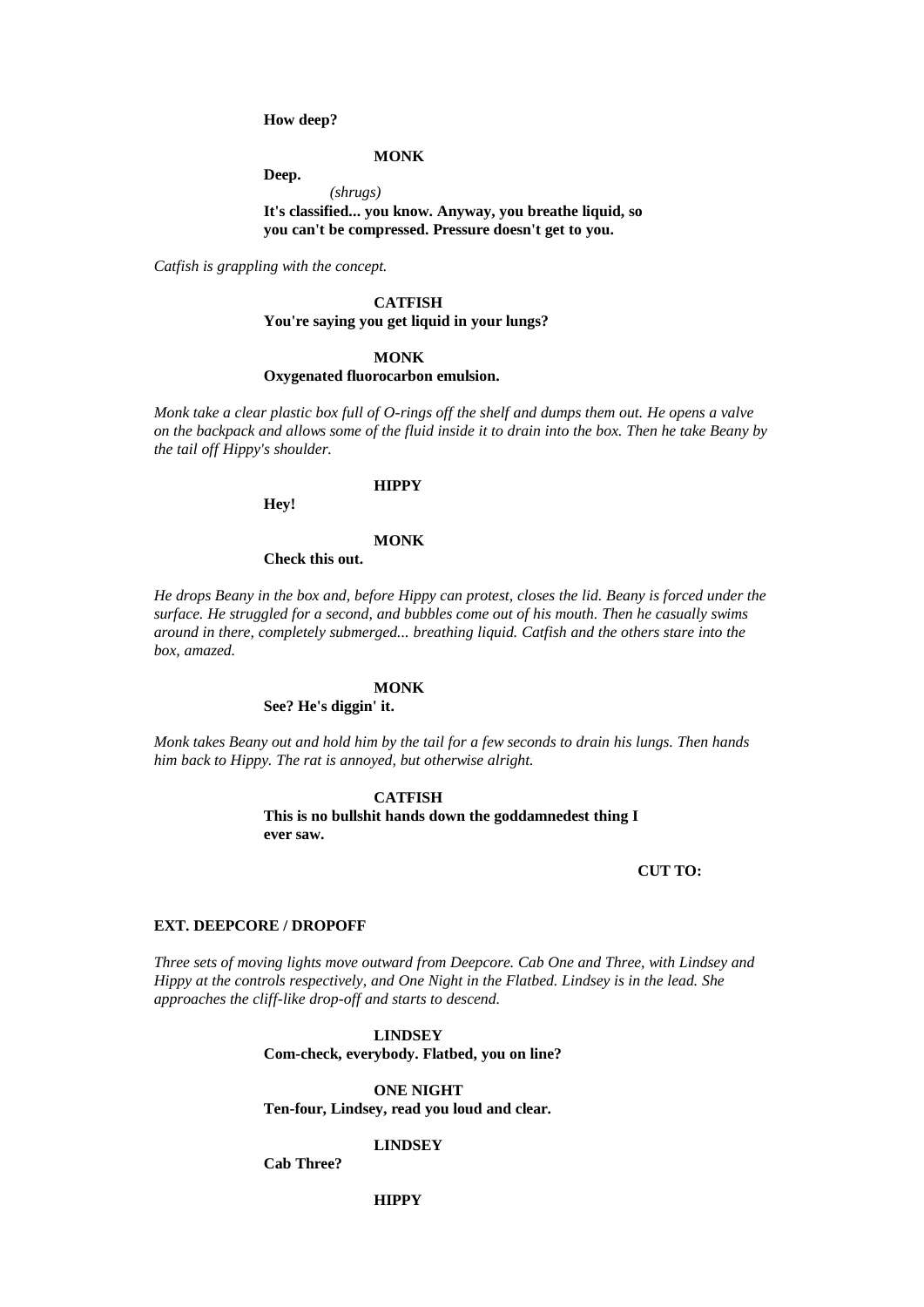**Cab Three, check. Right behind you.**

**LINDSEY (V.O.) What's you depth, Cab Three?**

**HIPPY**

**1840... 50... 60... 70...**

**LINDSEY Going over the wall. Coming to bearing 065. Everybody stay tight and in sight.**

### **ONE NIGHT**

## **Starting out descent. Divers, how're you doing?**

### **EXT. FLATBED**

*Eight divers ride the back of Flatbed like itinerant workers on the way to the fields. Bud and his civilian crew, Catfish, Finler, and Jammer... sit across from the SEALs. They are in their gear and breathing from umbilical hooked in Flatbed's low-pressure manifold.*

## **BUD**

**Okay so far.**

### **JAMMER How deep's the drop-off here?**

**CATFISH**

**This here's the bottomless pit, baby. Two and a half miles straight down.**

**COFFEY Knock off the chatter. Cab One, you getting anything?**

### **INT. / EXT. CAB ONE**

*Lindsey consults her array of instruments.*

## **COFFEY**

**Cab One, do you see it yet?**

### **LINDSEY**

**The magnetometer is pegged. Side-scan is showing a big return, but I don't see anything yet. Are you sure you got the depth right on this?**

### **BUD (V.O.)**

*(filtered)*

### **You should be almost to it, ace.**

*She turns the submersible and...*

*The spotlight flares back from the great brass screw of the Montana. It dwarfs Cab One,* FILLING FRAME*.*

### **LINDSEY**

**Uh, yeah, roger that... uh, found it.**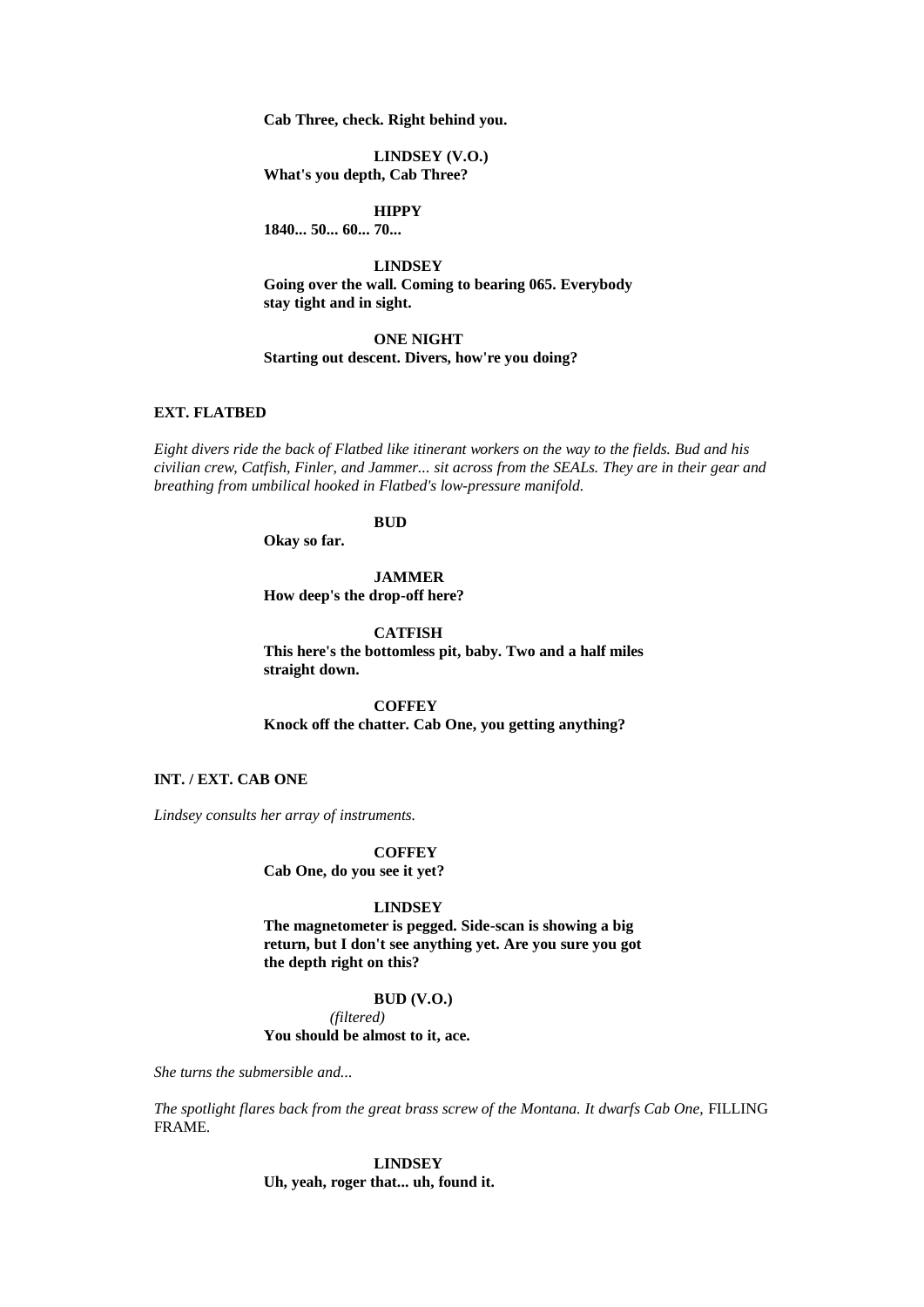### **EXT. MONTANA / SUBMERSIBLES**

*Cab One maneuvers along the flank of the enormous sub, while Flatbed and Cab Three move above it. Wilhite take readings with a hand-held neutron counter.*

### **COFFEY**

**Cab One, radiation readings?**

### **LINDSEY**

**Neutron counter's not showing very much.**

### **COFFEY**

**Wilhite, anything?**

#### **WILHITE**

**Negative. Nominal.**

**COFFEY Just continue forward along the hull.**

### **LINDSEY**

**Copy that, continuing forward. You just want me to get shots of everything, right?**

**COFFEY Roger, document as much as you can, but keep moving. We're on a tight timeline.**

### **LINDSEY**

**Copy that.**

*The great black hull of the Montana recedes into the darkness beyond the puny beams of their*  lights. It seems bigger than the Titanic and just as eerie in its final resting place. On it side, the *sub's top deck becomes a wall along which the tiny submersibles are moving. Ahead, in the lights, is a white painted circle.*

> **COFFEY That's the midship hatch. You see it, Cab Three?**

> > **HIPPY**

**Roger, I see it.**

**BUD**

**Just get around so your lights are on the hatch.**

### **HIPPY**

**Check. Then I just hang with these guys, right?**

**COFFEY**

**Right.**

**ONE NIGHT**

**How do you want me?**

**COFFEY Just hold above it. Alright, A team.**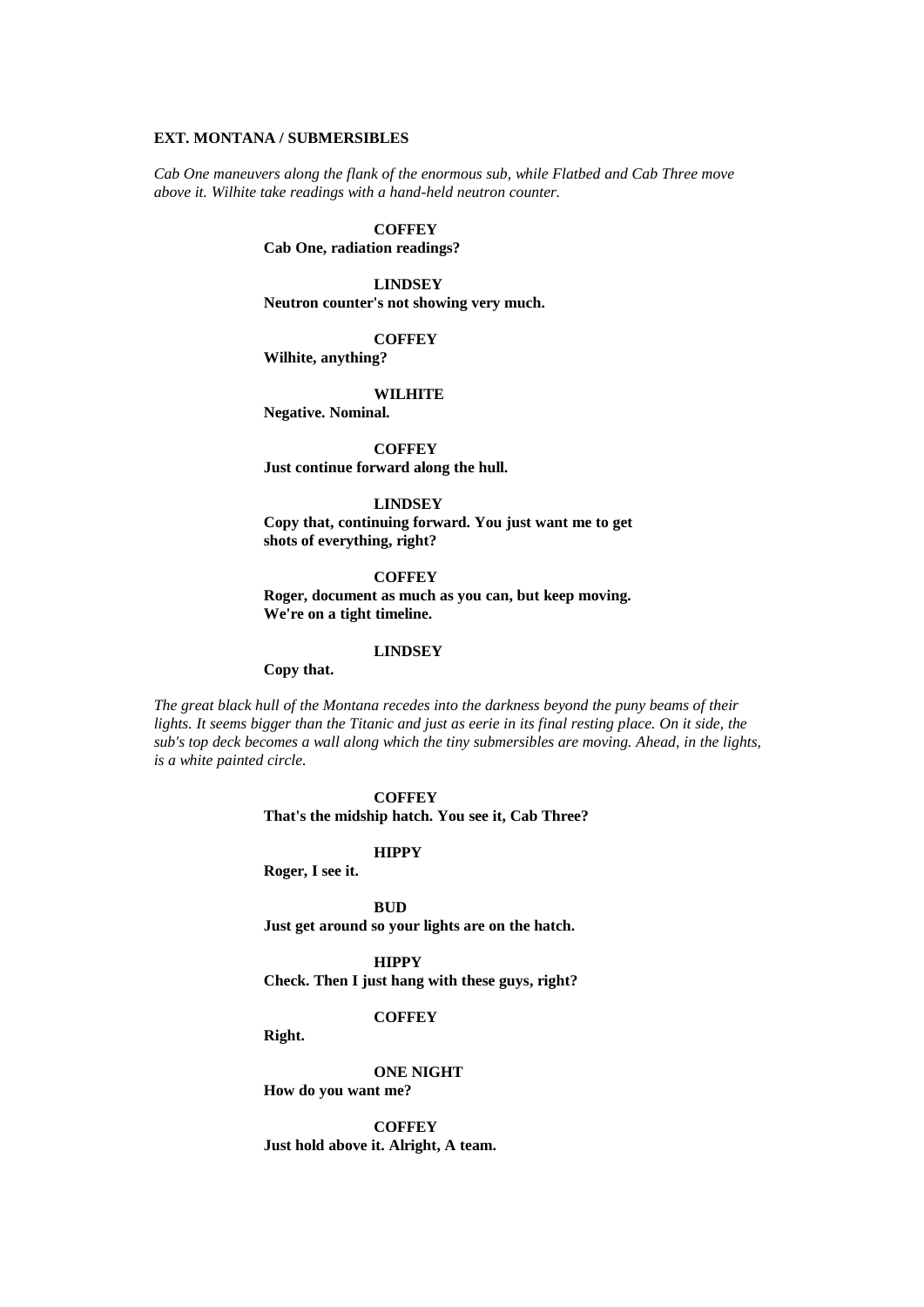*Wilhite, Schoenick, and Monk unhook their short whip-umbilicals from the central manifold and roll off the side of Flatbed. They maneuver down toward the sub's hatch. Hippy guides Cab Three in closer to the hatch area.*

### **INT. CAB THREE**

*Hippy turns to Perry back in the lockout chamber, ready to launch Little Geek. The ROV has a handheld neutron-counter gripped in its manipulator arm.*

> **MONK (V.O.) Stand by on the ROV.**

**HIPPY Perry, stand by on the ROV.** *(to Little Geek)* **Sorry about this, little buddy. Better you than me, know what I mean?**

*Hippy nods and Perry drops Little Geek through the hatch into the water and feed out a length of tether. Hippy picks up the control box and watches the video screen, guiding the ROV toward the Montana's hatch.*

### **EXT. MONTANA HATCH AREA**

*The three SEALs have unlatched the deck cover and revealed the hatch. They open the out hatch and Monk swims down into to narrow escape trunk. He bangs on the inner hatch with a wrench, listening carefully with his helmet pressed against it.*

> **MONK It's flooded. Alright, I'm opening her up.**

*Straining hard in the confined space, he get the lower hatch open, then swims backs out immediately. He gestures to Hippy, via Little Geek's vision, and Hippy flies the ROV into the hatch.*

### **EXT. / INT. CAB ONE / MISSLE DECK**

*Meanwhile Cab One and Flatbed have proceeded forward along the hull. Beyond Lindsey's front port, the great hatches of the Trident missile tubes roll toward us in procession. Several of the hatch covers have been forced partway open by the warping of the hull.*

> **COFFEY (V.O.) Radiation is nominal. The warheads must still be intact.**

## **LINDSEY**

**How many are there?**

**COFFEY (V.O.) 24 Trident missiles. Eight MIRVs per missile.**

**LINDSEY That's 192 warheads... And how powerful are they?**

**SCHOENICK Your MIRV is a tactical nuke, 50 kilotons nominal yield. Say times time Hiroshima.**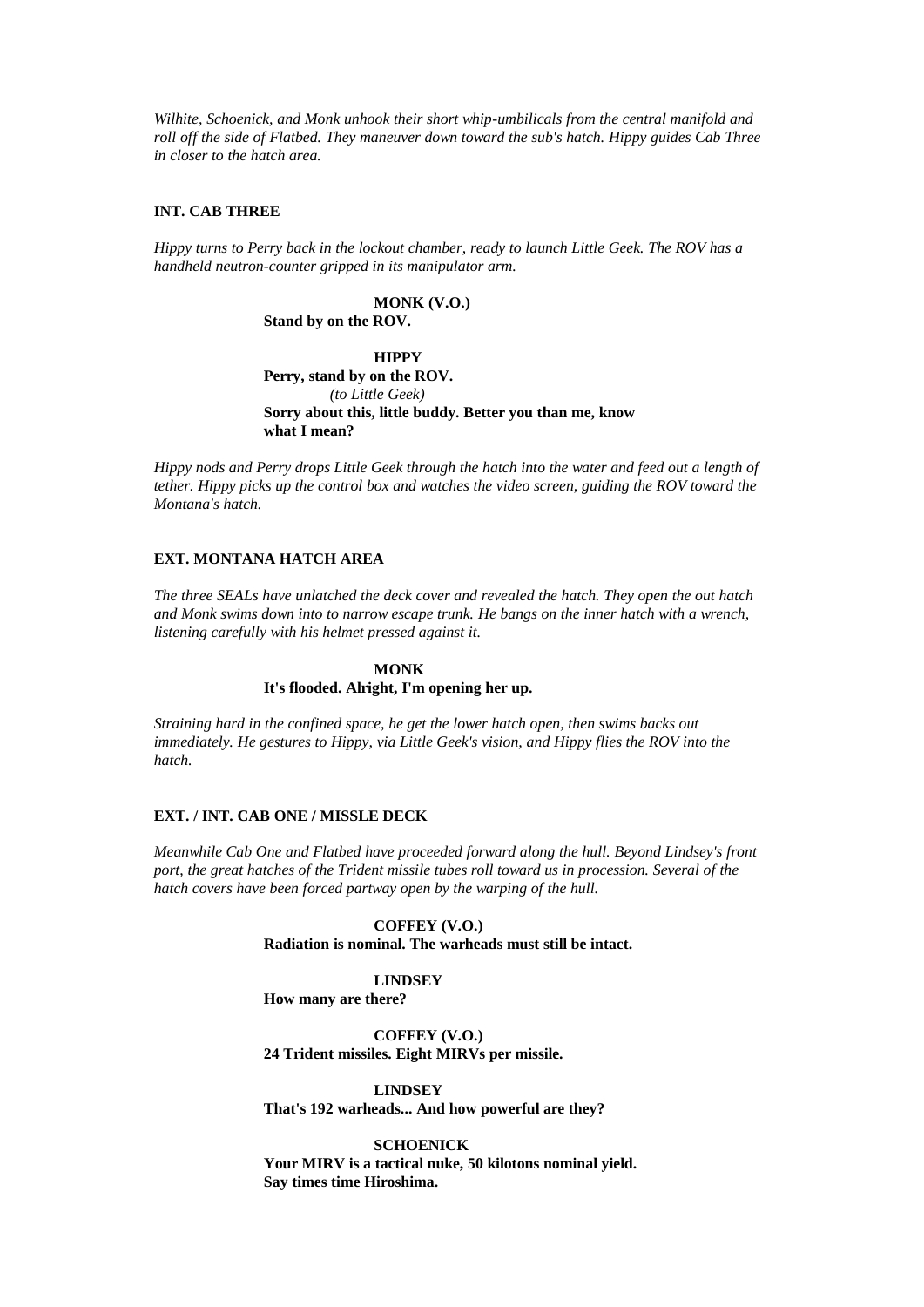### **LINDSEY (V.O.) Jesus Christ... this is World War Three in a can.**

### **COFFEY (V.O.) Let's knock off the chatter, please.**

### **INT. CAB THREE**

**TIGHT ON VIDEO SCREEN – LITTLE GEEK'S CAMERA.** *Passing through a hatch, into a large grotto filled with pipes and machinery. The engine room.*

### **MONK (V.O.)**

**Getting a reading?**

**HIPPY It's twitching but it's below the line you said was safe.**

## **EXT. MONTANA MIDSHIP HATCH**

*Monk moves into the opening.*

## **MONK Alright. Let's get in there.**

*Wilhite and Schoenick follow him through the escape trunk, into the dark corridor beyond.*

### **EXT. MONTANA / BOW SECTION**

*Out of the darkness ahead emerges the trailing edge of the sail, big as a five-story building. Far below her, Flatbed moves along the edge of the ledge which supports the vast sub. Its lights, and Lindsey's strobes, reveal the tremendous damage to the forward section as they pass the sail. The torn and twisted hull looms above Flatbed as it sets down.*

*Coffey indicated an enormous rent where the bow section is almost torn away from the rest of the hull.*

### **COFFEY**

#### **We'll go in through that large breach.**

#### **BUD**

### **Let's go, guys.**

*Bud's team leaves Flatbed, swimming forward. The opening is a black mouth in their lights. Coffey moves inside. Bud attaches one end of an orange nylon line to a piece of pipe and moves into the wreck behind him.*

> **BUD Take it slow, stay on the line, and stay in sight. Watch for hatches that could close on you, or any loose equipment that could fall.**

*Jammer, Catfish, Finler, and Sonny follow him inside.*

### **INT. MONTANA / FORWARD BERTHING SECTION**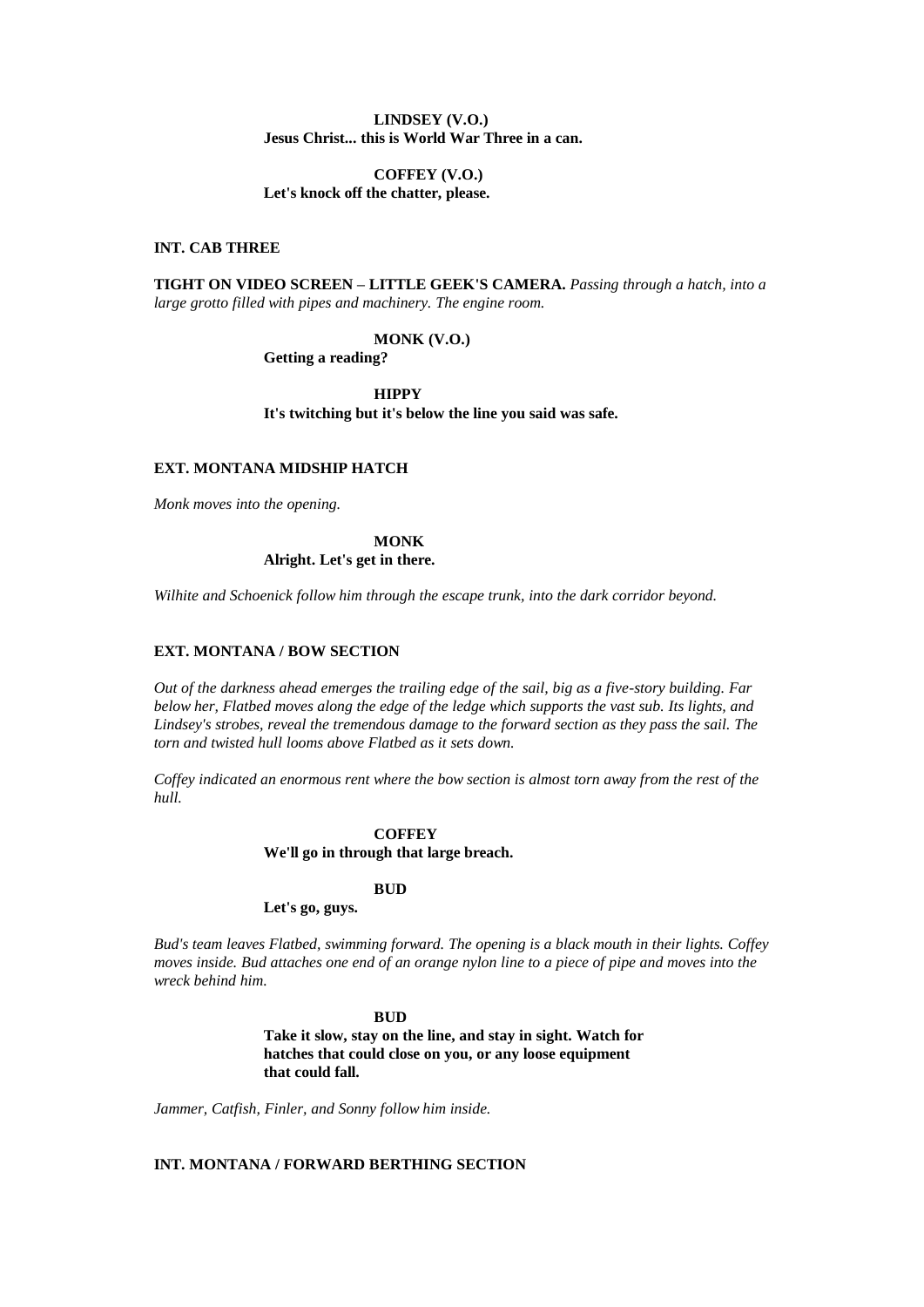*They find themselves in the forward berthing compartment with its rows of bunks. The room is twisted and disheveled, with bedding hanging from the bunks like the lolling tongues of dead dogs. Papers float in gentle eddying currents, letters, pages from paperback novels, photos of girlfriends.*

*Bud pays out the line and follows Coffey forward. As they pass sealed doors, Coffey pounds with a tool, listening. All flooded.*

### **INT. ENGINE ROOM**

*Monk leads his team along a corridor, following Little Geek's tether. Through a hatch into the engine room. Their lights play over flooded machinery.*

### **INT. COMPANIONWAY / CONTROL ROOM AND ATTACK CENTER**

*From the berthing Coffey's team swims up a companionway towards the attack center. He pulls at a buckled watertight door.*

## **COFFEY**

### **It's jammed. Give me a hand.**

*Jammer and Bud squeeze in around Coffey. Together they wrench the door open on its squealing hinges. It give way suddenly, flying open. The suction pulls* SOMETHING THROUGH*. It slams Bud's shoulder. He turns. A* FACE... RIGHT IN FRONT OF HIM*! He jerks back, gasping.*

*Face to face with Barnes, the sonarman. The ensign seems unmarked, merely dismayed at his own mortality, judging from his wide eyes and mouth. Coffey reaches past Bud and pushes the ensign's body out of the way.*

#### **COFFEY**

### **Alright, let's keep moving. We knew we were going to see this.**

*They enter the control room. Their lights play over the high-tech wreckage. Floating debris and bodies make shifting shadows on the walls as they swirl in the currents. A languid, weightless*  waltz. They move through the carnage. Their lights pick out tableaux... the planesman still *strapped in his chair, someone jammed into the ceiling pipes, hanging down. Dead faces, pale in the lights. Still. We see only glimpses.*

*Coffey locates the captain's body and rolls it over. Removes the missile arming key which hangs on a chain around the dead man's neck. Moves on. All business. Bud turns back to his guys. Checking them. He notices Jammer is breathing so rapidly he's fogging his helmet. Catfish, Finler, and Sonny aren't much better. A wave a panic seems imminent.*

### **BUD**

**How you guys doing?**

**SONNY I'm alright, I'm dealing.**

**CATFISH**

**Triple time sounds like a lotta money, Bud. It ain't. I'm sorry...**

**BUD We're here now. Let's get her done.**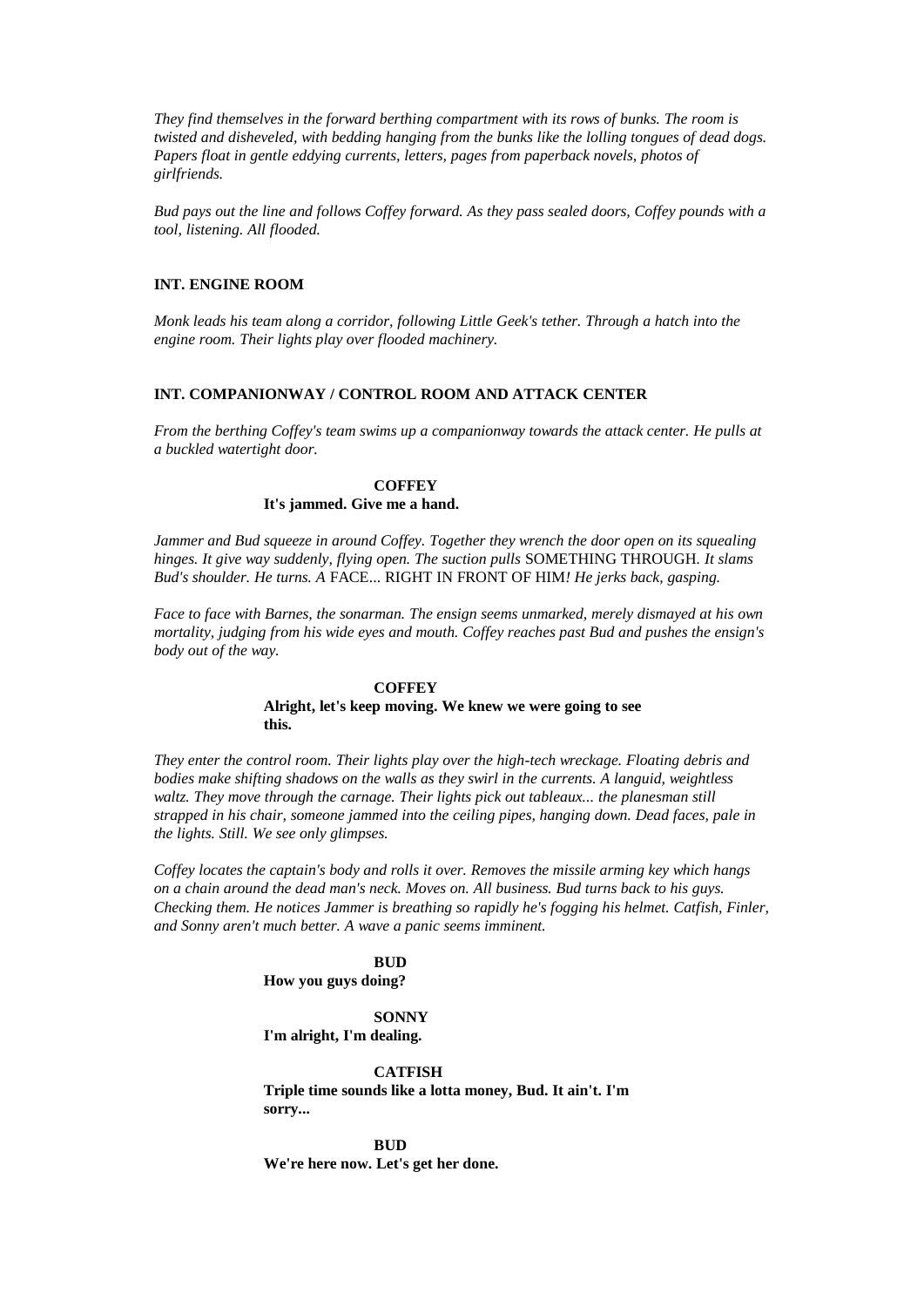*We see Bud working, calming them, talking them through it. He's sweating rivers in his helmet, not looking too steady. His projection of calm to the others is his own salvation.*

*Coffey pauses in the doorway to the communications room.*

### **COFFEY**

**This part I do alone. Brigman, take you men and continue aft. Split up into two teams of two. Let's get moving... we head back in fourteen minutes.**

*Bud leads his team into a narrow corridor.*

### **INT. CORRIDOR / ROOMS**

*They search the rooms along the corridor with their lights until they come to a vertical hatch, open. a pit of darkness below.*

> **BUD Okay, Cat, Lew, Sonny. You guys stay on this deck. Hook you line onto mine. Any problem, you tug my line. Two pulls. Jammer, you're with me.**

*Bud drops down through the hatch to the level below, followed by Jammer, who barely fits through. Catfish hooks his safety line onto Bud's with a carabiner and move along the corridor with the others.*

### **EXT. / INT. CAB ONE**

*Lindsey circles the hull, documenting, photographing. Her strobes sear the darkness, give glimpses of the dead leviathan's form as her tiny submersible circles it like a bee.*

### **INT. COMMUNICATIONS CENTER**

*Working from a plastic card, Coffey spins the dial on the wall safe and opens it. He removes several plastic binders... the code books. He also grabs handfuls of classified documents and orders, and a set of missile arming keys, all which he places in a pouch at his waist.*

#### **INT. CORRIDOR**

*Bud leads Jammer through a long, claustrophobically narrow corridor, tapping on the walls and hatches periodically. After he taps, he waits a few moments. There are no answering taps. They open doors and shine their lights into the rooms. The are bodies, but they seem anonymous. Crumpled shapes in khaki or blue. They undog and open a hatch. Beyond it is the largest chamber of the sub, the...*

### **INT. MISSLE COMPARTMENT**

*The missile compartment is the large gallery a hundred and twenty feet long and forty feet high, with two rows of vertical launch tubes, 24 in all. The chamber is divided into three levels by a floor of open steel grillwork.*

### **JAMMER**

**Where are we?**

**BUD**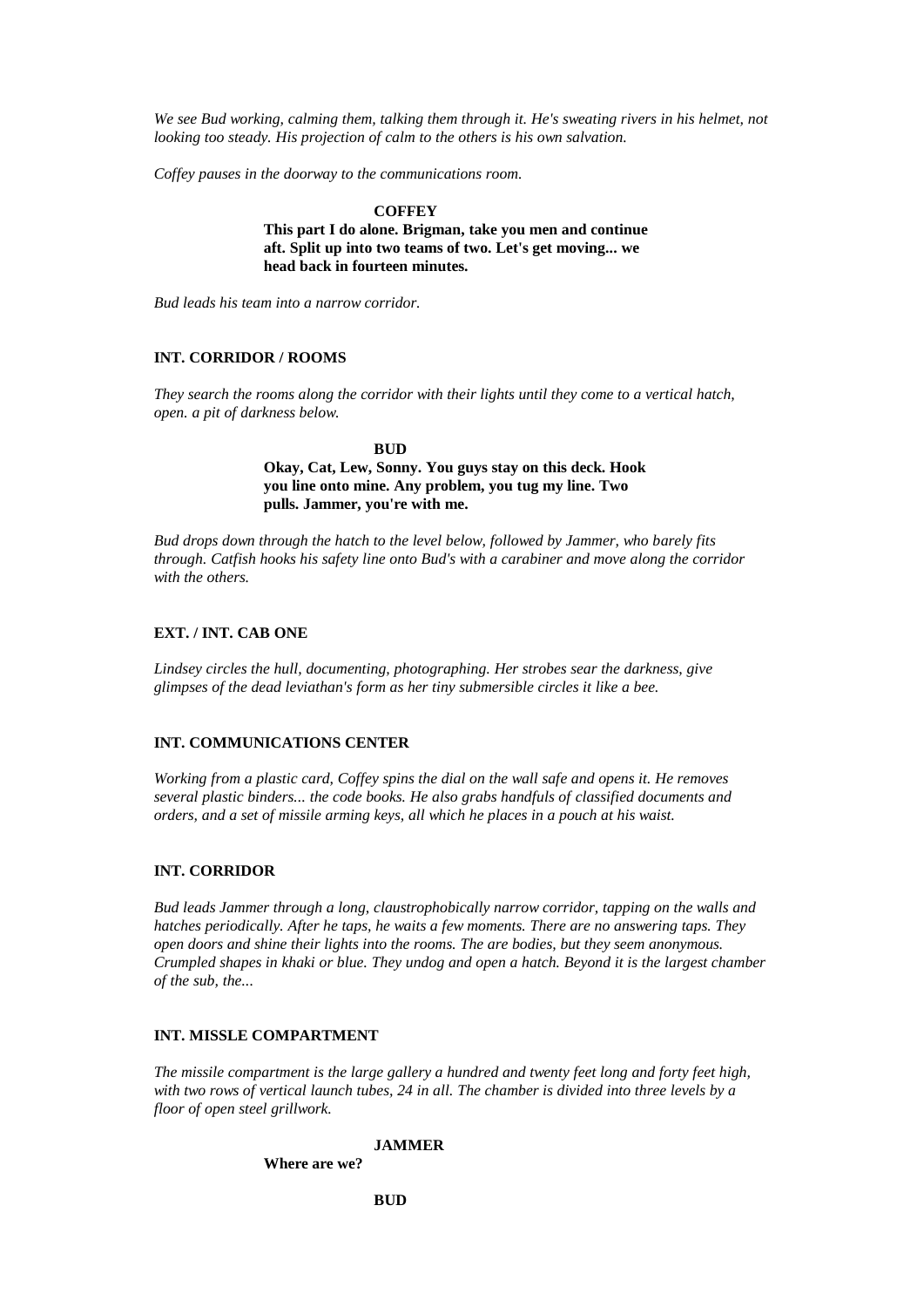#### **Missile compartment. Those are the launch tubes.**

*They sweep their lights around the chamber. Jammer turns... his beam illuminating a body just beyond the door. A coveralled seaman turning slowly in the eddying current. Small albino crabs crawl slowly over the man's face. One scuttles out of his gaping mouth.*

#### **JAMMER**

**Lord Almighty.**

### **BUD**

**Hey, you okay?**

*Bud goes to him. Gets up close to his face. Sees that he's not. That he's hyperventilating. Fighting nausea. Bud grabs him by the shoulders.*

### **BUD**

**Deep and slow, big guy. Deep and slow. Just breathe easy.**

### **JAMMER**

**I... they're all dead, Bud. They're all dead. I thought... some of them... you know...**

**BUD**

**I'm taking you back out.**

### **JAMMER**

**No! I'm okay now. I just don't... I can't go any further in.**

*Bud sees that the big diver's breathing has stabilized. He looks at his watch. Checker Jammer's pressure gauges.*

#### **BUD**

**Okay, Jammer. No problem. You stay right here. I have to go there to the end... you'll see my lights. We'll stay in voice contact. Just hold onto the rope. Five more minutes. Okay?**

#### **JAMMER**

**Yeah, okay. Okay.**

*He moves off through the center aisle of the gallery swimming between the huge cylinders. He pays out the lifeline as he goes.*

### **INT. COM-ROOM**

*Coffey is working rapidly and efficiently, moving from one rack of electronics gear to the next, setting thermite grenades at vital points. As the thermite ignites, it generates an intense arc-bright light and tremendous heat. The circuit chassis melt. Coffey works calmly in the infernal glare.*

## **INT. MISSLE COMPARTMENT**

*Bed negotiates his way through the tangle of wreckage near the far end of the missile compartment. He goes down a stairwell to the lower level. A HUNDRED FEET AWAY, Jammer loses sight of Bud's dive-lights. He starts to get nervous. Suddenly his own lights begin to DIM, flickering lower and lower. They become little orange candles, the filament barely glowing. The darkness closes in.*

> **JAMMER Bud? BUD?! You readin' me? BUD?!!**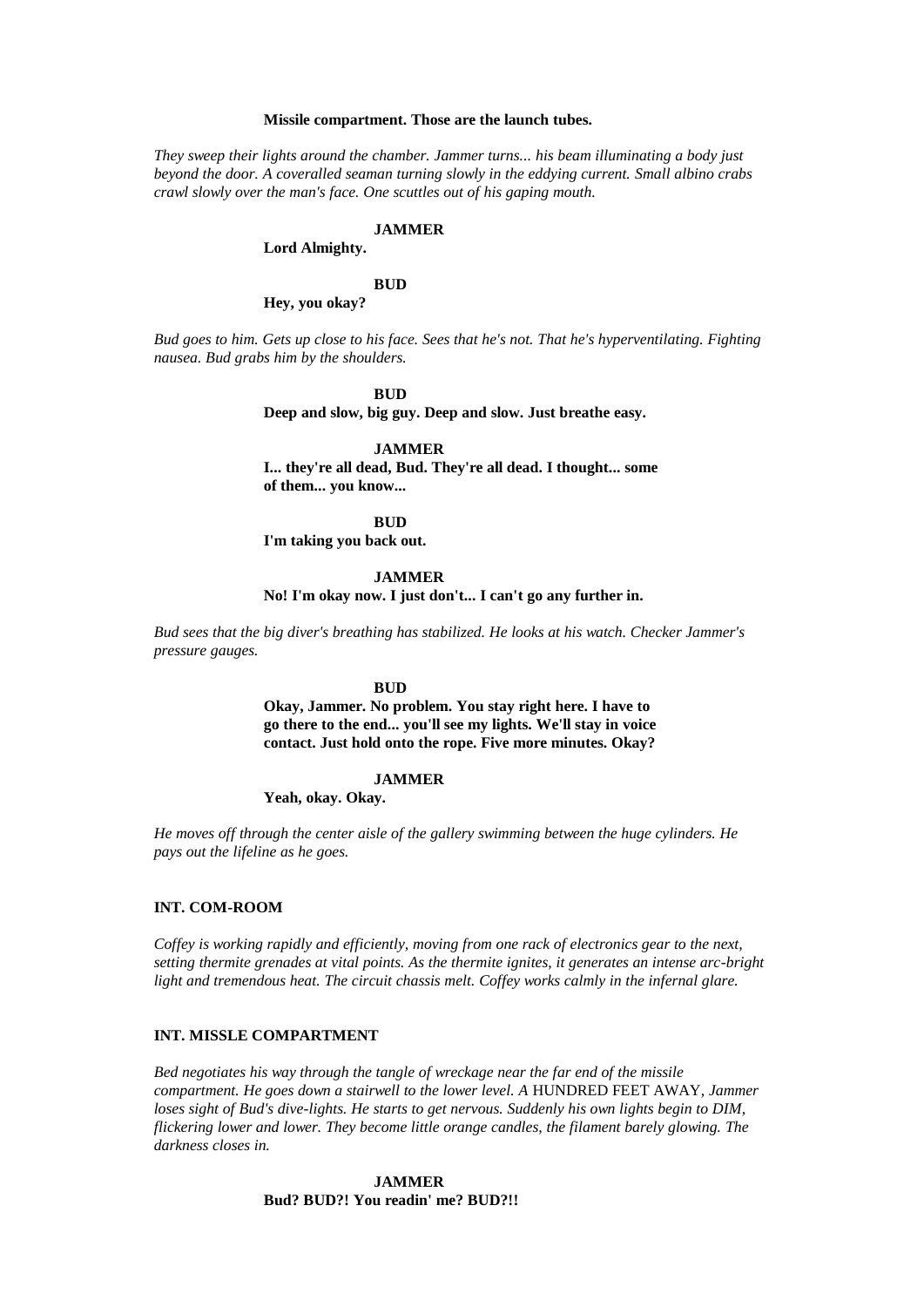### **BUD**

*At the same moment, is fiddling with the connector cables on his helmet lights, which are dimming and flickering. He hears nothing from his helmet transceiver.*

### **JAMMER**

*Smacks the side of his helmet. Shakes the transceiver on his belt. Nothing... just static. Then even the static dies. Panic time.*

*He grabs the safety line and pulls twice. Hard. It is snagged on a sharp metal edge ten feet from him. He pulls twice more, harder, hauling the thing. The line severs. Jammer stared at the frayed*  and floating toward him. His eyes bug. He looks all around in the darkness. Can't see Bud. Can't *decide what to do. We can see hysteria revving up inside him like a flywheel.*

*Then he becomes aware of a faint radiance flickering over the walls. It is a cold and ethereal light, unlike the warm-white of their dive lights.*

*It grows brighter. He turns slowly toward it.*

*The glow is moving beneath the steel grill of the deck, sending shafts of cold light flickering upward hypnotically, coming toward him.*

#### **JAMMER Bud? Is that you?**

# **CLOSEUP JAMMER**

*Shielding his eyes, staring into the radiant source.*

*Guess what, Jammer? It's not Bud. In the brightest center of the glow,* SOMETHING *is moving, a figure casting strange inhuman shadow across the walls. Jammer blinks against the glare, his face registering total, outright astonishment melting into terror.*

*The glare pulses subtly, hypnotically. The shifting shadow falls across Jammer. He finally snaps out of his fixity...*

*Screaming and gulping air he spins away and starts clawing hand over hand through the treacherous wreckage.*

*His harness catches on a twisted pipe.*

*He struggles, totally out of control... the big man reduced to a blind panic.*

*Jammer heaves forward with all his adrenalized strength.*

*He tears free of the entangling debris. Launches like a torpedo... slamming his backpack full force into the top sill of the hatchway. His tri-mix regulator takes the full brunt of the impact.*

### **ON BUD**

*Swimming furiously back toward Jammer's position. The strange radiance is gone. His dive light flare back to full brightness.*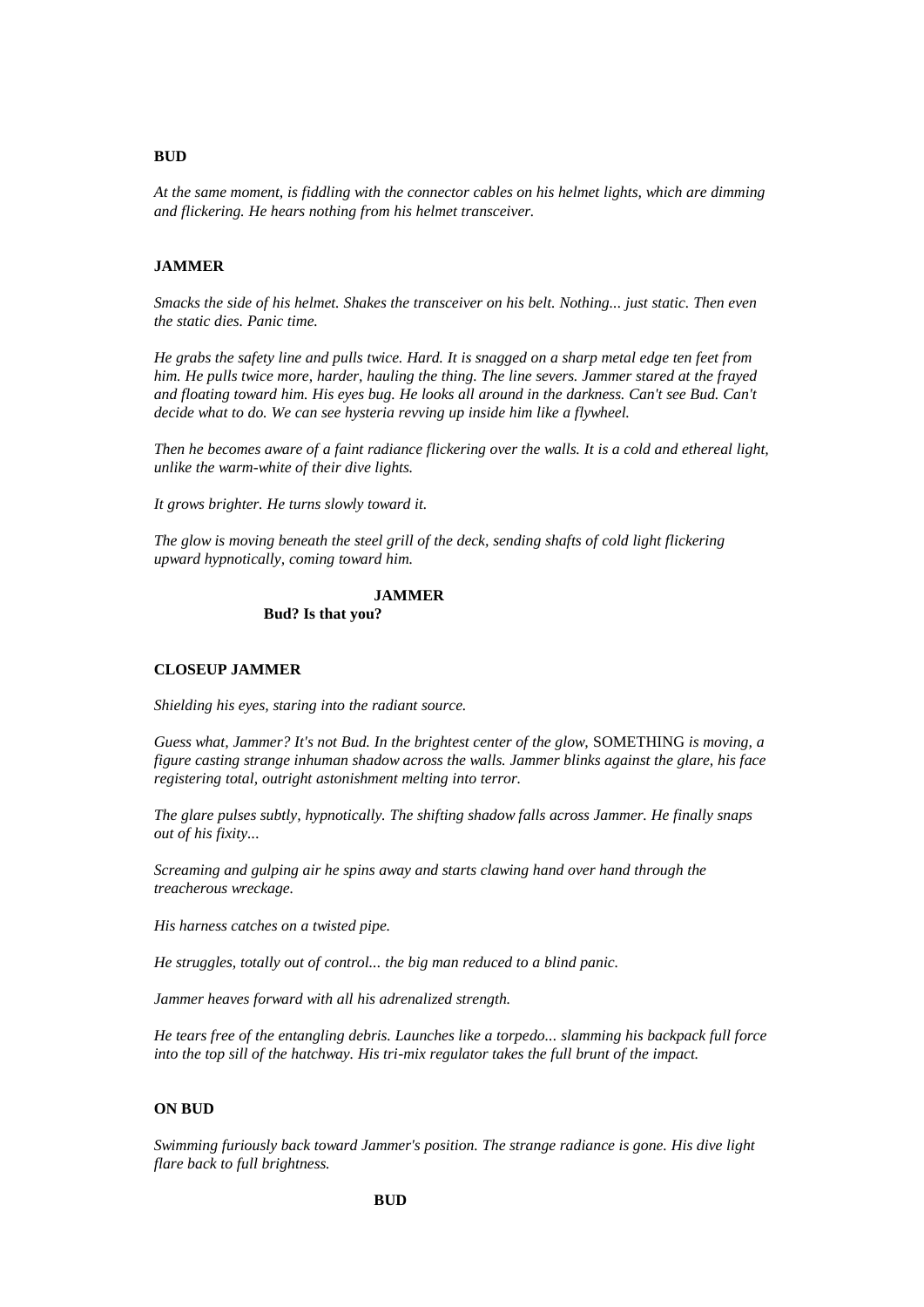#### **Jammer? Answer me, buddy, JAMMER?!**

*He reaches Jammer only to find him thrashing violently in place. A seizure. Bud grapples with him.*

## **BUD**

## **Hang on, big guy. Hand on!**

*Catfish, Sonny, and Finler arrive from the corridor a moment later. They leap into the fray.*

**BUD**

**He's convulsing!**

### **CATFISH It's his mixture! Too much oxygen!**

*Then they're all yelling at once, grappling with the big man, struggling with the valves on his breathing gear.*

> **FINLER Crank it down, man! We're gonna losing him...**

**BUD SHIT, it's stuck... goddamnit!**

**SONNY You got it?! You got it?**

**BUD Yeah, yeah... yeah. It's turning.**

*Jammer's convulsion ends. He goes limp.*

**BUD We gotta get him out of here. Come on!** *(to Jammer)* **Hang on, buddy.**

*They drag Jammer's slack form into the corridor, hauling their way rapidly back along the lifeline.*

### **INT. / EXT. CAB ONE & MONTANA SAIL**

*Lindsey is approaching the monolith of the sail, maneuvering to clear the horizontal diving plane. Then her lights go dim and her thrusters loose power.*

*Suddenly a bright corona breaks around the bulk of the sail and* SOMETHING *appears right in front of her, a glowing object moving like a bat out of hell right at her! It is slightly smaller than submersible and we only get a glimpse. What we think we see in the diffuse glow is a translucent ovoid, open at the front with a spinning vortex of light inside... like some hallucinatory jet engine. And it's hauling ass.*

*Lindsey jinks left. The object jogs right. She fights the control as her sub slews around, slamming broadside into the sail. K-BAM! Her power comes back up. Righting Can One, she spins to look through the aft viewport in time to see the object racing away in a broad arc. It pulls a high-G turn and dives straight down.*

*We see the object zip behind Flatbed. One Night can't see it. The thing spirals down into the darkness like a hit-and-run drunk, diving along the wall into the abyss until it is lost to view.*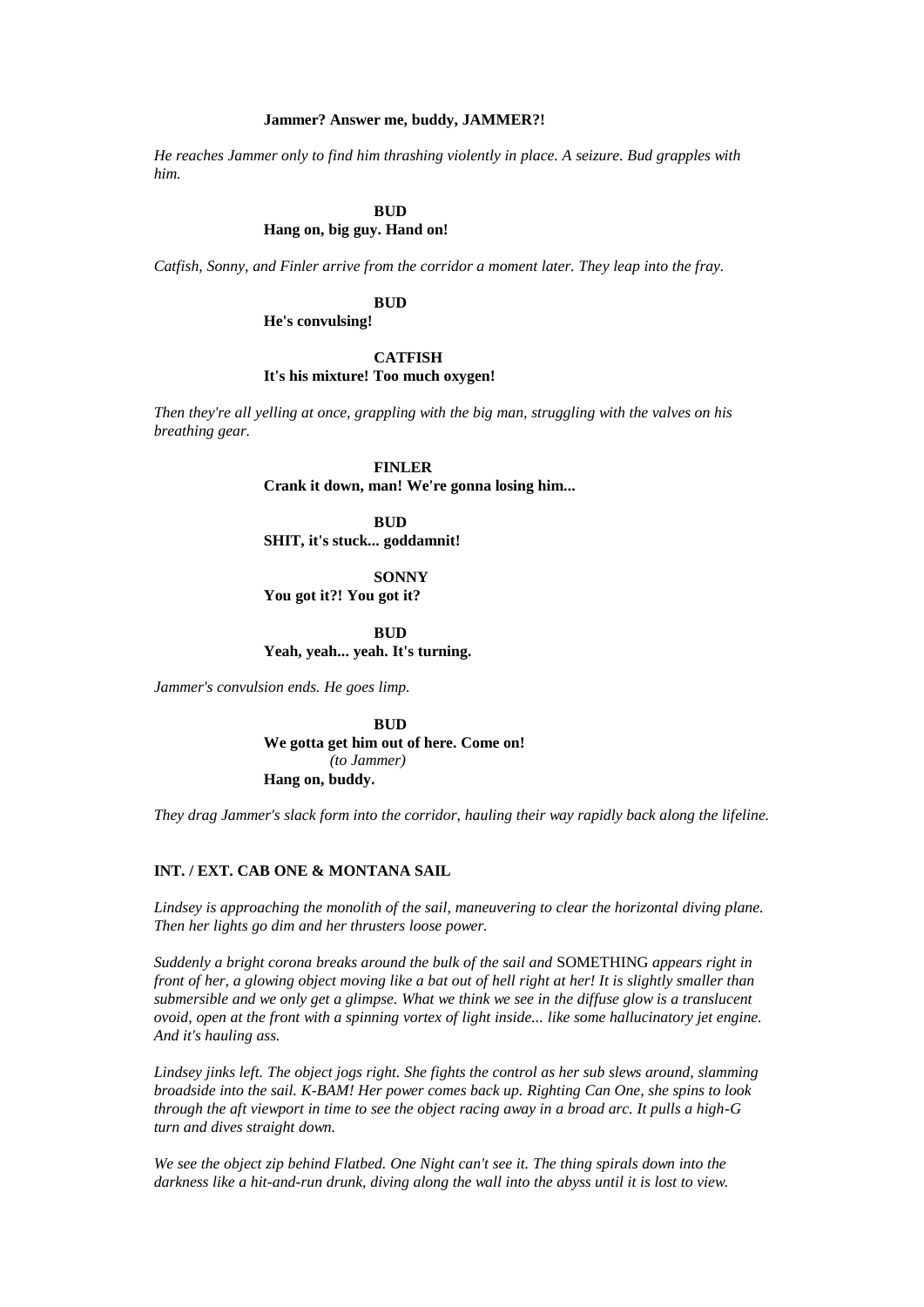### **HOLD ON**

*Lindsey excited, amazed... dazed. Her hands are shaking. Suddenly Bud's voice blares out over the open frequency.*

### **BUD (V.O.) CAB ONE! CAB ONE! Meet me at Flatbed! This is a diver emergency!! Do you copy? Lindsey?!**

*She has a hard time focusing on what he's saying. Finally...*

**LINDSEY**

**Copy you, Bud. On my way.**

**CUT TO:**

### **INT. DEEPCORE INFIRMARY – AN HOUR LATER**

*Jammer is unconscious on a folding cot set up in the tiny cubicle of the infirmary. Monk, who is cross-trained as a medic as well as a demolitions man, has hung an IV of something. Bud and the SEAL are in the room, the others hovering outside.*

### **BUD**

**Whattya think?**

**MONK**

**I'm a medic, which is mostly about patching holes. This type of thing... there's not much I can do. The coma could last hours or days.**

*Bud, torn by guilt, gazes at the big man lying pathetically on the cot.*

**CUT TO:**

### **INT. CONSOLE MODULE**

*The SEALs, minus Monk, are all gathered inside, debriefing with DeMarco via closed-circuit video.*

#### **DEMARCO**

*(video)* **Did any of you see it?**

**COFFEY**

**Negative. But there was definitely a Russian bogey. The Brigman woman saw it.**

#### **DEMARCO**

**CINCLANTFLT's gonna go apeshit. Two Russian attack subs, a Tango and Victor, have been tracked within fifty miles of here... and now we don't know what the hell they are. Okay, I don't have any choice. I'm confirming you to go to Phase Two.**

*Wilhite and Schoenick glance uneasily at each other.*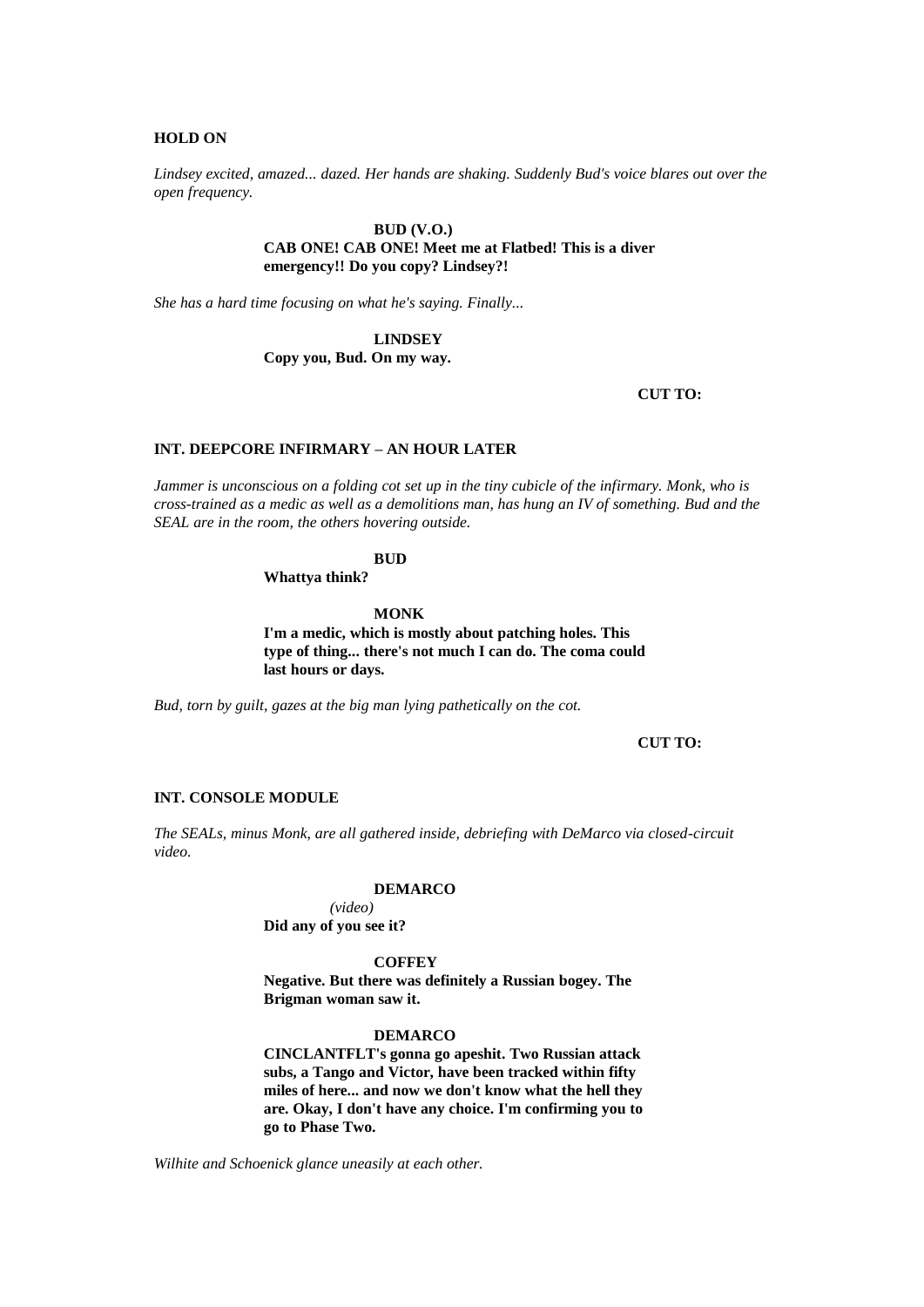*Coffey is silent. He is vibrating with tension... his fists clenched to prevent the shaking. He is wrestling with the moment, knowing it is, in a way, a point of no return.*

### **DEMARCO**

**Is there any problem?**

## **COFFEY**

**Yes... I mean no. Negative, sir.**

*Coffey takes a deep breath. Lets it out. Phase Two is clearly a big deal.*

### **CUT TO:**

### **INT. MAINTENANCE ROOM B / DARKROOM**

*The maintenance room doubles as a camera workstation. An adjoining head serves as darkroom. Lindsey is glumly reassembling Cab One's camera housings.*

## **BUD**

**Did you get anything on the cameras. Video or anything?**

### **LINDSEY**

**No. Look, forget it. I don't want to talk about it.**

### **BUD**

**Fine. Be that way.**

#### **LINDSEY**

**I don't know what I saw. Okay? Coffey wants to call it a Russian submersible, fine. It's a Russian submersible. No problem.**

**BUD But you think it's something else. What? One of ours?**

#### **LINDSEY**

**No.**

**BUD Whose then? Lindsey? Talk to me...**

*Lindsey is wrestling with a feeling which is somehow also certain knowledge.*

#### **LINDSEY**

**Jammer saw something in there, something that scared the hell out him--**

### **BUD**

**His mixture got screwed up. He panicked and pranged his regulator.**

**LINDSEY But what did he see that made him panic?**

**BUD What do you think he saw?**

**LINDSEY I don't know. I DON'T KNOW!**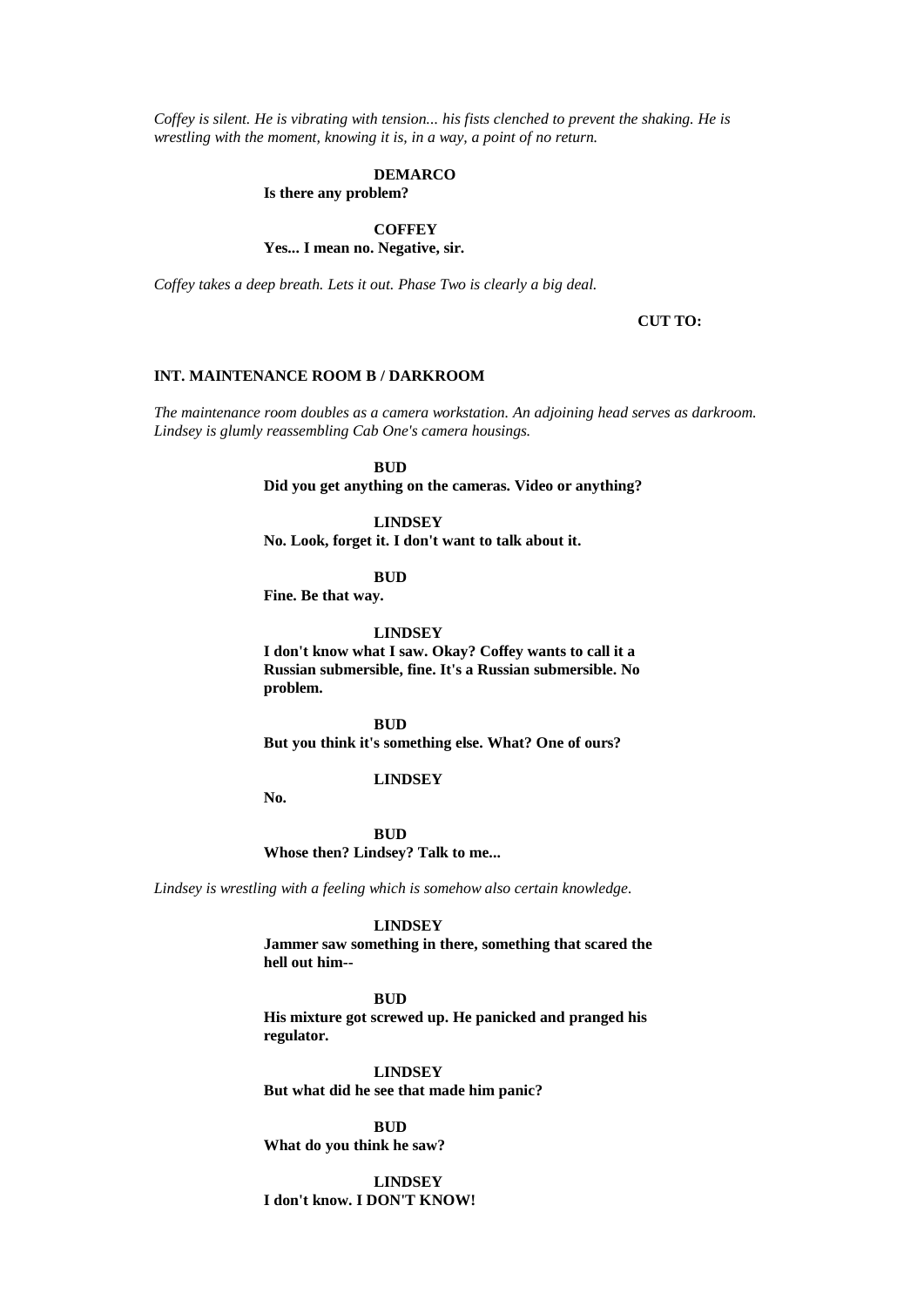*Hippy comes pounding up, sticks his head in, gesturing animatedly.*

**HIPPY Hey, you guys... hurry up, check this out! They're announcing it.**

*They follow him into the corridor, trotting down to the mess hall.*

## **INT. MESS HALL**

*General melee as they rush in, everybody focused on the TV.*

### **CATFISH**

**Quiet! Quiet!**

### **HIPPY**

**Turn it up, bozo.**

### **ANCHORMAN**

**... the Kremlin continues to deny Russian involvement in the sinking of the Trident sub USS Montana. The Navy has not released the names of the 156 crewmembers, who are all presumed dead at this time. Civilian employees of a Benthic Petroleum offshore drilling rig--**

### **HIPPY**

**Hey that's us!**

### **CATFISH**

**SSSSHHH!**

### **ANCHORMAN**

**– are apparently participating in the recovery operation but we have little information about their involvement. On the scene now is –**

## **FINLER**

**BOOOOH! We want names!**

**SONNY Hey, hey! There's the Explorer.**

**A LONG LENSE VIDEO SHOT** *of the Benthic Explorer and the other vessels in a stormy sea...*

### **CUTS TO:**

### **A SHOT OF BILL TYLER**

*The on-scene reporter, in rain gear, clutching his microphone. He is on the deck of a Navy support ship, being used as a staging area from the press, well away from the center of the operation.*

#### **TYLER**

**– there is a tremendous amount of activity. With Cuba only 80 miles away, the massive buildup of US ships and aircraft in the area has drawn official protest from Havana and Moscow and has led to a redirection of Soviet warships into the Caribbean theater.**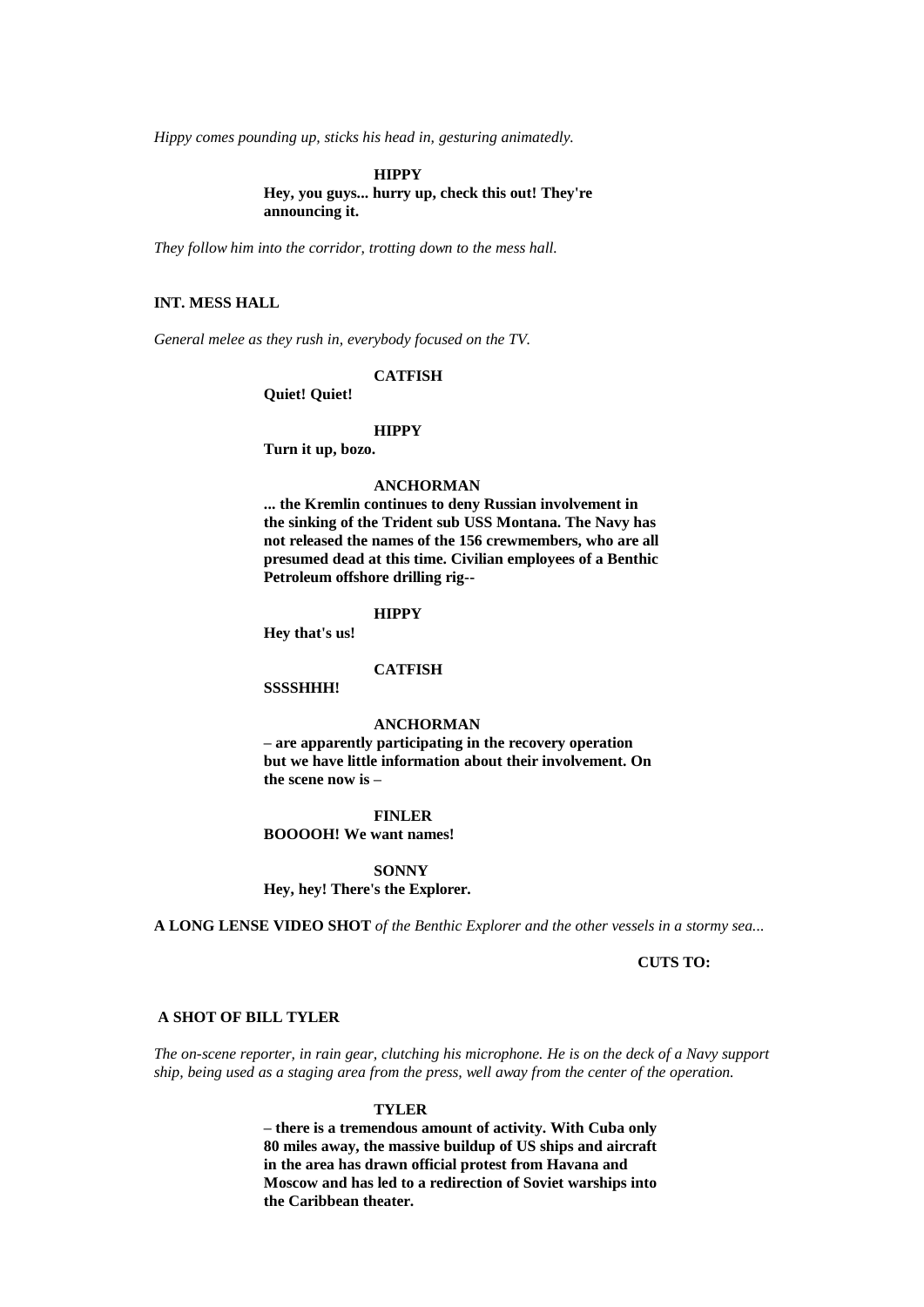#### **ANCHORMAN**

**How would you describe the mood there?**

#### **TYLER**

**The mood is one of suspicion, even confrontation. A number of Russian and Cuban trawlers, undoubtedly surveillance vessels, have been circling within a few miles throughout the day, and Soviet aircraft have repeatedly been warned away from the area...**

### **HIPPY**

**This sucks.**

## **INT. CORRIDOR / SUB BAY**

*Bud, Lindsey, and Hippy walking along the corridor, Hippy in a black mood of incipient paranoia.*

**BUD**

**What's the matter with you?**

#### **HIPPY**

**Now we're right in the middle of this big-time international incident. Like the Cuban Missile Crisis or something.**

#### **LINDSEY**

**Figured that out for yourself, did you?**

#### **HIPPY**

**We got Russian subs creeping around. Shit! Something goes wrong they could say anything happened down here, man. Give our folks medals, know what I mean?**

## **BUD**

**Hippy, just relax. You're making the women nervous.**

### **LINDSEY**

**Cute, Virgil.**

#### **HIPPY**

**No, I mean it. Those SEALs aren't telling us diddly. Something's going on.**

#### **BUD**

**Hippy, you think everything's a conspiracy.**

#### **HIPPY**

## **Everything is.**

*One Night is pounding down the corridor from the sub bay.*

#### **ONE NIGHT**

**Hurry up! Coffey's splitting with Flatbed! He got me to show him the controls, then his guys suited up and they're rolling.**

*Bud breaks into a run, passing her.*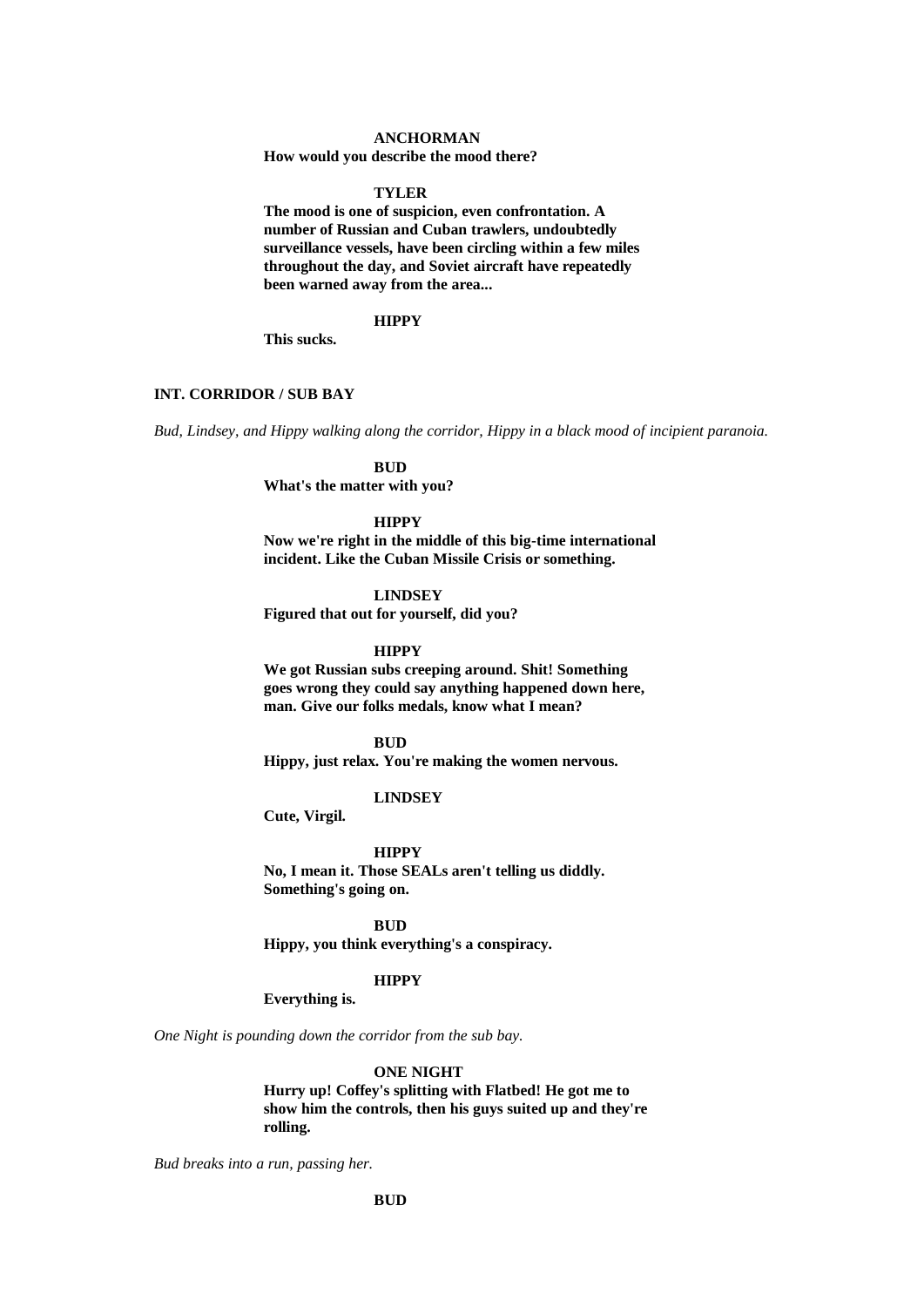### **Goddamnit! D'you tell him we need it right now?**

#### **ONE NIGHT I told him we had to get the umbilical unhooked ASAP.**

### **INT. SUB BAY**

*Bud clears the door in time to see an empty moonpool, roiling with turbulence. He runs to the edge and looks down. Flatbed is a vague shape moving off.*

## **BUD**

**Unbelievable.**

### **CUT TO:**

### **EXT. EXPLORER BRIDGE – DAY**

*The sky is charcoal, the sea is a mountain range of gray slopes. Waves thunder over the foredeck, whipped by eighty-know winds. Men in life jackets scurry like insects. Off the port bow, the ASW destroyer* ALBANY *vanishes and reappears among waves sixty feet tall. McBride scream orders that can't be heard to the crewmen on deck. He staggers back along the bridge railing.*

### **INT. / EXT. BENTHIC EXPLORER BRIDGE – DAY**

*McBride steps into the quiet of the control room. He turns on De Marco.*

#### **MCBRIDE**

**We're trying to get unhooked and get out of here... and your boys go sightseeing!**

## **DEMARCO**

**They'll be back in two hours.**

### **MCBRIDE**

**Two hours?! We're gonna be getting the shit kicked out of us by our friend Fred in two hours!**

*De Marco's expression is infuriatingly calm... icy. McBride looks at his watch and swears under his breath.*

### **CUT TO:**

#### **EXT. USS MONTANA WRECK SITE**

*For a second time the black hull of the ballistic missile sub is illuminated by diver's lights. Tiny figures, the divers move like moths around a distant streetlight. Wilhite, Monk and Schoenick are clustered around an open missile hatch. Using a large lift bag, they are removing the frangible fiberglass, or 'diaphragm'. Coffey pilots Flatbed with increasing deftness, deploying the big arm to aid in the work.*

### **DOWN ANGLE**

*As the diaphragm lifts away... revealing the blunt nose of the* TRIDENT C-4 MISSLE*. Like looking down the barrel of a gun at the bullet aimed right at you.*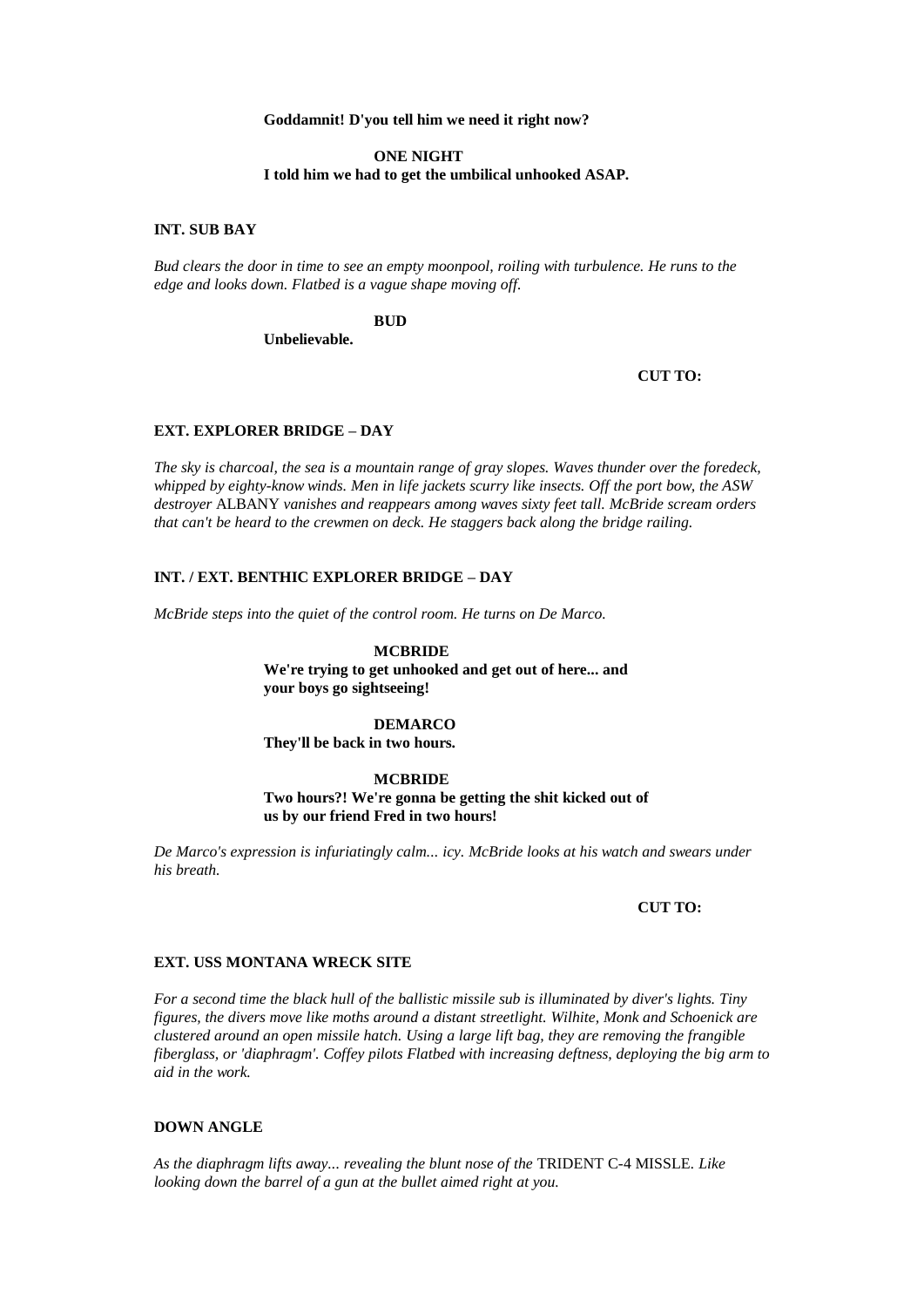#### **CUT TO:**

#### **INT. DEEPCORE / MESS HALL**

**TIGHT ON VIDEO SCREEN: A HELICOPTER SHOT** *of a warship burning, rolling ponderously as it sinks in stormy seas.*

#### **NEWS ANCHOR (V.O.)**

**Little is known at this hour about the events leading up to the collision. The US Navy guided missile cruiser Appleton apparently struck the Soviet 'Udaloy' class destroyer in low visibility conditions...**

#### **VARIOUS CUTS**

*Of men in life jackets among huge waves... Rescue helicopters hovering. Shaky camera work. Wind blasting.* INTERCUT WITH REACTIONS *of the rig crew watching.*

## **NEWS ANCHOR (V.O.) In violent seas little hope remains for over a hundred Russian crewmen still missing after the sinking an hour ago.**

### **SHOT OF AMERICAN CRUISER**

*Burning, listing to one side in heavy seas.*

*Replaced by...*

## **SHOT OF NETWORK ANCHORMAN**

# **NEWS ANCHOR**

**Soviet military spokesmen have claimed that the collision constituted an unprovoked attack. This was denied –**

*It continues. Bud looks at Lindsey. She turns to him, expression grim.*

**LINDSEY**

**Bud, this is big time.**

**CUT TO:**

### **EXT. MONTANA WRECKSITE**

*The divers are working head-first in the missile's launch tube. Monk reads from a plasticized card, directing the other two step by step. The arcane litany is punctuated by the hissing rasp of their breathing.*

### **WILHITE**

*(filtered)* **Separation sequencer disconnected. Next?**

**MONK**

*(filtered)*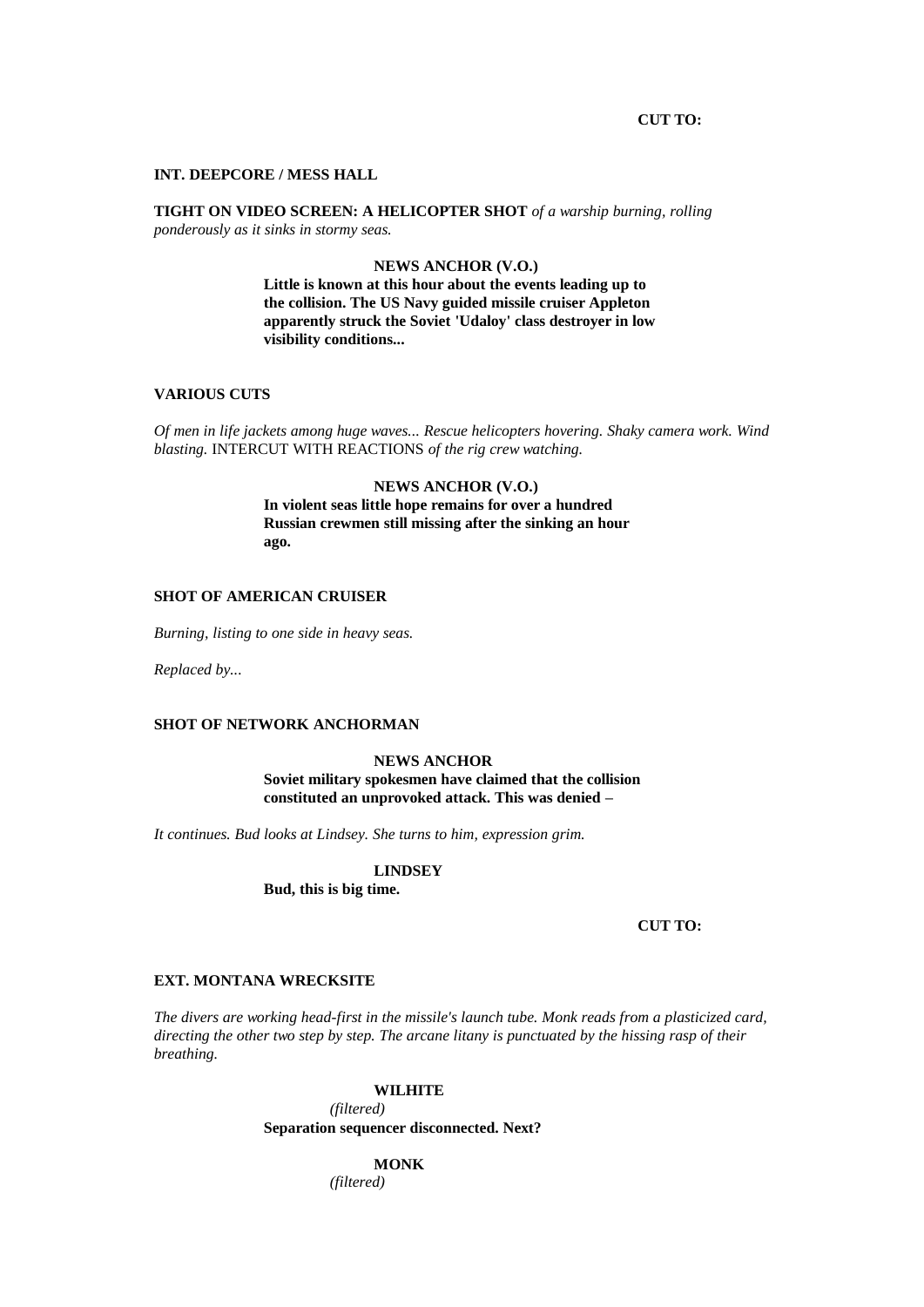**Remove explosive bolts one through six in counterclockwise sequence.**

#### **SCHOENICK**

*(filtered)* **Check... removing bolt one.**

### **INT. DEEPCORE**

**ON THE RIG CREW***, watching. Bathed in the light of the video screen.*

#### **NEWSCASTER (V.O.)**

**... just learned that Soviet negotiators have walked out of the strategic arms limitation summit in protest over the incident this morning.**

*Bud switches the channel.*

## **ANOTHER NEWSCASTER ... US and NATO military forces have been put on full alert worldwide this morning in the wake of...**

# **BUD**

**It's on every channel.**

*Bud switches again. Reception is getting worse as the storm affect the satellite down-link to Explorer.* THE SCREEN *shows a reporter on a city street, stopping people at random. Their answers are edited together:*

#### **YOUNG WOMAN**

**You just feel so hopeless. You can see it coming, but what can you do? What can anyone do?**

## **CONSTRUCTION WORKER**

**Hey, they don't want war any more than we do. You think about it, you say... hey, they love their kids too. So why are we doing this?**

*He is replaced by a self-righteous, middle-aged woman.*

#### **WOMAN**

**If the Russians sank that submarine, they deserve what they got and a lot more, if you ask me, and you did. I think we've been pussyfooting around with them long enough.**

### **EXT. USS MONTANA**

*It is now clear what the SEALs are doing. Using large lift bags and Flatbed's big arm, they have pulled one of the Trident C-4 missiles partway out of ist launch tube, and have partially disassembled the nose-shroud, exposing several of the MIRV warheads within.*

*Moving very carefully, Wilhite and Schoenick ease one of the individual MIRVs out of its bracket. Hanging under a lift-bag in a jerry-rigged harness, the three-foot long warhead is move gently by the divers to the back of Flatbed.*

## **INT. DEEPCORE / VIDEO SCREEN**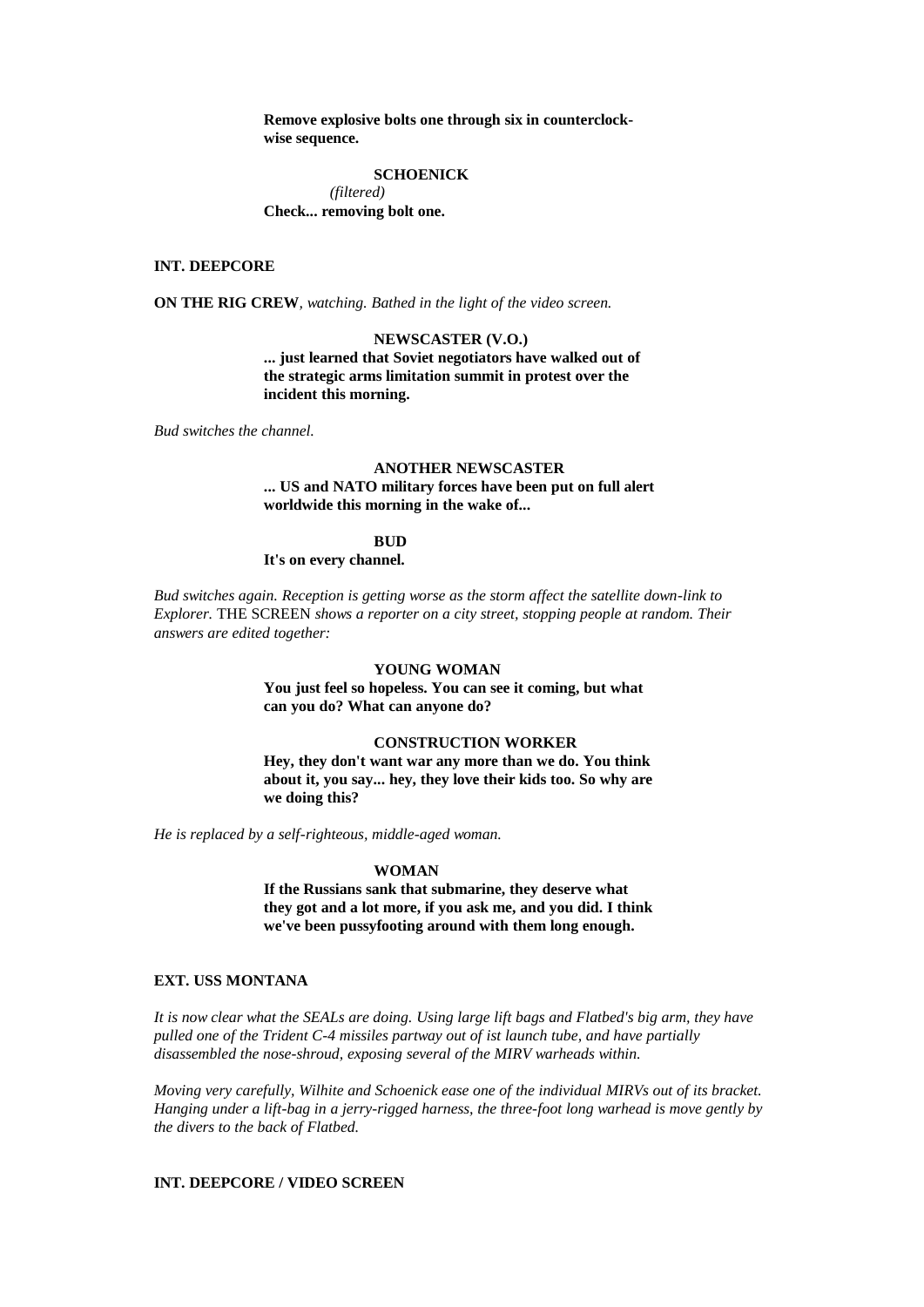*Another man in the street interview, tortured by static.*

**MAN Scared? I'm scared shit-less. But if it happens it happens, nothing I can do about it. Right? So why think about it?**

#### **CUT TO:**

## **INT. SUB-BAY**

*Flatbed surfaces in boiling foam. The rig crew are all waiting. Like a crack pit-crew Bud's people leap onto Flatbed while its deck is still awash and start to work on to Navy divers, unsealing their helmets and uncoupling their umbilicals. Hippy and Bud start to untie a cylindrical object wrapped in one of the SEAL's gear bags. Coffey emerges from the hatch.*

## **COFFEY Don't touch that. Just step away. Now!**

### **HIPPY**

**Excusez moi.**

**BUD Coffey, we're a little pressed for time.**

#### **COFFEY**

**Monk, Schoenick... secure the package.**

*The two SEALs unlash the object in the black bag. Bud an Lindsey exchange a glance. He glares at Coffey as they pass each other. One Night nimbly climbs the hatch-tower and drops in. Bud swings the heavy hatch up, balancing it, and grins down at One Night.*

## **BUD**

**This ain't no drill, slick. Make me proud.**

# **ONE NIGHT**

**Piece of cake, baby.**

*He swings the hatch closed with a CLANG.*

#### **CUT TO:**

### **EXT. DEEPCORE**

*The big A-frame, massive as a railroad bridge, to which the umbilical from the Explorer is attached. Flatbed rises* INTO FRAME *arcing around the coupling mechanism foreground One Night deploys the big hydraulic arm.*

*It unfold from Flay bed like a huge steel spider leg, its claw-like 'gripper' opening.*

#### **INT. / EXT. BENTHIC EXPLORER BRIDGE – DAY**

*An* ALARM *sounds stridently on the dynamic-positioning console.*

**BENDIX We're losing number two thruster. Bearing's going.**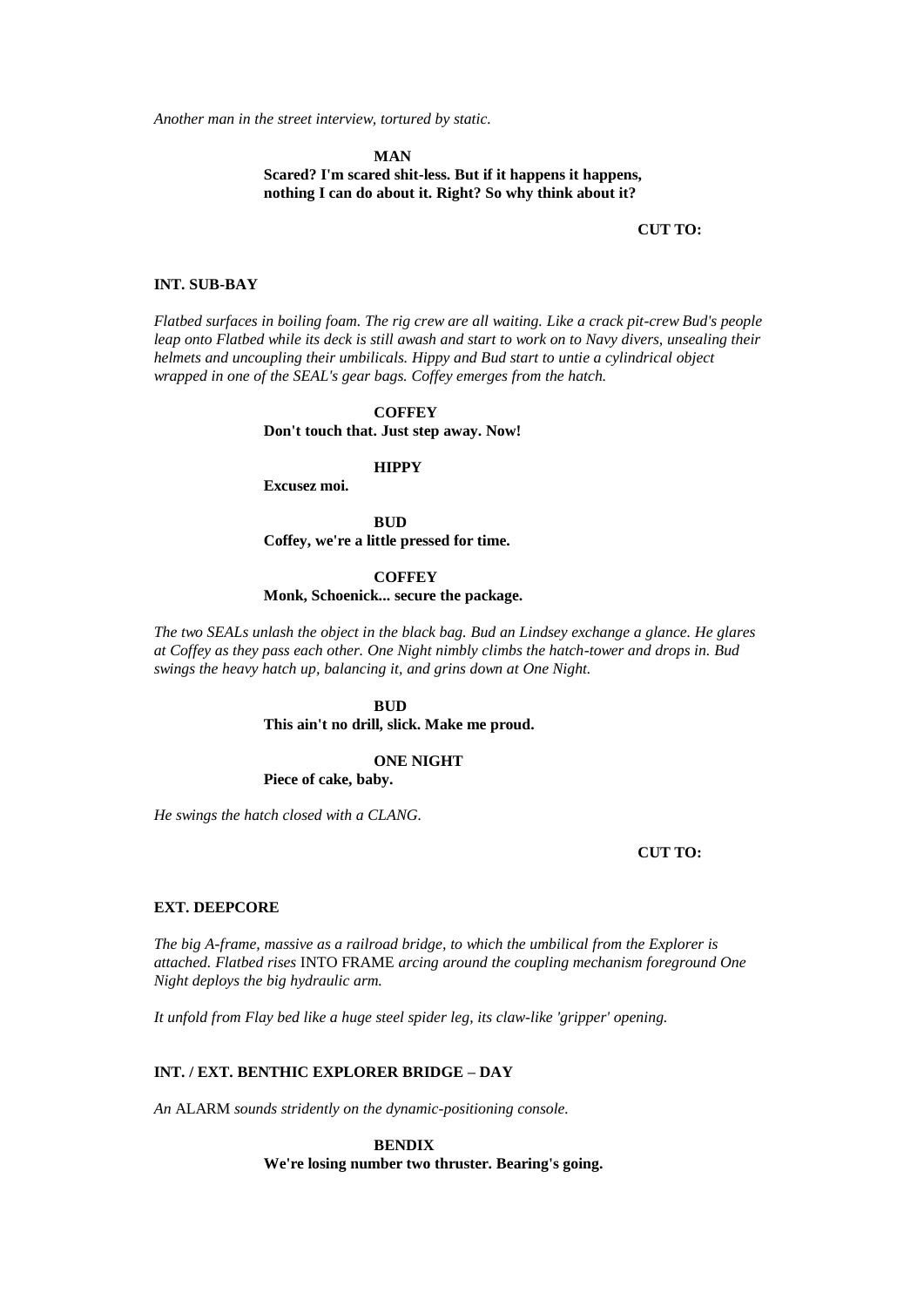### **INT. THRUSTER ROOM TWO**

*Deep in one of the catamaran hulls, the positioning thruster motor is* SCREAMING *like a steel banshee above its usual roar. It* EXPLODES *with smoke and shrapnel. A roaring fire erupts. Crewmen run shouting in the smoke.*

## **INT. EXPLORER BRIDGE**

*Now a* KLAXON *is going off as the ship begins to slew in the high winds.*

## **BENDIX It's not holding. We're swinging out of position!**

## **EXT. EXPLORER'S DECK / LAUNCH WELL**

*As the ship slews, the umbilical is drawn off vertical. It goes tight as a bowstring. Pulled to the edge of the launch well, it rips down the side with a godawful screech, tearing loose ladders and floats.*

## **EXT. DEEPCORE / A-FRAME**

*Flatbed's manipulator has gripped the de-coupling mechanism when the cable suddenly pulls taut. The sub is jerked sideways, its grip dislodged. We see One Night get tossed around inside.*

## **INT. DEEPCORE**

*Lindsey is in the corridor with a cup of tea when the whole rig* BOOMS LIKE A GONG *and lurches sideways. She's wearing her tea when Bud tears through a doorway and goes pounding past her. The intercom blares...*

## **HIPPY**

*(intercom)*

#### **Bud to control! Emergency! Bud to Control!**

*Bud claws his way up the ladder to level two. The rig BOOMS and shudders as...*

## **EXT. DEEPCORE**

*The rig begins to move. The enormous skid breaks loose. Start to slide, plowing furrows in the bottom. One Night junks the controls, pivoting her submersible as the A-frame looms toward her.*

## **INT. DEEPCORE / CONTROL MODULE**

*Bud runs in, past Hippy, and grabs the mike.*

**BUD Topside, topside... pay out some slack, we're getting dragged!**

## **EXT. EXPLORER DECK**

*The winch man staggers along the railing, blasted by 80-knot winds. He sprints for the base of the enormous crane which supports the umbilical winch. A wave blasts him into the bulkhead. He half-*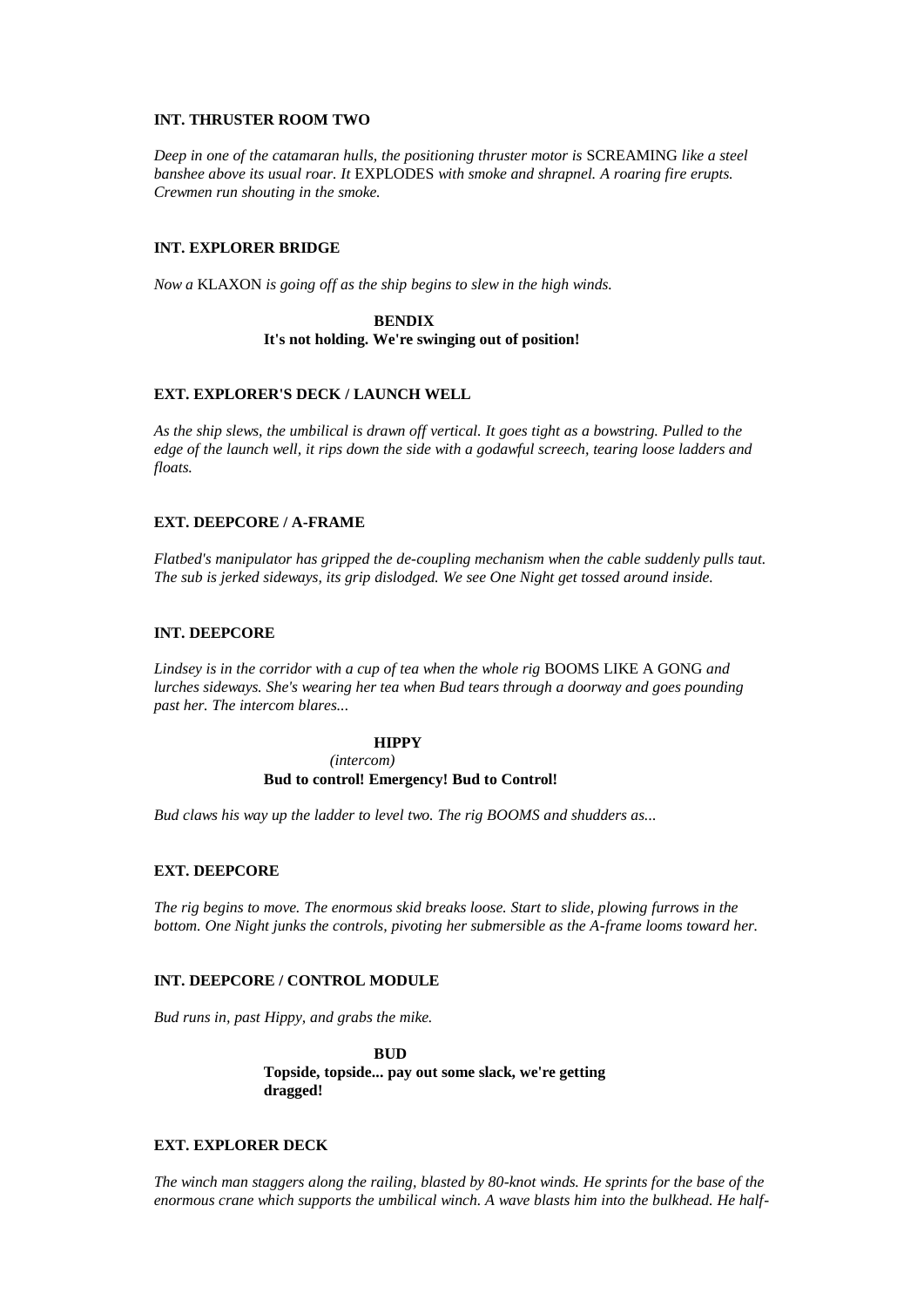*crawls to the ladder going up to the winch-house. As he climbs the winch's heave-compensator slides up and down,* FILLING FRAME *behind him.*

*It is bottoming-out with a sound like a piledriver, overloaded by the strain on the cable. It chooses that moment to fail.* GRINDING CRASH OF METAL*.*

## **INT. / EXT. DEEPCORE CONTROL MODULE**

*Lindsey has joined Bud, looking out the front viewport.*

**LINDSEY We're heading right for the drop off!**

## **EXT. EXPLORER DECK**

*The deck is ripped upward as the entire 40-ton crane is pulled over by the weight of Deepcore. It*  topples in the launch well with a roar of tortured steel that rivals the storm. An EXPLOSION OF WATER*.* UNDERWATER*, the crane tumbles between the twin hulls. Trailing a vortex of foam and debris, it roars down on us,* FILLING FRAME WITH BLACKNESS*.*

### **INT. EXPLORER BRIDGE**

*McBride stares in shock at the churning cauldron of the launch well. Grabs the underwater telephone.*

> **MCBRIDE Bud! We've lost the crane!**

## **BUD (V.O.)**

**What? Say again.**

## **MCBRIDE THE CRANE! WE'VE LOST THE CRANE. IT'S ON ITS WAY TO YOU!!**

#### **INT. DEEPCORE / CONTROL MODULE**

*Everyone is stunned by what is happening. Lindsey fires up the sonar.*

#### **LINDSEY**

## **Got it! It's dropping straight to us.**

*She puts the signal over the speakers and the room fills with eerie* PINGING*. Bud shouts over the intercom.*

> **BUD Rig for impact! Seal all exterior hatches. Move it! Let's go!**

### **VARIOUS ANGLES, QUICK CUTS**

*As everyone runs to comply:*

*The rig crew pounding down the narrow corridors. Diving through low hatchways. Hatches are closed and the wheels spun down. Hippy puts into a* ZIP-LOK BAG *and seals it.*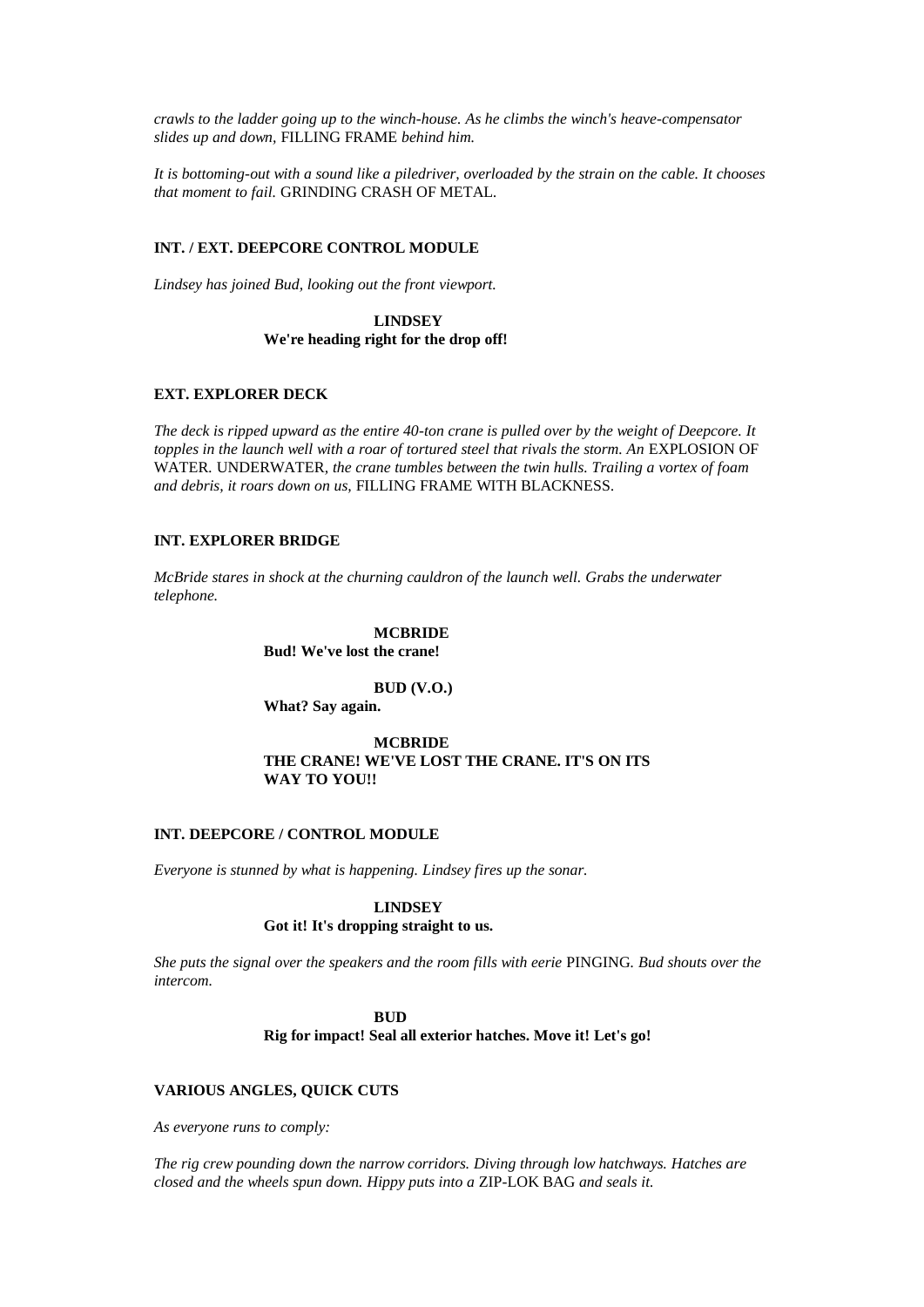### **EXT. DEEPCORE**

*The umbilical drops down in slack loops out of the blackness above, draping itself over the habitat in large coils. One Night pilots her submersible feverishly among the falling loops. She banks and twists. A length of heavy umbilical slams onto her neck, tipping the sub.*

*She manages to get out from under it a keep going.*

#### **INT. CONTROL MODULE**

*Through the front viewport they can see the coils of cable piling up in front of the rig. The hull booms with impacts as the massive stuff hits.*

*Everyone hold their breath as the sonar return-pings get closer... and closer. And closer...*

*An* ENORMOUS SHAPE *plunged into the floodlight in front of the rig.*

*K-WHAM!! The 40-ton crane hits like a flatiron thirty feet in front of them.*

**LINDSEY**

*A clean miss. Much* WHOOPING AND CHEERING*. Then...*

*The crane topples slowly over the back. It rolls down the slope of the drop-off, gathering speed. Then tumbles over the cliff into the abyssal canyon.*

*The coiled umbilical starts to pay out after it like rope after a harpoon. And they're still attached.*

# **Oh shit.**

*An agonizing few seconds. Then... the cable pulls taut.*

*K-BOOM!! The rig is slammed by the shock. Everyone is knocked off his feet, into walls and equipment.*

#### **EXT. DEEPCORE**

*The rig begins to slide. It tilts over the embankment and grinds down the slope of the drop-off in a cloud of silt. The cable pulling it inexorably toward the cliff. The framework twists and slams into rocks.* SCREECHING AND GROANING *of tortured steel.*

### **INT. DEEPCORE / CORRIDOR / LADDERWELL / MAIN CORRIDOR**

*All hell has broken loose.* SIRENS*,* SCREAMING*, a* KLAXON HOOTING *moronically. Bud sprints from Control, bouncing off the corridor walls as the rig lurches and tilts. The lights go out. Emergency light come on. He trips and falls, scrambles up, running on.*

#### **IN THE LADDERWELL**

*Of trimodule C, Lindsey runs toward the machine rooms. K-BOOM! A searing bright*  EXPLOSION *in the electrical room. Flames roar through the doorway. She dashed to a seawater hose hanging nearby and starts to unroll it. She sees Coffey and Schoenick in maintenance, lashing down the mystery package.*

> **LINDSEY Hey! Get on this hose, you turkeys!**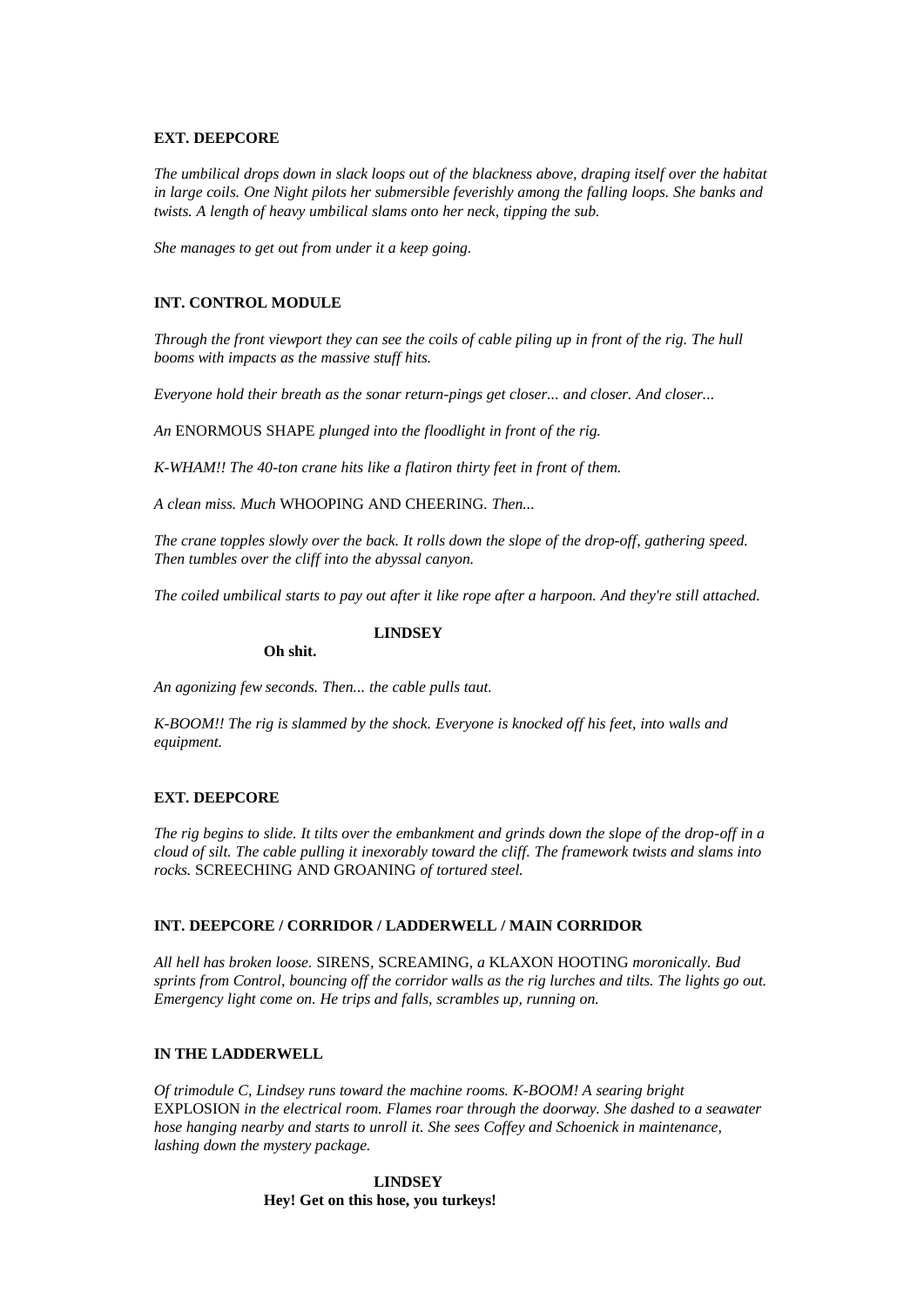### **INT. TRIMODULE C / COMPRESSOR ROOM**

*Monk is working in a spray of seawater, turning valves to stop the flow of ruptured pipes. Behind him, a wall of flame blossoms through the door from the electrical room, driving the back with the heat. A reservoir-tanks breaks loose from one of the compressor assemblies. In rolls at him, crushing his legs against machinery. The fire roars into the room.*

## **INT. SUB BAY**

*Hippy runs in. The place is going nuts. Water floods from the moonpool as the rig tilts. Wilhite is dancing across the deck, leaping over compressed-gas cylinders which are rolling around loose. Cab One jumps clear off its cradle and slides* SCREECHING *across the deck. Wilhite, running before the 12-tom juggernaut, had no place to go. The SEAL dives into the churning moonpool. Cab One slams into the end wall, then spins and rolls toward Hippy.*

*He starts to run. Drop something. Looks back.*

*Beany, in his zip-loc bag, is lying in the path of the slide submersible. Hippy runs back. Scoops up the baggie. Cab One* FILLS FRAME *behind him. He makes it through the door an instant before the thing hits behind him, buckling the steel doorframe.*

*Wilhite is clawing up the sheep skirting of the moonpool. He gets his fingers over the top. Pulls himself up...*

*A steel helium tank slams against his fingers, crushing them, and he falls back. More tanks bounce over the lip of the pool, hammering Wilhite down into the foaming water.*

*He doesn't surface.*

## **EXT. DEEPCORE**

*The rig is sliding to the edge of the cliff. Beyond it... the bottomless pit of the Cayman Trough. It slams, crushing and twisting, into a rock outcropping and stops, hanging over the precipice.*

## **INT. TRIMODULE A / QUARTERS**

*Perry is trapped as the trimodule floods with stunning swiftness. He makes it through an emergency hatch between floors but can't get it closed. The inrushing tide blasts it open. He scramble upward to the next hatch. Spins the wheel. No time. He is slammed against the ceiling by the force of the water.*

## **INT. DRILL ROOM**

*Lew Finler, Tommy Ray Dietz, and Lupton McWhirter fight their way toward the door as the drill room floods rapidly. Ahead, the big automated watertight door is closing like a motorized bankvault. They reach it just as it is closing, but can't prevail against the strength of the motors.* FROM THE FAR SIDE*, we can see them screaming soundlessly at the tiny pressure window in the door. We can hear the dull THUNK of their pounding.*

## **INT. TRIMODULE C / LADDERWELL AND COMPRESSOR ROOM**

*Coffey and Schoenick, in emergency breathing masks, are fighting the fire with a seawater hose and fire extinguishers. Smoke and steam choke the dark chambers.*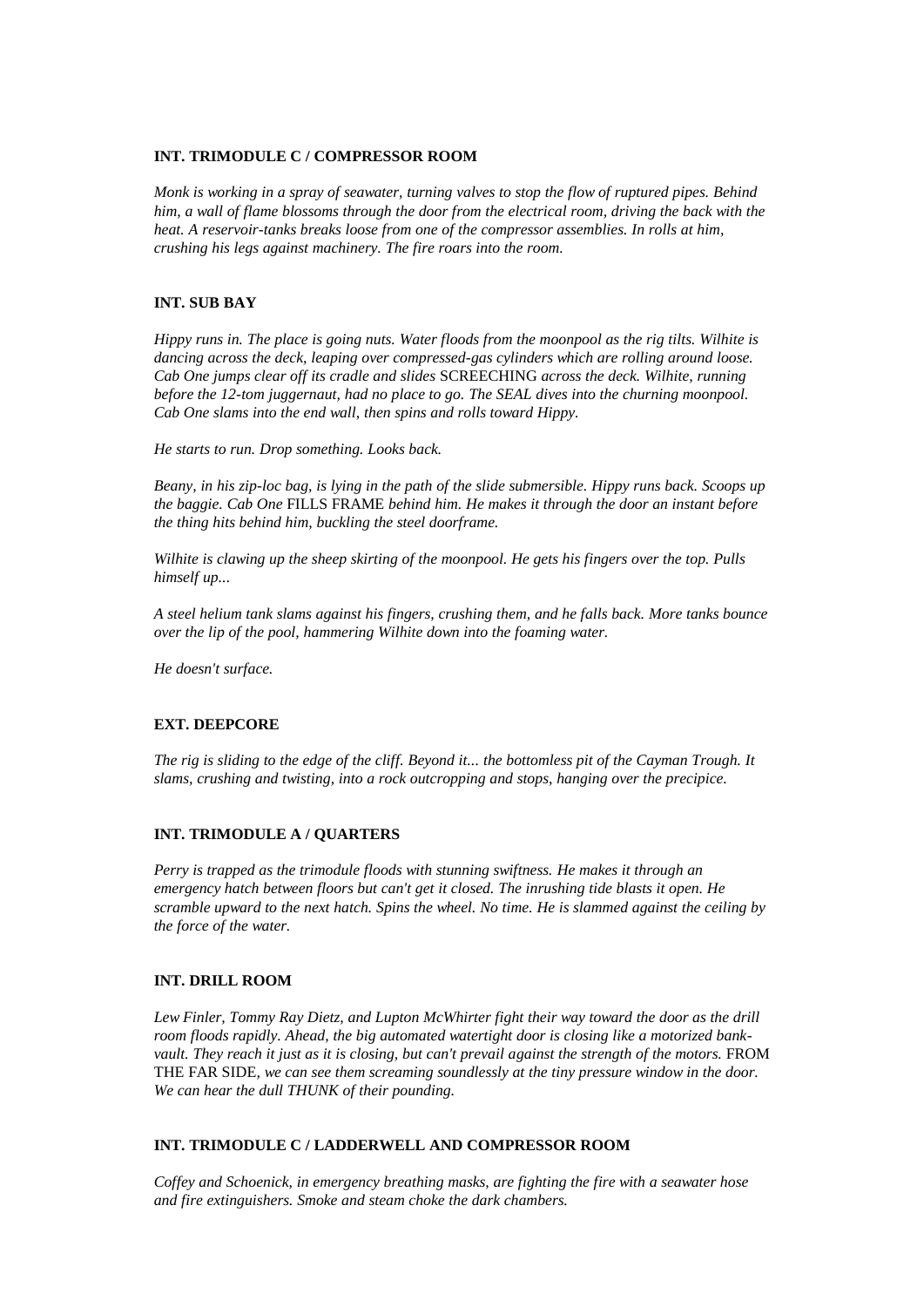*Nearby, Lindsey grabs Hippy's arm as he is running past and drags him into the blazing compressor room. Hands him her seawater hose. Wide-eyes, he starts blasting everything in sight with water.*

## **LINDSEY**

### **No! Hold it on me!**

*She rushed into the teeth of the fire as Hippy blasts her with a spray of water, following her into the intense heat. She grabs Monk, who is semiconscious, and drags him out of the blazing room... Hippy dancing back with the hose, tripping, blasting her in the face.*

*But it works. They get Monk clear.*

### **INT. DRILL ROOM CORRIDOR**

*Bud comes pounding down the flooding corridor in time to see the water in the drill room swirl above the pressure window, obscuring the faces of the trapped men. He claws futility at the door. The motors and the fail-safe latching mechanism are on the opposite side. Through the pressure window he watches helplessly as they drown. We don't see what he sees, but we know what he sees. Suddenly the bulkhead next to him gives way and a freezing torrent thunders in. Bud is blown off his feet a hurled along the corridor.*

*He scramble up somehow, splashing waist deep toward the opposite end of the corridor where another of the hydraulic doors is closing inexorably. He's not going to make it. He reaches it a moment too late to squeeze through. Grabs the edge of the door and desperately tries to stop it from closing with the strength of this arms. It doesn't work. The steel door closes on the fingers of his left hand, pinning them in the doorframe.*

*But something amazing happens. His wedding ring lodges between the door and frame, preventing his fingers from being crushed and the door from sealing and locking.*

*It resists tons of pressure, denting but not collapsing.*

*The freezing sea pours in until only his head is clear.*

#### **BUD Heeyy!! HHHEEEYYY!!**

#### **ON THE OTHER SIDE OF THE DOOR**

*Catfish and Sonny come pounding up. They see his face at the tiny window and his hand jammed in the door. Sonny wedges a crowbar in the narrow opening and starts to pry. Catfish whips open his jackknife and slashes the hydraulic hoses on the door actuator. He is sprayed with red hydraulic fluid, machine blood.*

*Together they force open the door. Bud is blown through in a torture of water. Sonny is thrown back into some pipes. Breaks his arm.*

*Together they somehow heave the door shut manually, cutting off the flow. Catfish hammers the fail-safe latch home with the crowbar.*

*Bud lies gasping and shivering... staring at the tiny band of metal that saved him.*

**DISSOLVE TO:**

### **EXT. DEEPCORE / ONE HOUR LATER**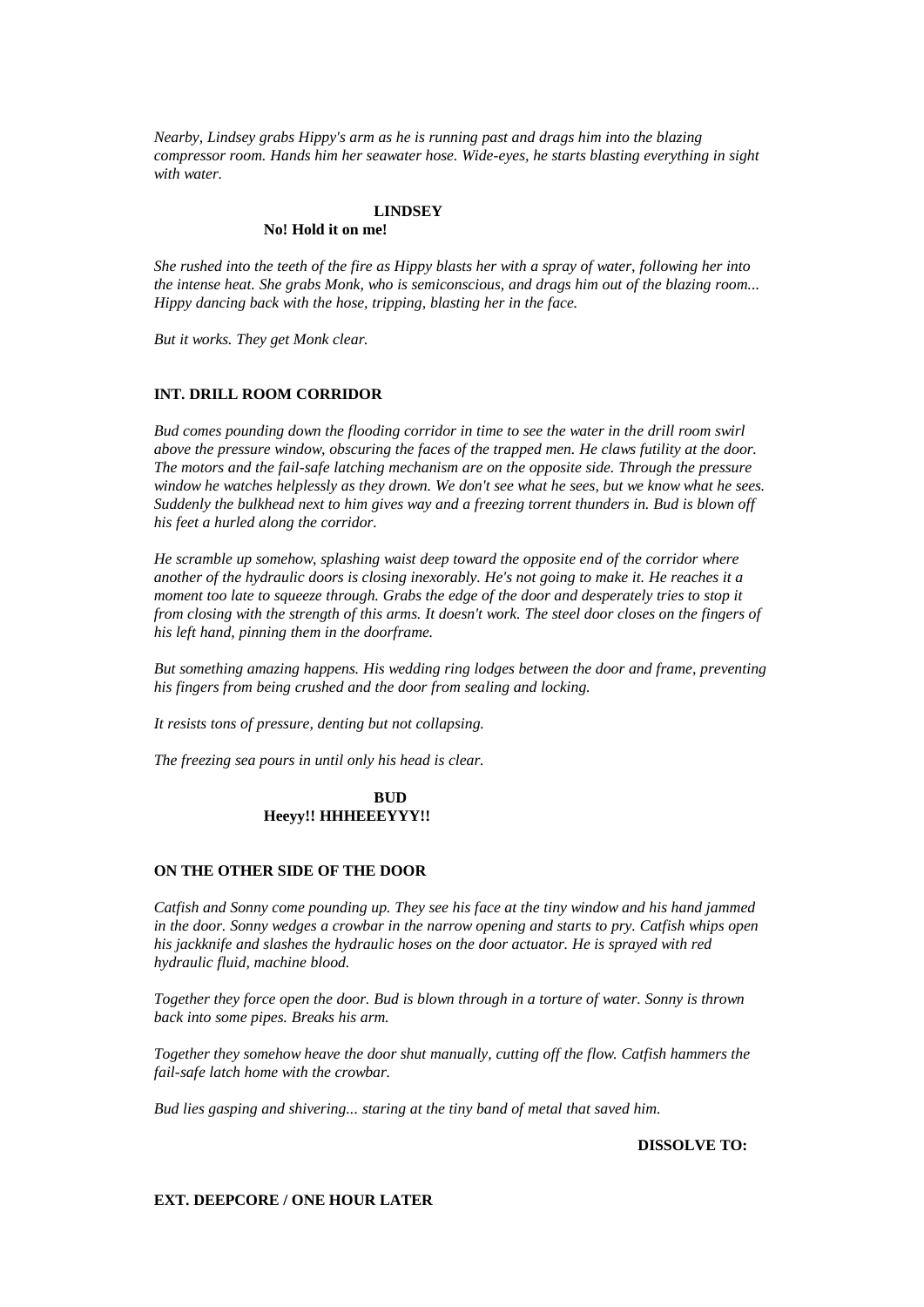LOOKING DOWN THE WALL *of the canyon as Big Geek moves beneath us, tilting up to show Deepcore perched at the very edge of the abyss. The rig is twisted and dented, covered with loops of umbilical, trimodule-A a mass of wreckage. The ROV passes across the front of the control module. Through the front port, two figures can be seen in the light of a single emergency lamp.*

## **SONNY (V.O.)**

*(static)* **Mayday, mayday. This is Deepcore Two calling Benthic Explorer. Do you read, over?**

### **INT. CONTROL MODULE**

*Sonny flips some switches on the UQC acoustic transceiver. Tries again.*

**SONNY Benthic Explorer, Benthic Explorer. Do you read, over? This is Deepcore--**

**BUD Forget it, Sonny. They're gone.**

## **INT. TRIMODULE C**

*Bud walks down the corridor from control, slowly... as if carrying a great weight. The air is still thick with smoke. The power off... everything lit by emergency lights. Makeshift quarters have been set up in the mess hall, with blankets laid out on the tables, and with folding cots in the storage room across the hall. Jammer is still unconscious. Coffey and Schoenick bring Monk in on a stretcher, and set him up on a table. He is conscious but dazed with painkillers, his led splinted.*

> **BUD Did you find Wilhite?**

## **COFFEY**

**No.**

*He and Bud lock eyes. Bud bites back on his recriminations, but his gaze blames Coffey. He turns away.*

#### **COFFEY**

**Brigman.** *(Bud turns)* **I was under orders. I had no choice.**

*Coffey's manner is subdued, contrite. A marked contrast to his previous brusque arrogance. He's wrestling with his own loss, a sever blow to the tight brotherhood of a SEAL unit. Bud's anger is not dispelled. But he can't address it now. He moves on.*

#### **PAST THE INFIRMARY**

*Where Sonny Dawson is rigging a sling over his own broken arm. He cries out in pain, cursing at himself.* LOOKING DOWN THE CENTRAL WELL *as Bud crosses. Down through the grill decking we can see the bottom level of the module is flooded. Catfish is down there welding, sending shivering reflections through the chamber.*

### **INT. MACHINE ROOM**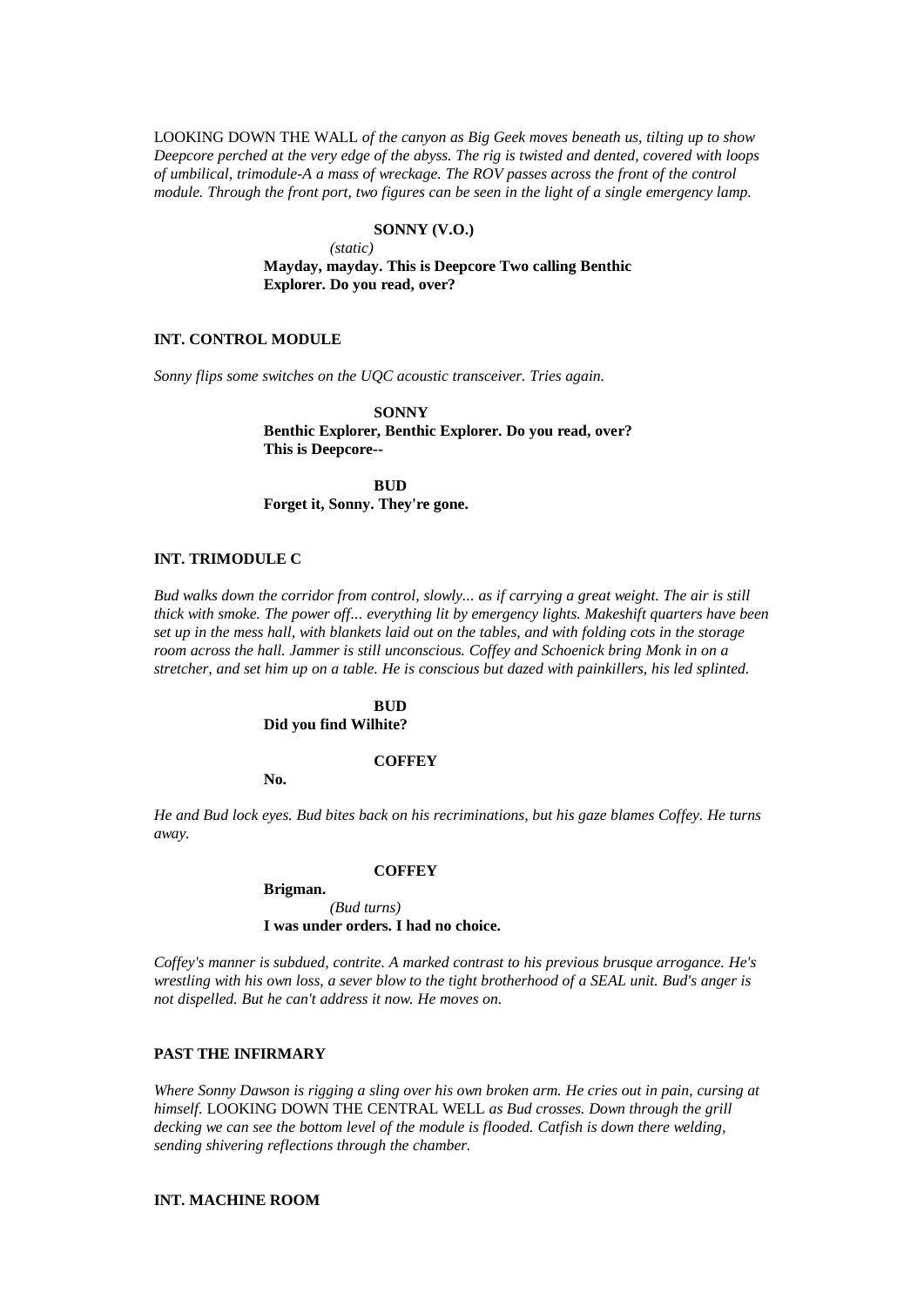*Lindsey is working, up to her knees in water. She is covered with grease, tools scattered around. Bud puts his hand on her shoulder. She looks up, blows some hair out of her eyes.*

## **BUD**

**What's the scoop, ace?**

#### **LINDSEY**

**I can get power to this module and sub-bay if I remote these busses. I've gotta get past the mains, which are a total melt-down.**

*Rather than trigger anger and invective, the disaster seems to have affected her in a different way. She's accepted the situation, now that's it's done, and is immersing herself in technical tasks, which are for her therapeutic.*

#### **BUD**

**Need some help?**

#### **LINDSEY**

**Thanks. No, I can handle it. Bud... there won't be enough to run the heaters. In a couple hours this place is going to be as cold as a meat locker.**

#### **BUD**

**What about O-2?**

#### **LINDSEY**

**Brace yourself. We've got about 12 hours worth if we close off the sections we're not using.**

### **BUD**

**The storm's gonna last longer than 12 hours.**

#### **LINDSEY**

**I can extend that. There's some storage tanks outboard on the wrecked module. I'll have to go outside to tie onto them.**

*She goes back to her task, working efficiently with a socket wrench.*

#### **BUD**

**Hey, Lins...** *(she looks up)* **I'm glad your here.**

#### **LINDSEY**

### **Yeah? Well I'm not.**

*The sub bay is still a mess. Dark. A few battery-operated lamps. Flatbed is back, floating in the moonpool.*

*One Night and Hippy are in deep concentration, piloting the two ROVs in a damage survey of the rig. Bud comes up behind them, check her screen first.* BIG GEEK'S MONITOR *shows a view of the aft section of the rig. The drilling derrick had collapsed across Cab Three, totaling it. A girder is jammed through its acrylic front dome.*

## **ONE NIGHT Right through the brainpan. Deader'n dogshit, boss.**

### **BUD**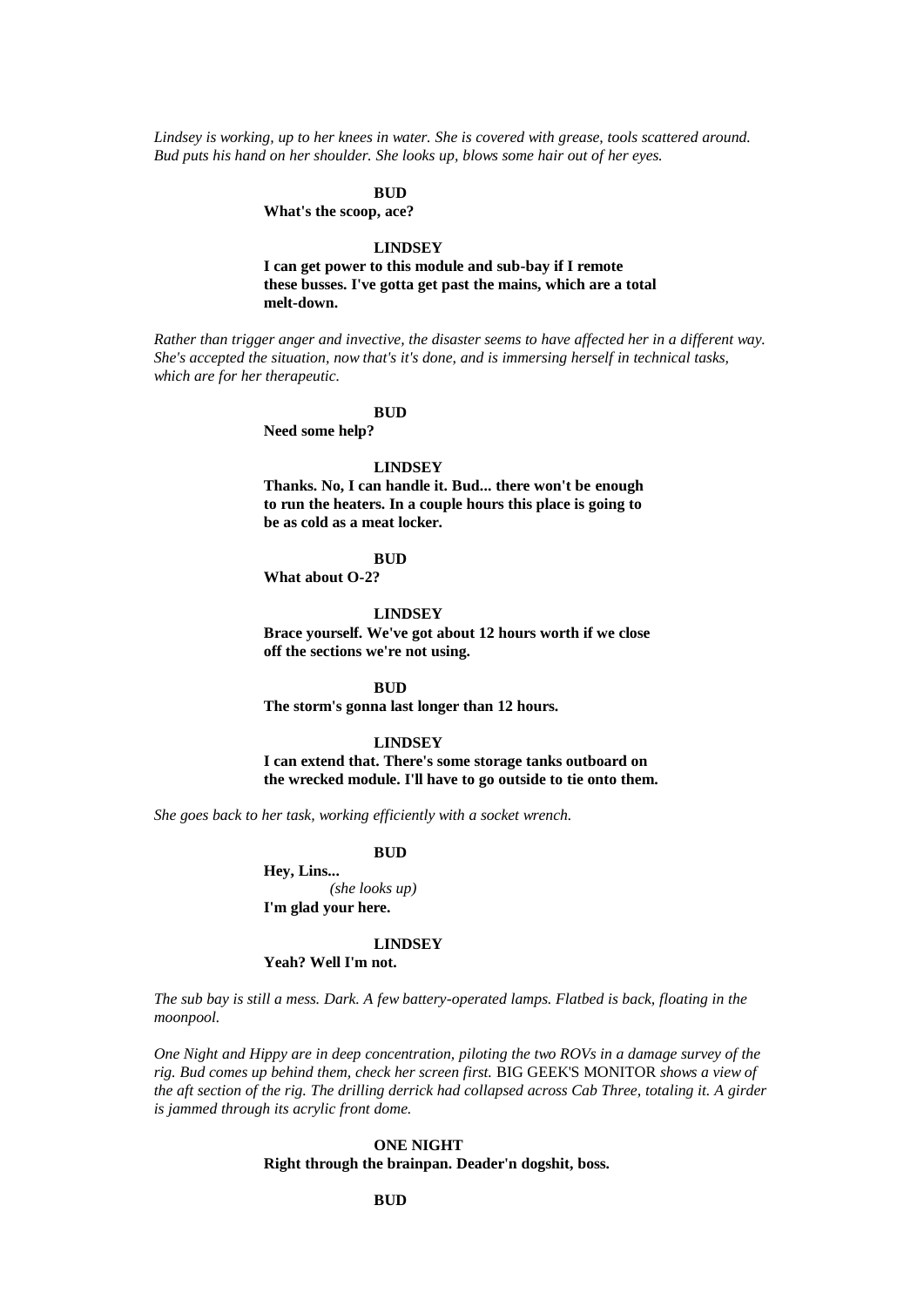*(to Hippy)* **Where're you?**

**HIPPY Quarters. Level two.**

### **INT. TRIMODULE A / QUARTERS**

*Little Geek rises up through the open central hatch, pivoting in a circle to scan the flooded interior.*

### **INT. SUB BAY / ROV STATION**

### **TIGHT ON VIDEO SCREEN, LITTLE GEEK'S POV.**

*The interior of the structure is a shambles. The lights of the little robot fall upon a figure... Perry. Lying on the deck, almost looking like he's asleep.*

## **HIPPY**

**That's Perry.**

### **BUD**

*(lets his breath out slowly)* **That's it then. Finler, McWhirter, Dietz, and Perry. Jesus.**

**HIPPY**

*(gestured at the screen)* **Do we just leave him there?**

**BUD Yeah, for now. Our first priority's to get something to breathe.**

**CUT TO:**

### **EXT. DEEPCORE**

*Catfish and Lindsey, in suits and helmets, drop down from the glare of the moonpool onto the dark sea floor under the rig. Walking, they pull their umbilicals behind them and head out through the twisted wreckage. Little Geek follows along like a dog at their heels. They settle beside a valve assembly at the base of the wrecked module.*

### **LINDSEY**

**Cat, you tie onto this manifold. There's some tanks on the other side; I'm gonna go check them out.**

#### **CATFISH**

**You watch yourself.**

*He begins to attach one end of a coiled-up high-pressure hose to a manifold. She takes the other end of the hose and moves off into the darkness. Little Geek goes with her faithfully.*

**INT. SUB BAY**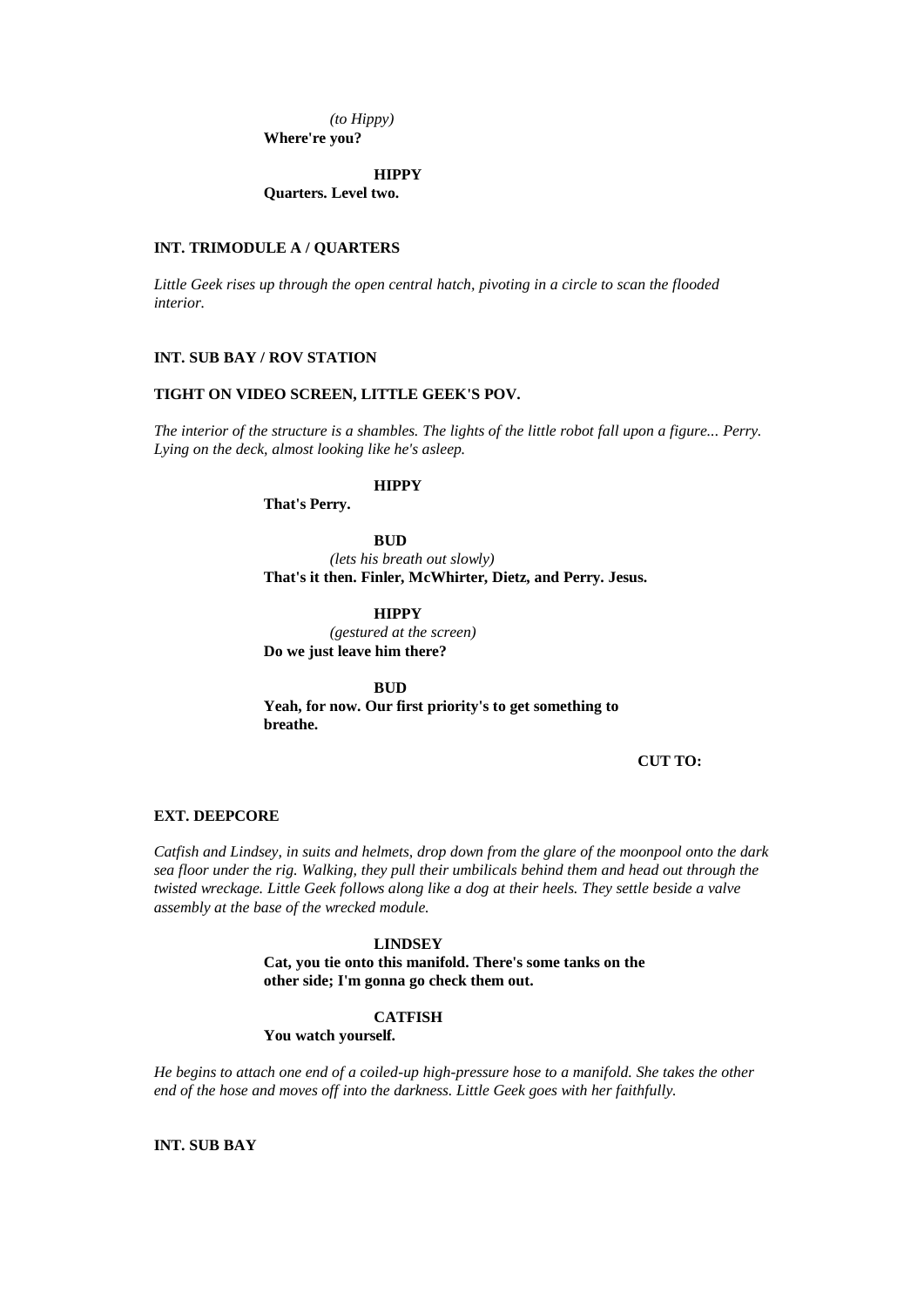*Cab One is hanging from the overhead crane while One Nigh works to repair it. Bud is nearby, tending hose for the divers and handing her tools. Talking while they work. Hippy is across the moonpool running Little Geek.*

#### **ONE NIGHT**

**Gimme a three-eighths socket on a long extension.**

*(he hands it to her)* **So there you were –**

#### **BUD**

**There we were, side by side, on the same ship, for two months. I'm tool-pusher and we're testing this automated derrick of hers. So, we get back on the beach and... we're living together.**

#### **ONE NIGHT**

**Doesn't mean you had to marry her.**

#### **BUD**

**We were due to go back out on the same ship. Six months of tests. If you were married you got a state-room. Otherwise it was bunks.**

#### **ONE NIGHT**

**Okay, good reason. Then what?**

**BUD**

**It was alright for a while, you know. But then she got promoted to project engineer on this thing, couple years ago.**

#### **ONE NIGHT**

**She went front-office on you. Tighten that for me, right there. That's it.**

## **BUD**

#### **Well, you know Lindsey, too damn aggressive – Son of a –**

*He's jammed his fingers with a wrench torquing down a bolt. Whips his hand out.*

#### **BUD**

#### **She didn't leave me... she just left me behind.**

*She puts her arm around his shoulders, somehow managing to be fraternal, maternal and suggestive all at the same time.*

### **ONE NIGHT**

**Bud, let me tell you something. She ain't half as smart as she thinks she is.**

*She smiles and pretends to kink Lindsey's air-hose.*

#### **ACROSS THE CHAMBER**

*Hippy scowls as Little Geek's screen starts to go haywire with interference.*

## **HIPPY Hey, Lindsey, you reading me? Over.**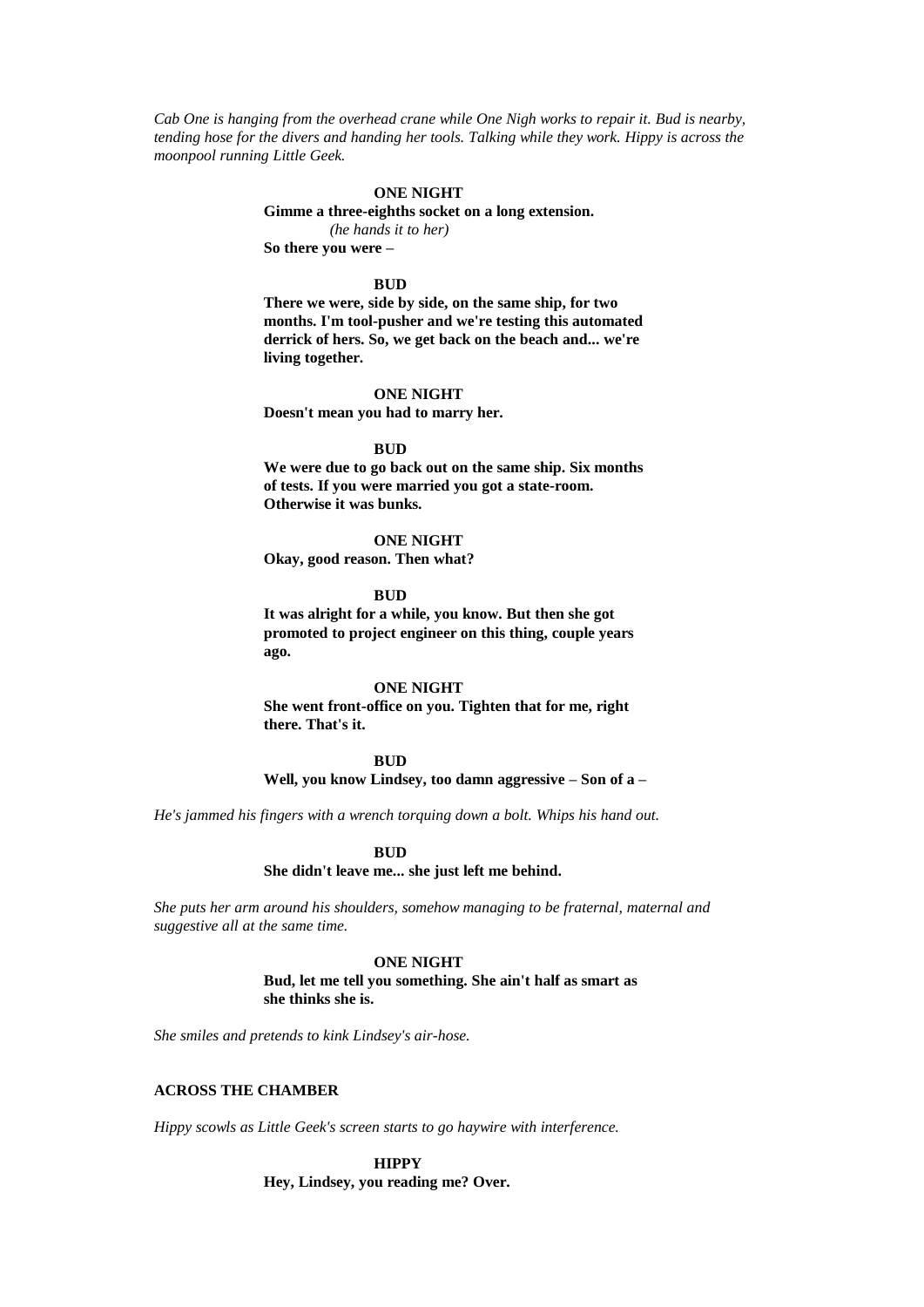#### **EXT. DEEPCORE / TRIMODULE**

*Catfish is working on one side of the wrecked module while Lindsey is on the other, out of sight. She is standing on the bottom at the base of the wreckage, checking valves on a rack of oxygen bottles amongst the wreckage. Right at the edge of the canyon wall. Behind her is a sheer drop to nothingness*

### **LINDSEY**

### **Yeah, Hippy, I read you. What's the matter?**

*The reply is* GARBLED *by a wash of static. Then, for no apparent reason, Lindsey's helmet light begins to dim out. Little Geek's lights fade. His motors whine to a stop.*

### **ON CATFISH**

*As his lights drop to candleglows.*

## **INT. SUB BAY**

*The emergency lights are dimming, like a brownout. Bud grabs the diver intercom mike.*

**BUD Lins, how're you doing? Lindsey?**

### **EXT. TRIMODULE**

**ON LINDSEY***, as she fiddles with her lights and transceiver pack.*

## **LINDSEY Catfish... I got a problem here. You there? Catfish?**

*Behind her,* SOMETHING *rises from the depths.*

*It is the little vehicle she almost collided with at the Montana wreck.*

*It comes right up behind her. She doesn't know it's there. It hovers sideways like a hummingbird, as if curious, trying to get a better look. She becomes aware of the pulsing glow on the ground around her. She turns slowly. We see her react as the glowing, pulsing apparition is reflected in her faceplate.*

*A more powerful glow washes up onto her from below.*

*Her eyes go down. She gasps, absolutely stunned...*

*Above the edge of the wall,* AN ENORMOUS SHAPE RISES SILENTLY OUT OF THE DEPTHS*. Over sixty feet across. It looks like a blown glass manta ray, its transparent outer hull housing interior structures of great delicacy and complexity, pulsing with a blue-violet glow.*

*Lindsey stand before it, unable to move. Absolutely rapt.*

*Captivated by its ethereal beauty. It begins to turn, majestically, one rounded wing passing only a few feet above her. She reaches up. Touches it as it passes over her.*

*Lindsey is without fear, completely mesmerized.*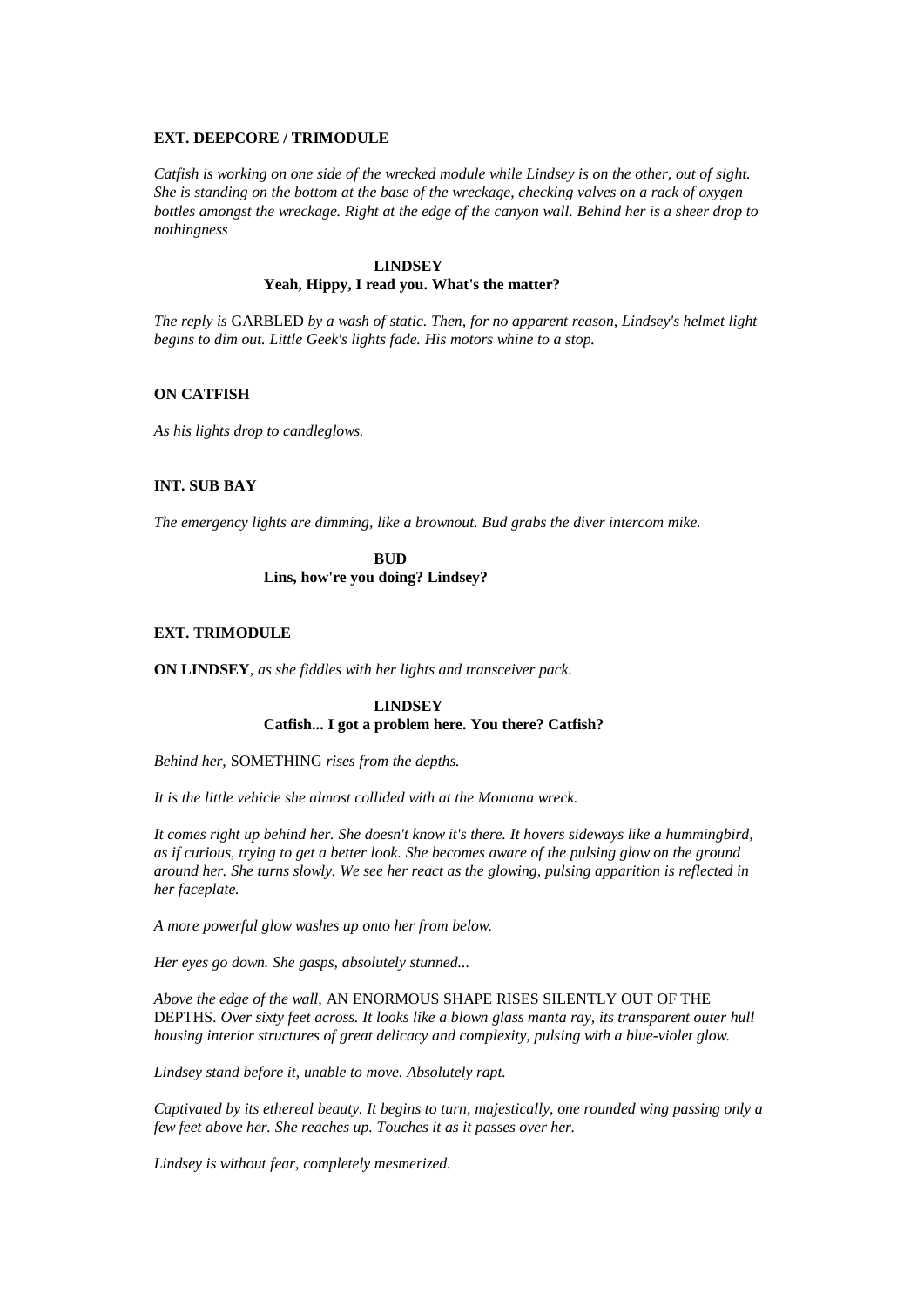*The thing completes its turn and dives gracefully down along the wall. She is gently lifted by a backwash of turbulent water.*

*About that time, Lindsey remembers she has a still camera, a little Nikonos.*

*She fumbles to set focus and exposure with her bulky gloves as the beautiful machine glides into the depths. Gets all set for a shot and...*

*WOOSH! The little "scoutschip" whizzes past her from behind, startling her. She completely misses the shot of the 'manta ship'. She pivots, trying to get a shot of the little one as it zig-zags down along the wall, fast as a meteor. CLICK. She get a shot a second before it disappears.*

*From around the flank of the rig module, Catfish appears. Their com-sets come backs to life, along with their lights.*

> **LINDSEY You better not say you missed that.**

#### **CATFISH**

**Missed what?**

**CUT TO:**

### **INT. DEEPCORE / MESS HALL**

**TIGHT ON SLIDE STRIP.** *Lindsey's fingertip in for scale. The shot is black with a little squiggle of light in the center. Pathetic.*

### **BUD**

**Nice shot, Lins.**

**SONNY What is that? You drop your dive light?**

#### **WIDER, SHOWING THE GROUP**

*Huddled around Lindsey who has her freshly-processed slide roll laid out on the pinball machine, using it as a light table.*

#### **LINDSEY**

**Come on, you guys... look, this is the little one right here. You can see how it's kind of zigging around.**

## **BUD**

**If you say so. It could be anything.**

### **LINDSEY**

**I'm telling you what is there. You're just not hearing. The impulses somehow aren't getting from you ears to your brainpan. There's something down there. Something not... us.**

*She looks around. Sees a lot of skepticism in the eyes around her.*

**CATFISH**

**Y'all could be more specific.**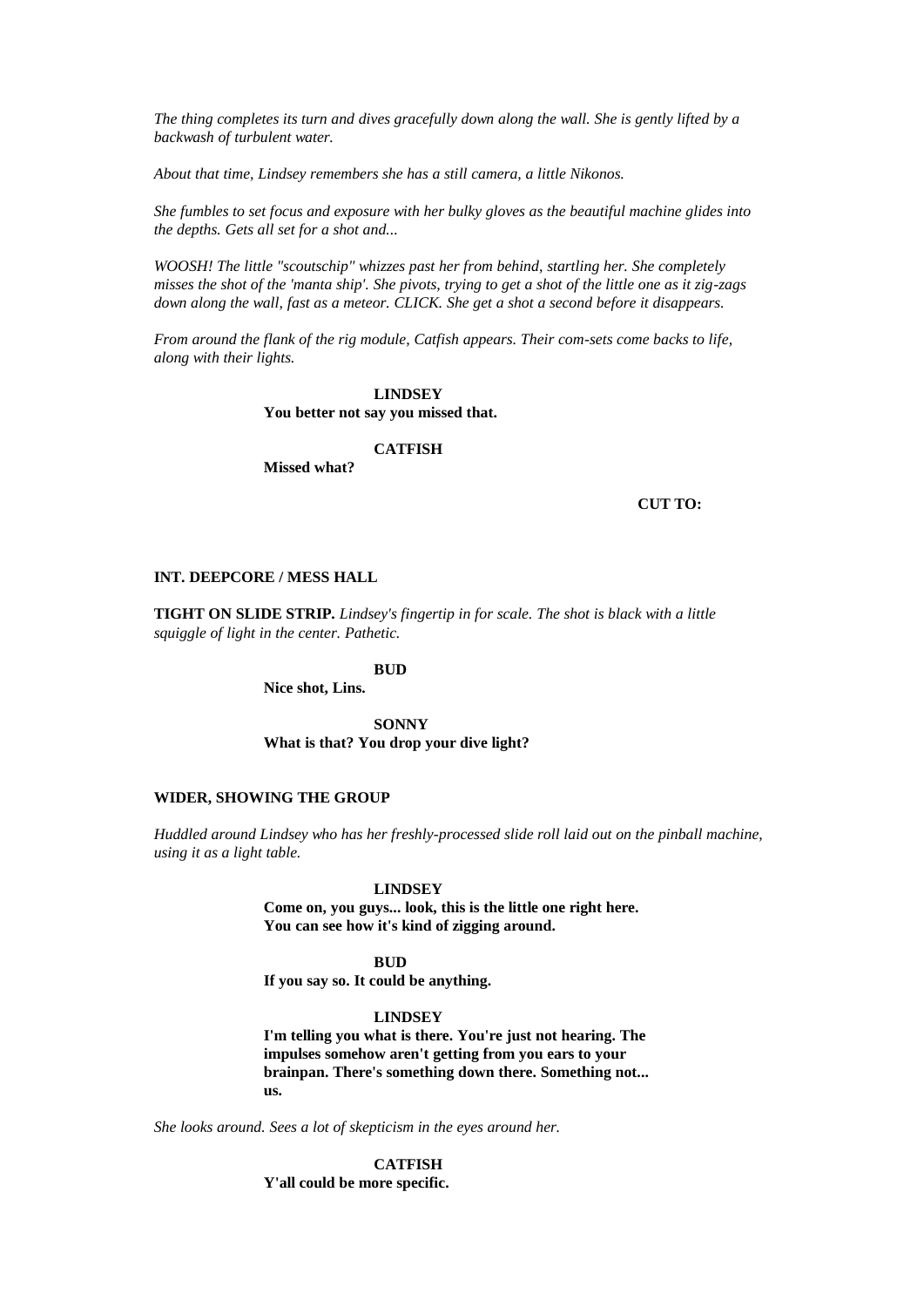#### **LINDSEY**

**Not us. Not human. Get it? Something non-human, but intelligent...**

# **HIPPY**

**You mean like Coffey?**

*Lindsey is reddening. Despite her conviction, this is really hard.*

## **LINDSEY**

**A non-terrestrial intelligence.**

### **HIPPY**

**Non-Terrestrial Intelligence. NTIs. Yeah, I like that better then UFOs. Although that works too... Underwater Flying Objects.**

*Hippy is not really mocking her. He's actually into it. But it has that effect. Catfish is eyeing Lindsey like he's never seen her before.*

#### **CATFISH**

**Are we talkin' little space friend here?**

#### **HIPPY**

**Right on! Hot rods of the Gods. Right, Lins? Hey, no really! It could be NTIs. The CIA has known about them for years. They abduct people all the time. There was this woman I knew in Albuquerque who –**

#### **LINDSEY**

**Hippy, do me a favor... stay off my side.**

*Bud takes her firmly by the arm. Heads her out into the corridor.*

**BUD**

**Lindsey, will you step into my office for a minute...**

### **INT. CORRIDOR / LADDER WELL**

*He propels her along the corridor, away from the mess hall doorway. They face each other in the narrow space.*

#### **BUD**

**Jesus, Lindsey –**

**LINDSEY Bud, something really important is happening here.**

**BUD**

**Look. I'm just trying to hold this situation together. I can't allow you to cause this kind of hysteria –**

#### **LINDSEY**

**Who's hysterical? Nobody's hysterical!**

*They're talking across each other, not connecting. Bud weary and frustrated. Lindsey is cranked up with the afterglow of her encounter.*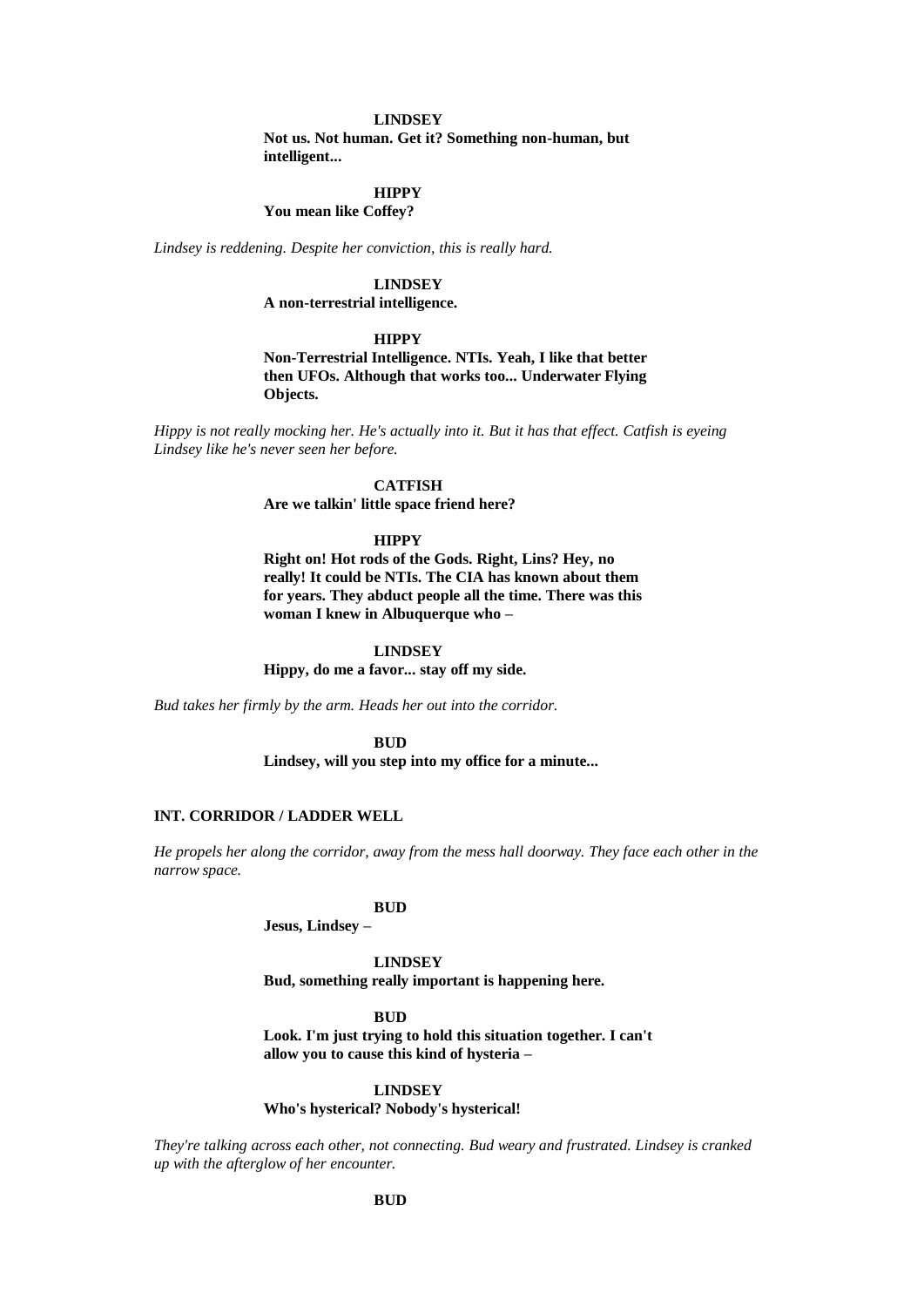**All I'm saying is when you're hanging on by your fingernails, you don't go waving you arms around.**

#### **LINDSEY**

**I saw something! I'm not going to go back there and say I didn't see it when I did. I'm sorry.**

**BUD**

**God, you are the most stubborn woman I ever knew.**

#### **LINDSEY**

**I need you to believe me, Bud. Look at me. Do I seem stressed out? Any of the symptoms of pressure sickness, any tremors, slurred speech?**

#### **BUD**

**No.**

#### **LINDSEY**

**Bud, this is me, Lindsey. Okay? You know me better than anybody in the world. Now watch my lips... I saw these things. I touched one of them. And it wasn't some clunky steel can like we would build... it glided. It was the most beautiful thing I've ever seen.**

*Bud is stilled by her intensity. She moves close to him. Eyes alive and luminous.*

#### **LINDSEY**

**It was a machine, but it seems almost alive. Like a... dance of light. Bud, you have to trust me... please. I don't think they mean us harm. I don't know how I know that, it's just a feeling.**

### **BUD**

**How can I go on a feeling? You think Coffey's going to go on you 'feeling'?**

#### **LINDSEY**

**We all see what we want to see... Coffey looks and he sees Russians, he sees hate and fear. Bud, you have to look with better eyes than that.**

*Bud has been taking this all in. His eyes tracking her face. He closes his eyes, taking a deep breath. It's so hard for him to do this, but...*

> **BUD I can't, Lindsey. I'm sorry. How can I?**

#### **CUT TO:**

#### **INT. MESS HALL – LATER**

*Coffey has Bud, Lindsey and several of the rig crew gathered for a little summit. Lindsey is withdrawn, sitting far from the others, a self-imposed exile. They're all wearing warm clothes and hugging themselves. Their breath shows in the air.*

#### **COFFEY**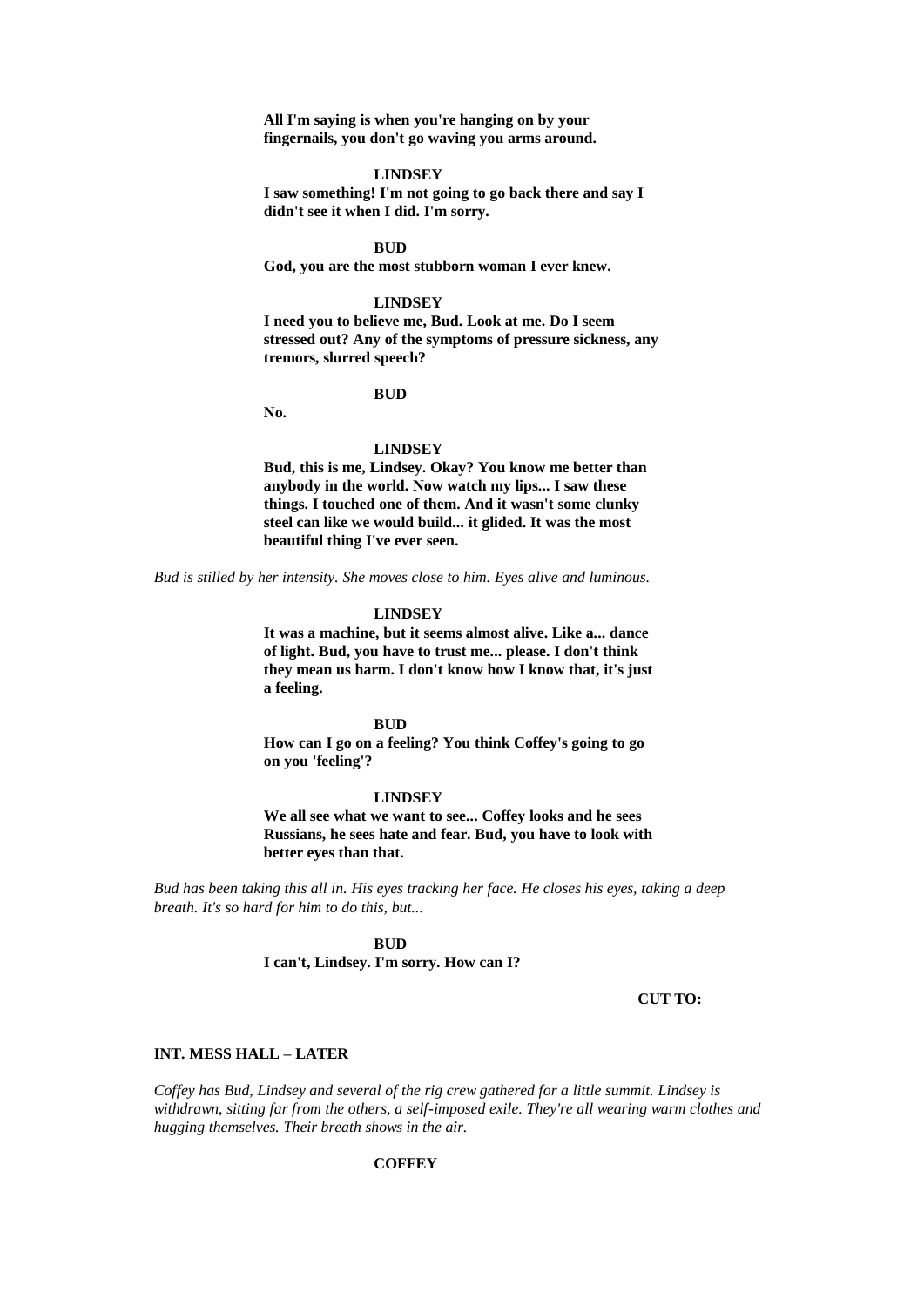**I want 'round-the-clock manning of the sonar shack and the exterior cameras. We need early warning if the Soviet craft try another incursion.**

## **LINDSEY**

*(rolling her eyes)* **Gimme a break! Coffey, these things live three and a half miles down on the bottom of an abyssal trench! Trust me... they're not speaking Russian.**

*Coffey looks at her for a moment, then goes on as if she hadn't spoke.*

## **COFFEY**

*(to One Night)* **Why haven't you finished repairs on the hydrophone transmitter yet?**

#### **ONE NIGHT**

**I was having my nails done.**

*Coffey is sweating, despite the chill. Keeps his hands clenched in fists so they won't see how bad the tremors have gotten.*

#### **COFFEY**

**Get something straight. You people are under my authority –**

## **CATFISH**

**Look, podner... we don't work for you, we don't take orders from you, and we don't much like you. In addition to which your momma dresses you funny.**

*Coffey's eyes are straight razors. He slashes them from face to face. You can see him tightening up like a clockspring, losing control of the situation in front of his own men. Bud defuses it.*

## **BUD**

**'Fish'?**

**CATFISH**

**Yuh?**

#### **BUD**

**Take the first watch in sonar. Hippy, you handle the exterior surveillance. One Night, see if you can get that transmitter working for me, okay?**

#### **ONE NIGHT**

**Gimme a couple of hours.**

## **HOLD ON COFFEY**

*As everyone leaves. Winding tighter.*

**CUT TO:**

### **INT. MAINTENANCE ROOM B – LATER**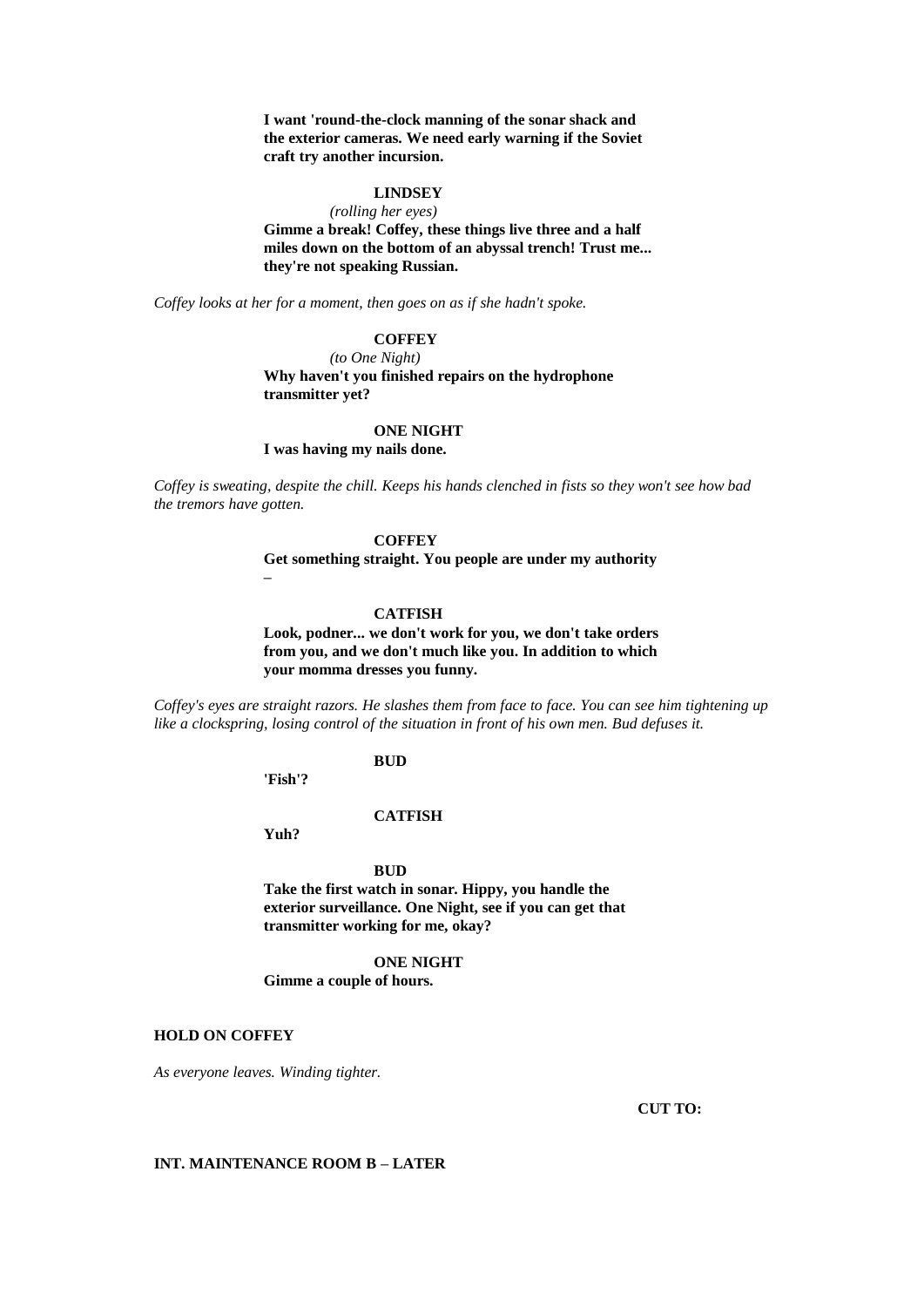*Coffey and Schoenick are bending over the warhead. They have a small port removed and are attaching waterproof leads from an* ELECTRONIC DETONATOR*. The black box Lindsey glimpsed earlier. As the two SEALs work like surgeons, we see past Coffey's shoulder to a hemispherical window behind him, which looks out into the perpetual blackness. Something appears... a goofy shark face.*

*Big Geek rises silently in front of the port. It moves a little, trying to get a peek over Coffey's shoulder.*

## **INT. CONTROL MODULE / ROV SHACK**

*Hippy is twiddling his joysticks, watching the screen like a ferret.*

**HIPPY Come on... move to the left... just a little more... come on, A.J. Squared Away... that's it –**

### **ON THE SCREEN**

**GEEK'S POV:** *Coffey is blocking Hippy's view of whatever it is they're working on. Abruptly, be moves. The warhead is lying there in plain sight, detonator wires hooked up. Hippy's eyes bug out. He knows exactly what it is.*

## **HIPPY Pretty radical, guys. Pretty radical.**

*He hurries to the VCR and puts it into* RECORD*.*

### **INT. CONTROL MODULE / ROV SHACK – MINUTES LATER**

*Video image of the SEALs working. It* FREEZES *on a clear view of the warhead.*

**HIPPY (V.O.) Say hello to MIRV.**

*Bud has his face right up to screen. He frowns, skeptical.*

**HIPPY Come on, man. What else could it be?**

#### **BUD**

**Why bring it here?**

#### **HIPPY**

**It's gotta be, like, an emergency plan to keep it away from the Russians... Hotwire one of the nukes with some kinda detonator, put it back in the sub, and fry the whole thing, slicker'n snot. Oh, uh... hi, Lins.**

*Bud whips around. Lindsey, standing quietly in the doorway. It's apparent from expression she's been watching them for some time. She looks ready to kill somebody. Then she's gone.*

### **INT. CORRIDOR**

*Bud catches up to her in the corridor, trying to put the brakes on her.*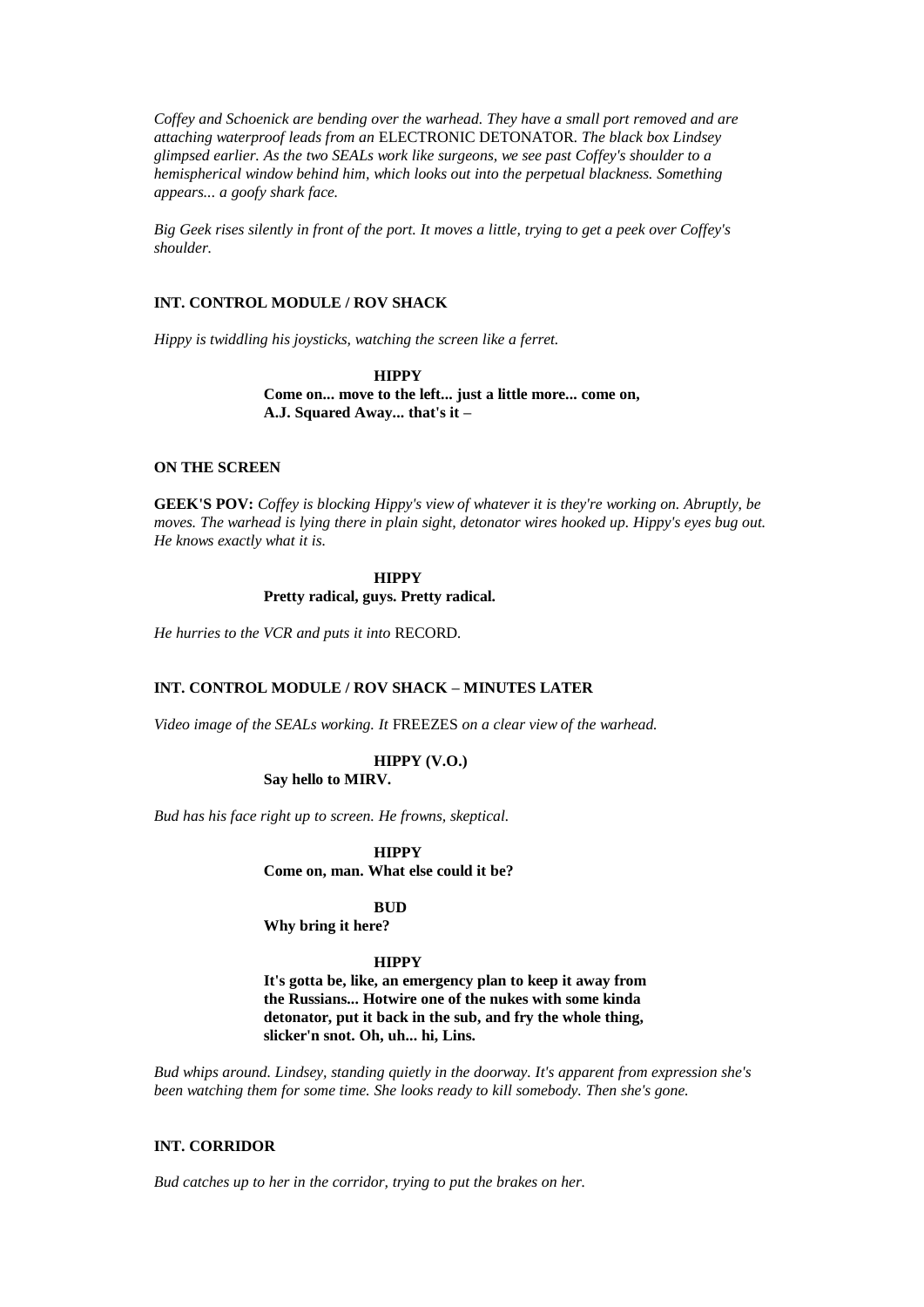### **LINDSEY**

#### **Look, goddamnit, if you won't do something about it, I will.**

### **BUD**

## **Lindsey! Wait a second –**

*She reaches the watertight door to Maintenance Room B. It's locked. Before Bud can stop her she grabs a fire-extinguisher off the wall and pounds on the steel door like a big gong. BOOM! BOOM! BOOM!*

*Needless to say, it opens. She pushes past Schoenick, see the bomb lying there naked.*

#### **LINDSEY**

**You've got some huevos bringing this... thing... into my rig! With everything that's been going on up in the world, you bring a nuclear weapon in here? Does this strike anyone as particularly psychotic, or is it just me?**

#### **COFFEY**

**You don't need to know the details of this mission... you're better off if you don't.**

### **LINDSEY**

You're right... I don't. I just need to know that this thing is **out of here! You hear me, Roger Ramjet?**

#### **COFFEY**

**Mrs. Brigman, you're becoming a serious impediment to this mission. I believe the stress is affecting you.** *(to Schoenick)* **Escort her to quarters and have Monk prepare a tranquilizer.**

*Schoenick takes her arm in a tight grip.*

## **LINDSEY**

#### **Bullshit, you can't do that. Oww... goddamnit!**

*Lindsey goes bananas, trying to get Schoenick's big hands off her arms. Bud slams his hand down on the intercom button.*

#### **BUD**

#### **Emergency! Maintenance room B. Emergency!**

*He pulls the fire alarm for good measure and spins on Coffey... warning him with a look that is not to be messed with. Coffey is braced back against the worktable... an odd stance, with one arm behind his back. Suddenly there's a crowd outside the door as Catfish, Hippy, One Night, and Sonny come running up. Confrontation time.*

*Sirens going. About a million volts of electricity in the air. Bud braces Schoenick.*

## **BUD Let her go. Do it... right now.**

*He does. Lindsey jerks away. Rubs her arms.*

## **LINDSEY You dumb jarhead motherf –**

**BUD**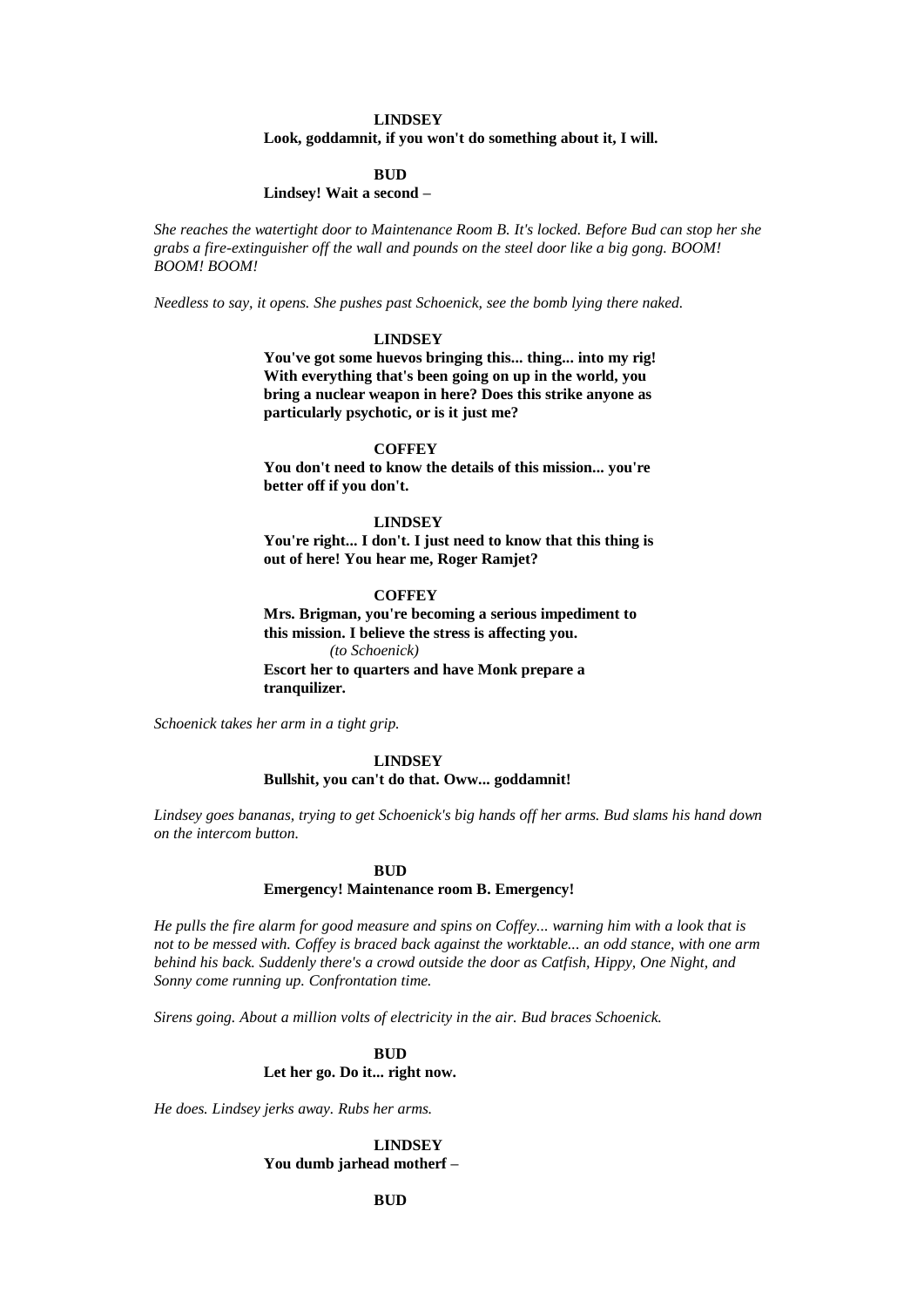### **Chill out, Lindsey!!**

## **CATFISH**

## **What's the problem?**

*Everyone is frozen in place. Bud a Coffey... snake and mongoose, glaring. Bud pulls Lindsey back into the corridor.*

> **BUD Nothing. We were just leaving.** *(to her)* **Weren't we?**

### **ANGLE FROM BEHIND COFFEY**

*As Bud's group moves out of sight up the corridor. Hands behind his back. In his hand, cocked, finger on the trigger, is the .45. He turns and sets it on the table, steadying himself as if in the wind. He seems to sag. When he looks at Schoenick, his eyes are wounds. A hunted animal. Voice shaky.*

> **COFFEY They can't be trusted. They're turning against us. We may have to take... steps.**

#### **INT. CORRIDOR**

*Lindsey, Bud, Hippy. Bud slows, letting them trail behind the others.*

**BUD Lins, stay away from that guy. I mean it.**

### **HIPPY**

**Yeah. The dude's in bad shape... you see his hands?**

#### **LINDSEY**

**He's got the shakes?**

#### **BUD**

**Look, the guy's operating on his own, cut off from chain of command. He's exhibiting symptoms of pressure-induced psychosis. And he's got a nuclear weapon. So, as a personal favor to me... will you put your tongue in neutral for a while?**

### **HIPPY**

**Man, I give this a sphincter-factor of about nine point five.**

## **INT. MAINTENANCE ROOM B**

*Coffey goes to the dome port. Looks past his shrunken and twisted reflection into the void. Eternal night.*

### **ANGLE FROM OUTSIDE**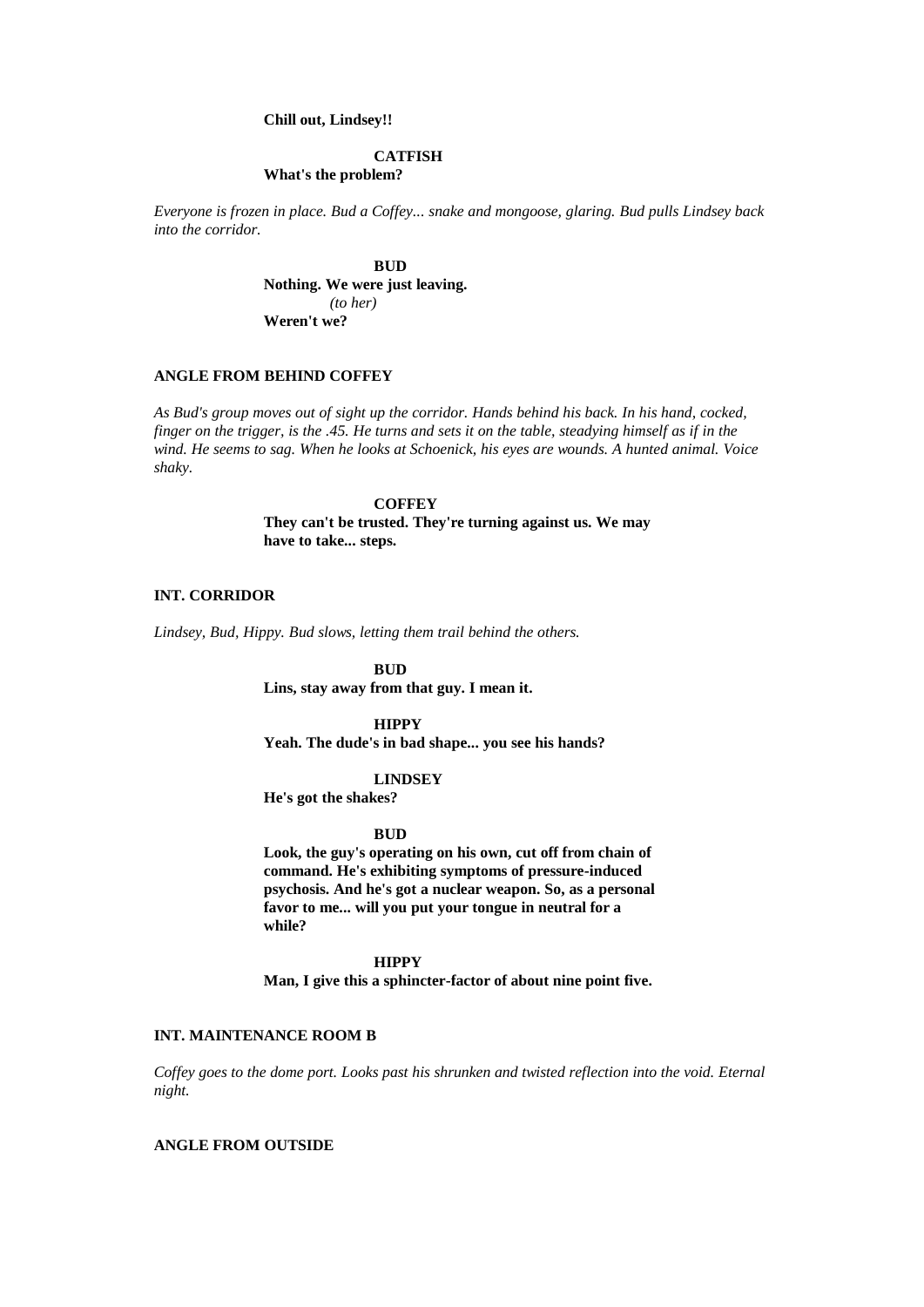*Coffey's face in the window. Stuck to the acrylic bubble beside him is one of those Garfields, suction cups on its paws. Coffey stares out. Behind his eyes, his brain is like that cat, just hanging on, spreadeagle and screaming.*

#### **CUT TO:**

#### **INT. SUB-BAY / DIVE-PREP AREA**

*Under a single worklight, a couple of conspirators. Lindsey and Hippy hunch over Big Geek. The ROV grins maniacally with goofy shark teeth.*

#### **LINDSEY**

**Look, you can just punch into his little chip where you want him to go, and he goes, right?**

#### **HIPPY**

**Well, yeah, but the tether off it ain't gonna be fancy. When he gets down there he'll just sit, like a dumb-shit. Unless something wanders through view of the camera, you'll get nada.**

**LINDSEY Let's go for it. We could get lucky.**

#### **INT. CONTROL MODULE**

ONE SURVEILLANCE MONITOR*. Lindsey and Hippy next to Big Geek. Their voices are tinny but intelligible.*

#### **HIPPY (V.O.) I don't know. I really oughta talk to Bud about this.**

## **EXTREME CLOSEUP COFFEY**

*Watching them in the dark. Alone.*

#### **LINDSEY (V.O.)**

**No. Just you and me. We get some proof, then tell them. Hippy, look... if was can prove to Coffey it's not Russians, maybe he'll ease off the button a little.**

#### **HIPPY (V.O.)**

**I gotta tell you, that guy scares me a lot more than whatever's down there. A.J. Squared Away goddamn jarhead robot. Okay, gimme a couple hours on this.**

*Coffey watches, his jaw clenched.*

#### **INT. QUARTERS / MESS HALL**

*The lights are down. Those who can are grabbing some sleep. Snoring comes from one of the bunkrooms as Lindsey passes. In the mess hall, Catfish and Bud are crashed out on the tables, wrapped in blankets. The cold has gotten intense. Water drips. The walls sweat with condensation. Lindsey can see her breath as she makes coffee. She carries a cup over to Monk, who is a face in a pile of blankets. A hand comes out, takes the coffee.*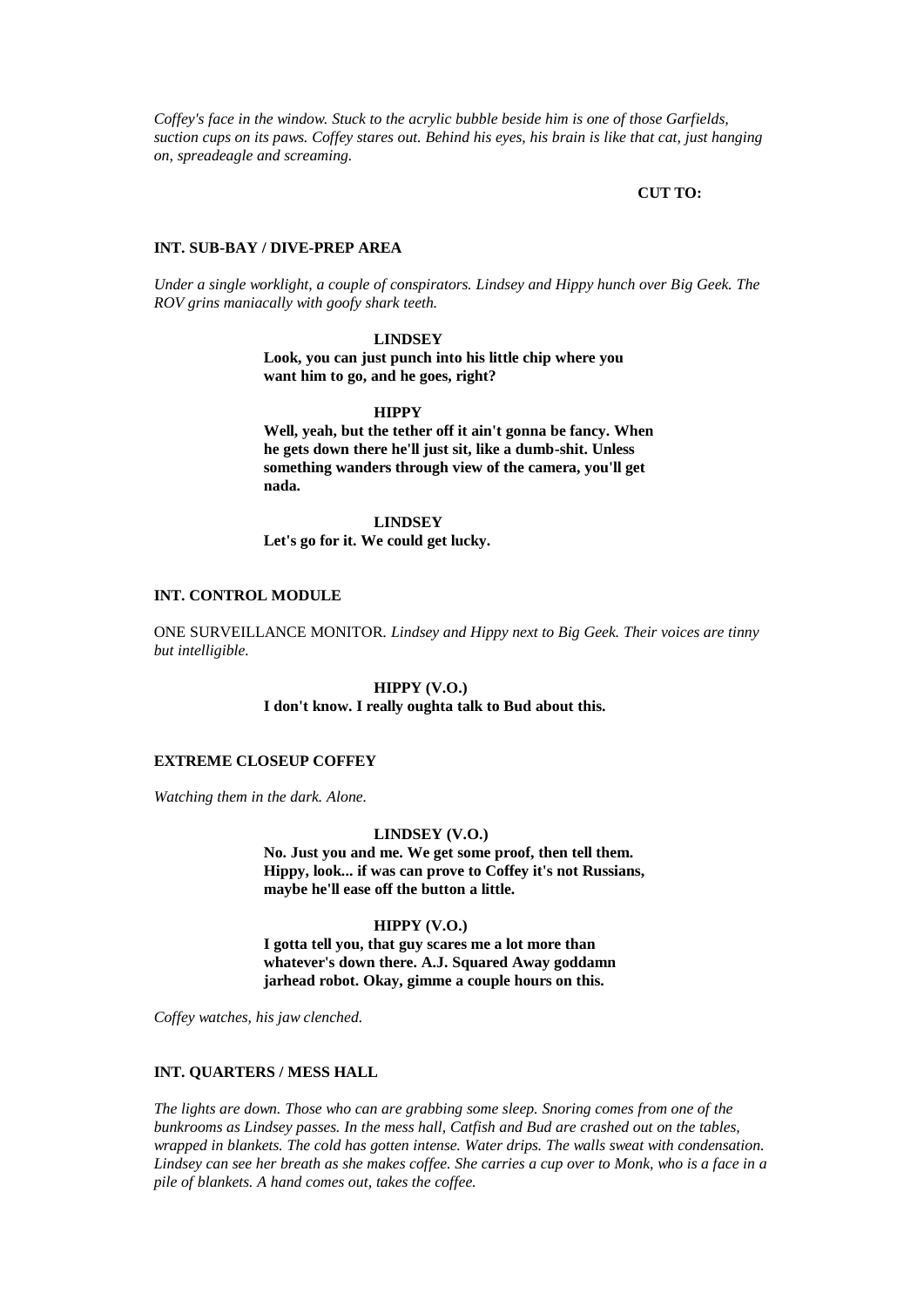### **MONK**

#### **Thanks.**

*Lindsey sips hers, staring. Her thoughts are far away... in the bottomless pit. She is leaning up against the table where Bud is sleeping. His soft snoring downshifts into a loud rasp. Lindsey touches him gently on the shoulder.*

## **LINDSEY Virgil, turn on your side.**

*Bud grunts and turns without waking, an automatic response. The snoring stops. It is a quiet, intimate moment, a reminder of the mileage these two have logged together.*

#### **CUT TO:**

#### **INT. SONAR SHACK**

*Sonny has made himself comfortable in front of the screens. Too comfortable. He's asleep, chin on his chest. On the main passive-sonar screen, an almost imperceptibly faint trace appears. A HUM, which is by now familiar, becomes audible. Sonny shifts in his seat. Doesn't wake.*

### **INT. SUB BAY**

*Hippy puts his tools away, finished with the modifications to Big Geek.*

### **HIPPY All set, big guy. Hey, I told you to wipe that grin off your face.**

*He yawns as he shambles across the chamber to the corridor door. Switches off the lights. Goes out.*

*Quiet lapping of water in the moonpool. A beat. Then...*

*A cold luminosity suffuses the water beneath the moonpool opening, sending shadows shifting across the top of the chamber. The surface begins to pulsate.*

*Suddenly, the water itself rises, forming itself into a shifting, shimmering pseudopod as big around as a man's body. The transparent form pulses... an amoebic mass shivering in the air.*

*It stretches, becoming a more refined form. Like a blindly probing glass python, it elongates and weaves across the room. It extends and extends, stretching out from the moonpool, a shimmering tentacle. The 'head' or tip, a featureless liquid bulb, seems somehow to be scanning as it moves forward, as if it can see where it's going.*

#### **INT. CORRIDOR**

*Hippy trudges along the dark corridor. He reaches the men's head and goes in. As the door closes, the tip of the liquid pseudopod extends into the corridor background.. It 'looks' left and right. Then extends the length of the corridor, holding itself a couple feet off the floor like a weightless snake.*

### **INT. TRIMODULE B / LADDERWELL / BUNKROOM / MESS HALL**

LOOKING DOWN *three levels through the central ladderwell between the cylinders. The pseudopod enters and undulates upward.*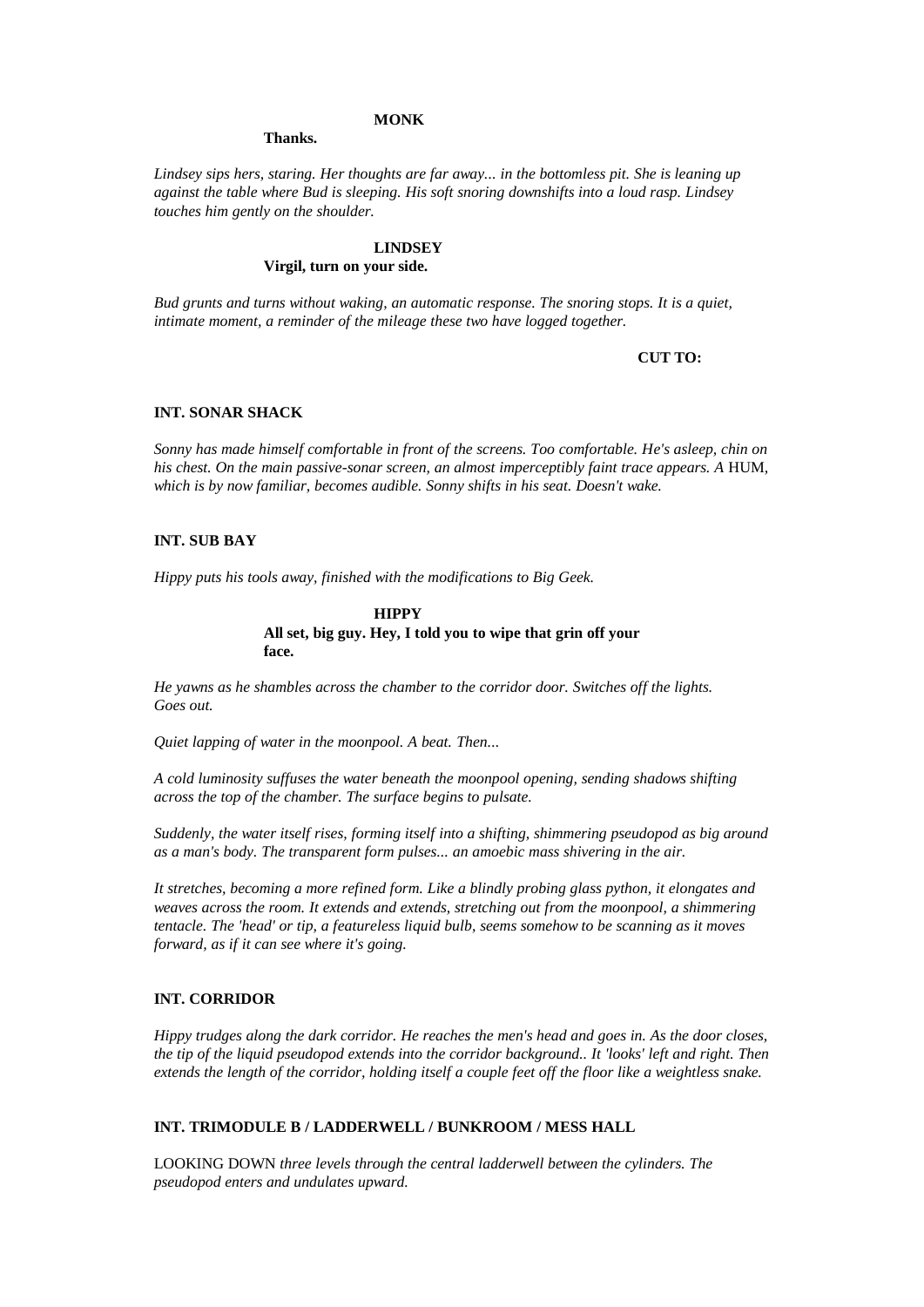#### **FROM INSIDE THE MAKESHIFT BUNKROOM**

*We see its tip extend inside.*

*Sonny and One Night are snoring, oblivious. Jammer is still unconscious. The pseudopod, taking its time, checks them out and then moves on.*

### **IN THE MESS HALL**

*It's dark and quiet. Lindsey has even fallen asleep in her chair, her head buried in her arms on the table. The shimmering tentacle enters the room in total silence. It sways gracefully in to air, searching. It undulates across the room, hanging about five feet in the air, surveying everything. It moves past Lindsey. Sensing something, she lifts her head, turning... sees the apparition next to her.*

*Her eyes go wide. Amazement, but not fear. The tentacle is moving on, still searching. Lindsey shakes Bud awake, clapping her hand over his mouth.*

*Bud blinks twice, then freezes. When she lowers her hand his mouth is hanging open like a total goon.*

*Bud chucks his pillow are Catfish, on the next table.*

*Catfish cracks one eye open. Turns away. Turns right back... both eyes open now. Sensing movement, the thing turn back toward them. It seems to recognize Lindsey. It doubles back on itself in a loop and comes right up to her. She holds her ground, fascinated.*

*The bulbous tip forms suddenly into a human face... her face. It is water, still clear and undulating... but definitely Lindsey. She gasps in surprise. The liquid-Lindsey gasps soundlessly... a perfect mimic of her expression. Lindsey laughs involuntarily. It laughs... without sound. Lindsey makes a face, sticking out her tongue... testing it.*

*The liquid-Lindsey does the same. Bud has just had the rug jerked out from under his sense of what is possible and what isn't, but he's taking it pretty will, considering.*

## **BUD** *(whispering)* **I think it likes you.**

### **LINDSEY It's trying to communicate.**

*Her liquid face suddenly transforms into a likeness of Bud's.*

*She reaches out her hand slowly. Gingerly, her fingers touch the surface. Ripples extend outward from the contact, across Bud's features.*

*Her fingertips break effortlessly through the surface, just like she's dipping her hand into a bowl of water, except sideways. She draws her wet fingers out and studies them, amazed. Touches one fingertip to her tongue.*

#### **LINDSEY**

#### **Seawater.**

*The pseudopod pulls back from her. It loops in the air dramatically, full circle... and ties itself into a knot. As the knot tightens down, it melts back into the body. The 'disappearing knot' trick.*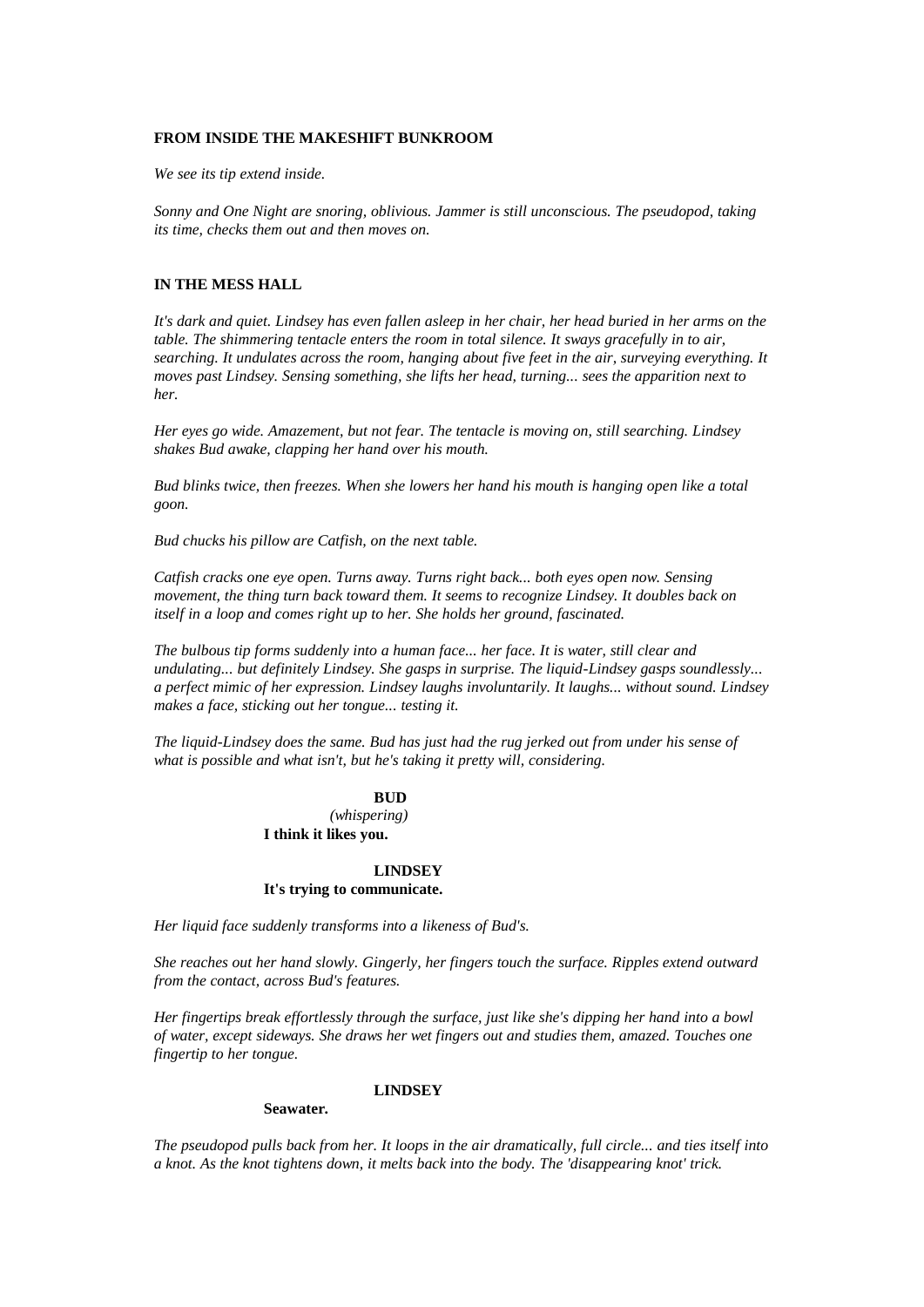*Lindsey laughs, grinning with the open wonder and delight of a child at a magic show. She is transported.*

#### **LINDSEY**

#### **Show off.**

*She looks at Bud. He grins broadly. He's with her now.*

*The stunned group watches as the thing moves on across the room. Out to the corridor*

## **INT. SUB-BAY**

*Coffey and Schoenick enter the back way, through the dive-prep area. They see the pseudopod arching from the moonpool big as a treetrunk. Coffey's mind is blown. We can smell the insulation burning. He just stares.*

## **INT. CORRIDOR / MAINTENANCE ROOM B**

*The water tentacle enters and moves toward the hot-wired warhead. It studies the device for a few seconds. Bud and Lindsey enter through a side door, in time to see the tentacle divide into four tendrils which wrap around the warhead. They begin to lift it off its cart.*

## **INT. SUB BAY**

*Coffey finally jump-starts his brain. In a flash of insight, he runs to the big sliding door through which the pseudopod stretches into the corridor. He and Schoenick heave on the door. Like a guillotine blade it slices effortlessly through it.*

## **VARIOUS ANGLES – CORRIDORS, MESS HALL, LADDERWELL, MAINTENANCE**

*As the body of the pseudopod collapses, splashing on the floor. It reverts to nothing more than a long puddle of simple seawater. As the tendrils dissolve, the warhead slams back down onto the cart, unharmed.*

## **ON COFFEY'S SIDE ON THE DOOR**

*... however, the "stump" rears back like a cobra. It withdraws rapidly into the moonpool. The glow fades away.*

## **INT. SONAR SHACK**

*Sonny wakes up with a start as the* HUM *revs up into a* LOUD WHINE *and then fades away. He scrambles to track it. Too late.*

## **INT. CORRIDOR**

*Hippy emerges from the can and looks down, puzzled, at the puddle running the length of the corridor. He missed the whole thing.*

## **INT. MESS HALL**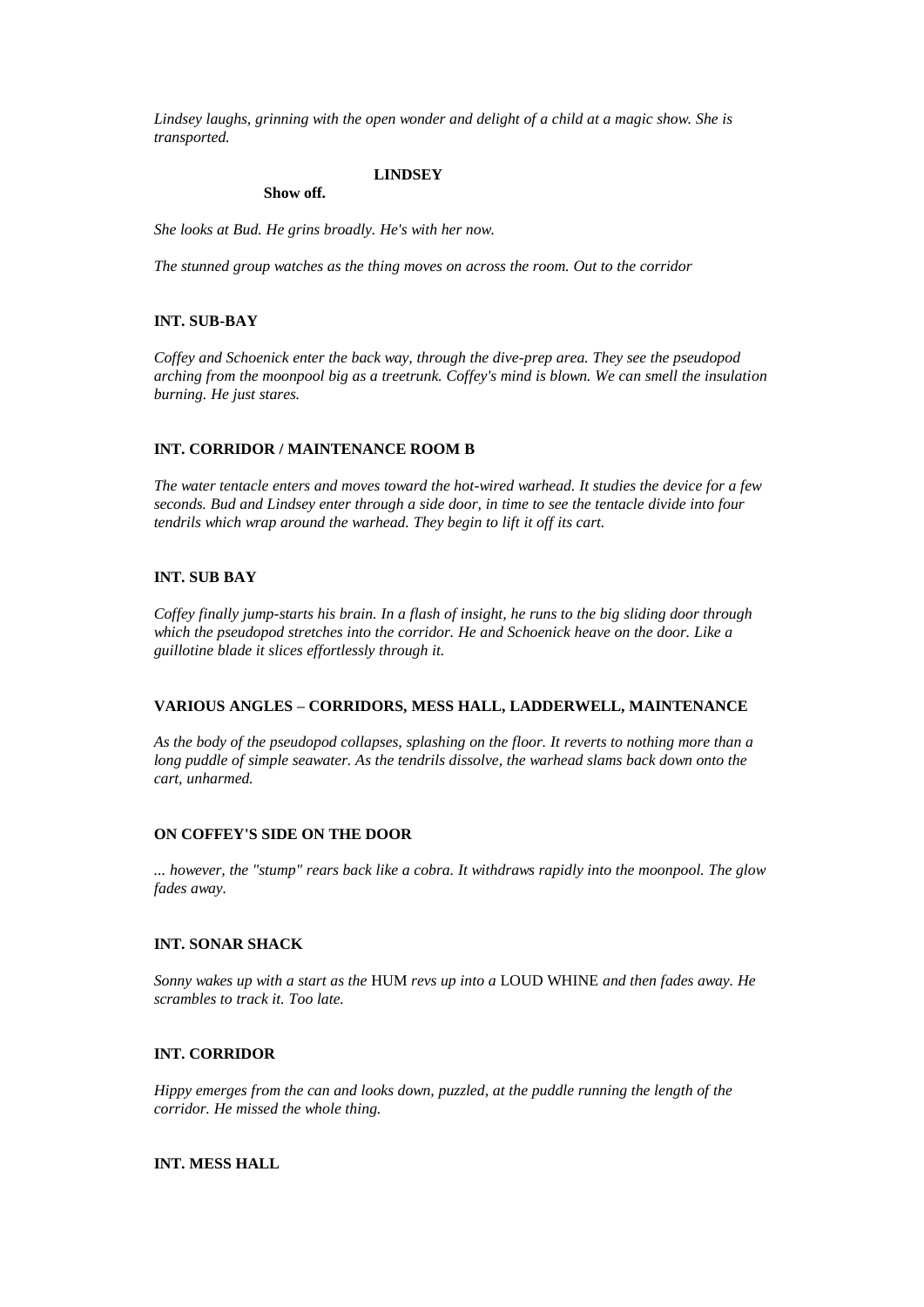Light on. Everybody there. Lindsey is really strutting, high on life, now that she's been proven *right.*

#### **LINDSEY**

### **Okay, raise your hand if you think that was a Russian water-tentacle. Lieutenant? No? Well, a breakthrough.**

*Coffey is looking out from under his eyebrows like Nicholson in "The Shining". Bud give her a warning look. Don't poke at the rattler.*

> **BUD You done impressing yourself, ace?**

> > **ONE NIGHT**

**No way that could just be seawater.**

**LINDSEY**

**They must've learned how to control water... I mean at a molecular level. They can plasticize it, polymerize it... whatever. Put it under intelligent control.**

**BUD**

**Maybe their whole technology is based on that. Controlling water.**

*Coffey is hunched over, elbows on his knees. His hands are out of sight. His arm is moving in a slow rhythm. We can't see what he's doing.*

**HIPPY**

**That thing was probably their version of Big Geek... like an ROV.**

**CATFISH Just checking is out, huh? How come?**

## **ANGLE UNDER THE TABLE**

*Showing what Coffey is doing. He has his* K-BAR KNIFE *gripped white-knuckle in one hand. He is drawing it slowly and repeatedly across the skin of the other forearm. Neat chevrons of blood from wrist to elbow.*

## **CLOSEUP COFFEY**

*He doesn't flinch. His eyes are hard and bright as diamond drills. No one notices. He's keeping the edge.*

### **LINDSEY**

**They're curious, maybe. We could be the first people they've seen up close.**

**SONNY Hope they don't judge the whole race offa us.**

### **CATFISH**

**Maybe I oughta shave.**

*Coffey stands abruptly, snags Schoenick with his eyes, and leaves, walking through the group as if they were smoke. This cold behavior brings the mood down a notch.*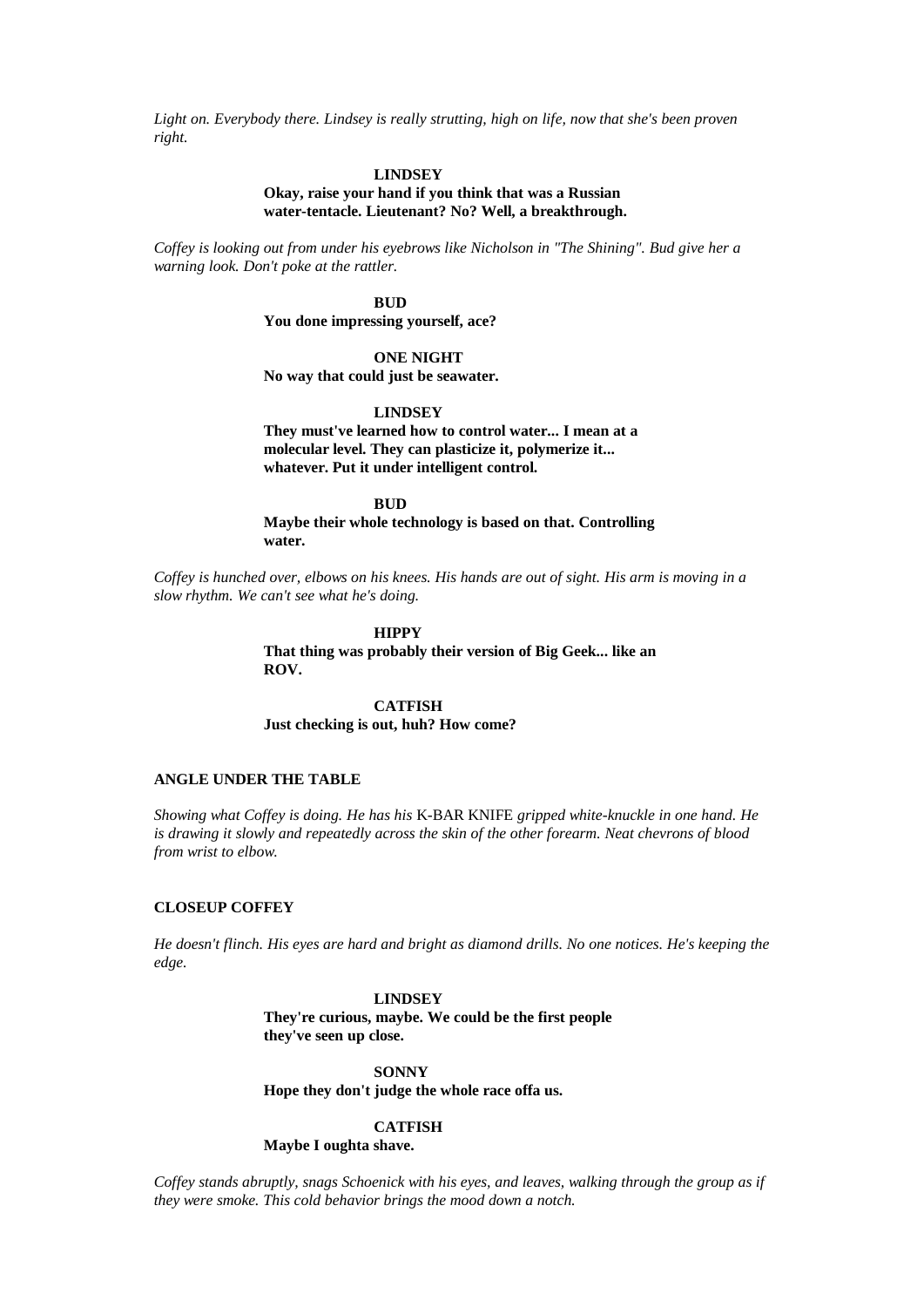#### **INT. CORRIDOR / MAINTENANCE ROOM B**

*Outside the mess hall, Coffey pauses, listening to the conversation resume. Bright speculation, a few jokes. Coffey is visible shaking. Breathing hard. Pupils dilated. Schoenick looks at him with concern.*

## **COFFEY**

### **It went straight for the warhead. And they think it's cute.**

## **SCHOENICK**

**You need to get some sleep.**

*Coffey walks away without hearing him. Schoenick catches up.*

### **INT. MAINTENANCE**

*The door opens in the dark room. Coffey enters, moving with purpose. He pulls his gear bag out from under the work table. Unzips it. Pulls out a short-barreled CAR-15 assault rifle.*

> **COFFEY We have no way of warning the surface. Do you know what that means?**

*Schoenick doesn't know. He hopes Coffey knows. Because he's a fearless man who's discovering what it is to be afraid. Coffey inserts the magazine with a CLACK! Snaps the bolt. Tosses the rifle to Schoenick.*

> **COFFEY It means... whatever happens is up to us.**

> > **CUT TO:**

### **INT. CORRIDOR / MAINTENANCE – LATER**

*Hippy passes the maintenance room. Looks in. The warhead and its cart are missing. He looks around. Heads toward the sub-bay.*

#### **INT. MESS HALL**

*The discussion, still in progress.*

**ONE NIGHT You think they're from down there originally? Or from... you know.**

*She jerks her thumb toward the ceiling.*

**LINDSEY**

**I think they're from 'you know'. Some place that has similar conditions... cold, intense pressure. No light.**

**CATFISH Happy as hogs in a waller down there, prob'ly.**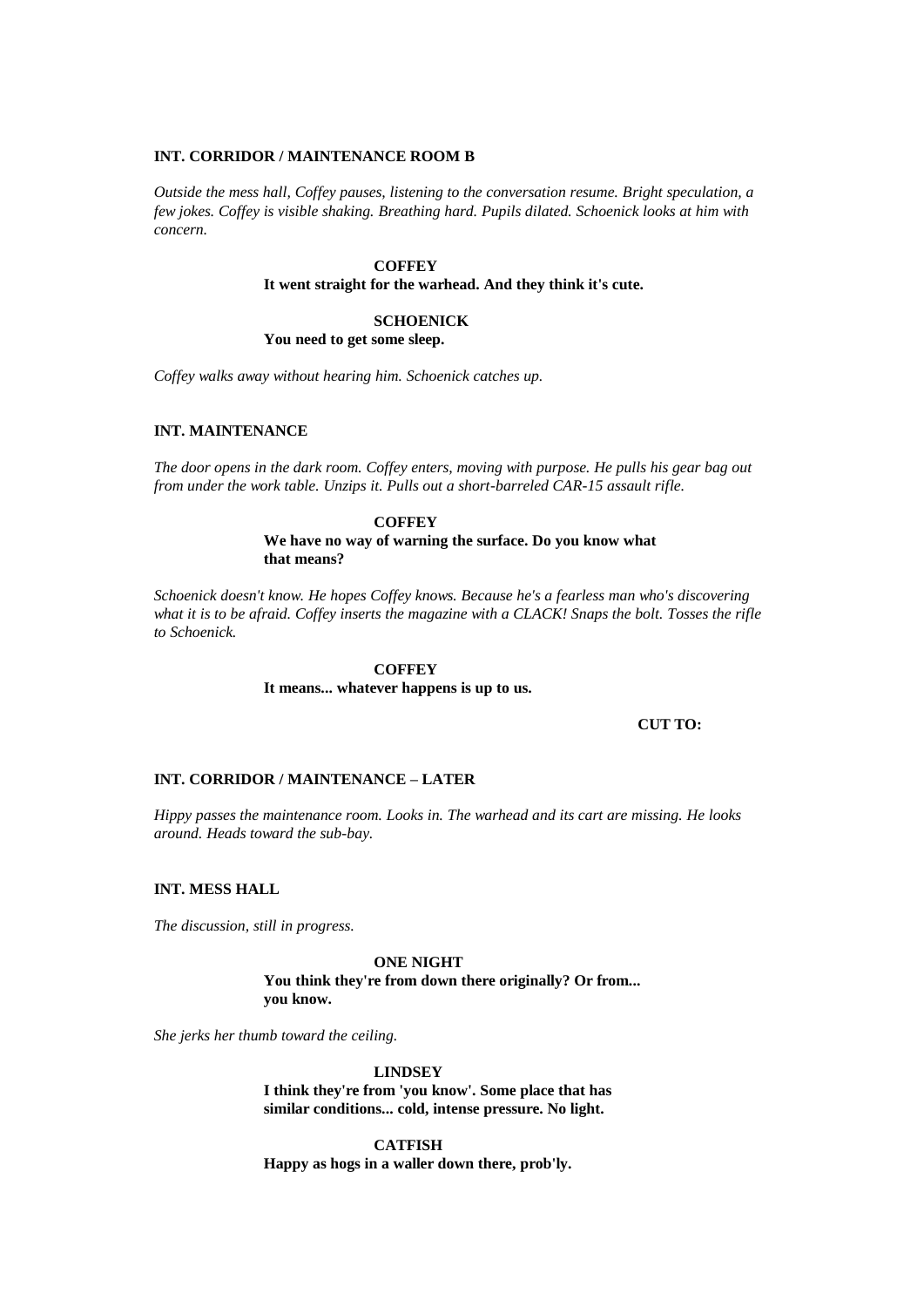#### **INT. CORRIDOR / SUB BAY**

*Hippy freezes in the corridor as he hears a loud ratcheting sound echoing from the sub-bay. He edges forward slowly, trying to keep his feet silent on the steel floor. Slides up along the wall next to the door. Inches his eye around the doorframe. Across the room. Schoenick is working with a chainfall, lowering Big Geek onto the MIRV warhead, which is still on its cart. He begins to attach them together with a sling of tie-down straps.*

*Hippy lets his breath out slowly. His expression is Holy Shit.*

*He slides back along the corridor wall, silently. Away from the door. Then turn turns quickly to go... WHAM! Coffey slams him up against the wall! .45 pressed to Hippy's temple. Hippy gulping air as Coffey ears back the hammer.*

### **COFFEY Sniff something did you, rat boy?**

### **INT. MESS HALL**

*The meeting is breaking up as the door CLANGS open and Hippy is thrusted inside. His hands are taped behind his back and he stumbles onto his face. Coffey steps through smoothly, straightarming the .45. Schoenick flanks him with the assault rifle aimed at the group.*

#### **COFFEY**

**FREEZE! Don't move. That's it.** *(to Monk)* **Here, hold this a second. We're going to phase three.**

*He hands his gun to Monk, with the assumption of absolute loyalty from a team member. Monk's eyes move between Coffey and the pistol. We can't tell what he's thinking. Coffey grabs Hippy and shoves him onto a chair.*

### **HIPPY**

**They're using Big Geek to take the bomb to the NTIs! We set it up to go right to them.**

*Lindsey looks stricken. Her plan is betraying them all.*

#### **LINDSEY**

**Oh my God... Oh no...** *(steps toward Coffey)* **Please, you can't. Coffey, think about what you're doing... for God's sake –**

*Coffey lets her approach him, his eyes glittering.*

*Without warning he grabs her by the hair and hurls her against the Coke machine, pinning her there with one hand. Bud leaps forward.*

### **SCHOENICK**

### **GET BACK!**

*Bud freezes. The rifle's muzzle is aimed for a heart-shot.*

*Coffey moves up close to Lindsey.*

**COFFEY This is something I've wanted to do since I first met you.**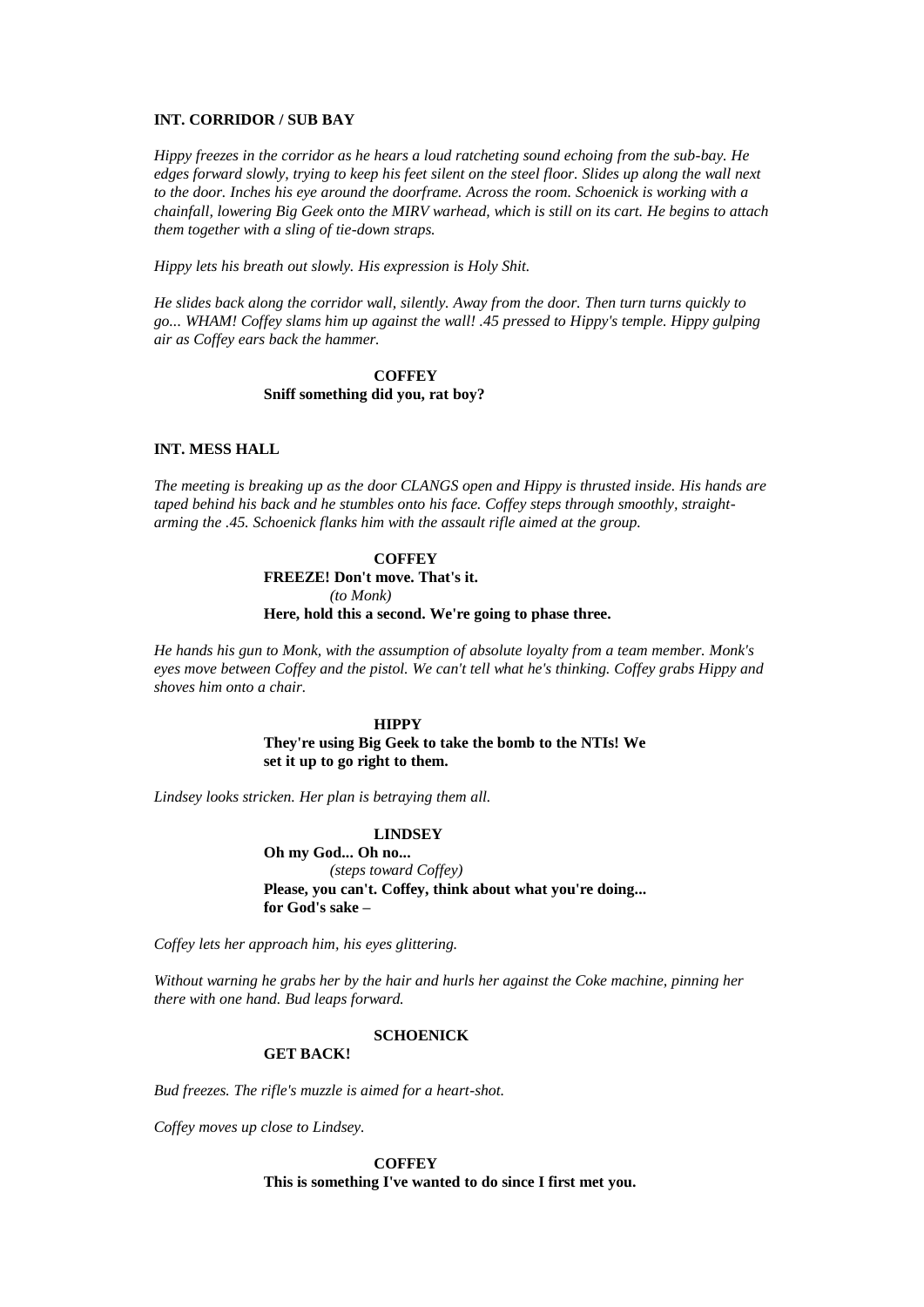*His hand reaches down,* OUT OF FRAME*. We hear something* RIP*. His hand comes back up... holding a piece of gaffer's tape.*

*He slaps it over her mouth. Then pushes her down into a chair.*

*Hippy looks at Monk and Schoenick.*

#### **HIPPY**

**You boss is having a full-on meltdown. Guy's fixing to pull the pin on fifty kilotons and we're all ringside!**

### **MONK**

**What's the timer set for?**

### **SCHOENICK**

**Three hours.**

### **COFFEY**

**Shut up! Don't talk!**

**MONK**

**We can't get to minimum-safe-distance in three hours. The shockwave will kill us. It'll crush this rig like a semi driving over a beer can.**

### **COFFEY Shut up! SHUT UP! What's the matter with you?!**

*Everybody is twitching a hyper. Schoenick is white-knuckling his assault rifle... looking from Monk to Coffey to the group.*

#### **COFFEY**

**Just stay calm. The situation is under control.**

*Coffey backs out quickly with Schoenick.*

**Stay here.**

### **INT. CORRIDOR**

*Coffey dogs down the watertight door and wedges a piece of steel pipe into the mechanism so it can't be opened.*

#### **COFFEY**

*Schoenick take a position in front of the door. Coffey turns and runs through the corridor like demons are chasing him.*

## **INT. MESS HALL**

*Their only hope is to sway Schoenick. But the SEAL's fear is making him the perfect machine, totally dependent on external orders. And his orders are clear. They can see him through the tiny window in the door. Lindsey rips the tape painfully off her mouth.*

### **LINDSEY**

**Schoenick... your Lieutenant is about to make a real bad career move...**

## **HIPPY**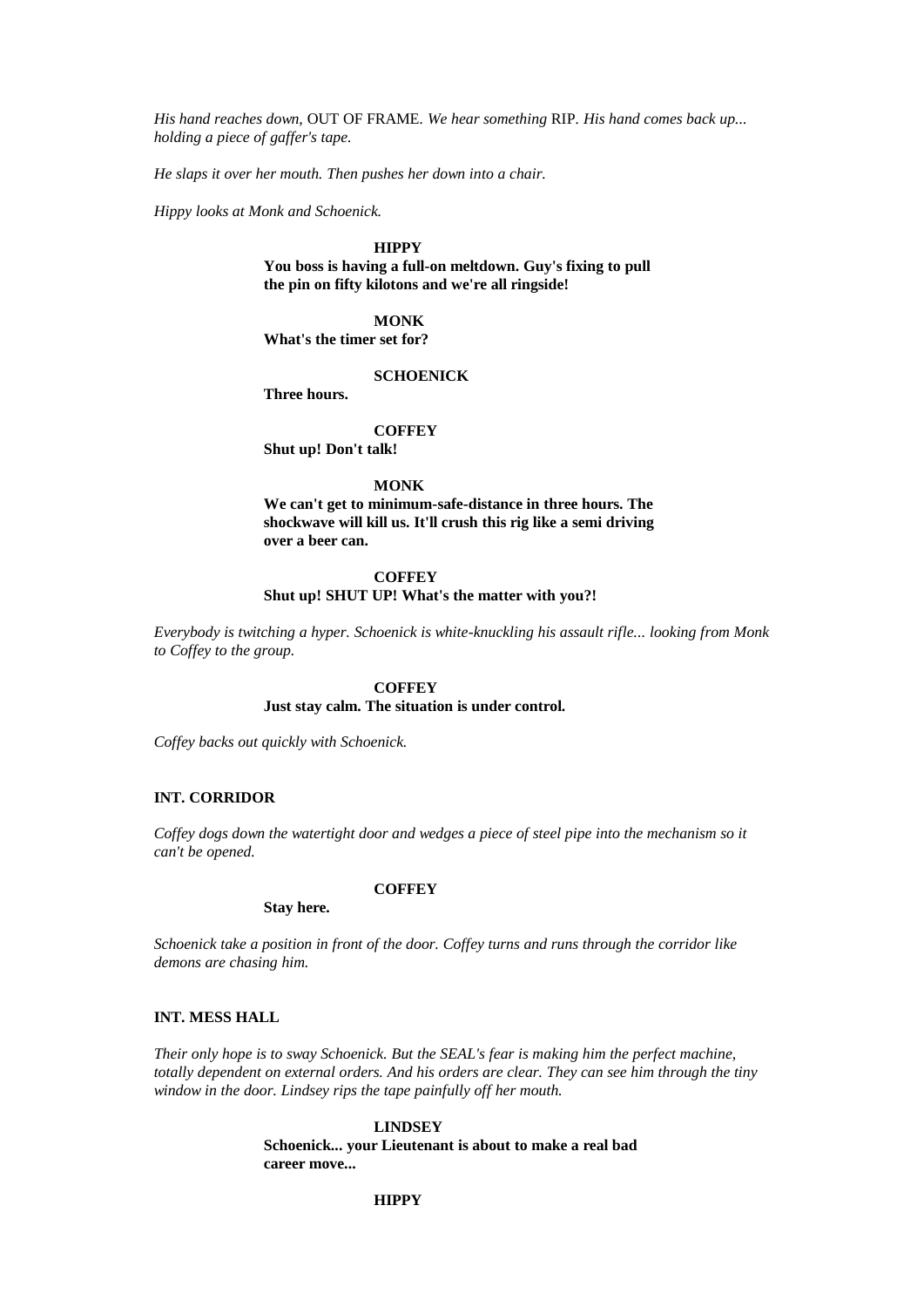#### **That guy's crazier'n a shithouse rat!**

### **BUD We have to stop him! Schoenick!!**

*They pound on the door. Schoenick turns and hangs his cap over the tiny window.*

### **INT. SUB BAY**

*Using the chainfall, Coffey maneuvers the completed Geek/MIRV package over the back of Flatbed, obviously preparing to use the submersible to take it out and launch it.*

### **INT. MESS HALL**

*Lindsey is up next to the door, with Bud.*

## **LINDSEY ... he's about to declare war on an alien species, Schoenick, just when they're trying to make contact with us.** *(to Bud)* **I think I'm reaching him.**

*There is a CLUNK-CLATTER and the door unlatches.*

#### **LINDSEY**

**See?**

*The door opens. Jammer is standing there. Schoenick is in a heap against the far wall, moaning. Jammer hands the rifle to Hippy as he walks in. Hippy turns to cover the other SEAL. Monk puts his hands up, passively.*

### **MONK**

#### **I'm the least of your problems.**

*Bud appraises Jammer, who seems a little weak and dazed but basically okay.*

**BUD**

#### **Thanks. How you feeling, big guy?**

**JAMMER Figured I was dead, there, when I seen that angel comin' toward me.**

*They all look at him for a second. What?*

# **BUD**

**Uh, okay, right. You can tell us about it later. Let's go.**

**CUT TO:**

### **INT. TRIMODULE C / LADDERWELL**

*Bud drops down the ladder,* INTO FRAME*, followed by the others. He tries the door into the main corridor. The wheel won't turn. The others get on it. Won't budge.*

> **BUD He's jammed the mechanism.**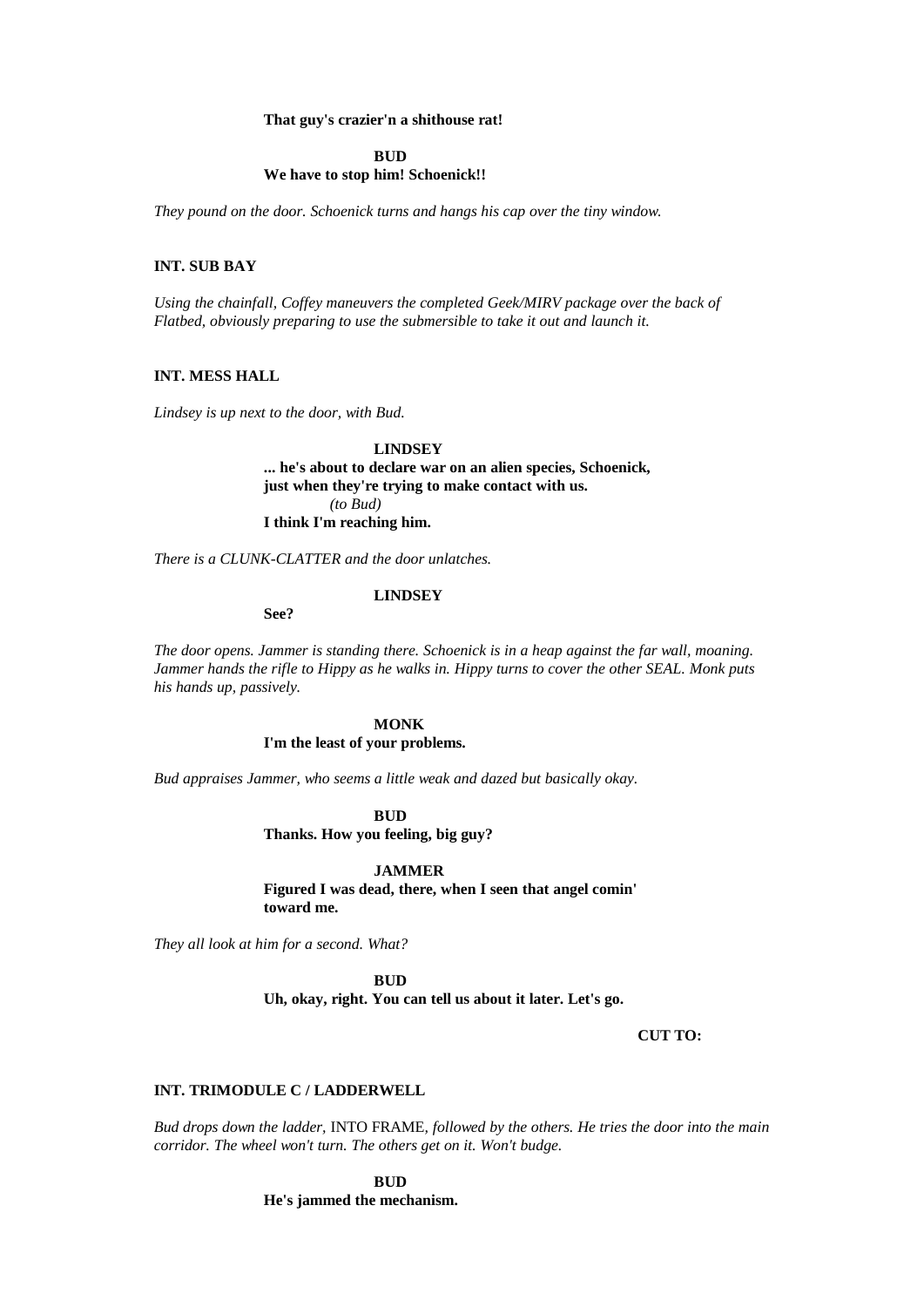#### **LINDSEY**

#### **Now what?**

*They're locked in trimodule-C. No other doors give access to the sub-bay corridor. Bud's mind is racing. He drops down the ladder to Level One, into about two feet of water. He reaches down and open the emergency lockout hatch. Takes off his boots.*

#### **BUD**

**Okay, I'm gonna free-swim to hatch six... get inside, get the door open from the other side.**

## **LINDSEY**

**Bud, that water's only a couple degrees above freezing.**

## **BUD**

#### **Then I guess you better wish me luck, huh?**

*Catfish is pulling his boots off as well.*

### **CATFISH**

**Wish us luck.** *(hands his wallet to Hippy)* **'Case I don't die. Okay, Bud... let's go, podner, I ain't got all day.**

*Bud clasps him on the shoulder and starts hyperventilating. He drops into the water.*

## **EXT. DEEPCORE / TRIMODULE C**

*Bed shoots down through the hatch. The cold hits him list a fist, becoming instantly paralyzing. He starts kicking in powerful strokes through the dark water, maneuvering around tangles of umbilical cable twisted tubular steel. Catfish is behind him, swimming like hell. They reach hatch six. Together they spin the wheel and heave upward, opening it.*

#### **INT. TRIMODULE D / LEVEL ONE**

*Bud surges up into the lock. Catfish jams into the tiny airspace with him. They try the upper hatch. Jammed. They're both panting with the exertion and intense cold.*

#### **BUD**

**Hafta... go on to... the moonpool. Only way.**

### **CATFISH I can't... make it... podner.**

*Bud looks at Catfish, shivering and heaving, wide-eyed.*

#### **BUD**

### **Okay, Cat. You head back.**

*Bud hyperventilates rapidly and pikes over diving back out through the hatch.*

#### **EXT. DEEPCORE**

*Bud is stroking rapidly through the tangle of pipes and conduit. He sees the lit rectangle of the moonpool far ahead.*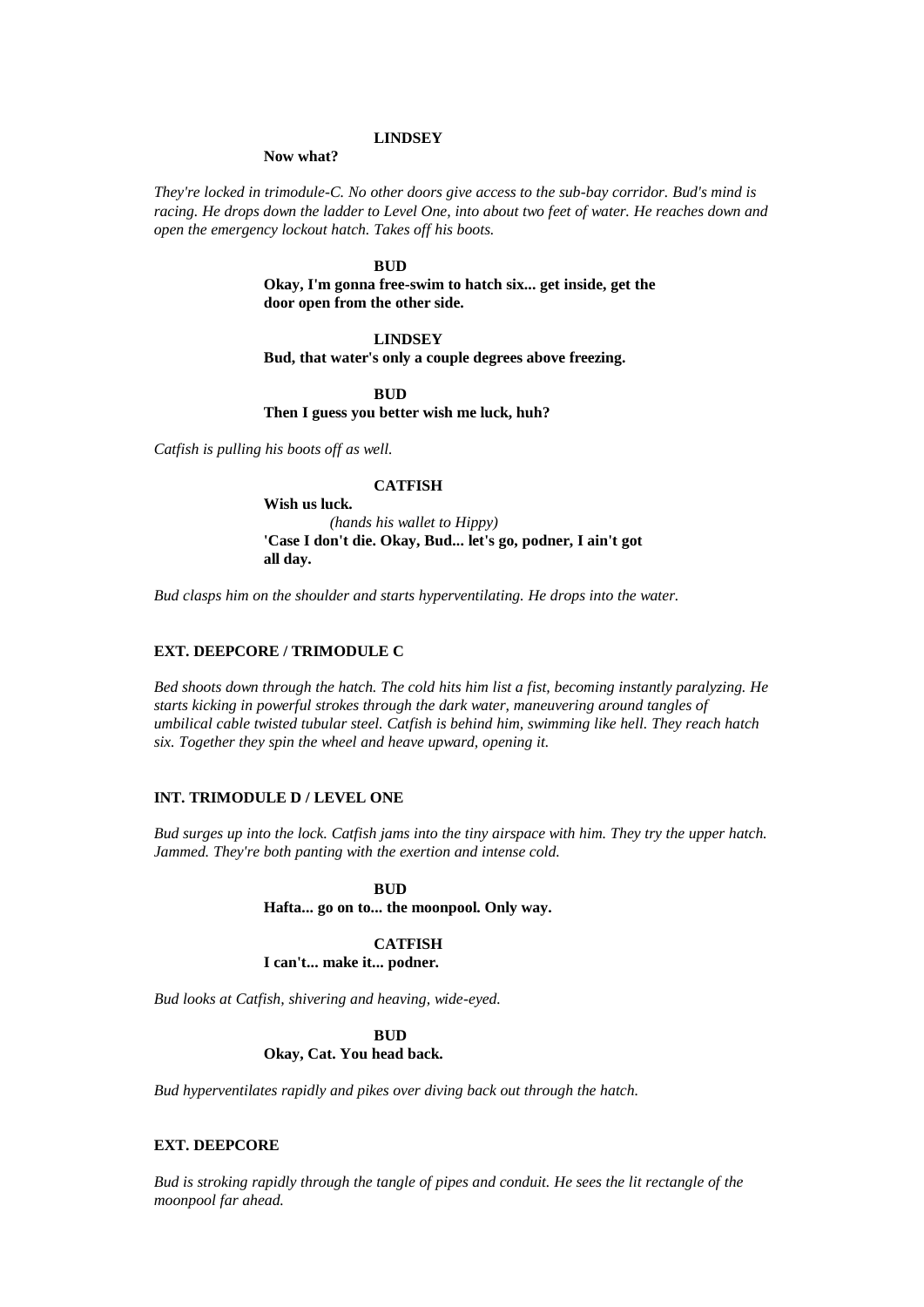#### **INT. SUB BAY**

*In the moonpool, Bud surface with an explosive gasp beside the full of Flatbed. His wracked breathing is masked by the* WHINE *of* HYDRAULICS *as Coffey uses the external controls to extend Flatbed's big hydraulic arm, locking the Geek/MIRV in its gripper.*

*Bud strokes to a point where Coffey can't see him and heaves up out of the water onto the deck of the pool. He lies gasping behind Cab One's cradle.*

*His limbs are wooden and unresponsive from the cold. His fingers are completely numb. He hugs himself, putting his hands under his armpits. Scans the situation. He can't get to the door, which is across the room, without Coffey seeing him.*

#### **INT. CONTROL MODULE**

*Lindsey watching the whole thing going down,* ON THE SCREEN*, a high angle of the sub bay... Bud moving up on Coffey.*

#### **HIPPY**

**He can't get to the door... I think he's going to try and take him himself.**

#### **LINDSEY**

**He couldn't be that dumb. The guy's a trained killer. Bud's idea of a fight is arm-wrestling One Night over laundry duty.**

### **ON THE SCREEN**

*Bud picks up a piece of pipe. Hefts it. Moves forward, crouched... stalking. Lindsey yells at the screen in frustration.*

#### **LINDSEY**

### **BUUUUUD!!**

### **INT. SUB BAY**

*Bud chucks a tool across the chamber, creating a clattering distraction, then wades in with the pipe in a vicious swing to the back of Coffey's knees, taking him down. Coffey spins even as he falls, catching Bud in a scissor kick that topples him.*

*Grappling, they fall together into the freezing water.*

*Coffey is momentarily stunned by the cold, giving Bud time to haul himself out, hoping to make it to the door.*

*Coffey launches from the water and grabs him legs.*

*He pulls himself up as Bud kick out. Claws his way viciously over Bud's body until he has him pinned to the deck. Then he pulls out the .45.*

*Put it unceremoniously to Bud's forehead.*

## **INT. CONTROL MODULE**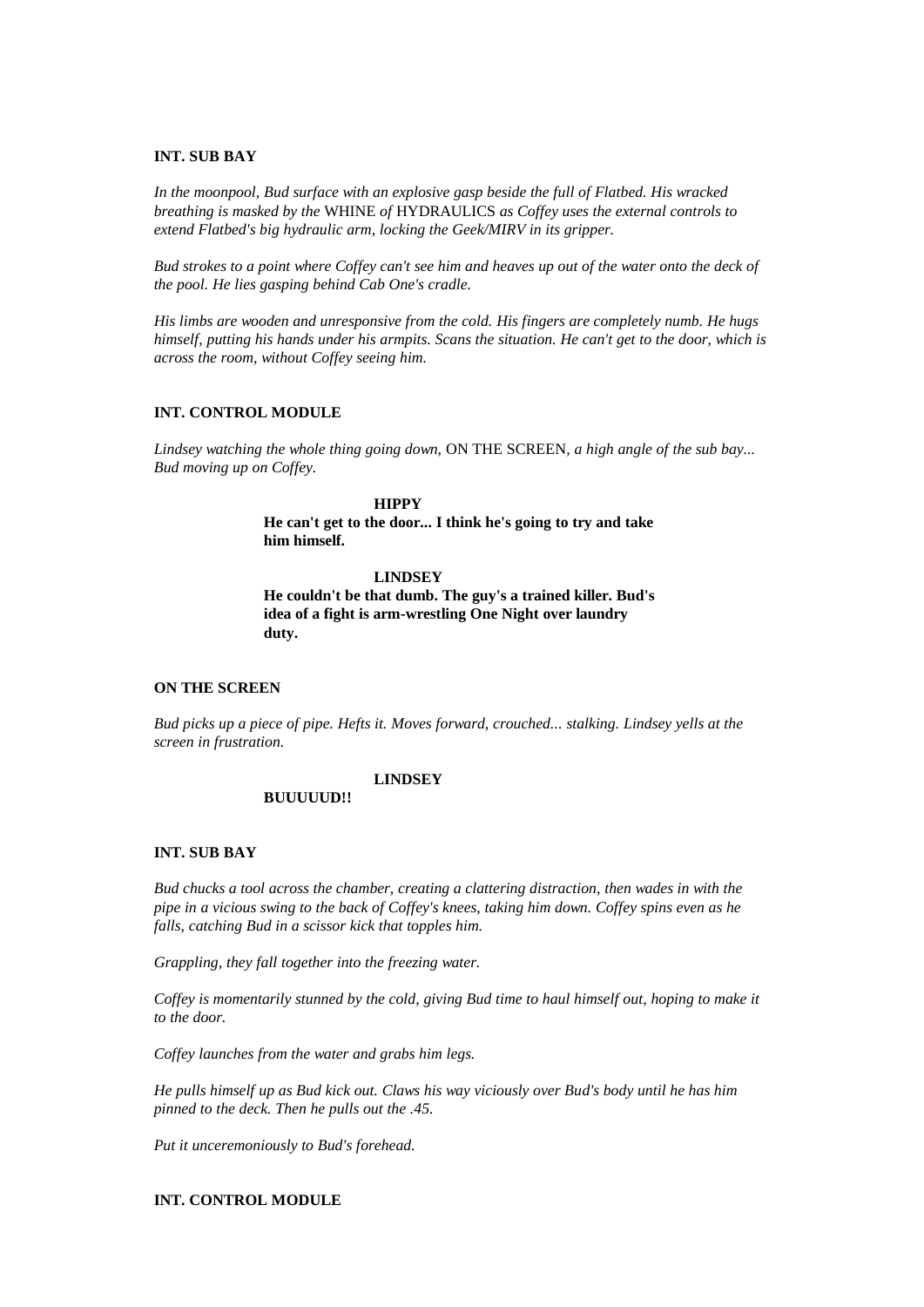### **LINDSEY**

### **NOOO!!**

### **INT. SUB BAY**

*Coffey pulls the trigger... CLICK. Bud flinches, then opens his eyes, staring cross-eyed at the muzzle of the .45. Coffey cocks it and tries again. CLICK. Nothing. Really pissed off beyond description, Bud hurls the commando off him with a powerful heave, sending him clattering against a rack of equipment. They face off, panting.*

### **INT. CONTROL MODULE**

*The rig crew turns from the screen at the sound of Monk's voice.*

**MONK I tool the liberty of removing this before I gave it back to him.**

*Monk pulls his hand out from under his blanket and holds up the magazine from the .45.*

## **INT. SUB WAY**

*Even so Bud is getting his ass kicked. Coffey's really trying to put him out of business. It's mostly duck and dodges on Bud's part. Throw a few things. When Coffey connects, Bud goes down hard. Give him credit, though. He manages to scramble back up.*

*The fight wrecks the room, scattering tools and gear.*

*Compressed air cylinders roll dangerously around the floor.*

*Coffey slips on one and Buds get in a couple of good licks.*

*Slams the SEAL's head in an equipment locker door.*

*But the Navy man is just too massive. Bud is hammered back into a wall. Coffey has his fist cocked back for the coup de grace. Spins around at the sound of a* VOICE*.*

# **Hey!**

## **CATFISH**

*Catfish is right behind him. Dripping wet. A trail of water goes back to the moonpool a few feet away.*

*CRACK! Catfish's 'Hammer' punch comes in so hard and so fast, Coffey is knocked right on his ass. He doesn't get up. Just sort of flops around.*

*Catfish helps Bud to his feet. They advance on Coffey, who crab-scuttles sideways, his eyes rabid.*

*He picks up a helium tank and hurls it at them. As they duck he sprints to Flatbed and drops through the hatch and slams it down.*

# **BUD**

*(to Catfish)* **Get the door!**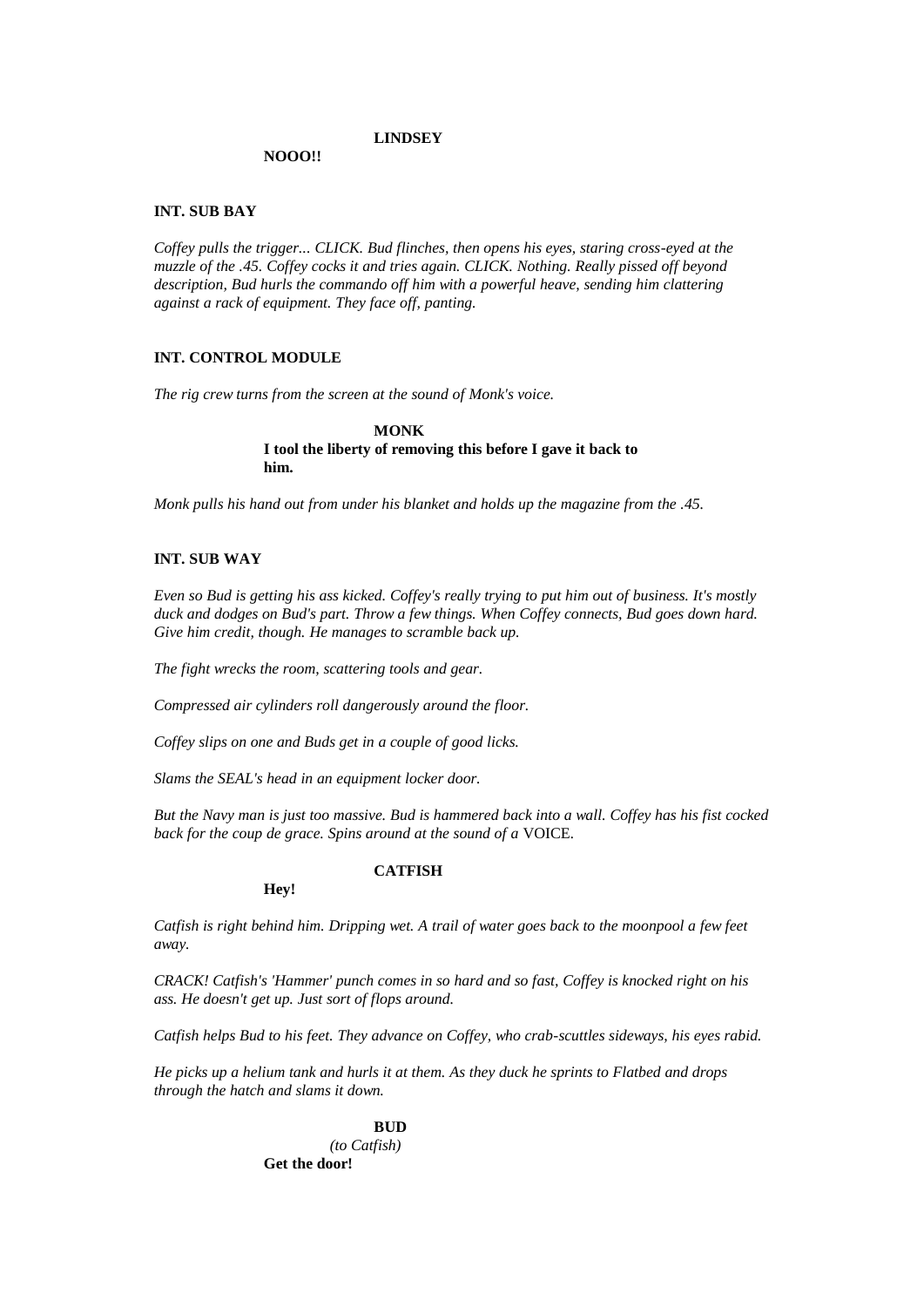*Bud leaps across the water to land on Flatbed. The hatch is already sealed. He grapples with Geek/MIRV, trying to free it from the steel claw.*

### **INT. FLATBED**

*Coffey crawls along the access tunnel to the pilot's compartment. He claws his way into the control seat and starts rapidly flipping switches.*

#### **INT. CORRIDOR**

*Catfish pounds down the corridor like he's never run before, his beer gut doing a rumba. He reaches the door, tears out the piece of pipe and spins the wheel. Hippy pushes it open so fast it hits Catfish in the stomach. Hippy tears past him, running with the assault rifle. John Wayne.*

### **INT. SUB-BAY**

*Flatbed is submerging, with only the hatch tower still above the water. Bud is being dragged down, still trying to free the ROV. He gives up when he sees Hippy run in, waving the assault rifle around like a 130-pound Rambo.*

*Bud climbs the hatch tower and leaps to the deck of the moonpool.*

*Hippy clumsily raises the unfamiliar rifle at Coffey, visible inside his viewing bubble beneath the swirling water. Coffey looks up, stares at the gun... doesn't seem to care.*

# **SHOOT!**

### **CATFISH**

*Hippy's squeezing the trigger and nothing's happening. Flatbed's hatch tower goes under.*

#### **CATFISH**

## **Safety's on! On the side... the lever! Up, push it up!**

*Hippy fumble with the selective-fire lever, BLAM-BLAM-BLAM! He put three quick rounds into the ceiling.*

#### **HIPPY**

**SHIT!**

#### **CATFISH**

### **Give me that!!**

*He grabs it out of Hippy's hands and aims it at the sub. He racks the water with a long burst.*  BENEATH THE SURFACE*, the rounds nip nasty contrails through the water. They barely scar the front port.*

### **LINDSEY Forget that... go for Big Geek!**

*Catfish rakes the descending sub with more bursts, trying to hit the shimmering shape of the ROV on its back.* UNDERWATER *we see the rounds arcing wild, a few hitting the ROV but causing little damage.*

*Coffey complete his descent to just above the seafloor.* ABOVE*, Catfish empties the weapon.*

# **BUD**

**Gimme a hand!**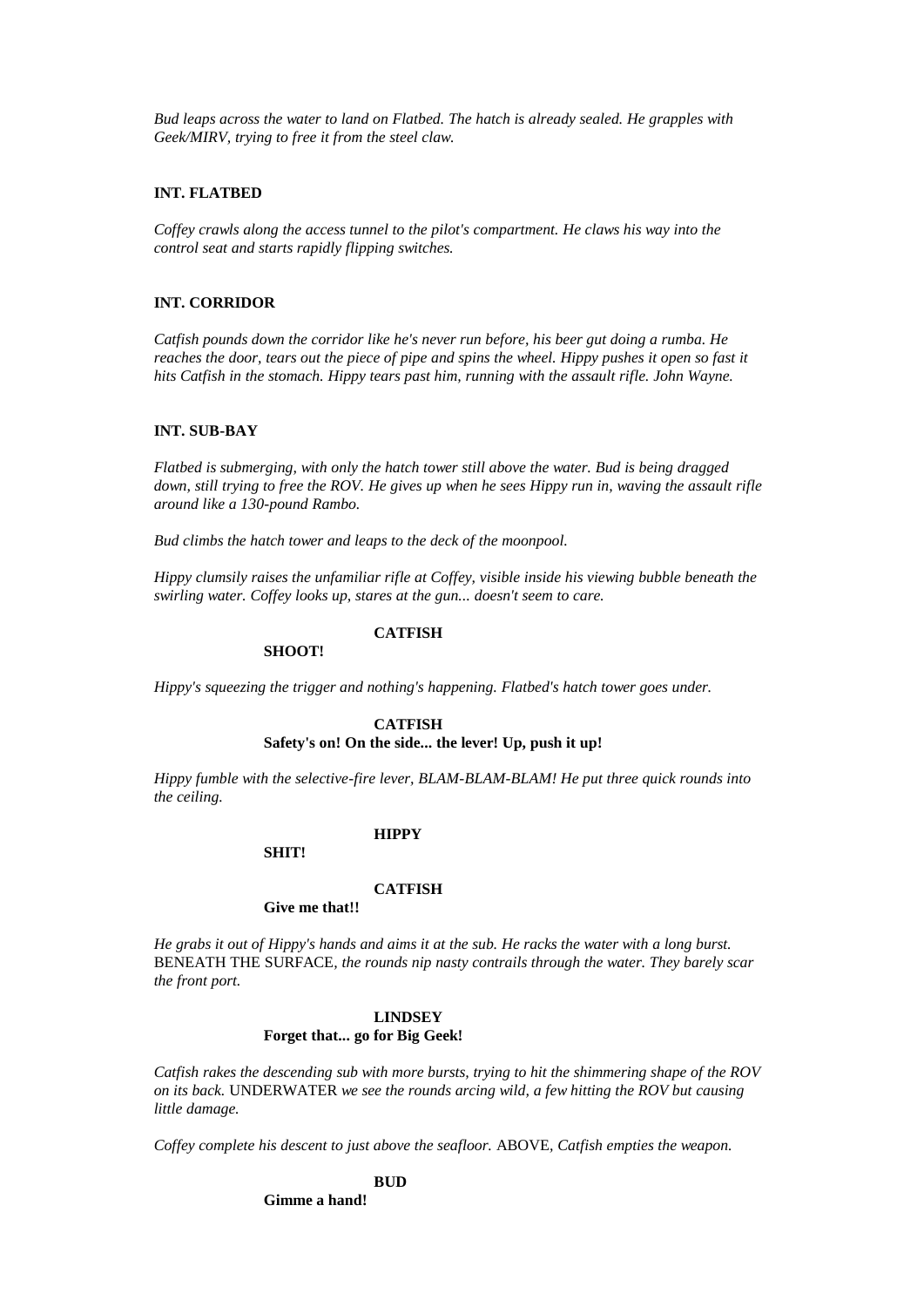*They all turn. Bud is fumbling into his wetsuit like a madman. The others rush over to help him.*

**BUD Get the rest of my gear. Grab that hat there... let's go guys! Come on, come on!**

*Catfish slams a backpack onto Bud's shoulders, grappling with the straps and hose connections. Hippy and Sonny (with one hand) are clipping, zipping and buckling all over him. This is a worldrecord suit-up time. Bud pulls the rubber neck-dam of the helmet's lower ring down over his face.*

> **BUD Helmet... helmet! Work fast.**

### **EXT. DEEPCORE UNDERSTRUCTURE**

*Beneath the habitat, Coffey is maneuvering Flatbed through the twisted pipe and debris left by Deepcore's slide to the edge. Bloodied, his fatigues ripped half-off, he looks like a feral animal. His eyes burn with the determination of his mission.*

### **INT. SUB BAY**

*Jammer expertly works the crane controls, moving Cab One out over the moonpool from its drydock cradle. Lindsey and One Night are scrambling like monkeys over the port side crash bars of the swinging sub, clambering up to the hatch tower.*

#### **ONE NIGHT**

**I'll unhook.** *(Lindsey hesitates)* **GO! You're better in these than I am.**

*Lindsey recognizes this for what it is... a sign of respect, a reconciliation. She nods and drops through the hatch.*

#### **EXT. DEEPCORE**

*Coffey passes under the twisted wreckage of the big automated derrick and makes a tight turn beneath the drill-floor module. Flatbed scrapes through between twisted conduit, metal screeching on metal.*

### **INT. SUB BAY**

*Bud has his "hat" locked down and his air cut on. He take two quick strides to the edge of the pool and just drops in.*

### **EXT. DEEPCORE**

*Bud rockets* DOWN INTO FRAME *in a column of bubbles. He looks around. Through the lattice of conduit under the rig he can see Flatbed moving forward from its exit point under the stern. Bud see a shortcut under the platform.*

*He kicks along a lattice a pipes, heaving himself along in frantic hand-over-hand stokes. He reaches for Flatbed's stern as it passes.*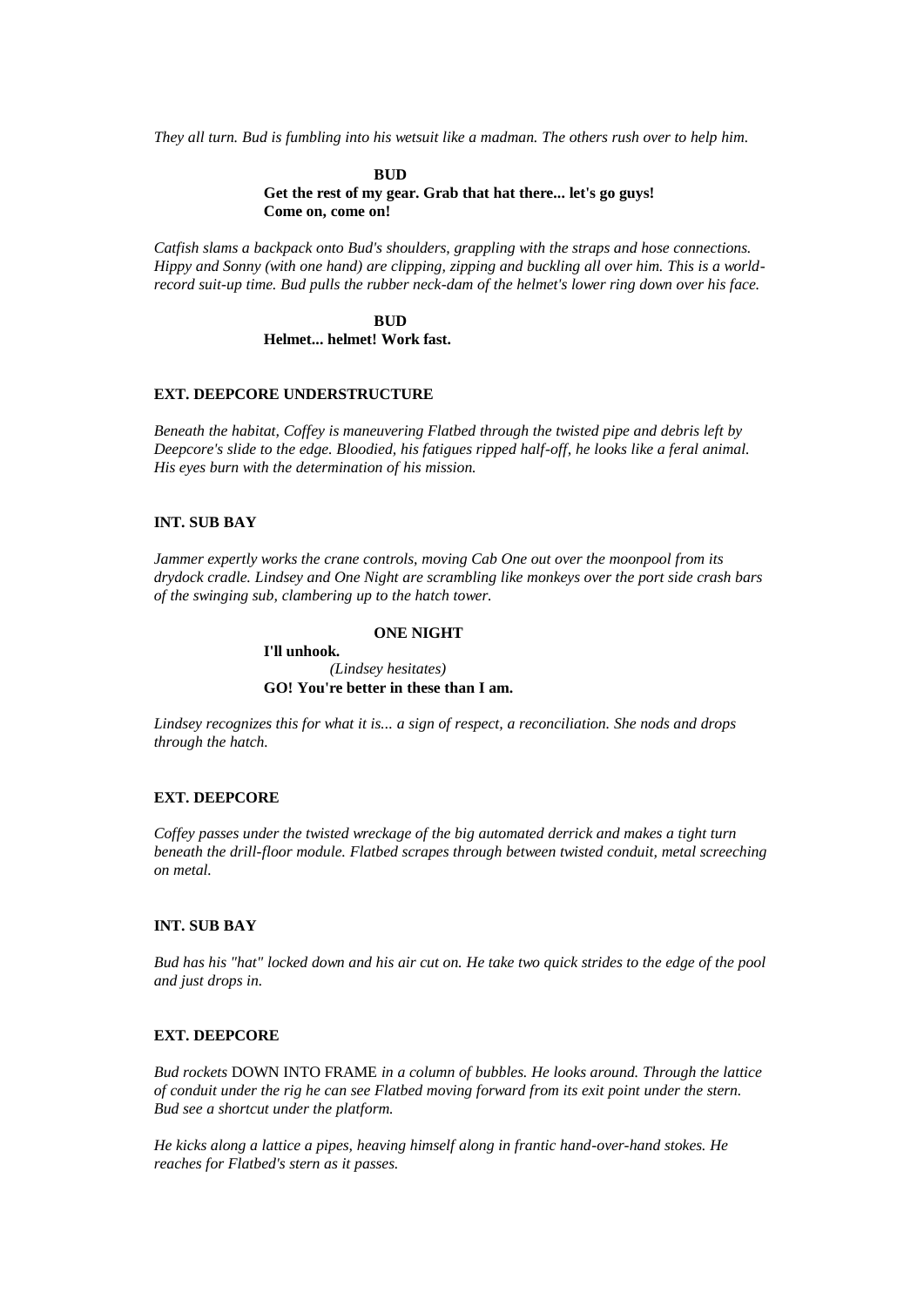*Misses the last hand-hold... but just manages to seize a tie-down trailing behind it. He is jerked along behind the sub.*

*Bud holds on with both hands as he is buffeted in the wake of the powerful thrusters. Flatbed gathers speed, moving out toward the edge of the abyssal wall. The current slams him, spinning him like a fishing lure. He pulls himself forward slowly until he can grip the stern rail of Flatbed's platform.*

# **LOW ANGLE**

*Look up the wall. Flatbed appears over the edge and stops. Hovering.*

### **ON THE BACK OF FLATBED**

*Bud has the break he needs. He scrambles up onto the deck and opens and equipment locker. Nothing in it but one of the yellow nylon safety lines. The big arm begins to unfold, lifting Geek / ROV.*

# **INT. / EXT. FLATBED**

*Coffey works intently. His eyes are the cool ice of lethal madness in a face streaked with blood. He brings the ROV into view with the boom arm.*

*Geek/ROV had a passenger. Brigman. The diver is holding Geek's skid with one hand, doing something with the other. He turns to look at Coffey.*

# **EXT. FLATBED / DEEPCORE**

*Coffey releases the ROV with the gripper and makes a grab at Bud with the steel claw. Bud dives. The gripper hits his helmet a glancing blow. Bud kicks away rapidly, letting nylon rope pay out. We see he has managed to tie one end to Geek's skids. Coffey hits the button to activate the ROV, sending an acoustic pulse to Geek's transponder. The little robot, pregnant with its load of death, turns nimbly around and dives out and down toward the void.*

*Coffey pivots his bid machine toward Bud. Bud strokes rapidly to a large jumble of wreckage. He loops the rope around a twisted pipe. Big Geek is hauling ass away from him. The line snap taut an instant later. The ROV strains, like a Rottweiler on a leash... trying to go. The rope is slipping as Bud fights to make a knot.*

*Flatbed slews around, thrusters whining. As it banks, it hurls up clouds of sediment from the escarpment face.*

*Through the front panel we see Coffey jerking on the controls.*

*The big arm extends menacingly. The smaller from manipulators open. An enormous predatory instinct, its lights blaring.*

*The big machine roars forward. Straight at Bud.*

*Bud gets his knot partly done. See Flatbed looming.*

*Glare-lit in its lights, Bud grabs a handlehold and pulls himself downward as Coffey closes the last few feet.*

*One manipulator slams into his backpack, tumbling him, and the sub's underside rakes across his legs as it passes over. Flatbed crushes into the tangle of pipework. K-CRUUUNCH!!*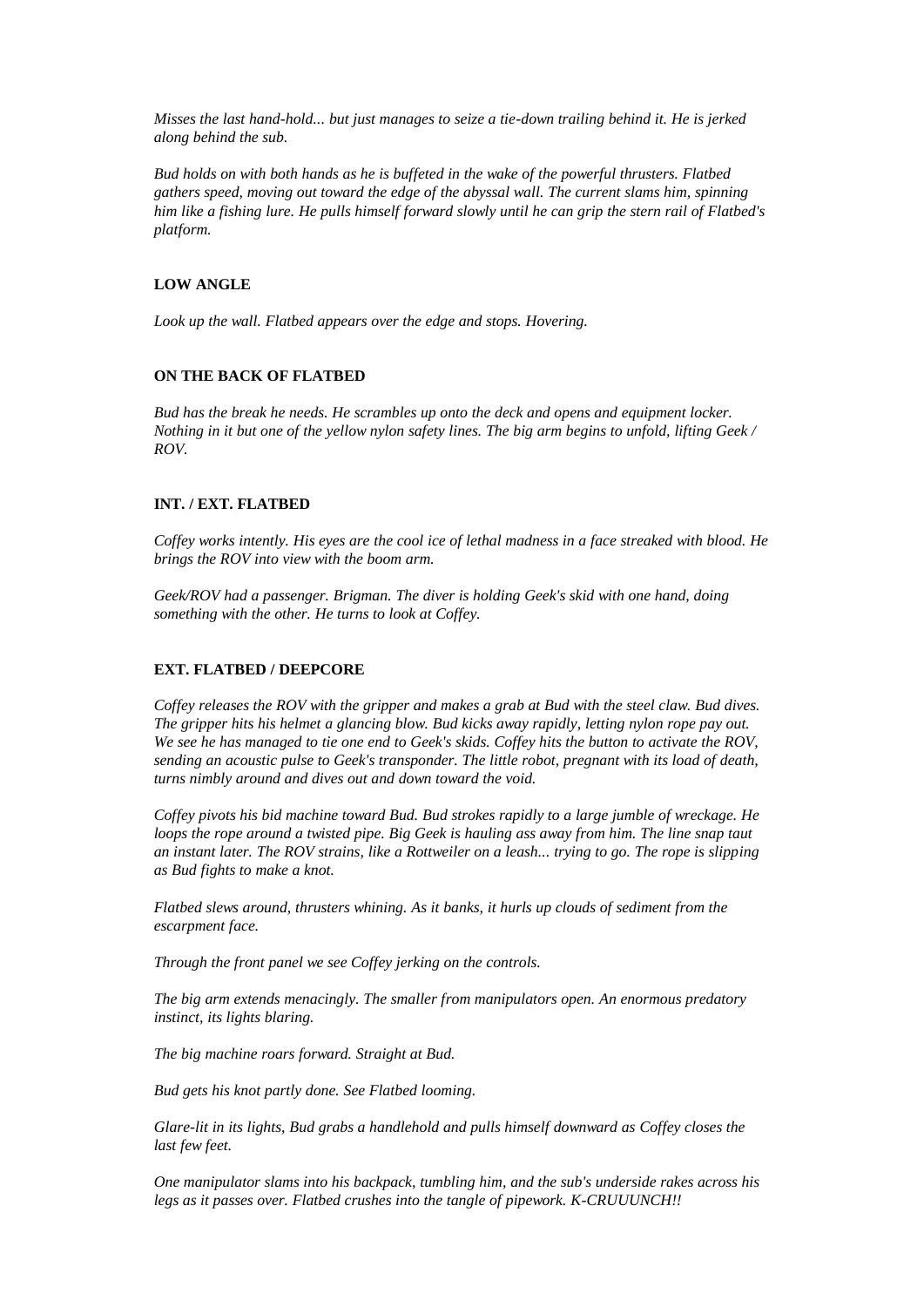# **INT. FLATBED**

*Coffey is slammed hard over the controls, up into the front dome port. He gets back in the seat. Strains to free his machine.*

# **EXT. DEEPCORE / BIG GEEK / FLATBED**

*Bud swims clear, diving down at an angle along the wall, hoping to stay in Coffey's blind area. Flatbed backs out of the wreckage in a cloud of debris. It pivots toward Bud. Moves after him.*

*Nearby, the ROV is whining mindlessly, trying to please. Trying to GO. DETAIL OF ROPE attached to wreckage, as Bud's knot begins to slip. The nylon line starts to play through the knot slowly.*

*BUD has gotten himself into a bad position. Along the bare rock face of the cliff wall he is naked, nailed in the spotlights like a rabbit in front of a truck. Coffey puts the hammer down, thrust levers all the way forward. Flatbed surges forward, multi-limbed and demonic. There's no cover, side to side, up or down.*

*Coffey has him head in his lights. Suddenly a bright glare blasts in, blinding Coffey. He looks up to see Cab One rushing down upon him, full throttle.*

*At the last moment LIndsey slams the thrusters full-lock and the submersible slews sideways, slamming its heavy skidplate into Flatbed's cab. Coffey is smashed sideways by the shock. He fights to control his vehicle. Lindsey looks up to see Coffey's sub gun it up over the wall, out of sight. She cruises up over Bud.*

# **LINDSEY (V.O.)**

**Get in!**

*Bud gets the lockout hatch open and clambers up into Cab One's belly.*

### **INT. / EXT. CAB ONE**

*Bud flops over the lip of the hatch and slams it shut. He ditches his helmet. Lindsey raises her vehicle warily above the wall. Through the front port there is not sign of Coffey.*

#### **LINDSEY**

**You owe me one, Virgil.**

# **BUD**

# **Can we negotiate later? There's Big Geek.**

*He points. Through the front port, they can see the ROV still straining at its leash. Lindsey dives toward it, simultaneously working the controls to open her own small manipulator claws.*

#### **EXT. DEEPCORE / WALL, ETC.**

*The last few feet of the rope slip through the knot.*

*Big Geek happily surges forward. It dives gracefully down into the void, trailing the yellow rope like a kite tail.*

ONE CAB ONE*, Bud and Lindsey through the front port.*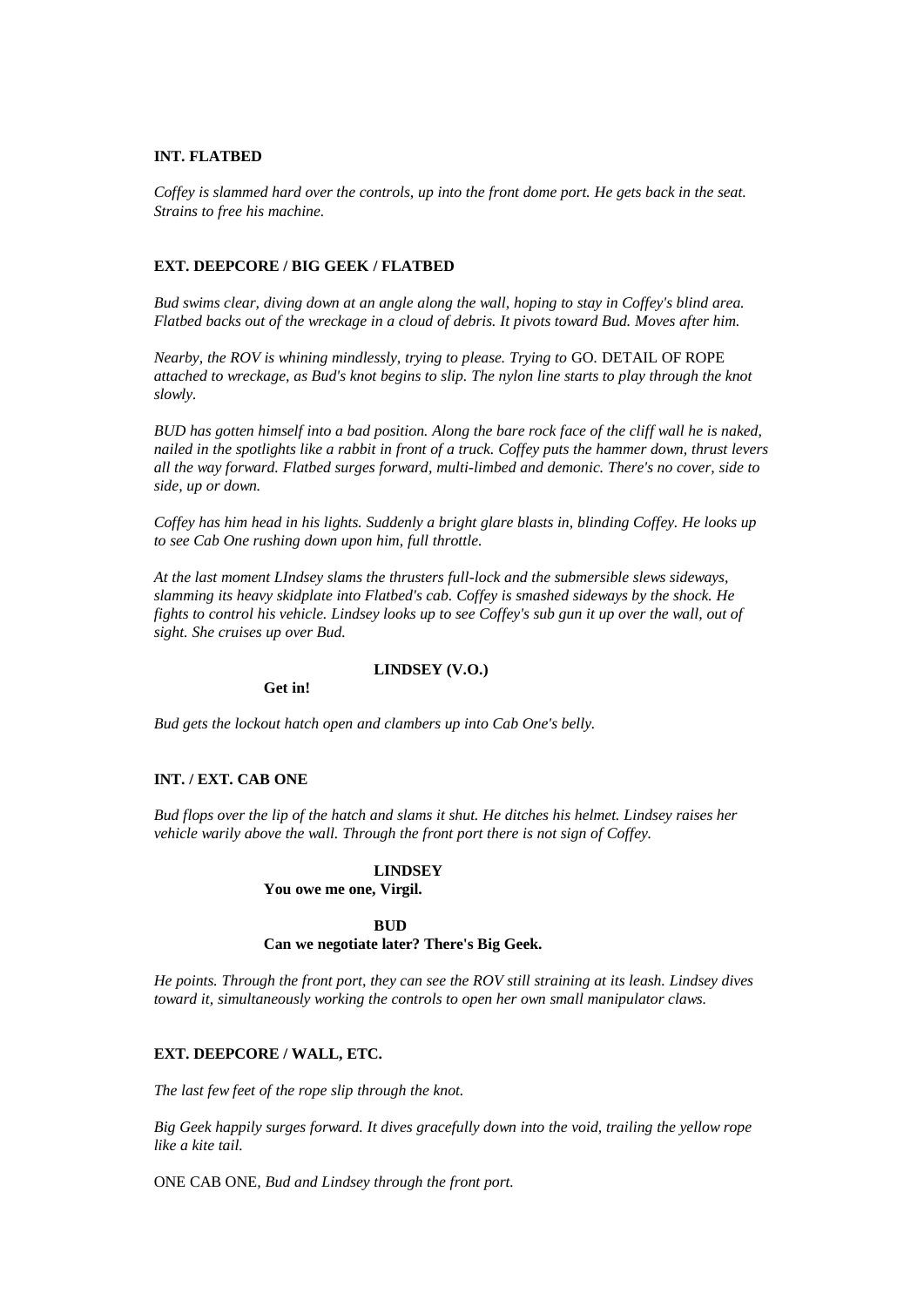# **BUD Go after it! We gotta catch it!**

# **FLATBED DROPS INTO FRAME BEHIND THEM**

*Dwarfing little Cab One. They are slammed viciously as Coffey's submersible hammers into them. She hits full throttle. Coffey floors it after Lindsey, ramming her from behind with his more powerful vehicle. With difficulty Lindsey maintains trim.*

*She arcs back toward the rig. Flatbed slams her again, for the side. She fights for control.*

# **INT. / EXT. CAB ONE**

*Bud is tossed around, ricocheting off the walls. Lindsey flies with her jaw set. Fighting hard for control. The A-frame of the rig looms before her. She shoots through at full throttle.*

# **EXT. DEEPCORE AND OCEAN TERRAIN**

*Now the fight is really on. The two subs are dodging between the cylindrical modules at full throttle, slamming into each other and the steel pressure hulls.*

*Coffey sideswipes the smaller sub, jamming it sideways. It screeches along the flank of one of the trimodules.*

*They head out over empty terrain in a flat-out speed run.*

*Lindsey is jinking and dodging as Flatbed, roars along behind her, tearing up the bottom with its powerful backwash. Lindsey carves hard around a rock pinnacle, finding herself running parallel to the edge of the abyssal canyon. Coffey is ramming, hammering from behind, then from side to side.*

*Lindsey snarls. He's pissing her off. He shouldn't do that.*

*Ahead, out of the blackness, another outcropping.*

*Lindsey rises, cuts right.*

*Smashes down into Coffey's craft. Timing it just right. He skids catch in the rocks.*

*Flatbed slews violently, nosing down. Crushing into the rocky bottom. Pressing the advantage, Lindsey hammers into Flatbed from behind.*

*It smashes full force into a second spire, spinning out of control.*

*Tangles together, the subs slide down an embankment toward the edge of the wall. With her one remaining thruster she jerks clear of Flatbed and grounds her crippled sub. Flatbed tumbles over the edge.*

# **ANGLE DOWN THE WALL**

*As it falls, trailing a cloud of sediment like a comet's tail, down into the unfathomable blackness below.*

# **INT. FLATBED**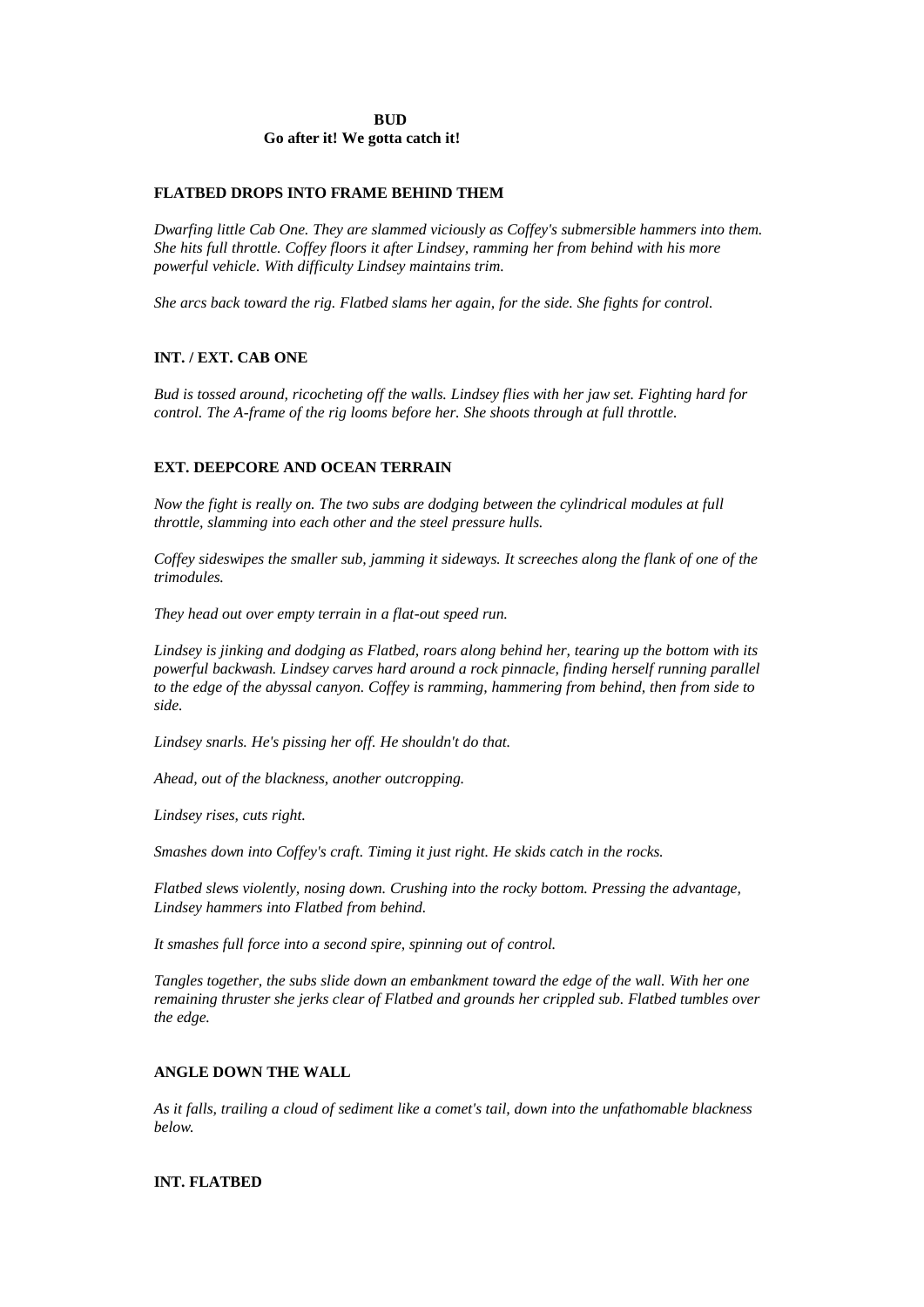*Inside the machine, Coffey is fighting for control.*

*He has no buoyancy or motors and the craft continues its mad plunge. As the pressure intensifies the hull begins to groan, and steel fitting scream with the enormous load.*

*A tiny silver fracture shoots partway across the front bubble. Grows. Coffey gives up fighting. Just stares, wide eyed, at his death. A damned soul dropping into the bottomless pit.*

*The fracture line arcs rapidly across the dome port.*

*Suddenly, a scythe-like curtain of seawater, under tons of pressure, slashes into him. A moment later the bubble implodes, and Coffey disappears in a bloody froth of churning water, air and glass shards.*

# **EXT. CANYON WALL**

*Flatbed looks like a toy, tumbling away down the wall.*

*Soon its lights vanish.*

# **INT. CAB ONE**

*They're both going to have a lot of bruises...*

*Lindsey is surveying the damage. Water is spraying down on them like a shower, and lights are flickering.*

### **LINDSEY**

**You did okay, back there. I was fairly impressed.**

### **BUD**

**Not good enough. We still gotta catch Big Geek.**

# **LINDSEY**

**Not in this thing.**

*Lindsey is flipping switches. Nothing works.*

**BUD You totaled it, huh?**

### **LINDSEY**

**Yeah. So sue me.**

*Bud looks down. There's already about a foot of water sloshing around the floor at their feet.*

# **BUD**

**It's flooding like a son of the bitch.**

#### **LINDSEY**

# **You noticed.**

*She picks up and hand-mike of the underwater telephone.*

# **LINDSEY**

**Deepcore, Deepcore, this is Cab One, over.**

*She waits. No response.*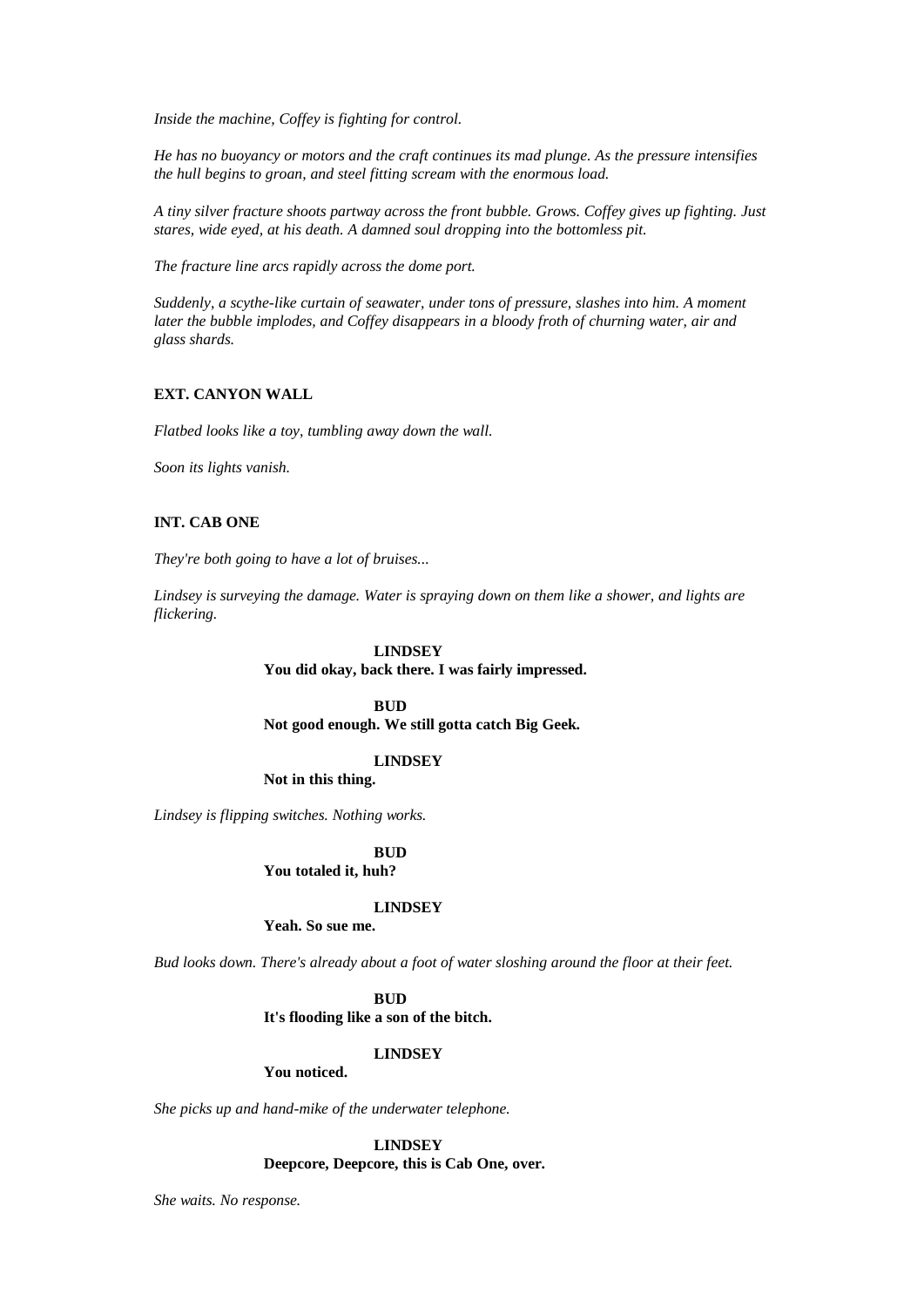# **BUD**

**Try again.**

# **LINDSEY Deepcore, this is Cab One. We need assistance, over. Deepcore, this –**

*With a* SEARING CRACKLE *or arc-light, a power panel shorts out and everything goes black.*

### **LINDSEY**

**Well, that's that.**

### **BUD**

**Wonderful.** *(looking around)* **There's some light from somewhere...**

*A faint illumination, dimmer than moonlight, washes in through the front port. Lindsey scrunches up against the acrylic and scans the darkness.*

### **LINDSEY**

**Over there. It's the rig.**

*A glow, beyond a rock promontory... like the lights of a town just over the hill in the desert.*

**BUD**

**Good hundred yards, I'd say.**

#### **LINDSEY**

**They'll come out after us.**

### **BUD**

**Yeah, but it's gonna take them a while to find us. We better get this flooding stopped.**

*He picks up his helmet and clicks on the light. Using the thing like a bulky flashlight. The water is really pouring in, spraying them like a shower... almost two feet deep already.*

# **LINDSEY**

**You see where it's coming in?**

#### **BUD**

# **Somewhere behind this panel. Hold this.**

*She takes the light and he tries to reach the burst weld, which is blocked by a steel switch panel and a bunch of conduit.*

# **BUD**

**Can't get to it. Have to pull this panel off. You go any tools?**

#### **LINDSEY**

**I don't know, look around.**

*Bud scans the cramped interior, feels around under the water. It's past his knees.*

**BUD Nothing. Son of a bitch. All I need's a goddamn crescent wrench.**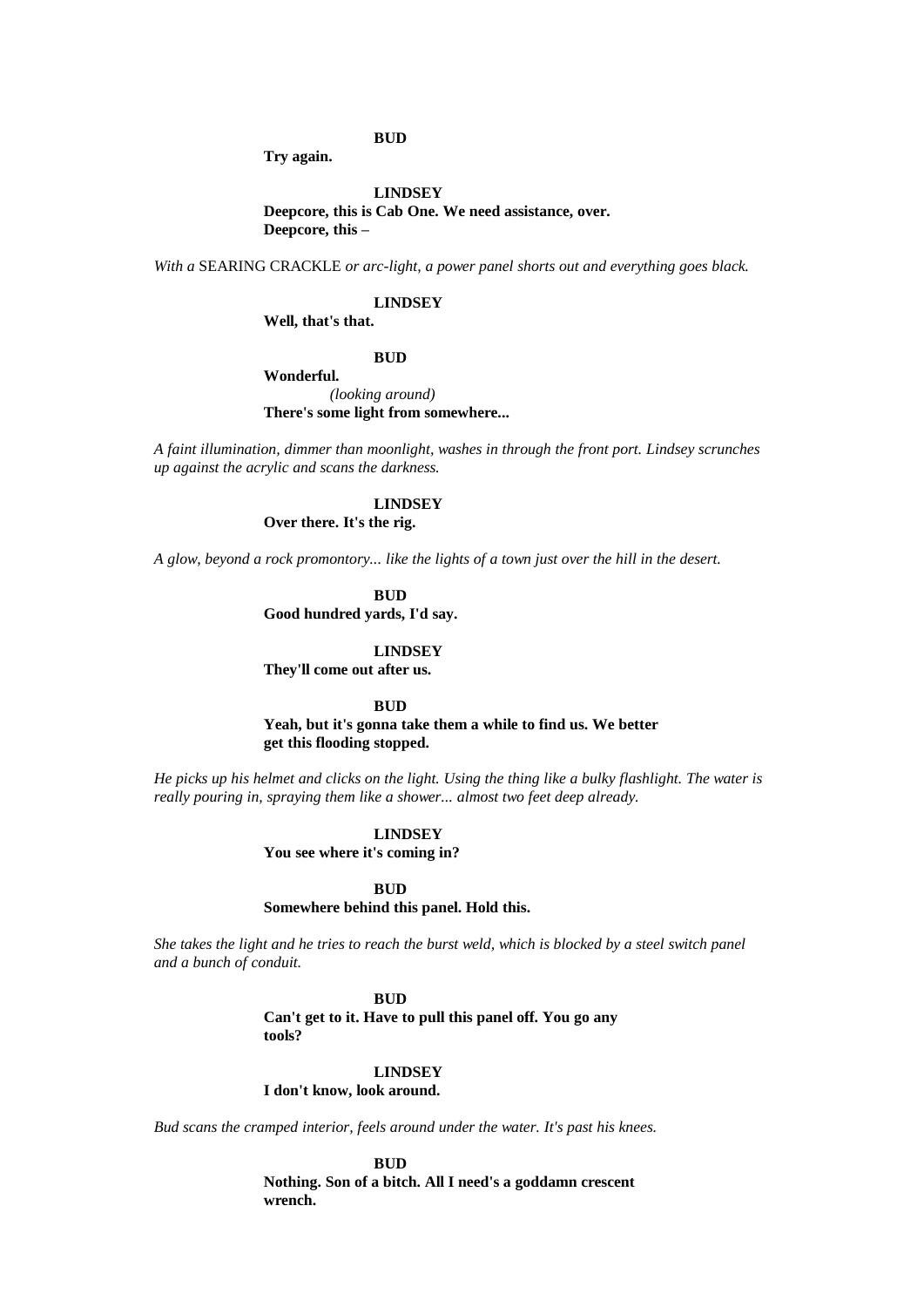*He grabs the panel in both hands and starts torquing on it, trying to wrench it off the wall. Heaves on it repeatedly. Finally stops, panting. He's breathing hard now, and it's not just effort.*

### **BUD**

**Son-of-a-bitch!**

# **LINDSEY**

**Calm down, Bud.**

*A nervous edge in her voice now. Bud's turning all around, looking around for anything, trying to think fast. Water up to their waists. The sea closing in.*

**BUD**

**Okay... okay. We gotta get you out of here.**

**LINDSEY**

**How?**

# **BUD**

**I don't know how!**

**LINDSEY**

**We've only got one suit.**

**BUD I know! I know! But we better come up with something.**

### **LINDSEY**

**Aaargh!! I'm freezing!**

*She climbs up on the pilots seat, scrunching right up against the ceiling, keeping as much of herself as possible out of the frigid water. She's shaking all over with the cold, and getting drenched from above by water pouring in.*

### **LINDSEY**

**Okay, look, you swim to the rig and come back with another suit.**

**BUD**

**Seven, eight minute swim each way... not enough time. Look at this...** *(the rate of flooding)* **Time I get back you'll be –**

*That stops the conversation for a second. About two feet of airspace left. Bud can't believe what this is coming down to. They both stare at each other for a long moment.*

*He makes a decision. Starts pulling off his backpack.*

#### **BUD**

**Alright, put this on.**

**LINDSEY What, you growing gills all of a sudden? You got it on, keep it on.**

**BUD Don't argue, goddamnit, just –**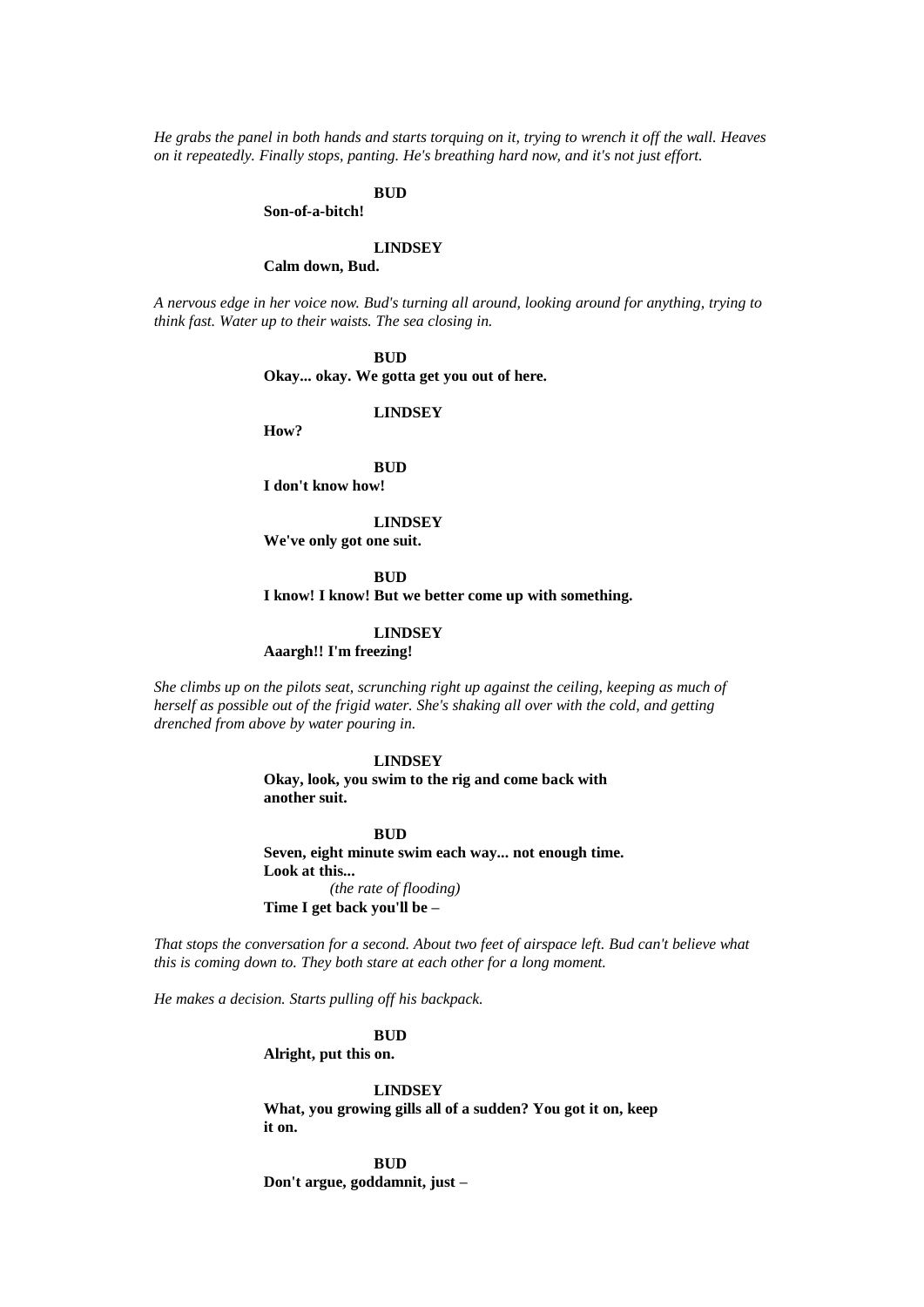### **LINDSEY**

### **No way! Forget it. Not an option.**

*Bud has his pack off uncoupling it. She keeps fighting his hands, stopping him, hooking it back up. The desperation of the situation fuel the struggle.*

# **BUD**

**Lindsey, just put the thing on and shut up –**

### **LINDSEY**

**NO!! Now be logical, Bud, you're –**

### **BUD**

### **FUCK LOGIC!!**

*They're both right up against the ceiling, water up to their chests. Lindsey's lips are blue and trembling from the cold.*

### **LINDSEY**

**Listen... will you listen to me for a second!? You're for the suit on and you're a better swimmer than me. Right? So I got a plan...**

# **BUD**

**What's the plan?**

**LINDSEY**

**I drown, you tow me back to the rig –**

### **BUD**

# **WHAT KIND OF PLAN IS THAT!??**

Lindsey's gut-scared... shaking violently, her eyes wide. But she's keeping it together. Thinking it *out. Bud see the bottomless pit opening to take her and he can barely think.*

# **LINDSEY**

**Look, this water is only a couple degrees above freezing. I drown. I go into deep hypothermia... my blood like icewater. I can maybe be revived after ten, fifteen minutes. You got all the stuff to do it on the rig.**

*Bud stops moving and looks into her face, inches from him. The water is up to their necks. He knows that, as always, infuriatingly, Lindsey is right.*

# **BUD**

**It is insane.**

# **LINDSEY**

# **It's the only way, Bud. Now trust me.**

*She takes a deep breath. Before her nerve fails she busies her hands on his suit, rehooking everything.*

### **BUD**

# **Jesus, I don't believe this is happening.**

*She raise his helmet. Water up to their chins. They lock eyes, inches apart. He can feel her breath on his face... maybe for the last time.*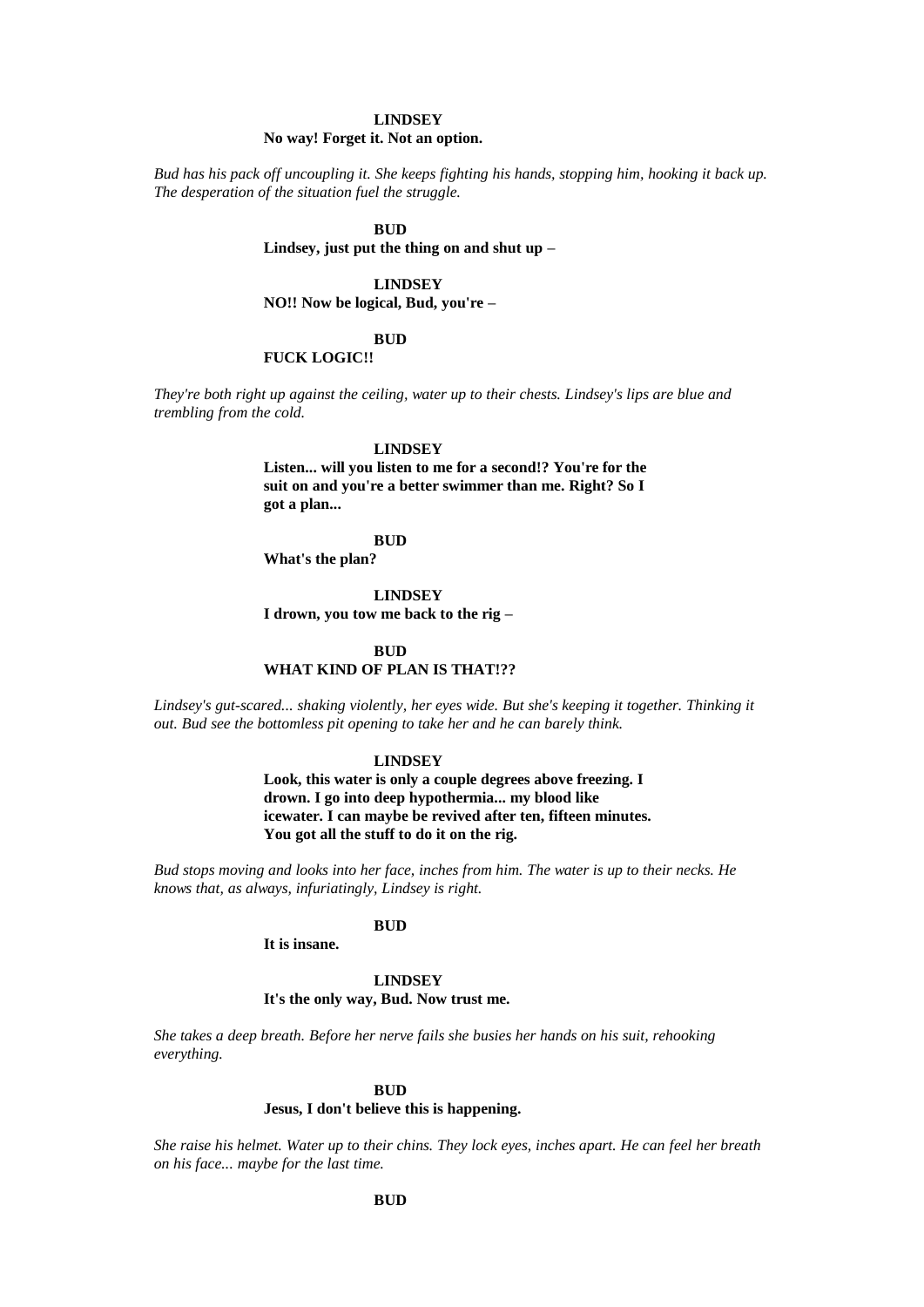### **Oh God, Lins... I –**

#### **LINDSEY**

### **Tell me later.**

*He grabs her head in both hands and pulls her mouth to his. They lock together in a fierce kiss, fueled by passion and terror... the naked realization of love hanging over the abyss of death.*

*She breaks away at the last possible second and quickly pulls his helmet over his head. Seats is down over the neck ring. Lock the bail-out handle, sealing it. Even with her head press up into the highest point of the ceiling, Lindsey's mouth is barely above water. She give a scared little laugh.*

# **LINDSEY This is maybe not such a great plan, is it?**

*She is half-paralyzed with the cold, shaking pathetically. Puts her face to the glass of his helmet. Seconds to go.*

# **LINDSEY**

# **Hold me. Hold me, Bud... I'm so scared...**

*He can't hear her, but he read her lips. They clutch each other desperately. The embrace last while the water rises over her mouth and nose. She starts to choke. Her hands grip his shoulders like claws. She bucks and thrashes. Bud holds her, and a scream tears loose from him, a pure agony of the soul.*

# **BUD**

**NOOOOO!!!**

*The freezing seawater races into her lungs. Her finger go slack, and her hands float lifelessly.*

*Bud stares, transfixed, as the last tiny bubble trickles out of Lindsey's open mouth. He kicks himself into gear, fingers frenzied as he spins the wheel of the lockout hatch.*

# **CUT TO:**

#### **INT. DEEPCORE / COMMAND MODULE**

**TIGHT ON VIDEO SCREEN***, one of the outside cameras. A ghostly figure swims out of the darkness, towing something.*

# **ONE NIGHT It's Bud. Oh my God... that's Lindsey!**

### **BUD (V.O.)**

*(faint)* **Deepcore, Deepcore, do you read?**

# **HIPPY Read you, Bud. We're here.**

#### **EXT. DEEPCORE**

*Bud swims with long, powerful kicks, towing Lindsey. Her arms and legs float as gracefully as seaweed waving in a gentle current. Bud's voice comes in short rasps, breathing hard, but icy with control.*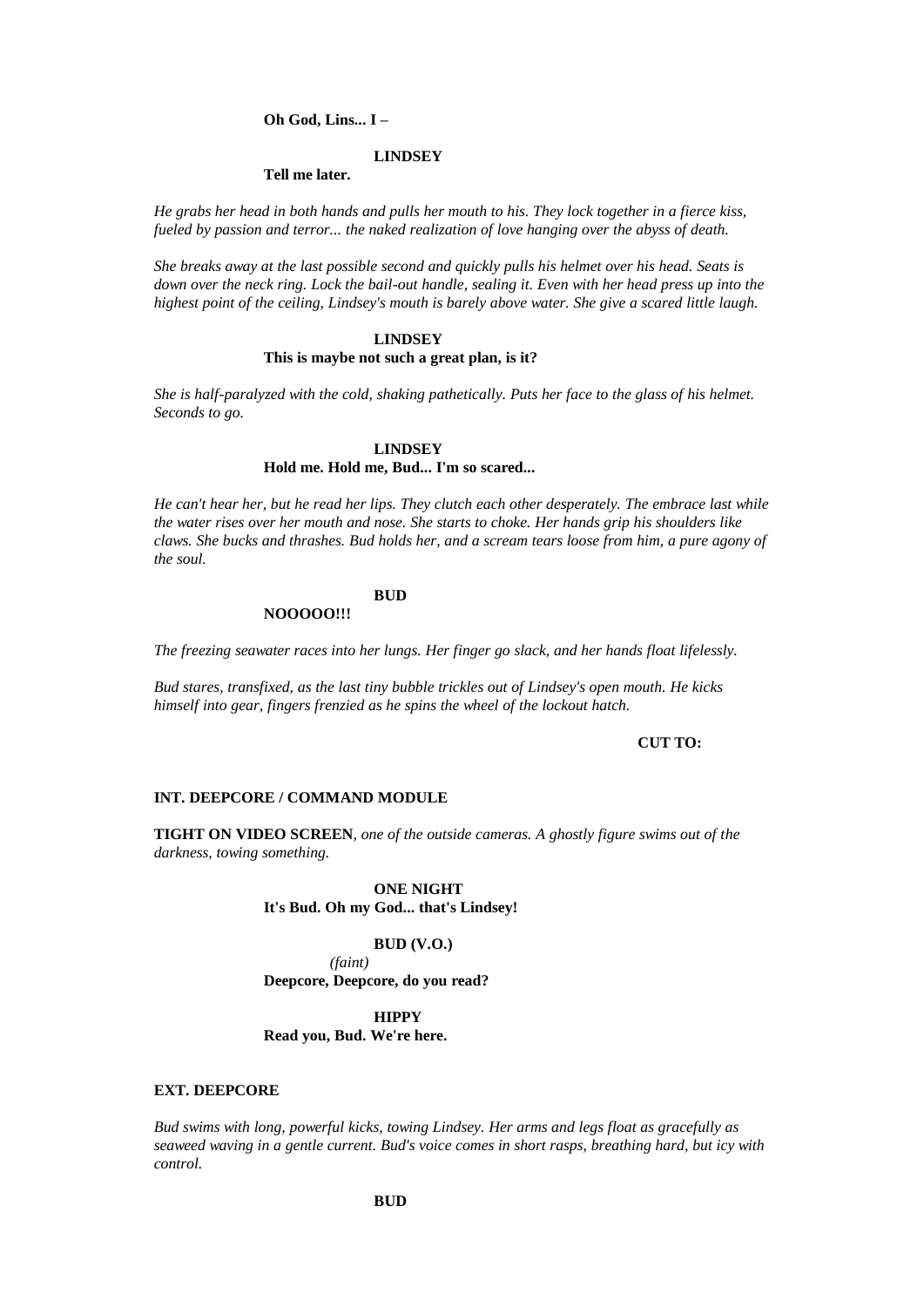**Go to the infirmary... get the cart... oxygen... de-fib kit... adrenaline in a... ten cc syringe... and some... heating blankets. You got all that?**

**HIPPY (V.O.)**

**Got it. Over.**

**BUD Meet me in the moonpool. Move fast.**

# **INT. INFIRMARY**

*The door crashes open and Jammer thunders in. He picks up the CPR cart, meant to roll on wheels, and carries it out past Hippy, Catfish, and One Night, who are crowding in to get the rest of the equipment. They ransack the place in about ten seconds, grabbing everything they might need and half of everything else.*

# **EXT. DEEPCORE / UNDER THE MOONPOOL**

*Bud moves up toward the rectangle of light, towing Lindsey to the diving platform. Through the surface we can see the others arrive at the edge, looking down.*

# **INT. SUB-BAY**

*Hippy and Catfish are setting up the cart and the oxygen kit, dropping things, making mistakes. One Night is teaching herself how to fill a syringe from a bottle of adrenaline.*

# **SONNY**

### **Here he comes!**

*Jammer and Sonny leap into the freezing water, waist deep on the submerged diving platform. Bud bursts to the surface. Together they haul Lindsey across the platform, out of the water, and onto the deck. Her skin is blue-white, her chest still.*

*Bud rips his helmet off in a near-frenzy, like a man possessed, a man with a mission. The others are galvanized by his energy even though they all see Lindsey as dead, a corpse... cold and inert. Water flows from her mouth and nose and her lips are blue, her limbs completely limp. Hippy peels back one eyelid, to find the pupil fixed and dilated.*

*But when Bud shouts for them to move, they move.*

# **BUD**

# **Turn her over!**

*They flip his wife's body over. He straddles her, pushing down with both hands in the middle of her back. Seawater gushes from her slack lips. He does it again until the flow stops, then flips her onto her back.*

### **BUD**

#### **Come on, hurry! Gimme the de-fib...**

*One Night and Catfish are fumbling with the emergency cart equipment. They've all been trained in CPR and use of the gear but that was years ago, and is a friend they're working on. They're all thumbs. Catfish drops the electrodes, picks them up quickly, hands them to Bud...*

# **CATFISH**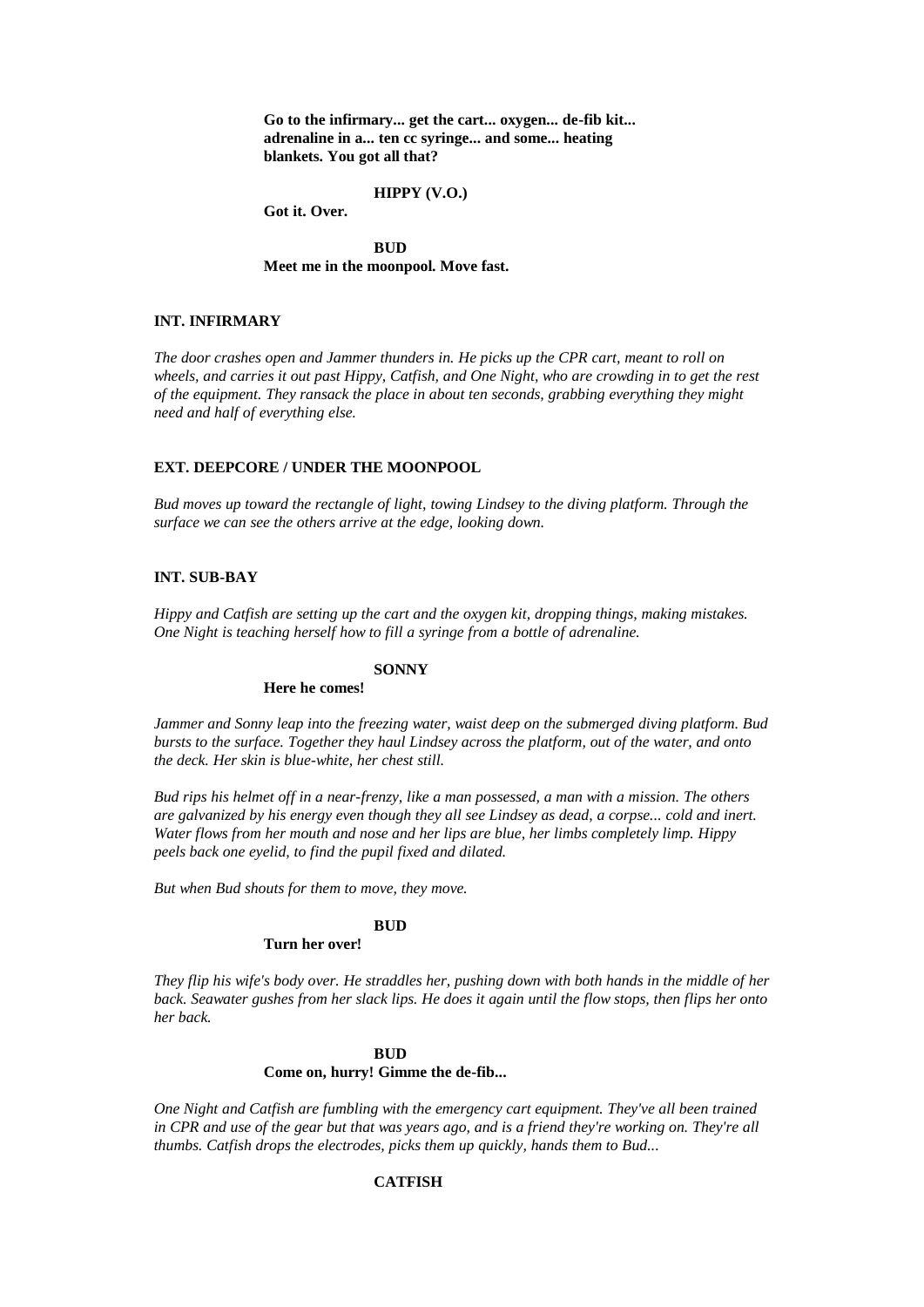### **Here, here, here... no, you got to have bare skin, or it won't...**

*Bud rips into her clothing, opening her jumpsuit, literally tearing away her T-shirt, revealing her bare chest... bony and still.*

#### **BUD**

# **Jesus. Gimme those, come on. Catfish, move it, man! Come on... come on!**

*He slaps the things into Lindsey's bare skin, one on the sternum and one on the side of the rib cage.*

> **BUD Is that it? Is this right?**

**HIPPY Yeah! I mean, I don't know... it looks right.**

# **BUD**

# **All right. Do it!**

*One Night hits the switch and Lindsey's body convulses. It is a pure muscle reflex, and when it is over, there is not a hint of life. Hippy pushes him back and puts a black rubber oxygen mask over her mouth. He opens the valve on the cylinder and starts pumping the squeeze bag. They start packing electronic blankets around her to fight the intense hypothermia.*

### **BUD**

### **Do it again, One Night. Zap her again!**

*The current hits Lindsey again and her back arches. Bud doesn't wait for a result... he's in his own reality now, driven. He's doing it all at once, somehow, in a senseless frenzy... pumping on her chest with his hands, squeezing the oxygen bag, placing the electrodes.*

# **BUD**

# **Aw. Christ... come on, baby. Again! Do it again!**

*Lindsey's back arches. Her body relaxes, inert.*

### **BUD**

#### **Come on, One Night... what are you waiting for?**

*A hush seems to have fallen over the group. They know instinctively that it's over. But Bud can't accept it. He looks at them, beseechingly, like they are somehow intentionally holding out on him. One Night starts to cry, quietly.*

#### **CATFISH**

# *(gently)* **Bud, it's over, man. It's over.**

*There is a beat of silence. Bud stares down into Lindsey's half-open, motionless eyes.*

# **TIGHT ON LINDSEY'S EYES**

*Moving in until the pupil* FILLS FRAME*, a black void.*

# **REVERSE, HER POV**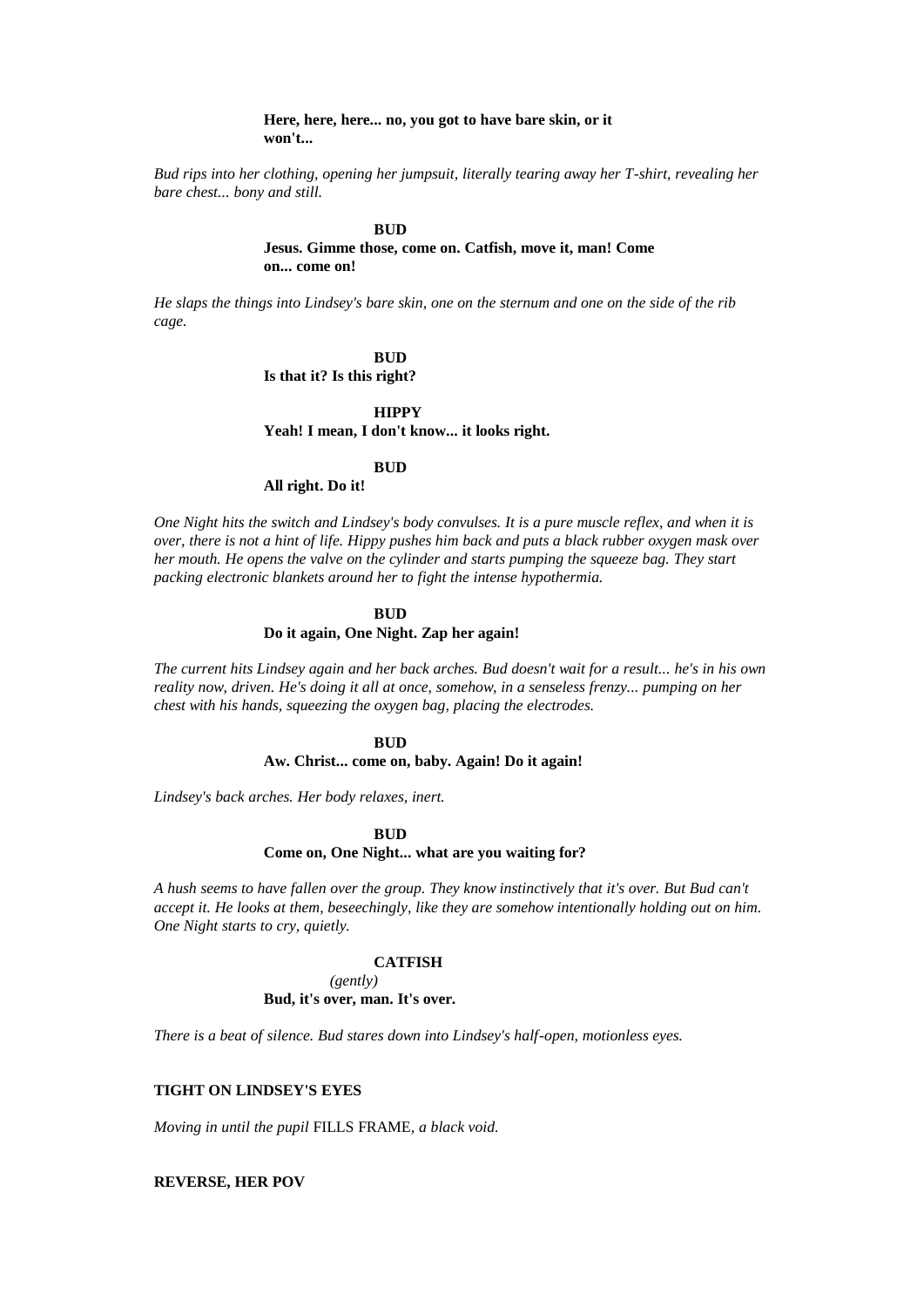SILENCE*. A distant, distorted image, we see Bud, One Night, Jammer, Hippy, Catfish, staring down. It is like the circular top of a dark well, their faces shimmering as if through the surface of water. It is as if we are in a well, descending, looking up at a circle of faces growing smaller as we drop away... smaller and smaller, receding until it becomes a point of light in the void, like the fading bright dot at the center of a turned-off TV.*

# **TIGHT ON BUD**

*Rigid, staring. Catfish puts his hand gently on Bud's shoulder. Suddenly Bud tears Catfish's hand away and sets upon Lindsey like a madman, renewing his efforts in spades... totally manic.*

#### **BUD**

**No! NO! She's not... her heart is strong, she wants to live... can't you see that? Come on, Lins. Come on, baby! Zap her again! Do it... DO IT!**

*They do. And Bud works, feverishly. He lock his lips over hers and starts mouth-to-mouth. It is frantic, passionate... the kiss of life.*

> **BUD Come on, breath! Goddamn it, you bitch, you never backed down from anything in life... now fight!**

*He slaps her face, hard. Her head lolls. He smacks her the other way.*

**BUD Fight, Goddamnit!**

# **LINDSEY'S POV**

*From the bottom of the great well. The circles of faces and light rockets toward us in the blackness, as we soar upward from the pit. We see Bud yelling, but his voice is distant, windlike.*

# **BUD**

**FIGHT!!**

### **TIGHT ON LINDSEY**

*Still. Then something incredible happens. Something they will never forget as long as they live. Lindsey coughs once, weakly, and her hands clench in a spasm.*

*Bud sees it and his expression becomes beatific.*

# **BUD Come on, Lins. You can do it... fight your way back, baby...**

*The others look on in wonder as Bud wills this woman back.*

*She starts to cough, weakly at first... then more violently as she draws air into her lungs. Bud crouches over her, rubbing her limbs... trying to re-establish circulation. It is like a difficult birth. Lindsey comes hacking and howling back into the world, wet and naked and fighting for breath.*

*Bud puts the oxygen mask over her face and she draws breath after agonized breath. He pushes her wet hair back from her face with his trembling hands, and watches her breathe. Color is returning to her skin as she lies there, gasping weakly.*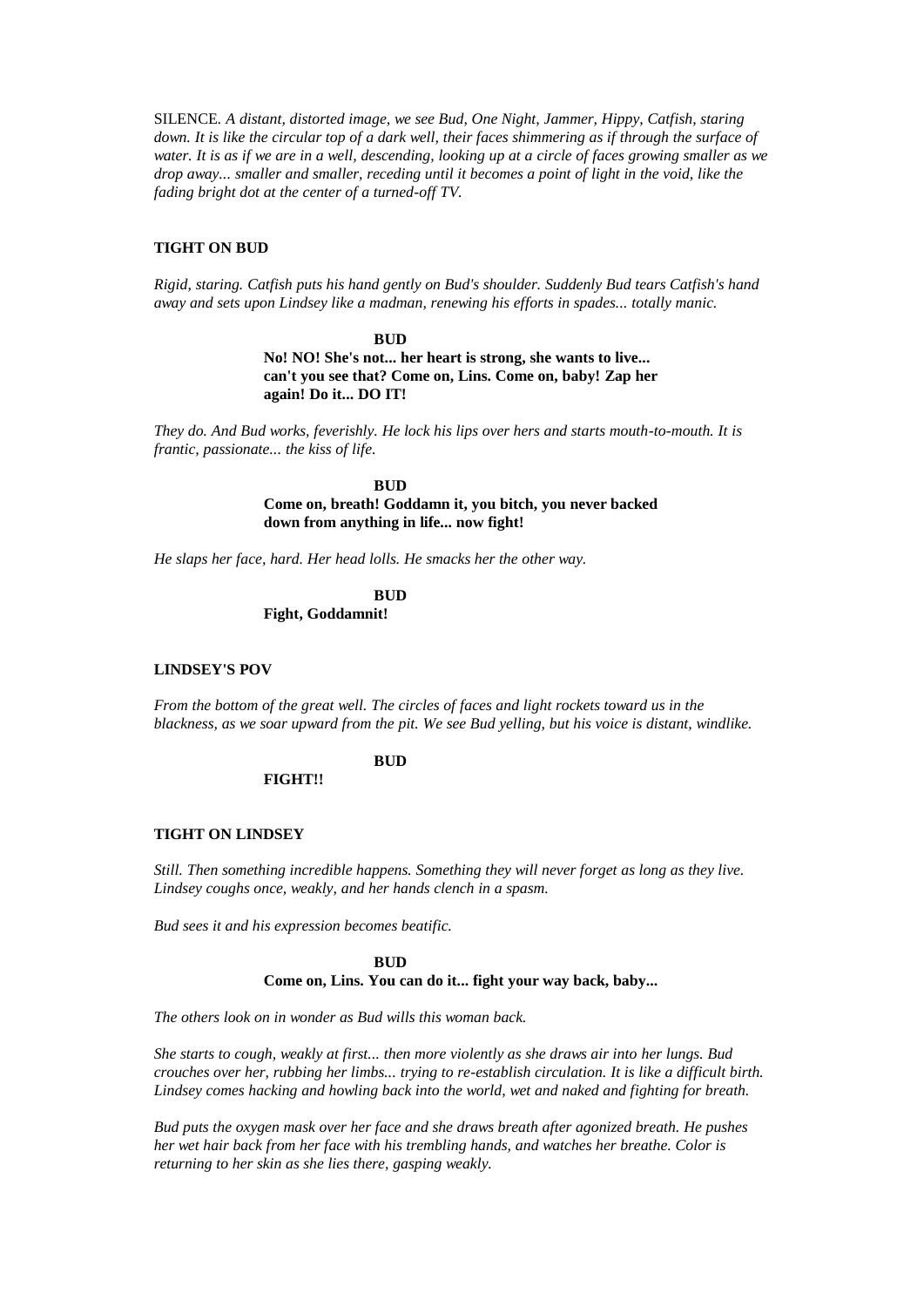### **ON THE GROUP**

*Catfish, Hippy, One Night, Jammer, the others... they're all grinning, crying, beaming... gazing at the miracle of her rebirth.*

### **ON BUD**

*Tears are streaming down his face.*

**BUD** *(a whisper, fierce and harsh)* **You did it, ace.**

**DISSOLVE TO:**

# **INT. DEEPCORE / QUARTERS – LATER**

**TIGHT ON LINDSEY***, sleeping peacefully.*

# **WIDER**

*... shows Bud hovering over her, attentive. They are alone in Bud's tiny cubicle. Perhaps twenty minutes have passed. She is completely swaddles in blankets, except for her face, and looks like a waif.*

*Lindsey's eyes flutter and open. The first thing she sees is Bud, bending over her. He can't help himself. The tears break again and roll down his cheeks. She seems terribly fragile, but bright and aware. She smiles, faintly... touches his cheek.*

### **LINDSEY**

**Hey... big boys don't cry, remember?**

**BUD**

**Hi, lady.**

**LINDSEY Hi, tough guy. I guess it worked, huh?**

**BUD**

**'Course is worked. You're never wrong, are you? How d'you feel.**

**LINDSEY I've been better. Next time it's your turn, okay?**

*Bud's expression turn inexplicably grim.*

**BUD Well, you got that right.**

**CUT TO:**

### **INT. SUB-BAY**

**TIGHT ON BUD'S EYES***, as Monk's fingers insert acrylic scleral lenses under his eyelids so he can see in the fluid helmet.*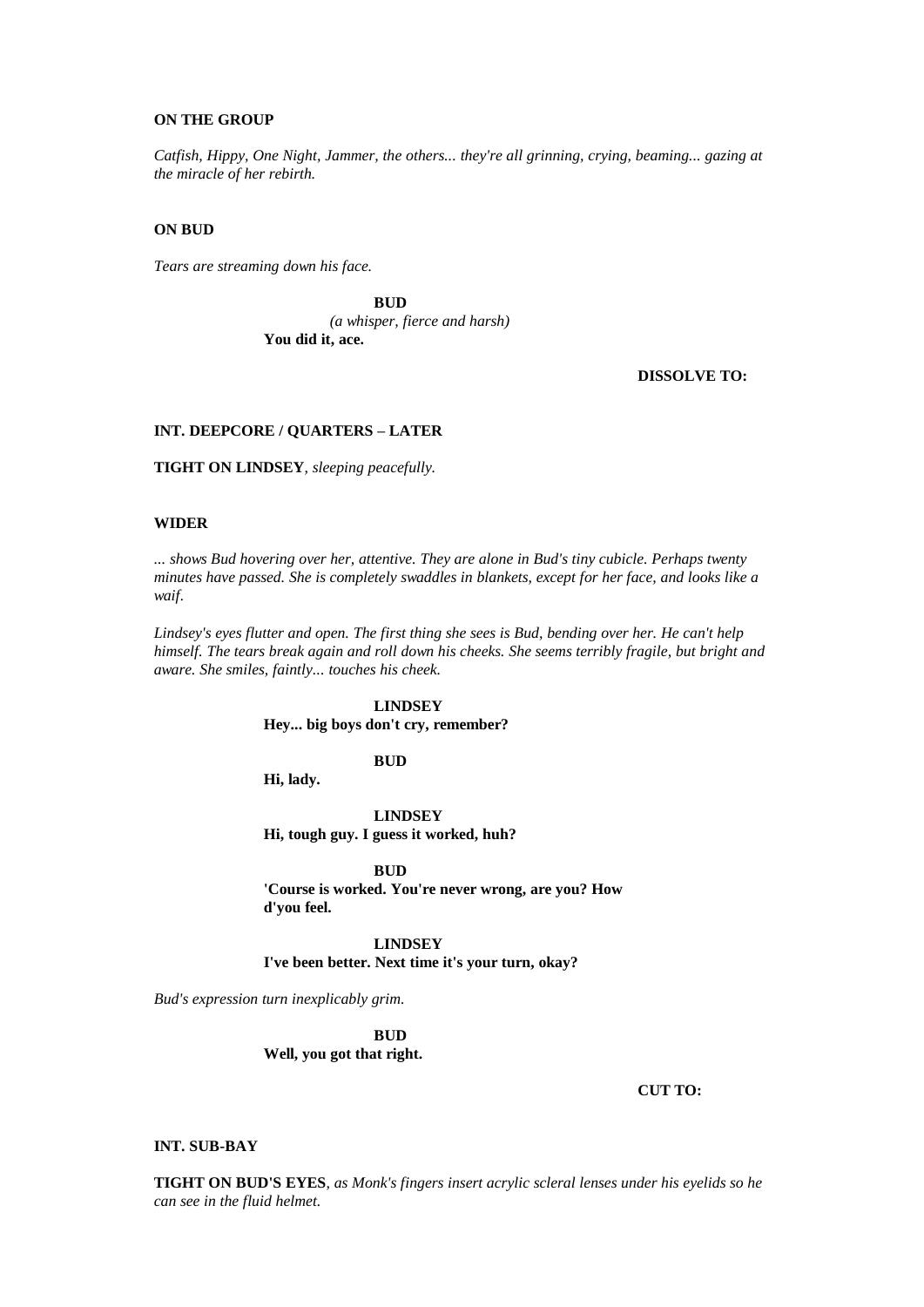### **WIDER**

*Reveals Bud is wearing the SEALs' deep suit. Everybody is grouped around, buckling and zipping. He is hyperventilating with an oxygen mask, part of the procedure for transitioning from air to fluid breathing. Monk, on his stretcher, is presiding. The resident expert. Lindsey is wrapped in a blanket, still looking wan and frail. She doesn't have the strength to resist Bud's will, but she's trying.*

### **LINDSEY No, Bud, no... not you.**

# **BUD**

# **Who then?**

*She looks around at the others. Sees their eyes. The fear. Has her answer. He lowers the helmet over his head. Catfish clamps it down. We see what's driving him... his sense of responsibility for these people, for not being able to prevent this situation.*

*He touches her cheek, one last time. She sees his fingers are trembling. Then he puts on the gloves. Catifsh is strapping a* KEYPAD UNIT *onto Bud's forearm. Lindsey wants to scream... to stop this madness.*

# **BUD**

*(muffled)* **So I'll hear you, but I can't talk?**

**MONK**

**The fluid prevents your larynx from making sound. It'll feel a little strange.**

**BUD** *(muffled)* **Warning you now, folks, I'm a lousy typist.** *(a beat)* **The moment of truth, huh?**

*His breathing is shallow and tense. He looks at Lindsey. The eyes of a condemned man. She squeezes his hand. He takes a deep breath.*

# **BUD Okay. Let's rock and roll.**

*Monk gently cracks a valve on the suit's feed line. The breathing fluid (3M fluorocarbon emulsion FX-80) swirls into the helmet. Bud reflexively raises his chin. The liquid fills toward his mouth.*

#### **MONK**

**Relax now, Bud. Just keep breathing as it fills... don't fight it. Take it in. Just let yourself take it in.**

*Suddenly, there's nothing in there to breathe but liquid. His eyes go wide, instant panic. He starts to thrash. Chest heaving.*

#### **MONK**

**Hold him. Hold him. This is normal... it'll pass in a second. You're gonna be okay. We all breathe liquid for nine months, Bud. Your body will remember.**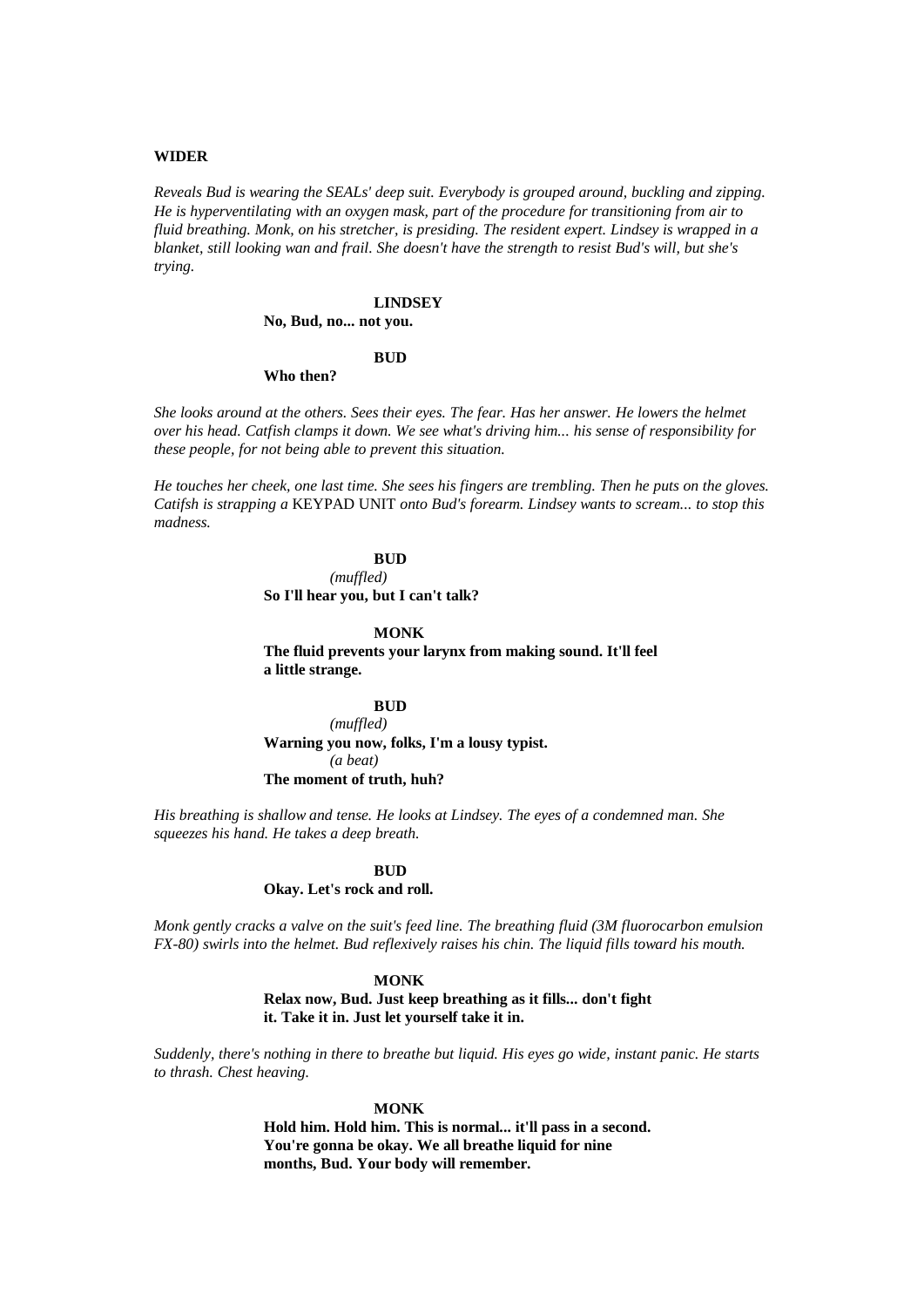*Lindsey grabs Bud's shoulders, steadying him. He finds her eyes, the look calming him. He's passed into a realm from which she has already returned. His spasms subside. He begins to "breathe" normally. He gets a goofy look of wonder on his face, not really believing what he's experiencing. He is alive, alert and quite completely drowned inside the FBS helmet. He grins. Gives a big thumbs up. Lindsey picks up a microphone.*

### **LINDSEY**

**Can you hear me okay?** *(another thumbs up)* **Try your keypad.**

*Bud taps out a brief message. "FEELS WEIRD – YOU SHOULD TRY THIS" prints out on their portable monitor.*

### **LINDSEY**

### **I already have, moron.**

*They help Bud to the edge of the dive platform. Jammer and Hippy lower Little Geek into the water and Bud grabs onto it. Hippy yells right up next to his helmet.*

> **HIPPY I redid Little Geek's chip the same as Big Geek! He should take you right to it. All you gotta do is hang on!**

*Lindsey crouches at the edge to watch Bud submerge.*

*He looks up at her as he drops away.*

*In a few seconds, she can't see him. Her chin quivers, minutely.*

# **EXT. DEEPCORE / THE WALL**

FROM FAR BELOW*, Deepcore is a faint tiara of lights, above in the blackness. A single moving light appears above, at the edge of the cliff, and starts down. It grows large, resolving into Bud, free-falling down the wall.*

*He gathers speed as Little Geek's vertical thruster drives them down.*

*Bud looks down. Between his feet he can see a short way down the wall in the glow of his single light, and beyond that an unfathomable blackness. The wall unrolls upwards out of the darkness like a convoluted gray drapery. He looks up. The lights of Deepcore are gone. He feels more alone than he has ever felt. He types out: "CANT SEE YOU"*

> **LINDSEY (V.O.) We're right here with you, Bud. Your depth is 3800 feet. You're doing fine.**

*Bud comes upon the twisted wreckage of the crane, hanging against the wall like a forty-ton yo-yo at the end of the umbilical.*

### **INT. COMMAND MODULE**

*Everyone is grouped around the monitor screen, watching Bud's telemetry. Bud types out: "GOOD DEAL ON SLIGHTLY USED CRANE". They watch the depth meter counting down.*

> **MONK 4800 feet. It's official.**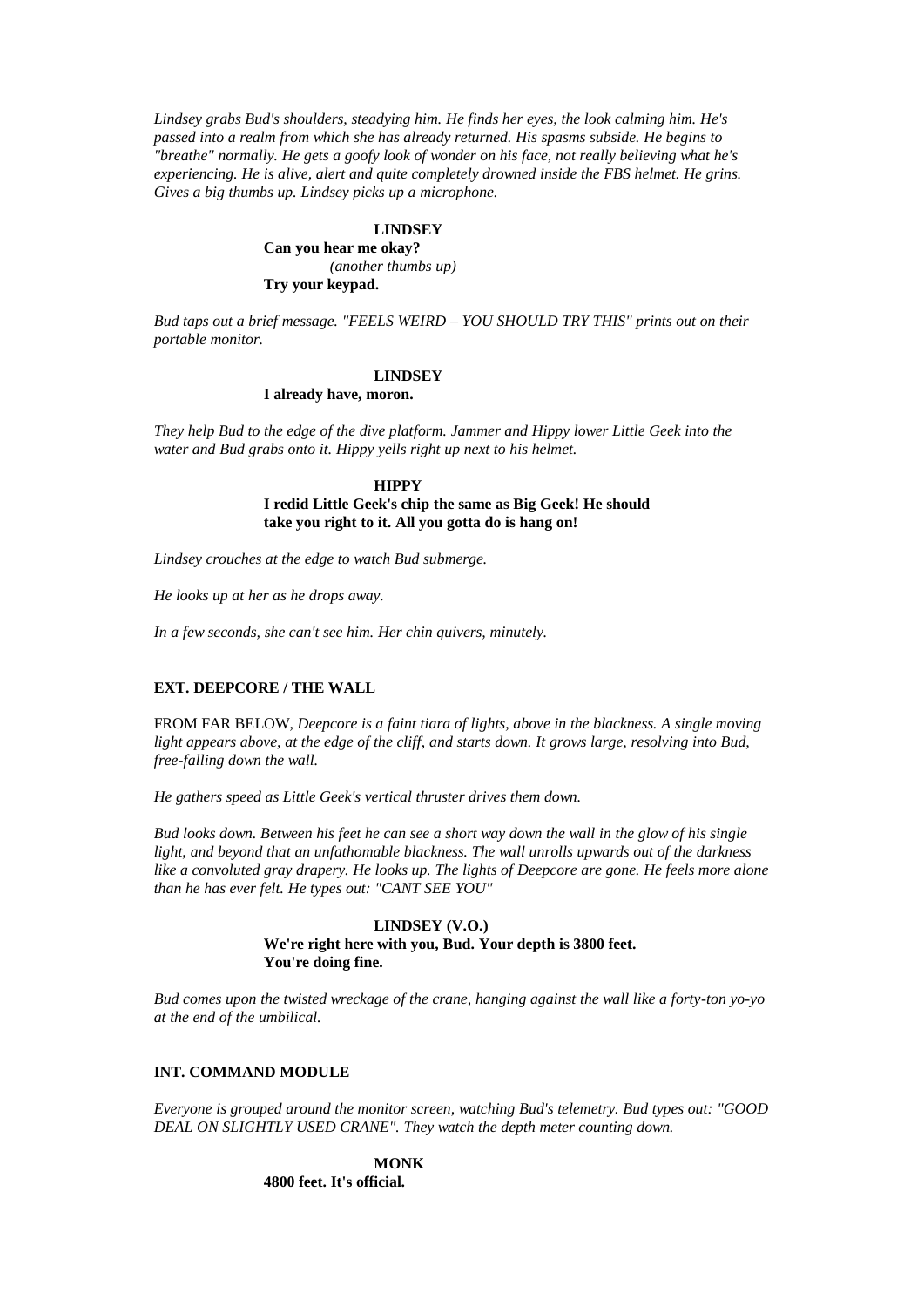# **LINDSEY**

**Bud, according to Monk here, you just set a record for the deepest suit dive. Bet you didn't think you'd be doing this when you got up this morning.**

*The screen print out: "CALL GUINESS". They laugh. So far so good. Seconds later...*

**HIPPY One mile down and still grinnin'.**

# **EXT. THE WALL**

**WIDE SHOT***. Bud is a tiny spider dropping down the wall in a pathetic little pool of light. The wall is sterile brown-gray, devoid of life at this depth.*

# **LOOKING DOWN**

*As the light shrinks to a star and vanishes in the blackness yawning below.*

# **INT. COMMAND MODULE**

*Lindsey has the microphone gripped tightly, and the lightness in her voice is a bit brittle.*

# **LINDSEY 8500 feet, Bud. Everything okay?**

**MONK Ask him a pressure effects. Tremors, vision problems, euphoria.**

**LINDSEY Ensign Monk want to know how you feel.**

### **ON THE SCREEN**

*Printing out: "COLD".*

### **LINDSEY**

**Big baby.**

*Then: "HANDS SHAKING. HHARD TO TYPE"*

**MONK It's starting. It hits the nervous system first.**

**ONE NIGHT**

**Keep talking, Lindsey. Just let him hear your voice. It doesn't matter what about.**

### **LINDSEY**

**Don't forget Bud, you're being graded on spelling as well as sentence structure, so concentrate, okay?** *(long pause)*

**Bud, I... uh, there's some things I want to say. It's hard for me. I'm not of those softy, gooey-center-type people. It's not**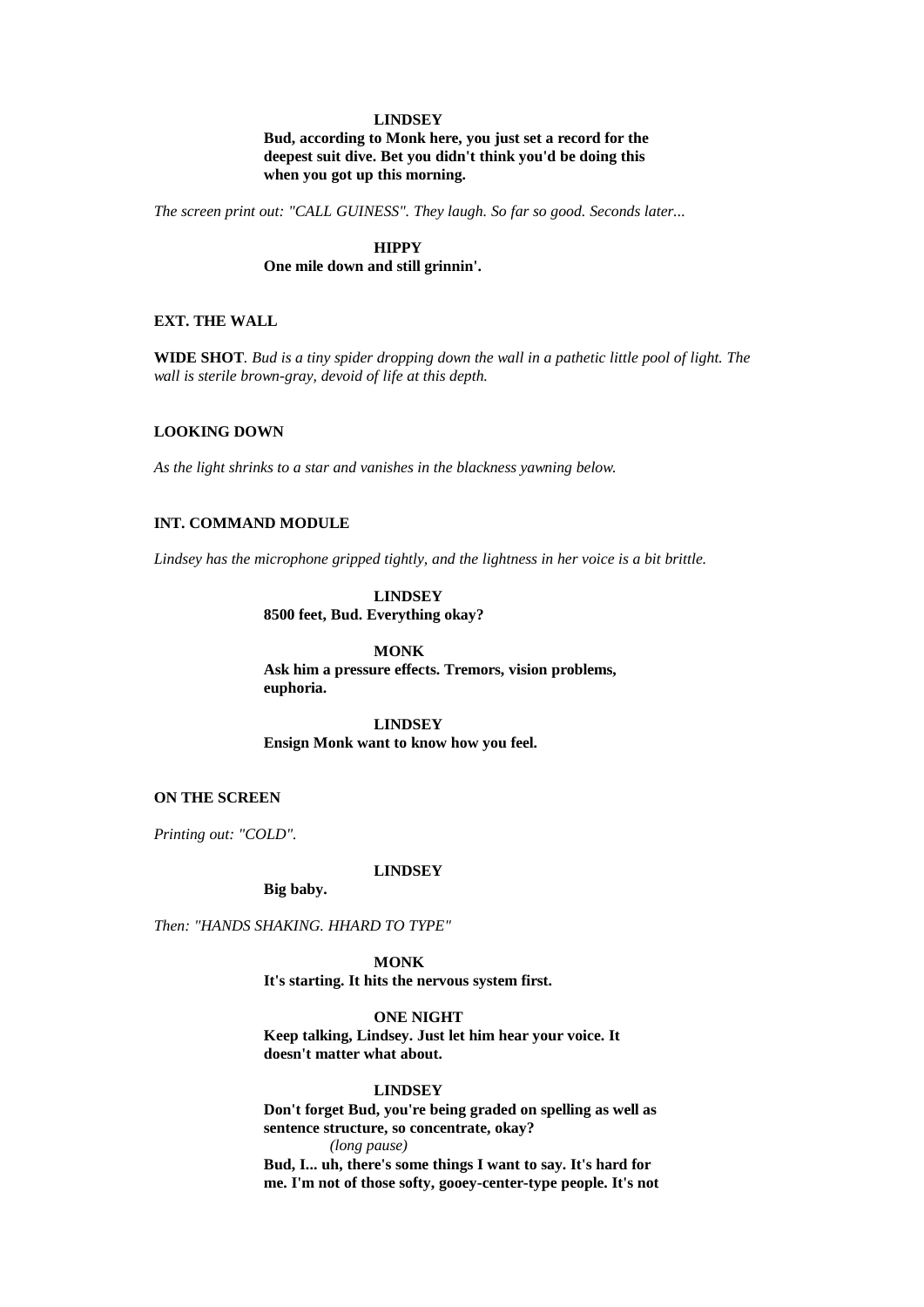**easy, you know, being a cast-iron bitch. It takes discipline and years of training. A lot of people don't appreciate that.**

*Lindsey has somehow tuned out the others in the room. In her mind she is with Bud, out in the darkness.*

#### **LINDSEY**

**But is wasn't all bad. I know that. You remember that bike trip... we rode the Honda up through Oregon? It took me a week to get my hair untangled, but I've never been happier. It was the most... free... I've ever felt. I'm sorry I can't tell you these things to your face.**

# **EXT. THE WALL**

*Bud is visibly trembling, gritting his teeth... holding on as the vise-grip of pressure takes him.*

# **LINDSEY (V.O.)** *(filtered)* **It's pitiful. I have to wait until you're freezing in the dark and there's ten thousand feet of water between us. I guess I'm babbling. I'm sorry.**

*Bud struggles with his keyboard.*

### **INT. COMMAND MODULE**

ON THE SCREEN: *"YOU ALWAYS DID TALK TOO MUCH"*

*Somehow's she's smiling and on the verge of tears at the same time.*

#### **HIPPY**

**Two miles down and still grinnin' Comin' up on the big ten thou'.**

**ONE NIGHT Bottom's still a mile and a half down.**

### **EXT. THE ABYSS**

*BLAM! Bud jerks as his dive light implodes. He still has Geek's floodlights. He falls on.*

### **INT. CONTROL MODULE**

**HIPPY 12000 feet. Jesus, I don't believe he's doing this.**

**LINDSEY Shut up, Hippy. Bud, how you doing?**

*He types: "SE LUMINUS THINNGS"*

*Everyone snaps suddenly alert.*

#### **HIPPY**

**Uh, oh...**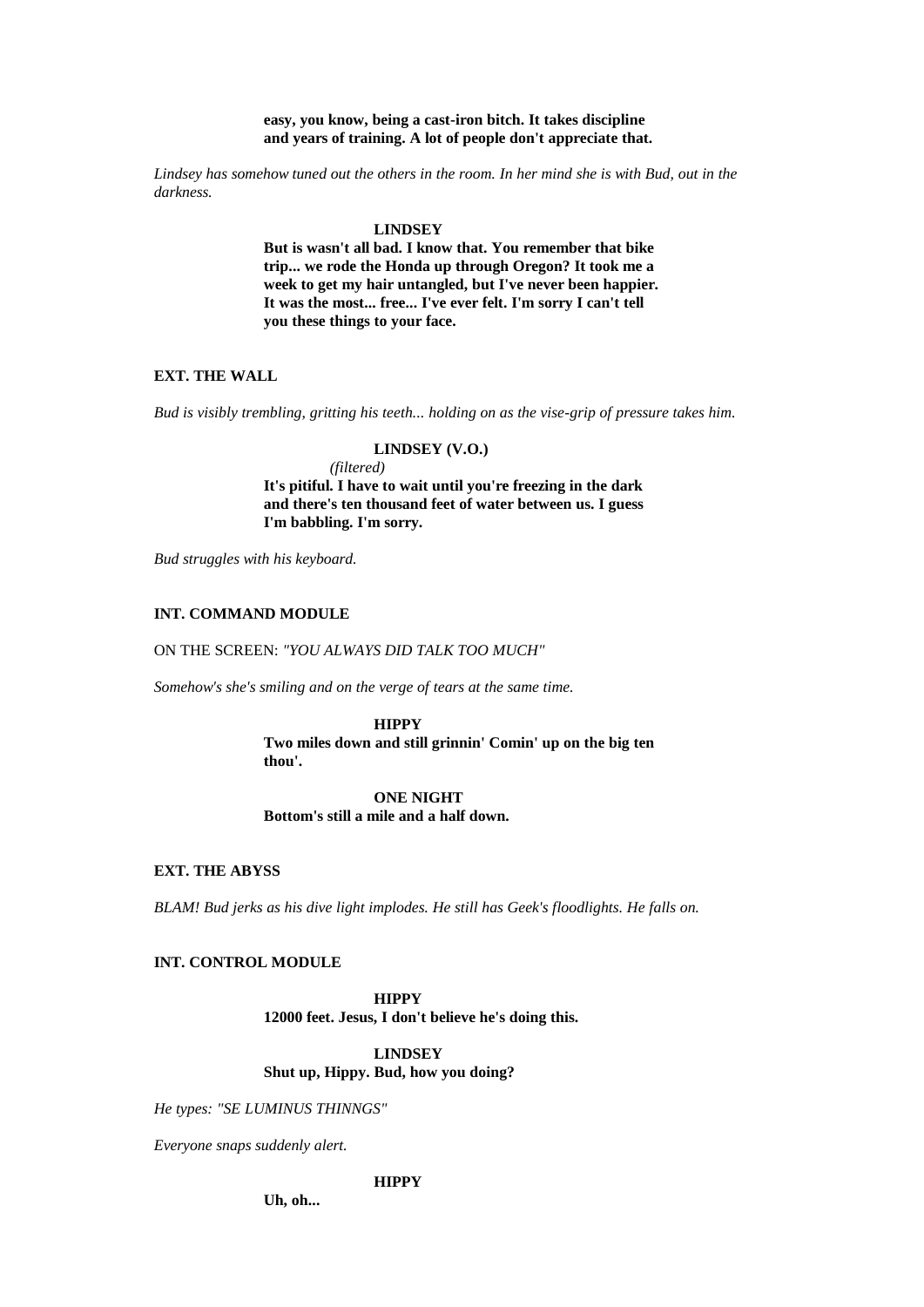# **LINDSEY What kind of luminous things, Bud?**

# **CATFISH Maybe it's... you know... them.**

*The screen prints out: "ITS OK. SQUID. GLOWING SQUID"*

# **EXT. THE ABYSS**

*Bud is in an enormous school of bioluminescent squid, graceful, attenuated creatures less than a foot long. Thousands of then glide in ghostly arcs around him, filling the black void as far as the eye can see. He stares at them in wonder. Reaches out and touches one, catches it, lets it go. Are they really here? He can no longer be sure of his own perceptions.*

# **INT. CONTROL MODULE**

*Another message from Bud: "THINK THEYR REAL"*

**MONK He's losing it. Talk to him. Keep him with us.**

# **LINDSEY Bud, it's the pressure. Try to concentrate. Concentrate on my voice. Just listen to my voice.**

# **EXT. THE ABYSS**

*Bud emerges from the school of squid. As he falls, they form a luminous plane of swirling colors above him. He stares upwards, transfixed.*

# **BUD'S POV**

*The ghostly blizzard of luminescence above him. A spectral form takes shape in the patternless glow... resolving into Lindsey's face, a hundred feet wide. Gazing down at him, her expression sad. Her image receded away from him into the darkness above as he falls.*

# **DOWN ANGLE ON BUD**

*Reaching up in anguish.*

### **INT. CONTROL MODULE**

*Lindsey watches as Bud haltingly types out: "YOUR GOING AWAY"*

### **LINDSEY**

**I'm not going away, Bud. I'm right here, right here with you. This is Lindsey, Bud. I'm right here.**

**ONE NIGHT**

**Signal's fading.**

**HIPPY**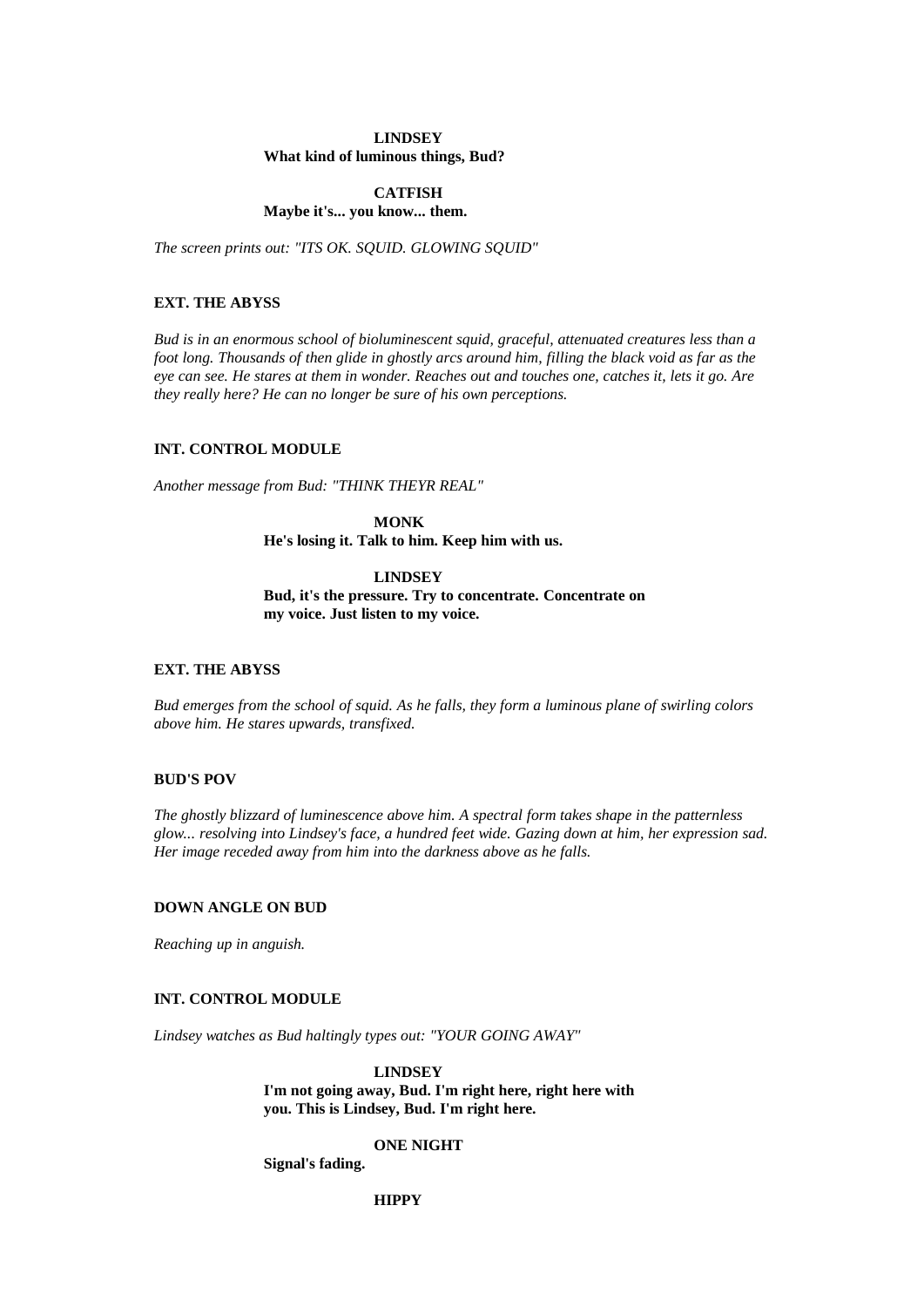# **We're losing juice... kill everything we don't need. Catfish, knock out those lights.**

*Everyone hustles to comply. The room is plunged into darkness, the faces of the group lit only by the ghostly CRT screen.*

> **ONE NIGHT Run it through the digital processor, cook it as much as you can.**

**CATFISH Seventeen thousand feet. Good Christ Almighty, this is insane.**

# **EXT. THE ABYSS**

*Bud is shaking violently, as if with palsy. His eyes keep rolling back, and he's having a hard time staying conscious. He tries to type a message and he can't. The tons of pressure per square inch are short-circuiting his nervous system. Suddenly K-BAM! Little Geek's pressure hull implodes. Its lights go out.* 

BLACKNESS.

# **INT. CONTROL MODULE**

**ONE NIGHT**

**Little Geek just folded.**

### **HIPPY**

**Bye, little buddy.**

# **MONK**

**He can still make it.**

# **LINDSEY**

**I know how alone you feel... alone in all that cold blackness... but I'm there in the dark with you, Bud you're not alone...**

*Lindsey seems not to be in the room, but to be with him, seeing what he sees. She is oblivious to the others.*

# **EXT. THE ABYSS**

*Blackness. Then a bright light appears... he's lit a* MAGNESIUM FLARE*.*

*It's fierce, flickering glare lights his plunge. Bud discards the stalwart little ROV and free-falls like a skydiver without a chute. Out of control, he hits a ledge and rolls off. Tumbles forward in a cloud of debris. He hits another outcropping, limp as a rag doll. Rocks and sand rain down with him as he continues his descent.*

*Bud us quivering, teeth locked in a titanic rigor.*

*He pulls his arms and legs slowly into a fetal position.*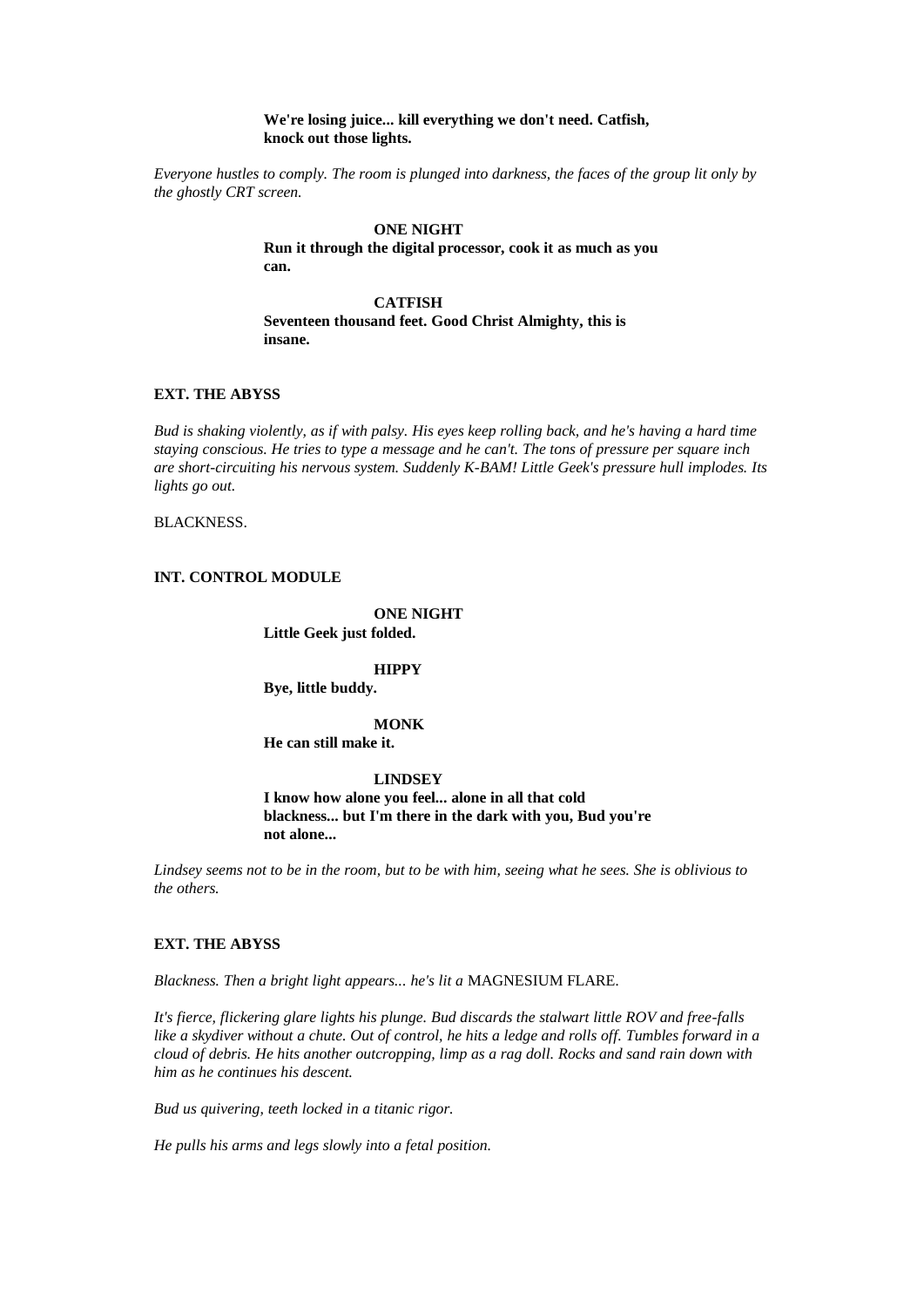*In the plunge toward death he has gone he has gone full circle, returned to the womb in which we all breathe the water of life before we know the world of air and light. Still, there is Lindsey's voice, faintly in his helmet.*

### **LINDSEY (V.O.)**

**You remember that time, you were pretty drunk, you probably don't remember... the power went out at the old apartment, the one on Orange Street... and we were staring at that one little candle, and I said something really dumb like that candle is me, like every one of us is out there alone in the dark in this life...**

# **INT. CONTROL MODULE**

**TIGHT ON LINDSEY** *as she grips the microphone. Her voice has become a hoarse whisper. Her eyes are intense, focused on a point far beyond the walls of the room.*

### **LINDSEY**

**... and you lit another candle and put it beside mine and said "that's me"... and we stared at the two candles, and then we... well, if you remember any of it, I'm sure you remember the next part. Bud, there are two candles in the dark. I'm with you. I'll always be with you.**

### **EXT. THE ABYSS**

*A tiny flickering light moves down along a vast black wall. Bud falls on in dream-like solitude, a candle in the dark.*

# **INT. CONTROL MODULE**

*Catfish gently takes the microphone from Lindsey's hands and leans close.*

# **CATFISH**

**How you doin', podner? Still with us, come-back? Talk to us, Buddy boy.**

*They watch the screen, expectantly.*

*Nothing. Hippy and One Night start checking the equipment. Lindsey tried unsuccessfully to keep the terror our of here voice.*

### **LINDSEY**

**Bud? You hangin' in there? Talk to me, Bud. Are you okay?**

*There is an agonizing pause, then the letters appear slowly: "SHAKING STOPED. FEEL BETER. SOM LITE BELOW."*

# **LINDSEY**

### **What kind of light?**

*"LIGHT EVYWHER. BEAWTIFULLL"*

**MONK He's hallucinating badly.**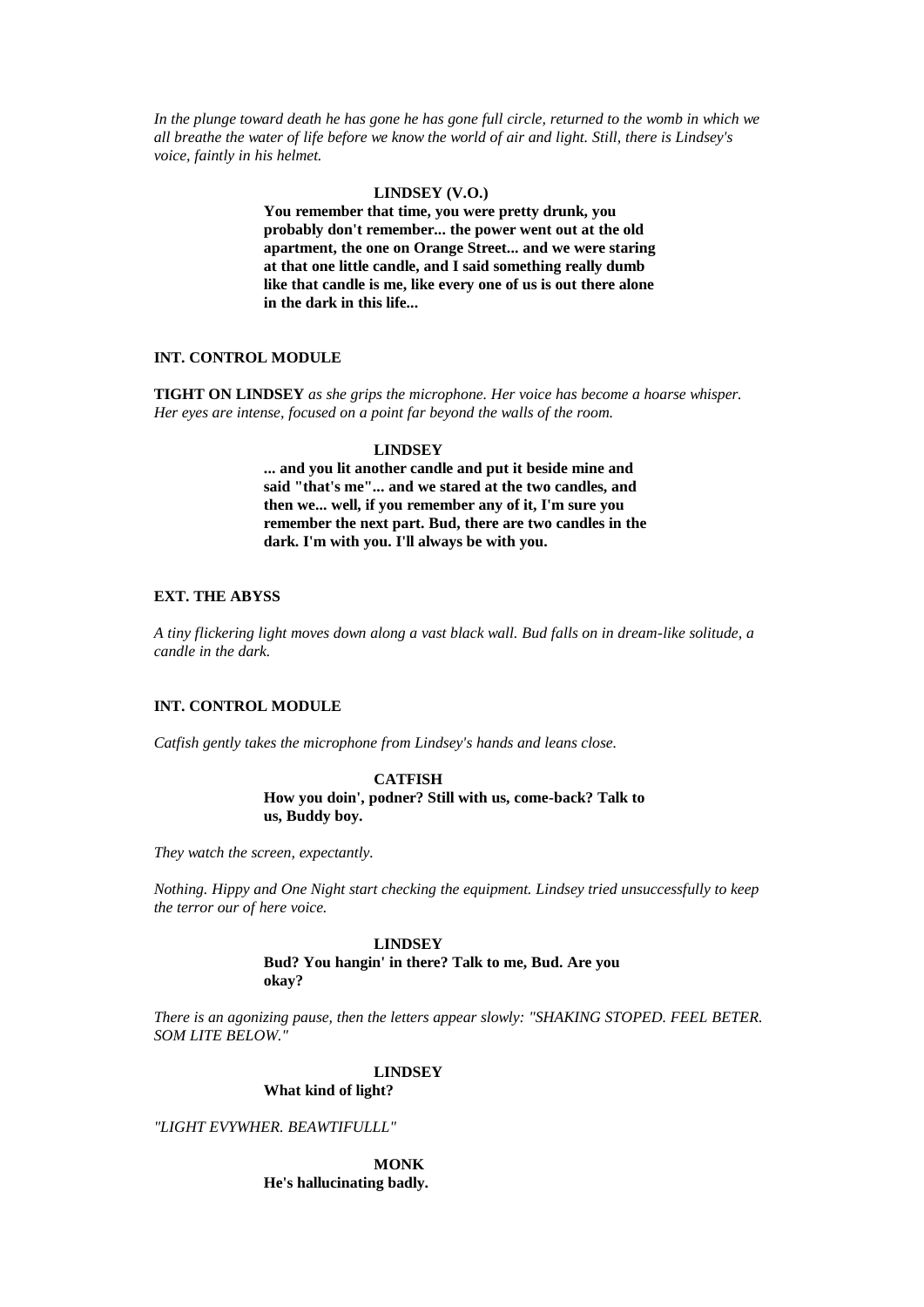# **EXT. THE ABYSS**

*Bud is no longer in pain. His expression is rapt.*

LOOKING DOWN*, past his to a ghostly landscape. His last flare sputters out, but there is light. Bioluminescent algae carpet the walls of the canyon below him. And he's right... it is beautiful.*

*The water is so clear we can see down 500 feet past Bud's tiny, silhouetted figure, to a vast landscape faintly revealed in spectral pastels. Barren as the moon but exquisite, serene. Changeless. A place unseen by human eyes. Like a firefly below, the lights of Big Geek are visible. Bud descends toward the ROV, which has grounded on a narrow shelf. Below the shelf, the wall slopes out, suggesting we are near the bottom of the canyon but can't see it.*

# **ONE BIG GEEK/MIRV**

*Sitting there like a dumbshit. Bud's feet thump into the sediment next to it, stirring it luminous particles. Touchdown... three and half miles of water over his head. Bud leans over the warhead in a swarm of fireflies.*

# **INT. CONTROL MODULE**

**AT GEEK** *prints out. Monk takes the headset gently from Lindsey.*

**MONK Okay, Bud, we'll go step by step. Take the cover plate off the firing box.**

*A long pause. Then...* PLATE OFF

**MONK All right, Bud, you have to cut the ground wire, not the lead wire...**

### **EXT. ABYSSAL LEDGE**

*Bud is peering into the detonator unit. How bad is he? We can't tell.*

**MONK (V.O.) It's the blue wire with the white stripe, not... I repeat... NOT the black wire with the yellow stripe.**

*Bud is staring. Blinking. The two wire look big as sewer pipes, and they're miles away... way down there where his hands are.*

*The only light he has left is a* CYALUME STICK*. He pulls out the little plastic tube. Breaks and shakes. It starts to glow, a tiny wand of green light. He fumbles with his tool pouch, takes out a pair of side-cutters.*

*"CUTING NNOW" he types to them. He reaches into the detonator.*

# **DETAIL, THE WIRES**

*In the green Cyalume glow, the look identical. The cutters go over on wire. A long beat. They withdraw, then go over the other wire...*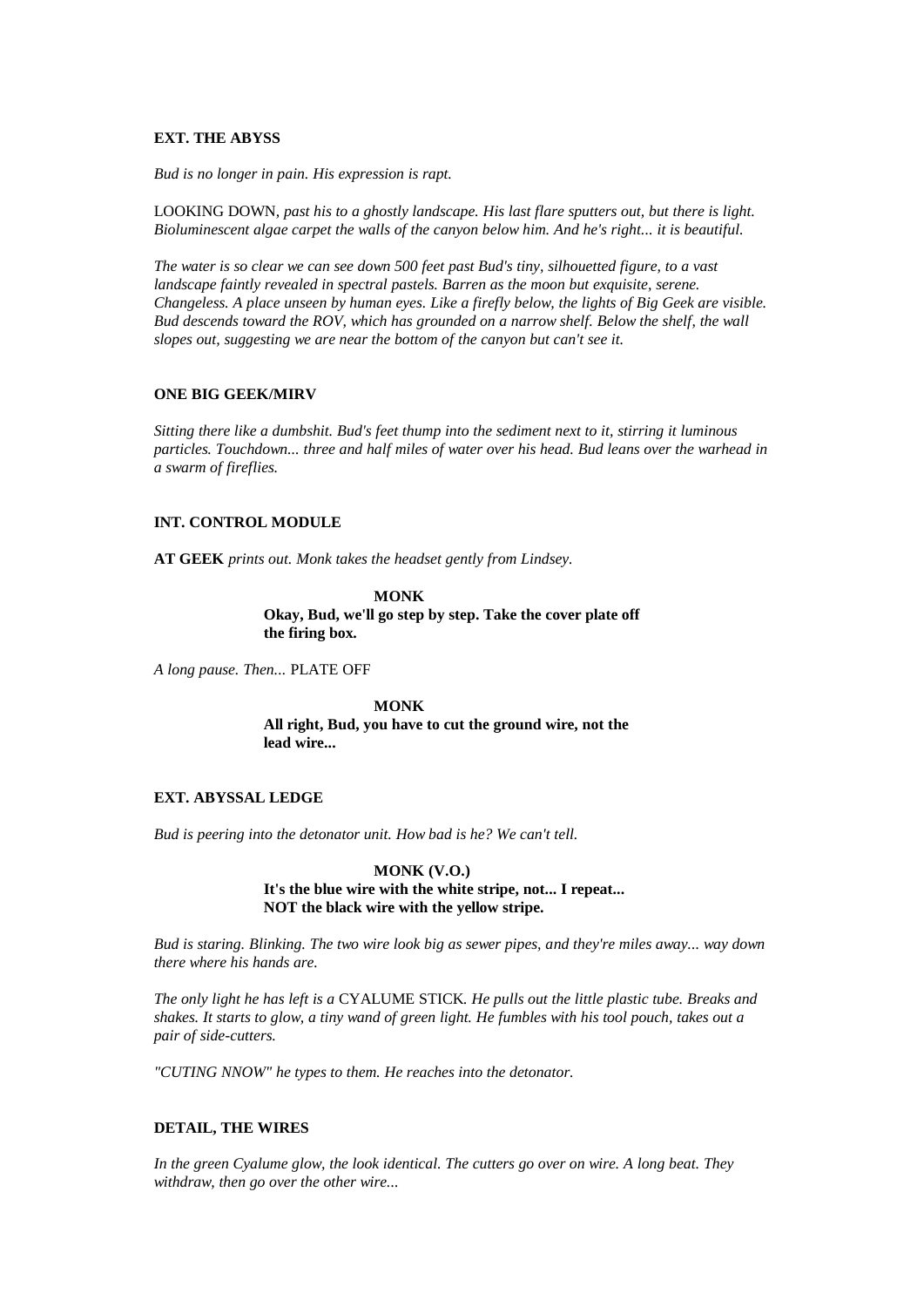*He cuts –*

### **INT. CONTROL MODULE**

*Everyone is frozen. Waiting. It's very quiet.*

**LINDSEY Would we see the flash?**

**MONK Through three miles of water? I don't know.**

*They're holding their breaths. Then... "STILL HERE"*

*A cheer goes up. Rebel yells.*

**CATFISH**

**Quiet, quiet! Save you air, goddamnit.**

**MONK**

**Bud, give me a reading off you liquid oxygen gauge.**

*"TEN MINUTES WORTH ID SAY". Lindsey does white.*

# **HIPPY**

**It took him over an hour to get down there –**

*It's hopeless. Lindsey grabs the headset from Monk.*

# **LINDSEY**

**Drop you weights and start back now! The gauge could be wrong...**

# **EXT. ABYSSAL LEDGE**

*Bud is one his knees beside the dead warhead. His expression is enigmatic. He looks around slowly at the luminous canyon. Starts to type.*

# **INT. CONTROL MODULE**

*The message comes in: "NO. THINK ILL STAY A WHILE. BEAUTIFUL HERE. WORTH ADMISSION"*

> **LINDSEY No! You can make it! You hear me? Drop your weights... you... can breathe shallow... you... it could be wrong –**

*Lindsey's voice has twisted into a sob. She begins to weep, quietly.*

# **LINDSEY Oh God, Virgil, please...**

*"DONT CRY BABY"*

*A pause. Then the words...*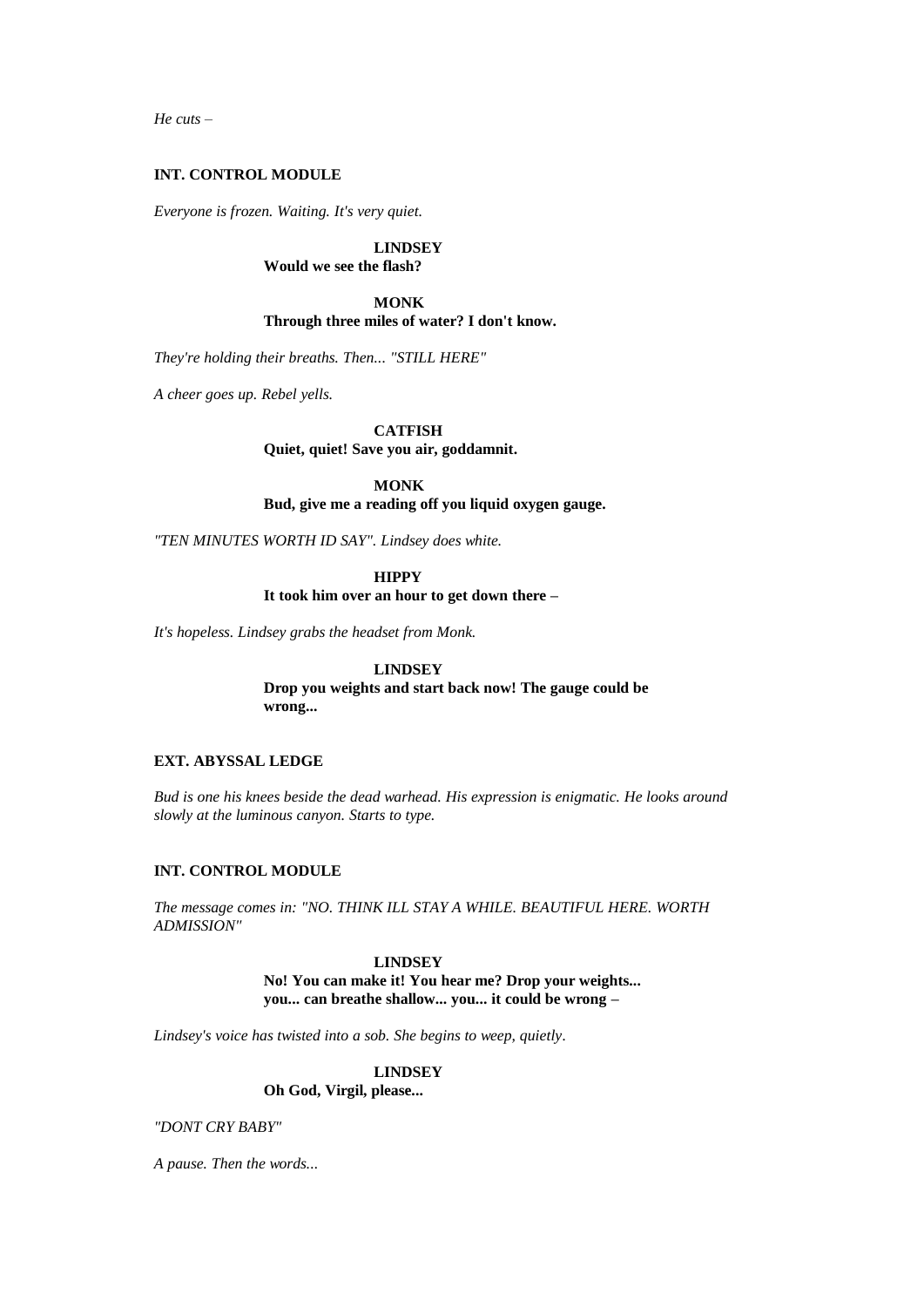# *"WE KNEW THIS WAS A ONE WAY TICKET WHEN I PUT THIS THING ON. BUT YOU KNOW I HAD TO COME"*

*Lindsey sobs at the mike. The others look away. The signal is weakening. One Night boosts it and the screen clears briefly.*

*"LOVE YOU WIFE"*

*She stares at the printout.*

**LINDSEY**

*There is no reply.*

**CUT TO:**

# **EXT. THE ABYSS**

*A tiny figure lies slumped beside the inert ROV, an Indian dying with his horse in the desert.*

*Bud's eyelids close. His chest barely moving.*

**Love you.**

*A strange illumination bathes his face and his eyes open. He blinks. Weakly, he raises his head, facing the source of the radiance.*

# **BUD'S POV**

*... a glowing figure hovers before him, like a vision. It seems to be an angel. Seen closer, as it drifts toward him, we see that it is an extraterrestrial being, bioluminescent like some deep-sea fish. Its body and limbs are transparent, and it resembles a figure made of blown glass. A delicate mantle or veil billows out around its like a corona, which pulsates gently, propelling the being with the hypnotic grace of a Spanish dancer. The head is refined and strangely anthropomorphic, with large eyes that convey a cold, dispassionate wisdom.*

*It is stunningly beautiful.*

*The creature settles toward him. Unafraid, Bud extends his hand.*

*Its slender, blown-glass digits grasp his bulky glove. It pulls him up from the benthic ooze and they glide together down the slope, deeper into the abyss.*

*At the limits of visibility we see faint, glowing forms moving below. They resolve into NTI ships. Tiny ovoids, like the little scoutship that Lindsey nearly collided with at the Montana wreck. The larger manta-ships. And others, strangely configured, moving in the darkness below like luminous fish.*

*Suddenly the darkness explodes with light. A vast, reticulated pattern of brightly glowing lines, like some enormous circuit diagram, appears below them, covering the floor of the abyssal trench. It sweeps outward from the center, as if the light were surging through channels. The NTIs are revealing their home to Bud. The ships move among the spires like air traffic over a major city.*

# **EXT. NTI STRUCTURE**

*Bud and the creature descend until, between the lines of light, we see a dark surface of inhuman design. The shape extends beyond the limits of visibility. Towers hundreds of feet high stretch*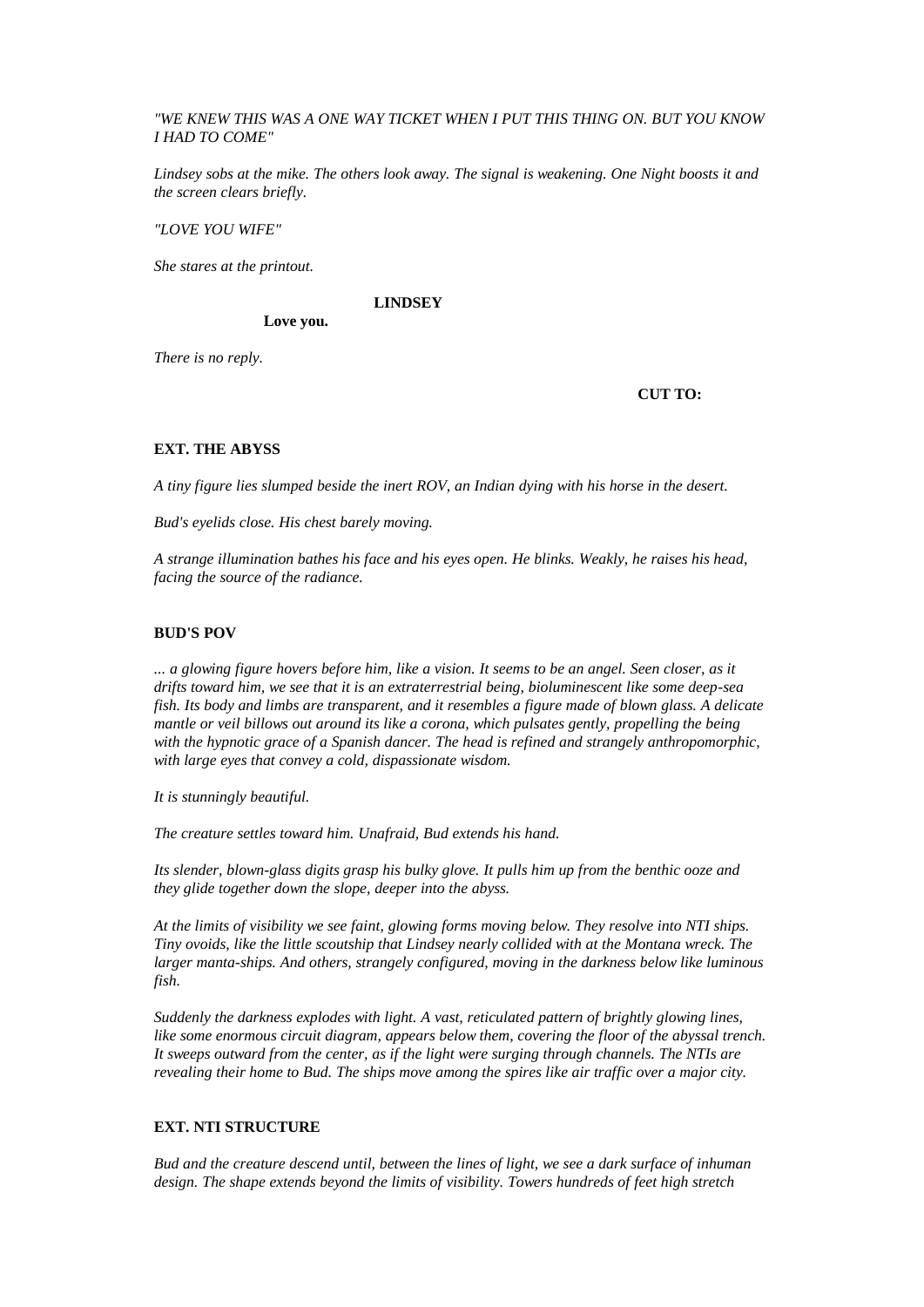*upward from the curving surface. It dwarfs their figures as the descend toward it, approaching an opening that soon yawns like a vast mouth.*

*They are picking up speed, swept along by a powerful current, into the mouth-like opening.*

# **INT. NTI STRUCTURE**

*Bud stares around in awe as smooth, pearlescent walls blur past him. It is a curving threedimensional maze of tunnels, like a vast circulatory system, where controlled currents of water become freeways in three-dimensional space. Tunnels divide, narrow, and reenter main-routes hundreds of feet across, as the pair race through in a dizzying blur.*

# **INT. FINAL CHAMBER**

*Entering a smaller chamber they settle to the floor, and the NTI moves back a few feet.*

*A shimmering plane or surface appears like a vertical curtain bisecting the chamber. The seawater divides, like the Red Sea, into two rippling walls. They move apart. Leaving Bud standing in a short, shimmering hallway.*

*Weakly, he uncouples his helmet and pulls it free. Drops to his knees. Doubles over as spasms wrack him. Breathing fluid explodes from his lungs.*

*He lies gasping and coughing on the floor, dragging in deep breaths of what he can only hope is air. It is.*

*Bud slowly recovers, sitting up. His head is clearing. This really is happening. Beyond the shimmering, vertical surface of the water he sees the NTI being joined by others, move or less identical, until a group of seven is gathered watching him.*

# **BUD Howdy, Uuuh... how you guys doin'?**

*His voice echoes metallically in the strange chamber. Soft laps of water from the 'walls'.*

*In the air a pattern of glowing lines appears, a series of what appears to be circuit diagrams. Bud staggers back from this strange 'screen' hanging in mid-air. The image is about twenty feet across.*

*There is a rolling jumble of static and interference which resolves into... the face of Dan Rather, doing the evening news.* STATIC*, then another newscast. And another. Fragments of the same story. The world on the brink of war.*

# **BUD You watch out TV? That what you're trying to say? That you know what's been going on up there?**

*The NTIs are impassive. Static... then another newscast.*

*This time, we're allowed to focus on the story. An on-the-scene interview outside a high-tech seismology lab. There is an air of hysteria about the scene... technicians running across the background of the shot, people shouting, the reporter jamming his mike at the harried-looking scientist.*

### **REPORTER**

**... a Caltech scientist who is among those reporting an unprecedented disturbance in the world's oceans. Dr. Breg, can you give us a clearer explanation then we're getting?**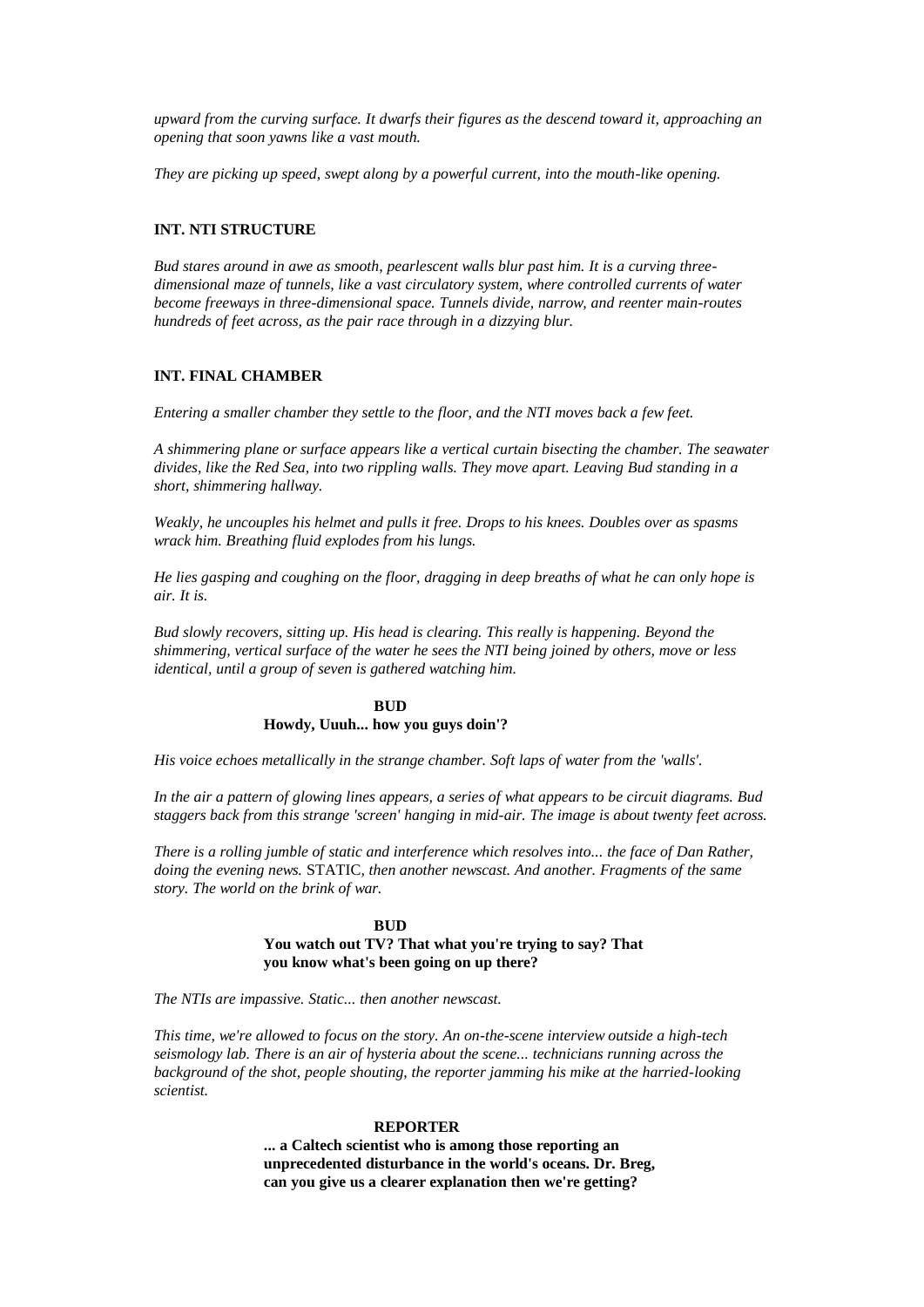*Berg is edgy and distracted. People keeps handing him pieces of paper, computer hardcopy. The biggest thing in his life is happening...*

#### **BERG**

**They're acoustic shockwaves, like tsunamis, but with no seismological source. The waves are propagating toward the shorelines of every continent –**

*An assistant runs up, face shiny with fear, beckoning. We see that Berg is running scared. The impossible bringing the greatest terror to the rational mind.*

#### **BERG**

**Yeah. I'll be right there... I have to go. Look, we don't know what it is! Okay? Not the slightest goddamn idea!**

*The image dissolves into static, fades out. Bud turns to the NTIs.*

**sure? How do you know?**

**BUD**

**You're doing it! Right? That's what you're telling me. Yeah, you can control water... that's your technology. But why?**

*Static again, then a brilliant flash. Grainy stock film of a hydrogen bomb test in the Pacific.*

*The film repeats, and then again, faster, and again until is merges into an unbroken white glare. Bud gets the message.*

> **BUD Hey, you don't know they're really gonna do it. Where do you get off passing judgment on us, when you can't be**

*The screen exploded into a staccato series of searing images, stark moments from recent history...*

*US soldiers fighting in Vietnam, street warfare in Beirut, a car bomb in Belfast, a suspect shot in the head in the streets of Saigon, burned and bleeding children, grainy footage of corpses bulldozed into mass graves at Auschwitz, Wermacht soldiers marching in goose-step review, a 13 year-old contra with an AK-47... Just glimpses, strobing... a few frames of each. But enough. The images continue.*

### **HOLD ON BUD**

*As the lights flicker on his face, the ongoing indictment of humanity.*

**CUT TO:**

# **EXT. OCEAN FRONT WALK, SANTA MONICA, CALIFORNIA – DAY**

*A video news crew leaps from a Jet Ranger helicopter in a parking area and runs to set up near the railing, facing the ocean. Pandemonium reigns around them, people running, driving, evacuating inland.*

*On the horizon, out to sea, a dark line has appeared.*

*It grows in height as it comes closer, a wall of water stretching across the horizon, already hundreds of feet high and growing.*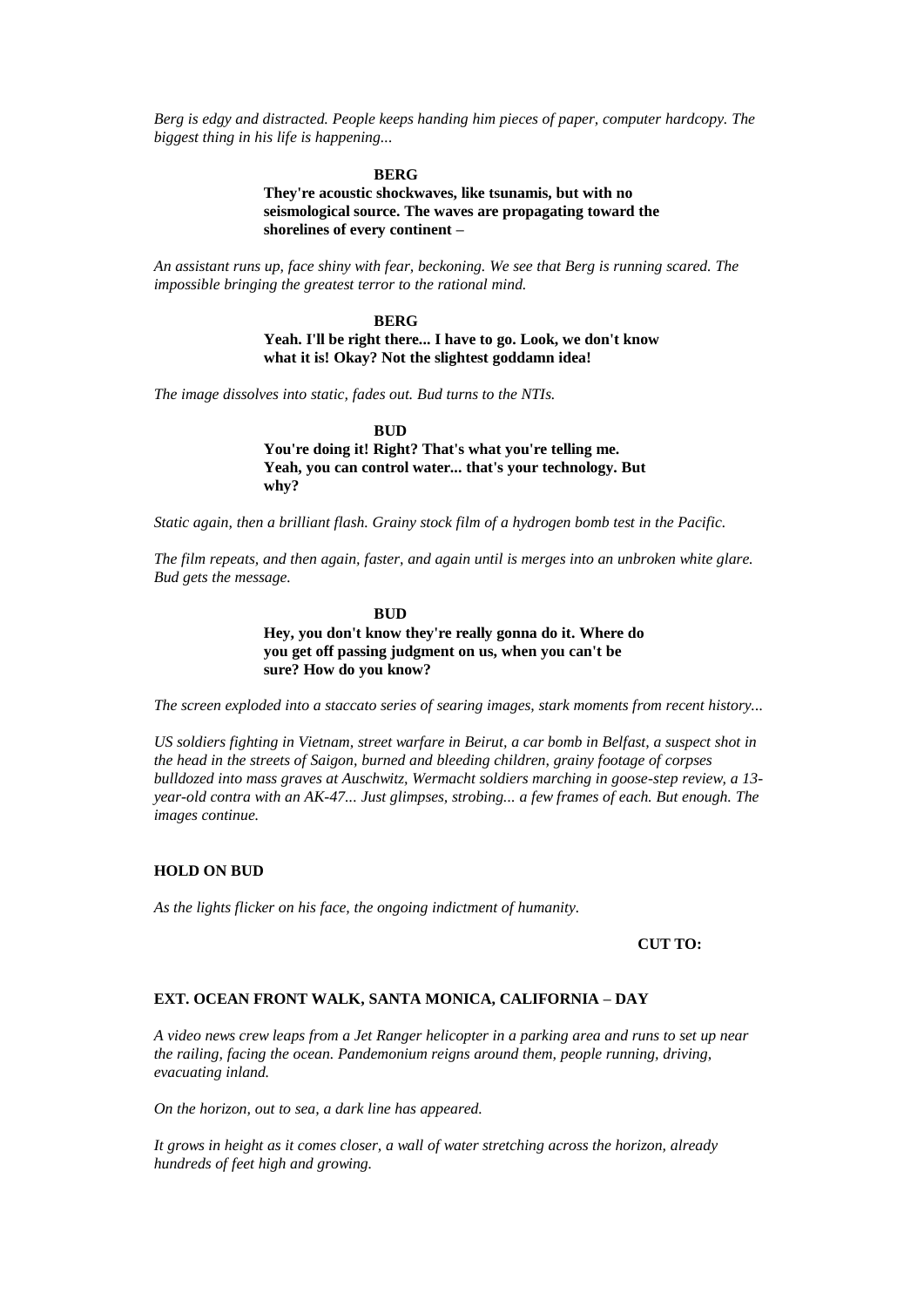### **EXT. NEW YORK – DAY**

**LONG LENSE SHOT***, looking seaward past the Statue of Liberty, out past the Verazzano Narrows. Stacked up by perspective, the distant wave is a wall of water impossibly high, still miles out.*

# **EXT. NAVAL BASE, KAMCHATKA PENINSULA, U.S.S.R. – NIGHT**

*The scene repeats on the eastern coast of the Kamchatka Penninsula in Russia, where a full moon shimmers along the crest of a vast wave.*

SIRENS *wail as Russian sailors run from the docks of Petropavlovsk Naval Base. Some stand rooted as the black glacier of water, a thousand feet high and growing, thunders toward them in nightmarish slow motion.*

# **EXT. OCEAN FRONT, SANTA MONICA – DAY**

*The minicam crew reporter is speaking rapidly, faltering with emotion, his voice cracking like the famous broadcast from the scene of the Hindenburg disaster.*

### **REPORTER**

**The horizon has gone dark... the crowd is starting to run... some are just staring, unable to move... the wave... the wave is... it's... I don't know... maybe a thousand feet high already... getting bigger as I'm watching... still miles out... oh my God, Jesus... I can hear it...**

*A roar fills the air, a thunder which drowns out the people's screams, even the rotors of the news chopper as the camera teams scrambles aboard. They leave the announcer standing transfixed, his face blank, eyes tracking upward and upward as the ground begins to shake.*

# **EXT. NEW YORK – DAY**

*The Statue of Liberty looks like a souvenir figurine at the afternoon sun is blocked out by the cresting tsunami, an escarpment of water 2500 feet tall.*

### **EXT. SAN FRANSISCO – DAY**

**LONG LENS SHOT –** *The Golden Gate Bridge and the hills of the city, the buildings downtown. Beyond,* FILLING FRAME *is the wall of sea green which defies our comprehension. The image shakes with the* THUNDER*.*

# **EXT. MALIBU – DAY**

*A diehard surfer looks over his shoulder as the mountain of water which transcends his worst nightmare. He lies paralyzed on his board.*

# **EXT. MIAMI – DAY**

*Downtown Miami crouches in terror at the feet of the shimmering monolith.*

*In a penthouse office suite, an executive watches the wave towering above him, blocking out the sun, a line of raging foam appearing as it arches over, about to break upon the teeming city.*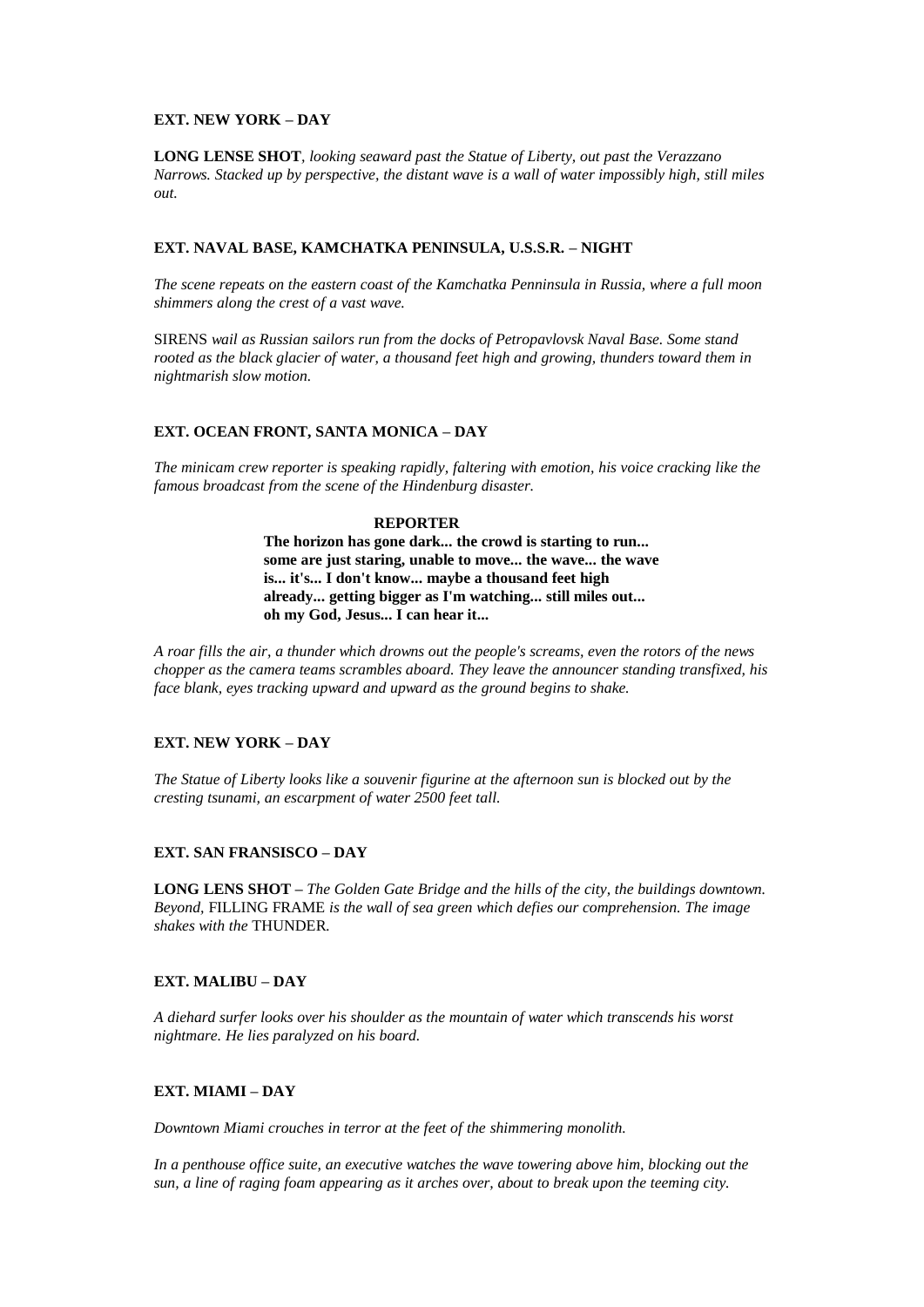*And then...*

*The wave slows as it crests...*

*And stops.*

IT SIMPLY STOPS*.*

*2600 feet high and motionless except for a shimmering undulation of its surface in the bright sun. There is quiet, a faint wind and calling of confused gulls. Various reactions, as the thunder fades and people recover, only to stand awed before the vast, inexplicable manifestation. A news helicopter passes in front of it like a dragonfly.*

# **EXT. MALIBU**

*The surfer just blinks, starting.*

# **EXT. NEW YORK – DAY**

*On the East Coast it's the same, as the World Trade Centers are dwarfed by a shimmering blue wall which stands... waiting.*

### **EXT. PETROPAVLOVSK NAVAL BASE, U.S.S.R. – NIGHT**

*Russian seamen, lining the harbor breakwall at Petropavlovsk Naval Base on the Kamchatka Peninsula, stare upward at the monolith of water, undulating in the moonlight. It seems poised to crash down, inflicting inconceivable devastation... but it doesn't.*

# **EXT. OCEAN FRONT WALK, SANTA MONICA**

*When all have seen...*

*The wave soundlessly subsides, slowly slipping back and down until the surface of the sea is normal again.*

**VIDEO SHOT, HANDHELD***, of a crowd of people watching the sea. Moving from face to face. Various reactions as people respond to what they can only understand as a miracle. The faces... awed, stunned, tear-streaked... laughing. The cameraman is just walking. Some people turn to him and smile, or laugh, or whoop.*

*A woman is collapsed on a bench, crying.*

*A man is on his knees, shaking.*

*Total strangers hug each other.*

*A black guy, tears pouring down his face, turns to the camera with a beautific grin.*

**GUY Somebody just laid it down to us, man. Things ain't never gonna be the same!**

**PULL BACK** *to reveal that we are in the...*

**INT. FINAL CHAMBER**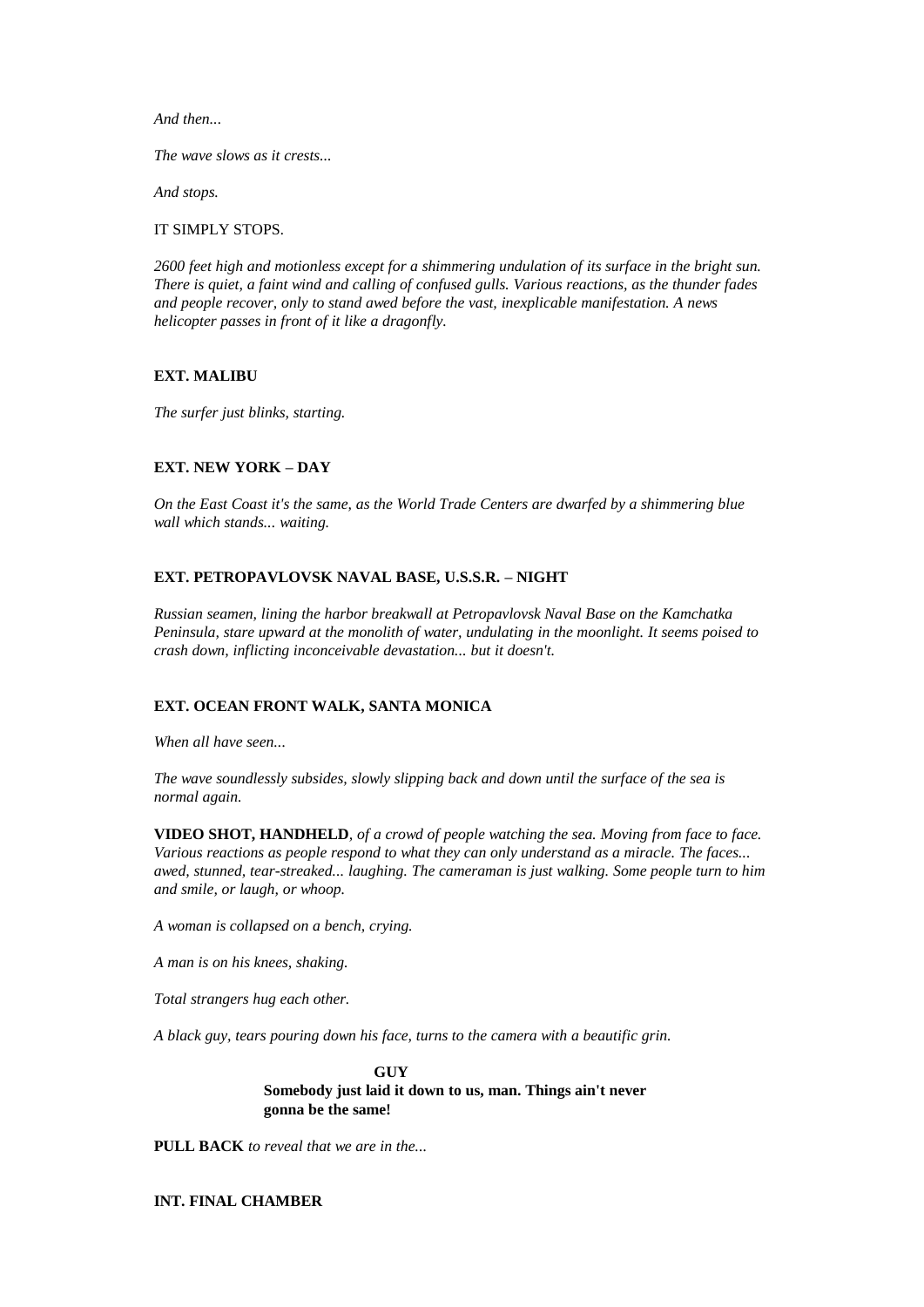*Bud sits, shaken, watching the screen, as people react to their deliverance. He turns to the NTIs.*

# **BUD Why? You could've done it. Why didn't you?**

*The screen darkens. Then letters appears on it, slowly printing out, as if someone was clumsily typing them.*

*"WE KNEW THIS WAS..."*

*And we've seen this before so we know the rest...*

*"WE KNEW THIS WAS A ONE WAY TICKET WHEN I PUT THIS THING ON. BUT YOU KNOW I HAD TO COME."*

*A pause, then:*

*"LOVE YOU WIFE."*

*The last message expands to fill the entire screen.*

*Bud stares at the screen, at his message of self-sacrifice, then at the aliens. They bow their heads, just for a moment. A sign of respect.*

### **CLOSE ON BUD**

*As he begins to realize what has happened.*

**CUT TO:**

### **INT. DEEPCORE / CONTROL MODULE**

*Lindsey is slumped in a chair, just staring. Withdrawn.*

*The others are conserving oxygen and heat, huddling in the dark.*

*The air is looking pretty thick. The speaker of the hydrophone transceiver crackles to life.*

### **MCBRIDE (V.O.)**

**Deepcore, do you read? This is Benthic Explorer, over.**

#### **CATFISH**

**Hell yes, we read! Good of you to join us. How's that storm doin'?**

### **MCBRIDE**

**Well, it's strange... it just kind've blew itself out all of the sudden. We're up here in a flat sea with no wind. But then a lot of weird things've been happening.**

# **CATFISH**

**Well, hell, son. You better get us a line down here, we're in moderately poor shape.**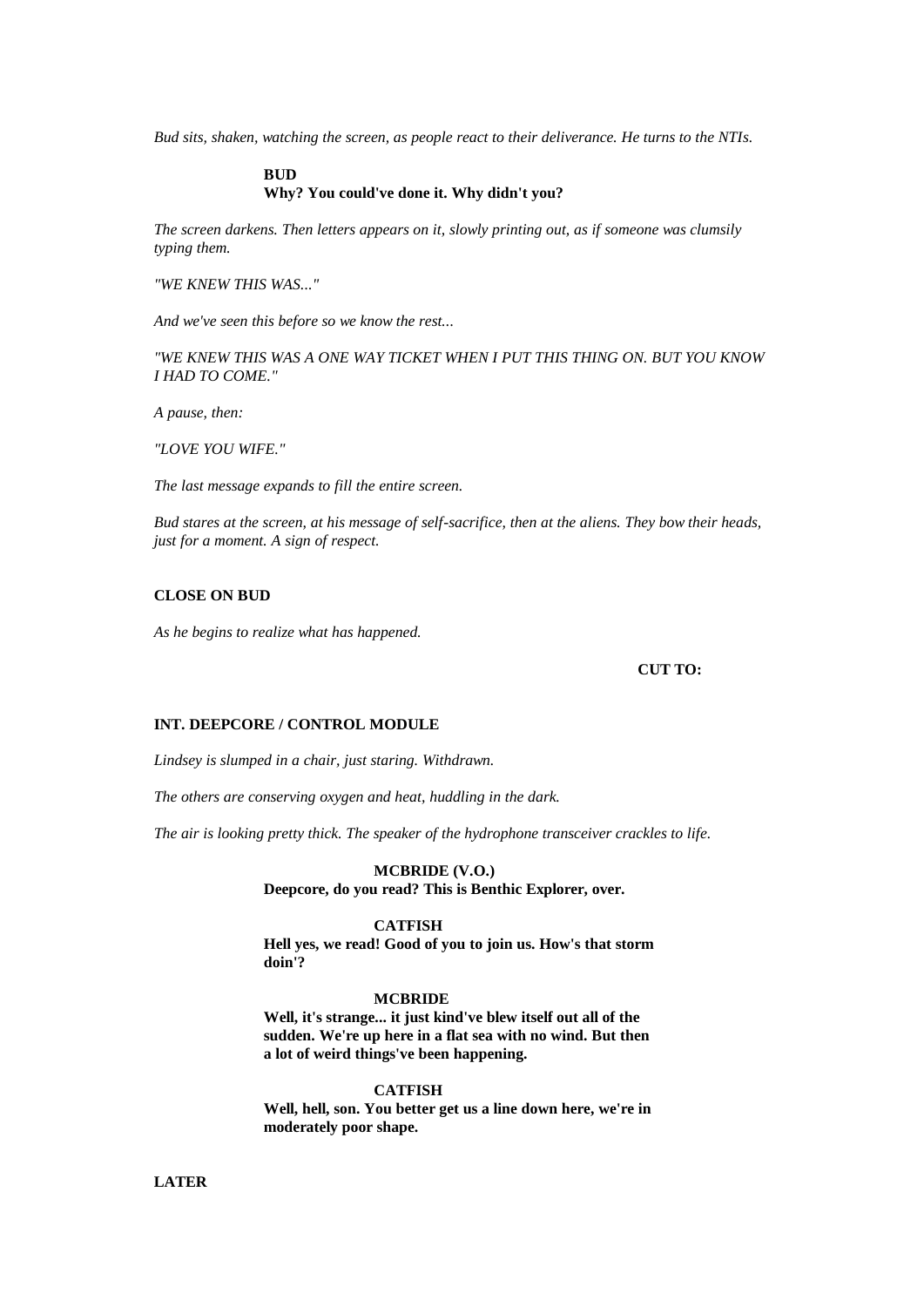*Hippy, Catfish, and Monk are conferring background. on how to get a new umbilical hooked on. One Night is talking to McBride on the hydrophone.*

#### **MCBRIDE**

**They figure is was over a half mile high.**

# **ONE NIGHT**

# **I wish I could have seen it –**

*She glances down at the telemetry screen, seeing movement.*

# **ONE NIGHT**

# **Hey. Hey! HEY!! Look... it's Bud.**

# **MONK**

**That's impossible.**

*Lindsey bolts to the screen. Stares at the message printing out.*

*A huge grin wraps around her face.*

#### **LINDSEY**

**No it's not.**

### **MCBRIDE (V.O.)**

**What's it say?**

*Lindsey take the mike and sits before the screen. During the message, her voice will go through an emotional spectrum from confusion to wonder, to a childlike joy.*

# **INTERCUT BETWEEN DEEPCORE AND EXPLORER BRIDGE DURING THE FOLLOWING:**

### **LINDSEY**

**It says...**

# *"VIRGIL BRIGMAN BACK ON THE AIR / HAVE SOME NEW FRIENDS DOWN HERE / I GUESS THEYVE BEEN HERE AWHILE / THEYVE LEFT US ALONE BUT IT BOTHERS THEM TO SEE US HURTING EACH OTHER / GETTING OUT OF HAND LATELY"*

*Lindsey grins as she reads the next part...*

# **LINDSEY "THEY SENT A MESSAGE / HOPE YOU GOT IT"**

# **CATFISH**

**I'd say that's a big 10-4, jack.**

# **LINDSEY "THEY WANT US TO GROW UP A BIT AND PUT AWAY CHILDISH THINGS / OF COURSE ITS JUST A SUGGESTION."**

# **INT. BENTHIC EXPLORER BRIDGE – DAY**

*Beyond the windows the ocean is calm. The sky steel-gray put placid. McBride turns to Commodore DeMarco and the Navy contingent, his eyebrows cocked.*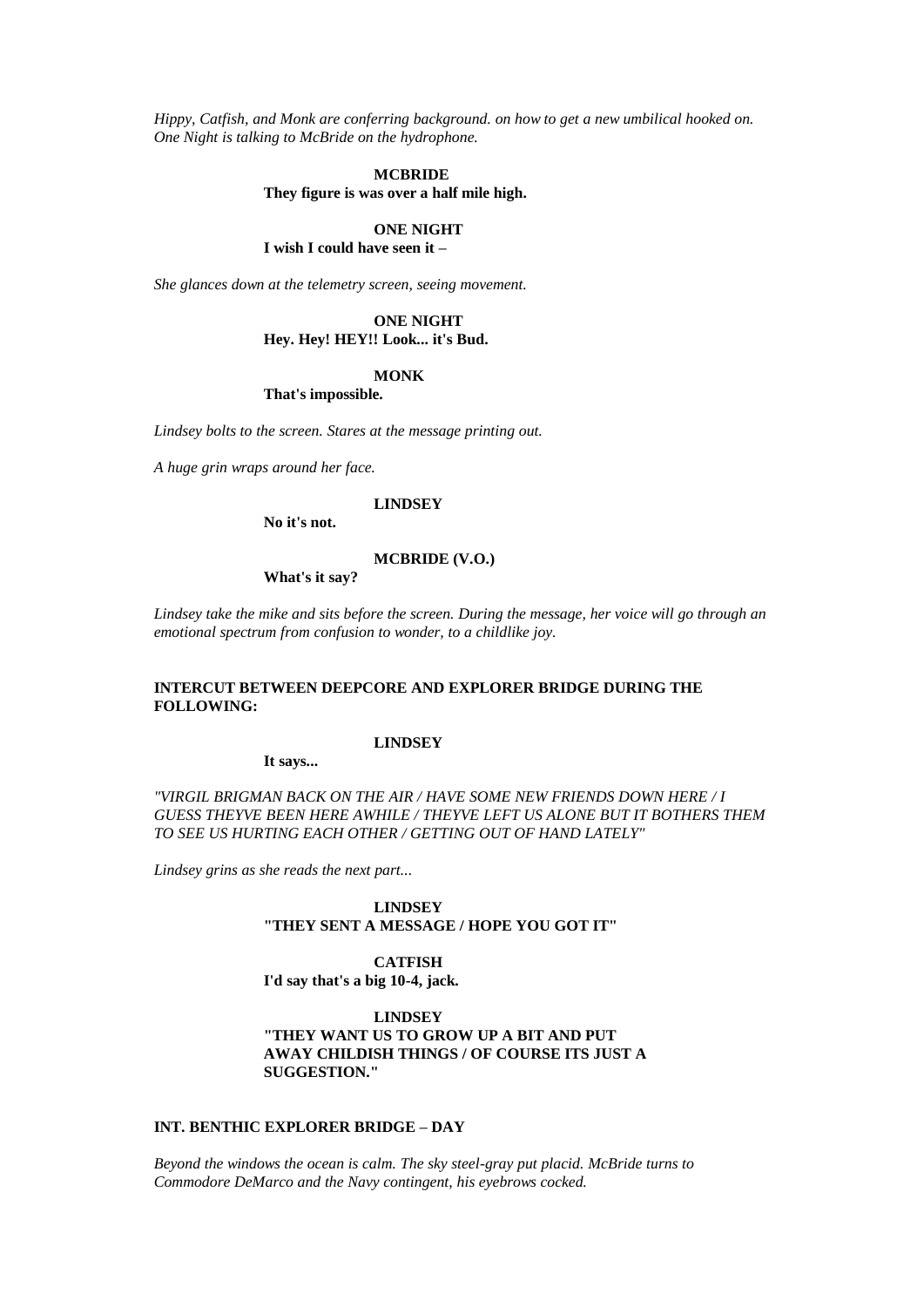### **MCBRIDE**

**Looks like you boys might by out of business.**

# **BENDIX**

**Something's going on down there. I'm getting some big readings...**

*Bendix is hunched over the sonar, and we can see the screens lit up like a Wurlitzer.*

# **INT. DEEPCORE**

*In Deepcore the crew becomes aware of a strange subsonic rumbling. The sonar is going crazy. One Night puts the headphones of her passive sonar rig up to her ear, then jerks it away.*

# **ONE NIGHT Whew! Whatever this is, it's major.**

*The rumbling increases and a glow diffuses the water.*

*The glow intensifies until a blinding shaft of light blasts through the viewport, bathing the whole interior in a cold white radiance.*

*A last message appears on the screen: "KEEP YOU PANTYHOSE ON / YOURE GONNA LOVE THIS"*

*The radiance intensifies. Everyone covers their eyes. It flares to* WHITE-OUT*.*

# **CUT TO:**

### **INT. / EXT. EXPLORER BRIDGE – DAY**

*Bendix and the bridge crew are going nuts. All their instruments are pegged.*

**BENDIX Active is pinging back something big... it's enormous! Coming up right under us.**

**DEMARCO**

**Where?**

**BENDIX Where? EVERYWHERE!!** *(looks out the window)* **Over there! Port bow.**

# **EXT. BENTHIC EXPLORER AND OCEAN**

*A depression appears in the surface of the sea a hundred yards off, not swirling down like a whirlpool, just dimpling down.*

*It gets wider. Deeper. Rapidly becomes a yawning pit.*

*The ocean is* OPENING*.*

*Now the surface is churned by turbulence. Slow massive roils of tremendous power boil up from the depths.*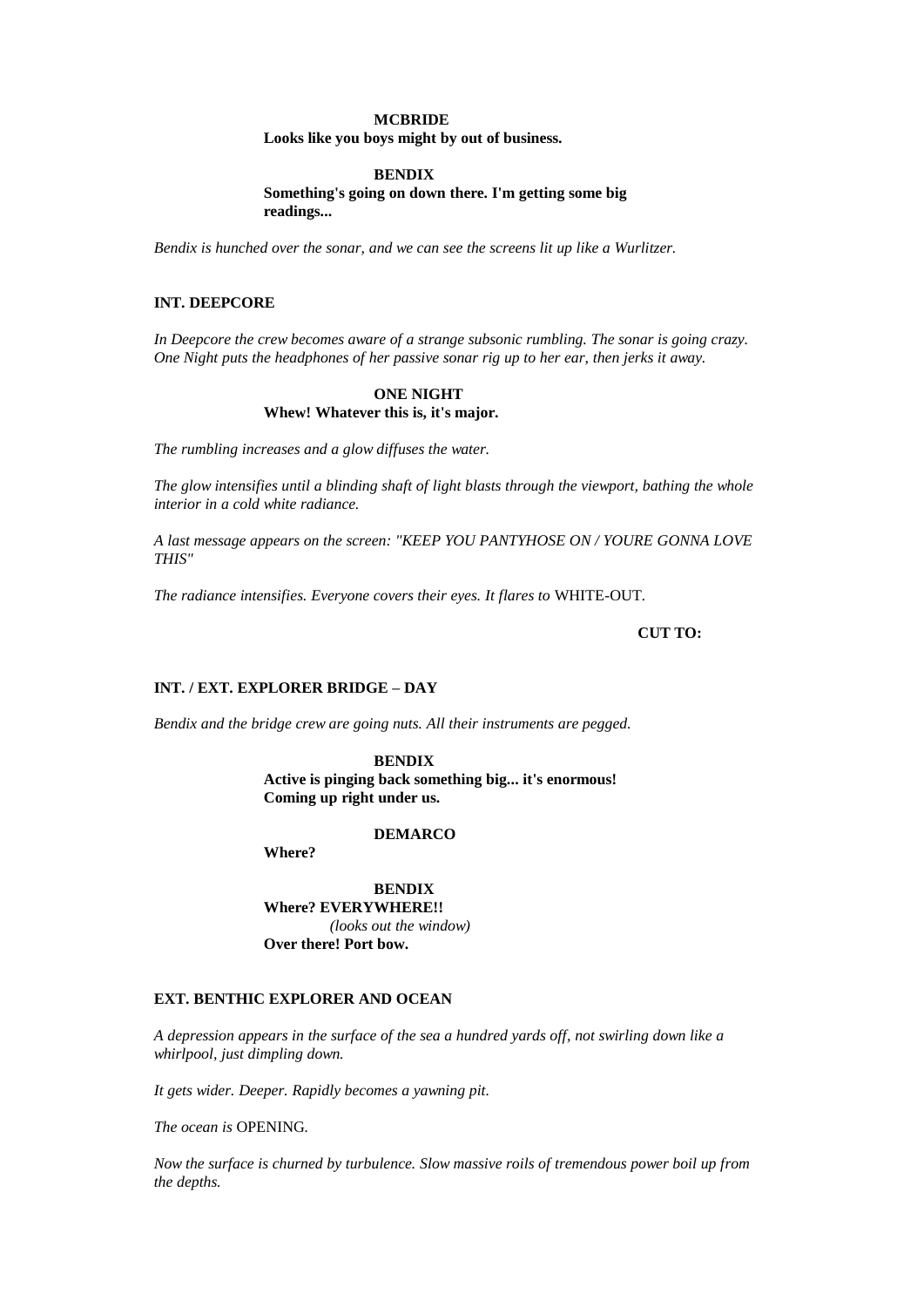*McBride leads a mass exodus onto the deck to see better.*

*The open becomes a roaring maw a hundred yards across.*

*The ships are like toys on the shimmering rim of the maelstrom.*

SOMETHING RISES IN THE CENTER OF THE OPENING*. A massive spire. Smoothly curving and iridescent. Off the starboard beam, a quarter mile away, another spire rises. Tons of seawater fall from its sides with a* THUNDEROUS ROAR*, the energy of Niagara.*

*Off the port bow... another spire.*

*And another, beyond the destroyer Albany, dwarfing it.*

*Six towers... plus one larger, in the center. Rising.*

*One the Explorer's deck, a shadow engulfs them as the nearest spire blocks out the sun. The air, the sea, the deck... all vibrate with the* THUNDER OF CREATION*.*

*And now for the payoff shot:* WE'RE HIGH, LOOKING DOWN. THE SPIRES FORM A PERFECT RING A MILE ACROSS. A VAST DARK FORM, LIKE A GREAT SHADOW, RISES FROM THE DEPTHS BENEATH THE SHIPS. THE SPIRES ARE CONNECTED. IT IS ALL ONE.

### *"THE NTI ARK."*

*It surfaces with slow majesty, gently beaching all the ships on its broad back. We recognize it as the structure into which Bud was led by the angelic being, which we assumed was a city. The Explorer rocks gently on its flat hull, clunking massively to one side as it settles.*

*The bridge crew watch millions of tons of seawater streaming off the back of the vast, slightly curved hull. The missile cruiser rocks back and forth nearby, high and dry... its prop whining futility.*

# **ON EXPLORER'S DECK**

*McBride, Bendix, DeMarco, the rest of the Navy contingent... they're all standing there openmouthed, in a dream-like daze. Touched by the hand of God.*

**BENDIX**

**Look...**

### **WHAT THEY SEE**

*Fifty yards away, between them and the Albany, sits Deepcore Two. It looks like a particularly ugly and unwanted toy, sitting on the glistening plain of the NTI Ark's hull.*

# **CLOSER ON TRIMODULE C**

*As the hatch at the bottom opens.*

*Catfish's feet appear, bicycling. He swings down to the pearlescent 'deck'. Stands there blinking in the sunlight, mole-like. Jammer plonks down behind him. He turns, lifts Lindsey down. Hippy, Sonny, and the rest, emerge into the light of the sun. A deliverance from the blackest night they will ever know.*

# **LINDSEY**